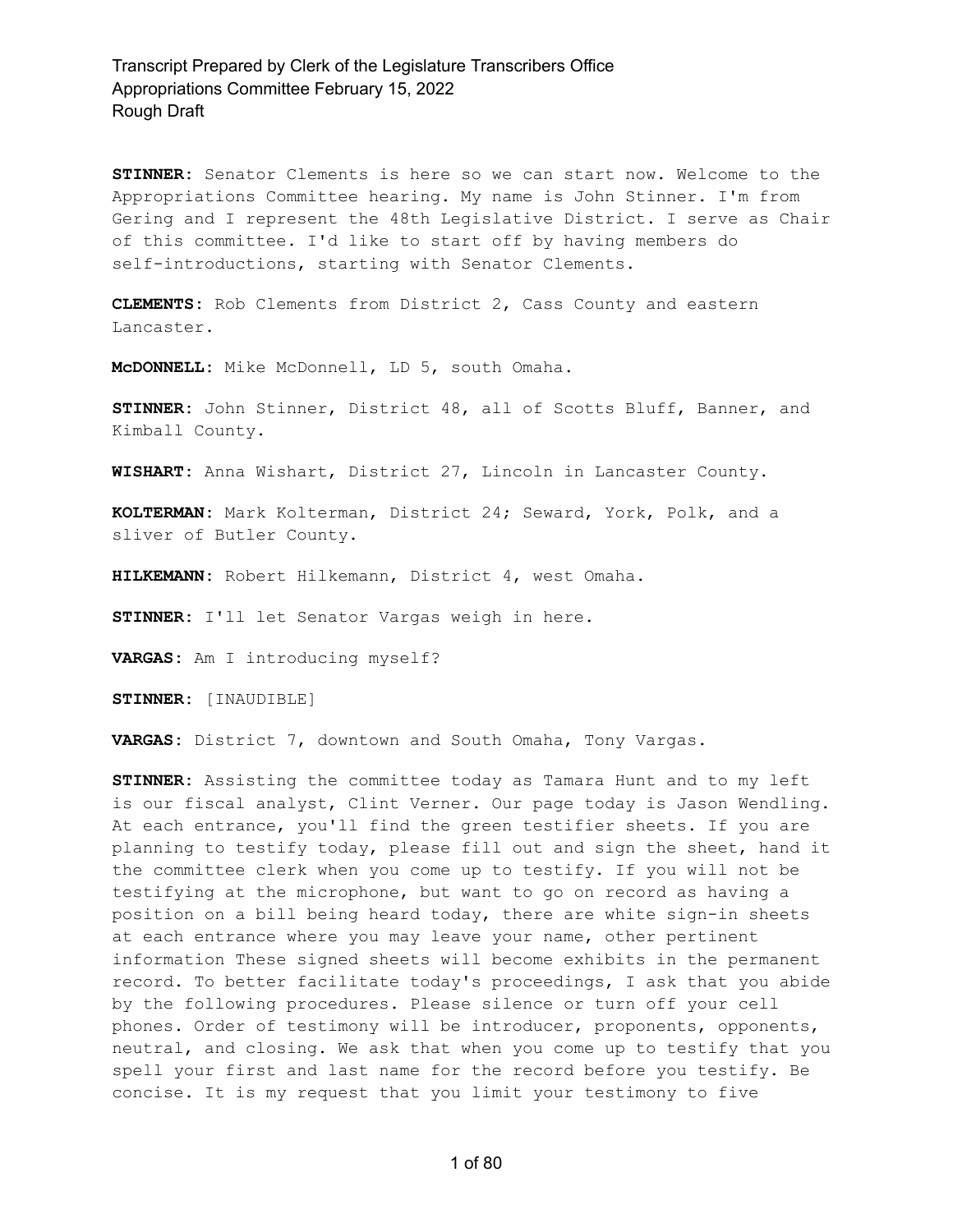minutes. Written materials may be distributed to the committee members as exhibits only while a test-- testimony is being offered. Hand them to the page for distribution to the committee and staff when you come up to, when you come up to testify. We need 12 have copies. If you have written testimony, but don't have 12 copies, please raise your hand and page-- so the page can make copies for you. With that, we will begin today's hearing with LB1033. Good afternoon, Senator.

**ARCH:** Good afternoon. Senator Stinner, members of the Appropriations Committee, for the record, my name is John Arch, J-o-h-n A-r-c-h, and I represent the 14th Legislative District in Sarpy County. I'm here this afternoon to introduce LB1033. First, I want to acknowledge the rare, but very challenging task this committee is being asked to undertake: determining how \$1.4 billion should be allocated to appropriately address the negative impacts of COVID-19 pandemic. It's an awesome responsibility you have. I appreciate your willingness to receive input for this once-in-a-lifetime occasion. It's also a once-in-a-lifetime opportunity, as we know, an opportunity to utilize these one-time funds in a manner that results in positive outcomes for years to come. And that's the intent of LB1033. As indicated by the ARPA eligibility checklist, I am-- they're-- page is passing out right now, LB1033 aims to provide assistance to small businesses and industries negatively impacted by the pandemic, specifically, the industries of manufacturing and processing, transportation, distribution, and logistics. These businesses and industries suffered significant revenue loss due to supply chain disruptions. Workforce shortages declined workforce productivity and inflation. One of the lessons the pandemic taught us is that Nebraska's supply chain infrastructure is woefully inadequate to withstand significant disruptions and we've seen that-- a dramatic fashion, such as the disruption of when the pandemic began and the disruptions that continue to exist today. According to sources, global supply chain pressure and volatility is at its highest ever and these challenges are disproportionately higher in the Midwest. The systemic gaps in our state's supply chain, including the availability of inventory and product distribution, have resulted in supply shortages and reduced workforce. There continues to be system-wide complications from high demand, rising costs of raw materials, and transportation challenges. These problems are all exacerbated by the workforce shortage. Fourth quarter 2021 data from the Nebraska Department of Labor indicates are 30,000 fewer people in the workforce than there were before the pandemic from the state of Nebraska. More than 90 percent of Nebraska manufacturers reported to the Department of Labor that the COVID-19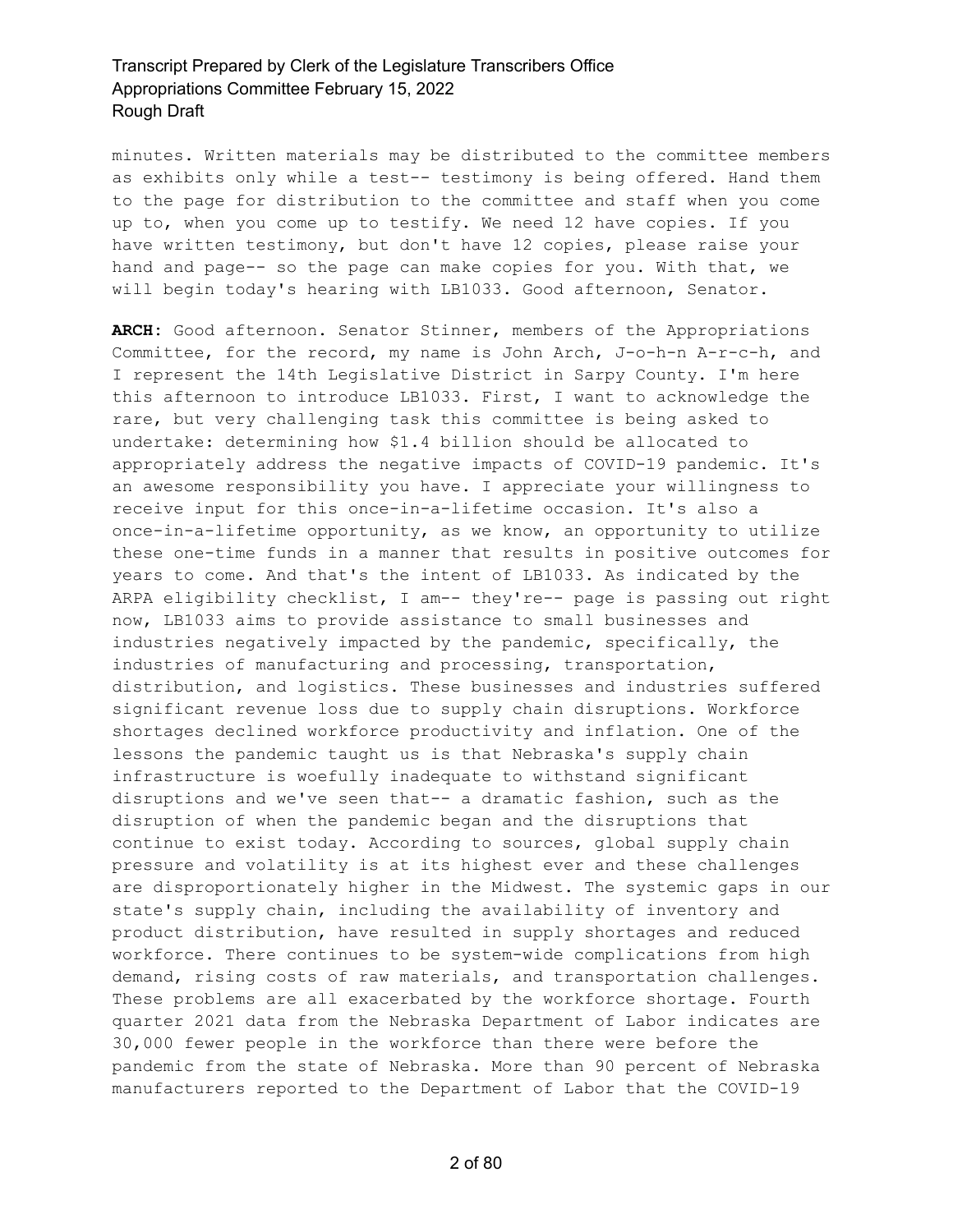pandemic had a significant impact on their business, with hiring difficulties being the most reported problem. Add to this the number of workers out sick, quarantining, or taking care of family members continue to increase supply chain volatility and hurt workforce productivity. Of course, supply shortages, workforce shortages, and stymied productivity have driven up costs for businesses and manufacturers and naturally, this leads to higher costs for Nebraska consumers and families. LB1033 proposes to invest \$195 million in Nebraska's supply chain infrastructure. The funds will bolster four existing programs, first, boosting critical infrastructure capacity, including water and sewer systems, supporting existing businesses to ensure job retention and stabilization, and allowing for the development of mega sites to promote economic security. So the bill calls for a \$10 million infusion into the Rural Project Act, \$15 million into the ImagiNE Nebraska revolving loan fund, and \$160 million into the Site and Building fund, with \$150 million being dedicated to a mega site development. With respect to the Site and Building Fund, I do want to recognize and thank Governor Ricketts for suggesting \$60 million to that fund in his ARPA, ARPA proposal. Finally, LB1033 seeks an additional \$10 million for the Economic Opportunity Program administered by the Department of Transportation. However, you heard about this program earlier in a companion bill, LB751, which I came and testified to the Appropriations Committee. It was a statute change required if this bill passes. And after some additional conversations, it appears this program might not be a good fit for ARPA funds at this time. So that's the EOP. Our supply chain challenges are not going to go away overnight. Over 58 percent of small businesses report continued negative impacts due to COVID and half of all small businesses report ongoing supply chain disruption. With hiring and transportation costs rising, nearshoring and onshoring has become very competitive globally and many manufacturers are considering moving production closer to customers and relying less on foreign-made products. As I said, this has presented us with an unprecedented opportunity, an opportunity to address the needs of these hard-hit businesses and industries and help Nebraska workers and families recover from the extraordinary economic impacts of the pandemic. This one-time investment is already proven. Nebraska programs will enhance critical infrastructure and will put us in the position to weather future storms. This concludes my testimony and I encourage you to include the provisions of LB1033 in your final ARPA package. With that, I would be happy to answer questions or are those behind me to testify as well if I'm not able to answer those questions.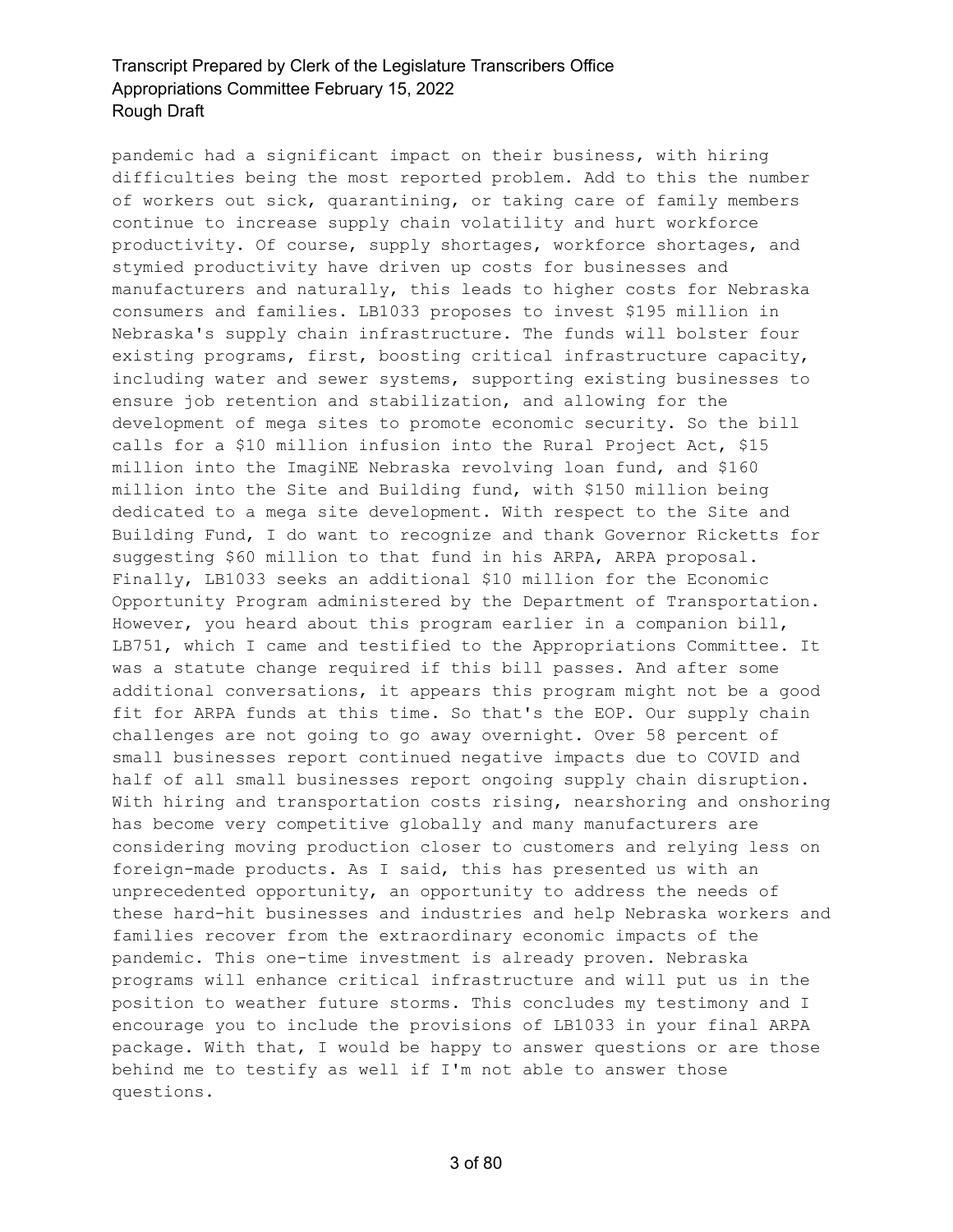**STINNER:** Any questions? Seeing none, thank you.

**JONATHAN JANK:** Chairperson Stinner and members of the Appropriations Committee, my name is Jonathan Jank, J-o-n-a-t-h-a-n J-a-n-k, and I serve as the president and CEO of the Seward County Chamber and Development Partnership. SCCDP is the sole combined chamber of commerce and economic development organization in Seward County, with a standing membership of 280 public- and private-sector business partners. I am also an active member of the Nebraska Economic Developers Association, or NEDA, and chair their scholarship committee. Additionally, I am the immediate past president of the Nebraska Chambers Association, a statewide network of chamber of commerce professionals. I'd like to go on record as a representative of the Nebraska Chamber of Commerce and Industry, the Nebraska Economic Developers Association, Greater Omaha Chamber of Commerce, Lincoln Chamber of Commerce, and Nebraska Bankers Association and enter this written testimony in support of LB1033. As we all have witnessed, COVID-19 brought to light serious concerns surrounding the United States supply chain. Individuals and businesses in Nebraska have been hurt because of our dependance upon source-- sources of goods and services that are unreliable in their cost and timeliness. Rather than risk continued harm by relying on far-away suppliers, Nebraska recognizes the need to localize supply chains, develop manufacturing, and invest in critical infrastructure like rail, water, sewer systems, and broadband connectivity. Our long-term goal should be a self-reliant Nebraska and United States. LB1033 would help push us towards that goal. The appropriation of funds in LB1033 would respond to COVID by bolstering existing and effective programs that support state GDP growth, ensure job retention, and spur job creation, while enhancing quality of life and growth in our local communities. Nebraska's prime location between coasts and borders, robust transportation network, and talented workforce is primed for a significant and needed investment in our manufacturing and infrastructure, which has been hampered with supply chain challenges, increased cost, and workforce shortages due to COVID. Seward County has done just that, investing substantially in land and infrastructure, and we can testify to the power and effectiveness of leveraging investment dollars for economic resilience. Seward took a bold step in 2010 to begin developing the Seward Lincoln Regional Rail campus, or the rail campus, a 300-acre rail-served greenfield industrial property. At that time, the Nebraska Department of Economic Development invested \$75,000 in sight due diligence, including a phase one environmental study, site brown-- boundary survey, utilities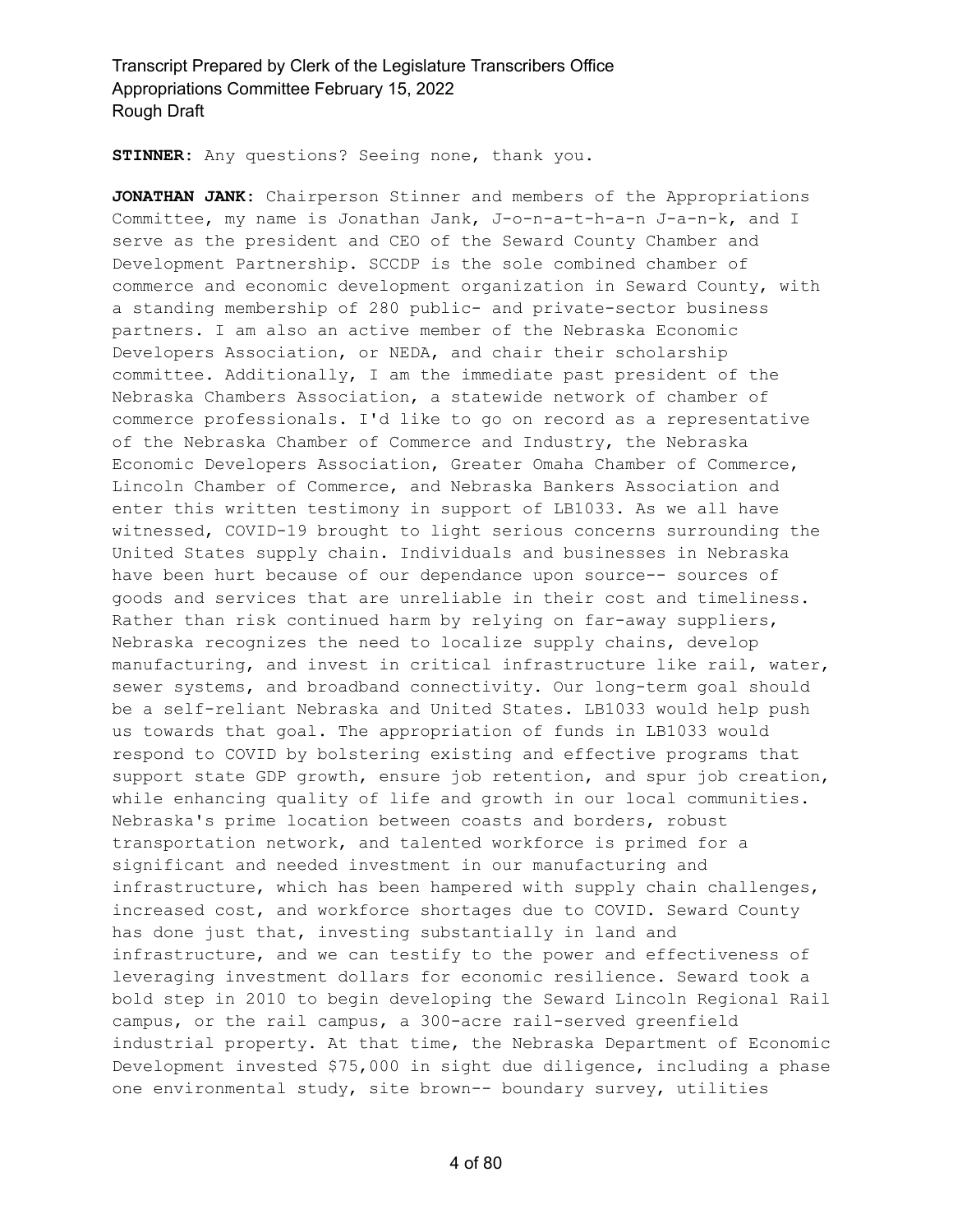capacities analysis, and other site ready-- readiness activities. Since then, the city of Seward has invested roughly \$7.8 million in the rail campus land and infrastructure. The first rail campus tenant, Petsource by Scoular, a freeze-dried pet food manufacturer, arrived in 2019 and constructed a \$51.2 million, 105,000 square-foot facility, which created 100 new jobs. This was after a competitive recruitment effort that involved six states and almost 60 development sites in the Midwest. Just a couple of months ago, Petsource announced their plans to invest an additional \$75 million, expand their facility to 70,000 square feet, and create an additional 80 new jobs by early 2023. Via recent economic impact analysis completed by Nebraska Public Power District, the city of Seward's return on rail campus land and infrastructure investments is clear. By 2023, Petsource will have created approximately 255 direct and indirect full-time jobs, with compensation totaling \$13.6 million per year that will be spent to support local businesses. Taxes on production and imports totals nearly \$850,000 per year. These taxes include only local property and option sales taxes. State sales and income taxes are separate and in addition to this tax figure. The estimated increases in total retail sales for the Seward area economy is estimated at \$2 million annually. This data is real and the evidence is undeniable that investing in industrial land and infrastructure development sites produces results, strengthens supply chains, and supports business and communities. The state's \$75,000 in 2010 led to the city of Seward investing \$7.8 million in the rail campus, which attracted a \$126.2 million investment from Petsource by Scoular that is creating annual local and state economic impacts and new employment opportunities. Seward County anticipates additional companies and investment to follow at the rail campus in the years to come. This has been evidenced by an increased amount of interest in economic development project activity from companies looking at the state of Nebraska and Seward County since COVID-19 began. As of March 1 of this year, I have been working in the industry of economic development and chamber of commerce work for ten years. My favorite quote that I've learned during this time is that the greatest force for change is a job. If we want to positively impact generations to come in Nebraska, please consider supporting LB1033 that will give Nebraska's current and future residents the ability to make a living and provide for themselves and their families as we all emerge from this pandemic. Thank you for your time and consideration.

**STINNER:** Thank you. Questions? Seeing none, thank you.

**JONATHAN JANK:** Thank you.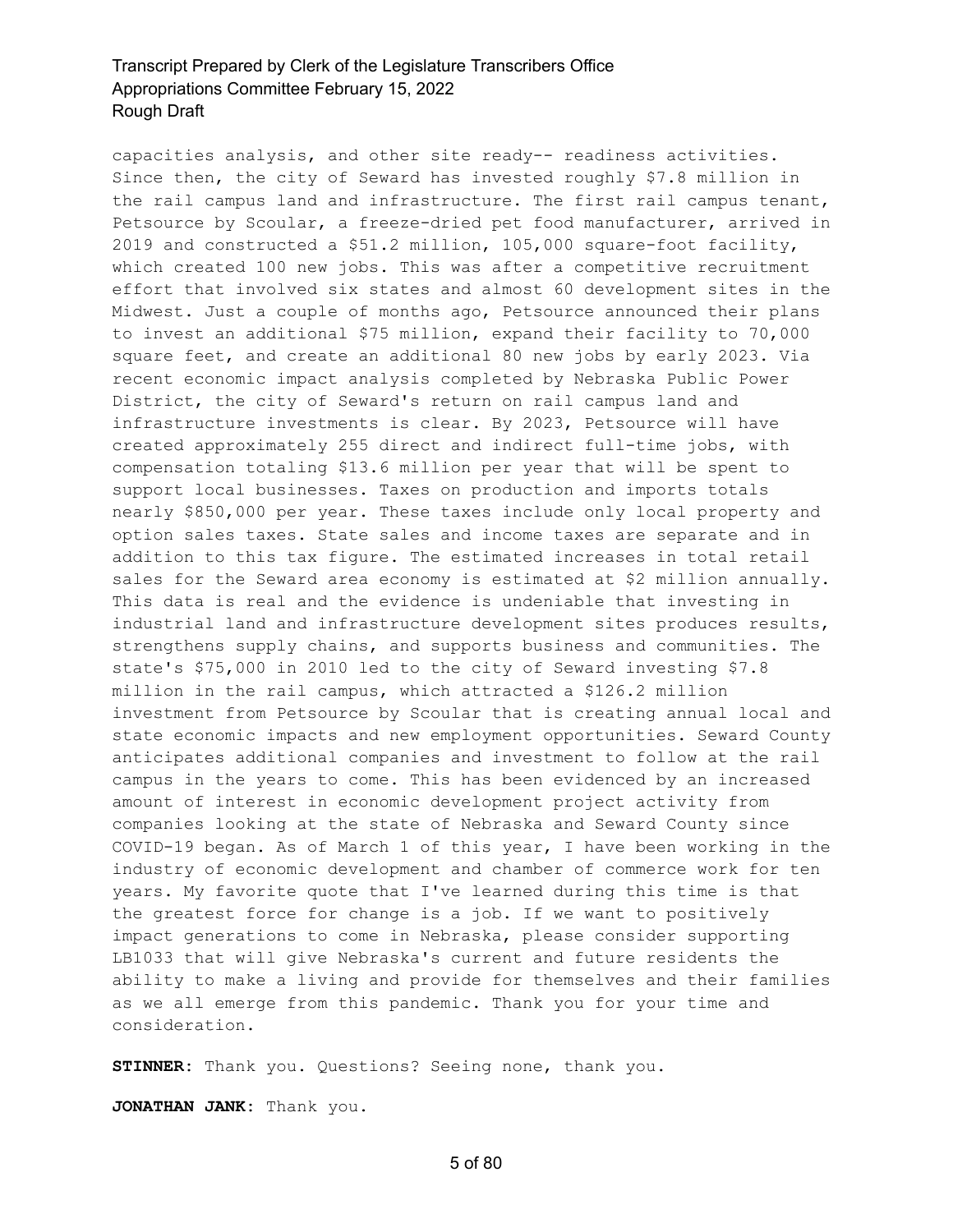#### **STINNER:** Afternoon.

**KEVIN STRATMAN:** Good afternoon, Senators. My name is Kevin Stratman, S-t-r-a-t-m-a-n, first name, Kevin, K-e-v-i-n. I'm here as a member of the business community, more specifically as a member of the commercial real estate industry. I've been with Omaha-based Investors Realty for about 11 years. I solely focus on industrial and site selection and so I've had a good number of-- good background in the site selection process and that's part of what I come here to, to share with you guys today. Although my primary focus or my primary market that I work in is, is the Omaha metro, I have, on behalf of clients, conducted transactions across the state, so as far west as Sidney, Lincoln, Omaha metropolitan area, and many places in between. There's a common theme, and this is, this is throughout the state, not one community in particular, but we do have a, a lack of shovel-ready industrial sites in this, this state. Shovel ready, for my purposes, means that infrastructure is to the site, utilities are to the site. There's been some rough grading to the site. There's been some site investigation in terms of environmental assessments, if there's any easements or restrictions that would inhibit development of the site. And in general, is the site graded? But the, the, the expensive part is the infrastructure and the utilities, which, which this bill addresses. To give this group a little bit of a peek into my perspective and, and how I see these, these inquiries for some of the businesses looking to expand in Nebraska and throughout the Midwest, I generally, as a broker, will get an inquiry. It might be from a company, it might be from the CFO of a company, it might be from a site selection group, it might be from a broker. They're looking at several states. They might say we want identify plants or a distribution facility in the Midwest and they're calling Nebraska, they're calling on Iowa, they're calling on Kansas, they're calling on Missouri. And their job or their primary task is going to be I want to present this list of, of opportunities to, to the client or, or to the company and then I want to narrow that list down. Generally speaking, at that initial part of the list, all they care about is time. They care about speed to market. They care about speed to, to production, speed to putting the asset into, into the workforce. And so they're not really at that point talking about tax incentives, they're not talking about money, they're not talking about prices, they're simply talking about time. If you do not have the sites that are identified with infrastructure in place or a plan to put infrastructure in place or some preliminary governmental approvals from local or state authorities, you will get eliminated from that list. And so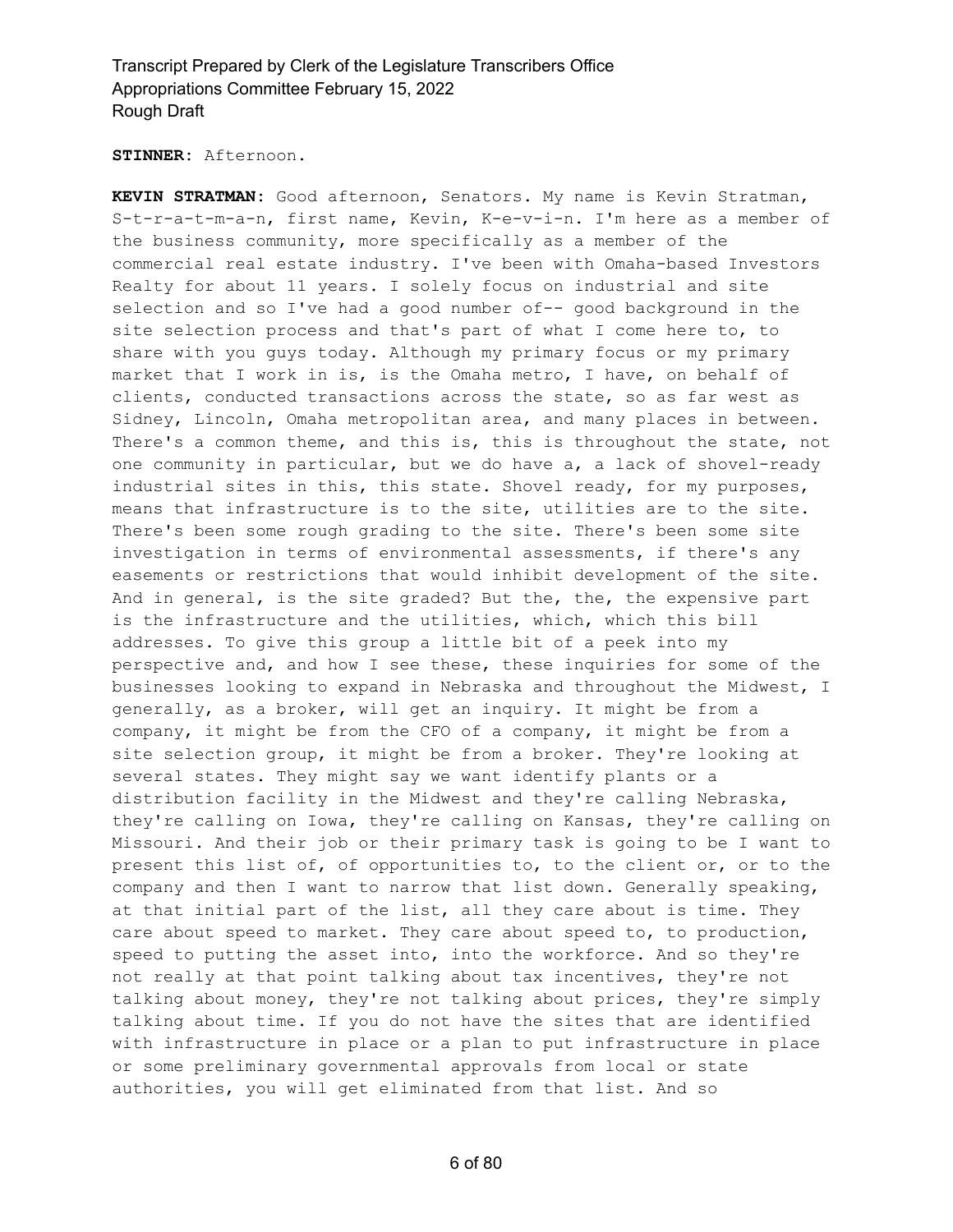hypothetically speaking, if Nebras-- if we were to get this call on, let's say, a 100-acre development, you know, we said in Nebraska-- you know, Kevin Stratman sends a list of, I don't know, five, six sites throughout the state. Somebody in Iowa might be able to send ten. Somebody in Missouri might be able to send 15. Somebody in Kansas might be able to send 20. And I'm making these numbers up for, for, for illustration purposes, but the gist of it is if we are not able to produce sites that are ready or shovel ready, we quickly get eliminated from that list because if you have a list of 100, you know, sites that you're considering throughout the Midwest, you want to get that down to a manageable number so that you could start comparing, you know, the nuts and bolts of, of the community support, the cost of development, the infra-- the tax incentives, those kind of things. And so we as a state oftentimes will get eliminated from some of those conversations before we really even get our foot in the door. And, and I think a lot of people would, would agree that, that Nebraska is a great place to do business. When people come here and explore this state and they meet with the people here, they meet with our civic leaders, they come away impressed, they come away willing to make an investment. We need to have the sites in order to have those conversations. In order for us to bring those people here, we just simply have to have the sites and we simply have to be able to produce or illustrate that we can produce in a timely manner. Specifically as it relates to COVID-19, the warehousing industrial industry, certainly through supply chain, has, has had struggles and issues. But some of the things that we're seeing is, is companies holding more inventory. You need physical space in order to hold more inventory. If you don't have physical space, you need sites in which to do that. E-commerce has been a high-growth sector in our, in our economy the last couple of years. We need to make sure those jobs go to Nebraska. We don't want, you know, them to, to do a larger facility in Kansas City with the idea that they could service Nebraska. We want jobs here in this state and that's really what I'm here to speak on behalf of today. I appreciate all your time and I'm happy to answer any, any of your questions.

**STINNER:** Any questions? Seeing none, thank you.

**KEVIN STRATMAN:** Thank you.

**KENT GRISHAM:** Good afternoon, Mr. Chairman and members of the committee. My name is Kent Grisham, K-e-n-t G-r-i-s-h-a-m, and I'm the president of the Nebraska Trucking Association. You're probably thinking, what's a big, old trucker doing in a committee hearing like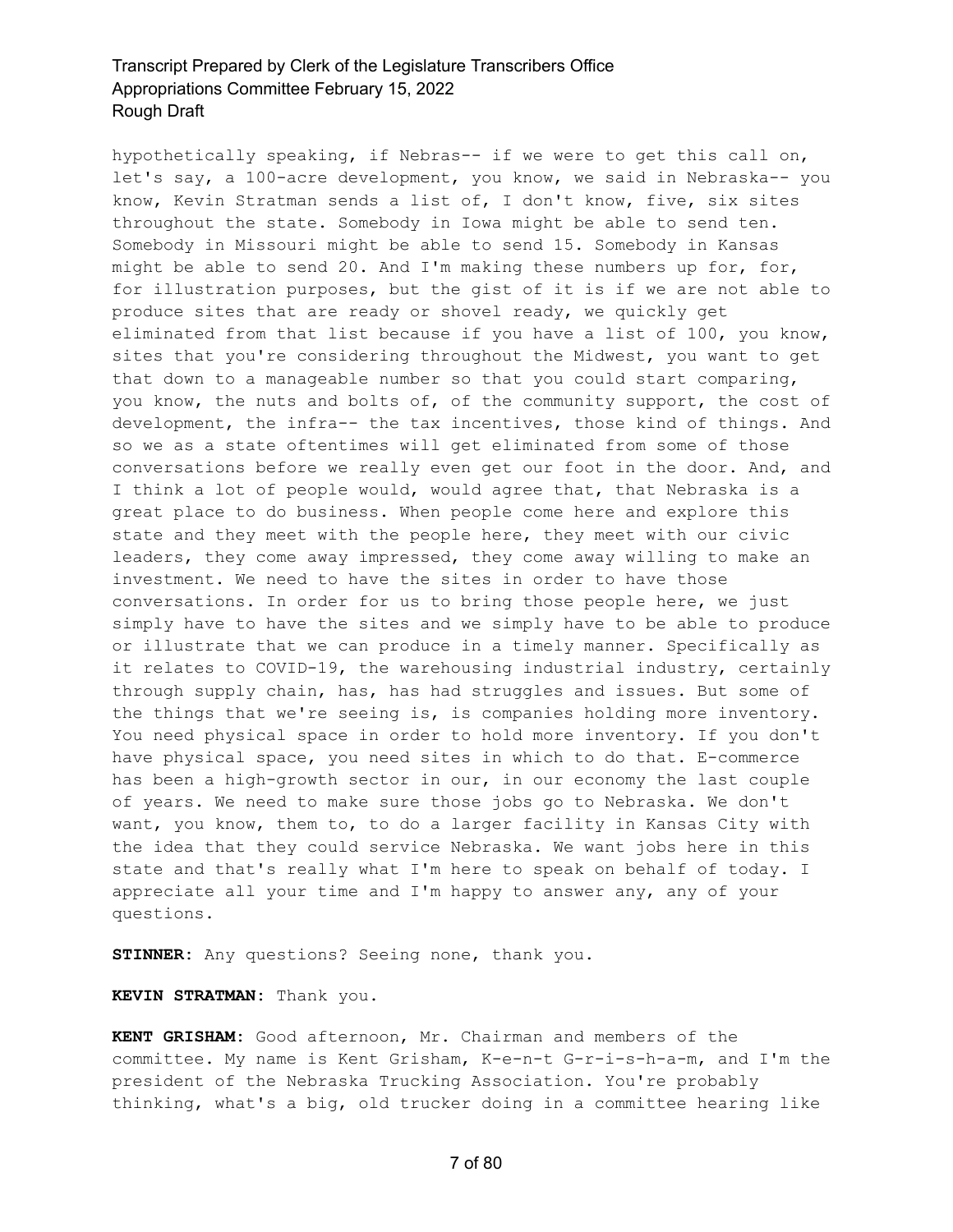this? Well, truckers are very blessed in Nebraska because the vast majority of our citizens realize that when the world stops, for whatever reason, our trucks keep rolling. So on behalf of our more than 860 members, ranging from single-truck owner-operators right up through the largest-- some of the largest trucking companies in North America, I am here to speak in favor of Senator Arch's introduced legislation, LB1033. It might also interest you to know that in 2021, the Nebraska Grain and Feed Association and the Nebraska Trucking Association entered into a joint effort as the Grain and Feed Association was dissolving. Under our joint effort, the NTA's Agricultural Commodities and Marketers Council was formed, absorbing members from the NGFA. By doing so, we are working to ensure that the NTA is an effective voice for all trucking in Nebraska, whether commercial or agricultural. Our trucks carry more than 84 percent of all the freight that moves in Nebraska, with about half of all of our Nebraska communities receiving truly everything they need to survive by truck alone. So it is in that transportation and logistics mindset that we speak in favor of LB1033 and its provisions to develop roads and other essential infrastructure for current and developing needs. Nebraska is in an enviable position among the states, both geographically and economically. Our fiscal conservatism and matters of running the state keeps us in a position of being able to weather many storms that might otherwise bankrupt some other states. The double-edged sword of that position, however, is that we can be less competitive for economic development projects that require ready-to-develop sites. We have often found ourselves scrambling to put in public infrastructure roads and related infrastructure somewhat under the gun because the private and commercial industrial development is already underway. Infrastructure that is built proactively tends to be easier and cheaper to install as opposed to retroactively. Just imagine, if you will, the benefits that could have been realized had we built the Lincoln South Beltway all those many years ago when we first realized its need. Today's transportation and supply chain systems are rapidly evolving. More and more shippers and receivers are moving to a hub-and-spoke supply chain versus point-to-point logistics. This way of thinking in supply chain management makes it possible for you to order just about anything and get it in about two days. It's how Nebraska-based industries, trucking companies, shippers, and receivers can handle on-demand and just-in-time inventories. For the trucking industry, we know younger and new professional drivers want to be home more and these evolutionary changes in our industry and the supply chain help make that possible. Our neighboring states have seen that potential and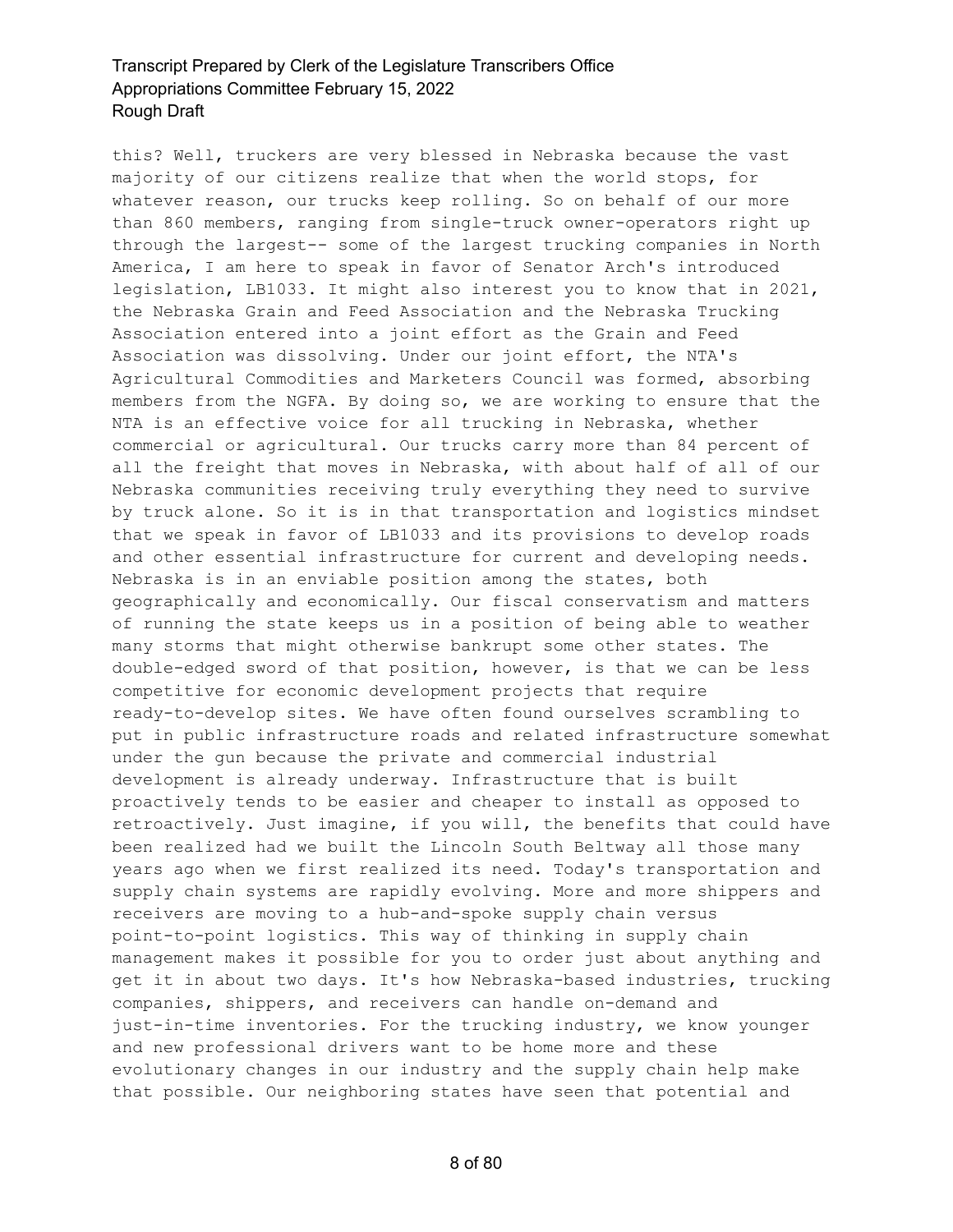tout several shovel-ready commercial and industrial development sites, complete with roads and infrastructure. Nebraska has a unique opportunity now to catch up and position the state in more equal footing with LB1033 laying the foundation. The trucking industry offers many new high-quality and high-paying jobs in Nebraska every year. I can get any one of you a job driving a truck today, if you'd like. However, we, like many others, are finding it difficult to fill those jobs. We believe some forward-looking investments in infrastructure and workforce development will help change that picture and make it easier to keep our Nebraska kids in Nebraska and position the state as a destination of choice for building a good life to those who live elsewhere. So with that, Mr. Chairman, I will be happy to take any questions.

**STINNER:** Thank you. Questions? Seeing none, thank you.

**KENT GRISHAM:** Thank you.

**DAVE TAYLOR:** Members, my name is Dave Taylor, D-a-v-e T-a-y-l-o-r, and I serve as the president of the Grand Island Area Economic Development Corporation and I am here in support of LB1033. In Grand Island, the Cornhusker Army Ammunition facility was built in 1942 and as I hear the testimony about controlling our supply train [SIC], that really was the ultimate of what the United States needed to do at that time to control our, our supply train [SIC] during that time of need. This is a 19-acre camp-- a 19-square-mile campus where we manufactured heavy ammunitions, bombs, and chemical compounds. At the time, this facility was state of the art and arguably provided central Nebraska with the largest economic impact boom in our history. When the army decommissioned the ammunitions facility in 1989, Grand Island and Hall County went to work remediating the campus. Tens of millions of dollars were spent to correct the intense soil and water contaminations that were spread throughout that whole facility. Through the five-- fine-- five bomb line productions and the two ammunition magazine areas, there was extensive contamination that has all been cleaned up, 645 dilapidated buildings were demolished, and millions of pounds of concrete and debris were removed. By the time the Cornhusker facility was considered suitable for brownfield sites, funds had run out to supply basic, basic utilities for expansions or rail upgrades. It's important to note we currently have 23 miles of rail in place at our Cornhusker facility. This is 90-pound rail. This rail can only handle empty, empty cars and it's also important to note that this is what's called a dual-served site; on the north side, Burlington Northern Santa Fe is, is, is serviced and on the south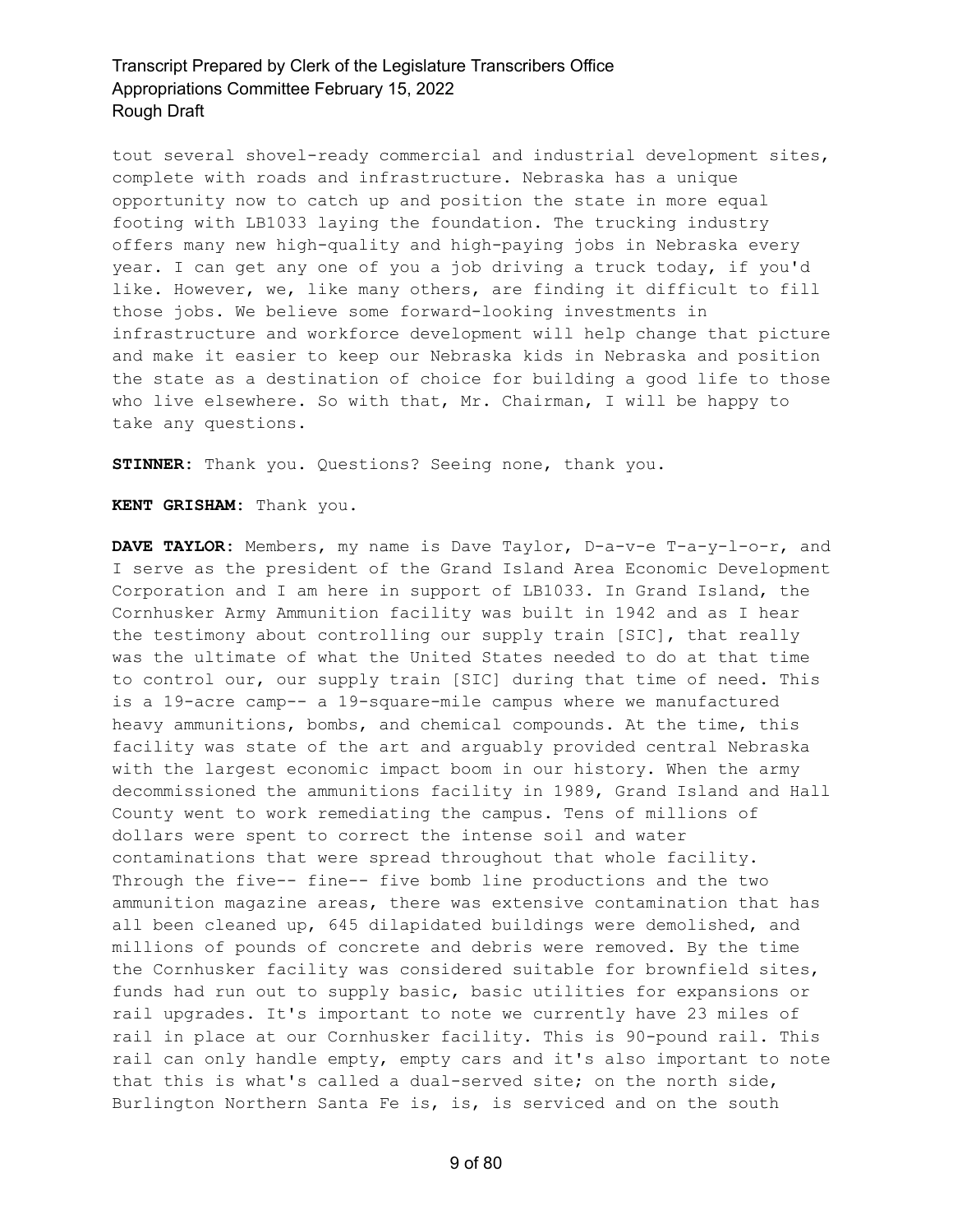side, the Union Pacific is serviced. We only have one business currently working off of those rail lines and that is a railcar repair company. For the past three years, the Grand Island Area Economic Development Corporation has responded to over 70 RFPs looking for dual-served sites. It's a very popular request, as you, as you have heard. As we reflect on those projects, one of the common denominators that kept on coming back was our lack of heavy rail or this 90-pound rail that won't hold a full car. With the use of these funds, we would upgrade this 90-pound rail to 115-pound rail, which is an industry standard, to operate what's called a short line, which this facility is. We believe Grand Island's application is modest, but would create a monumental impact for not only Grand Island, but our region, the state of Nebraska, and with the potential of upgrading all 23 miles of this 90-pound rail to a 115-pound rail, theoretically could have a huge impact in central United States. Today, more than 100 UP and BNSF trains pass through Grand Island every day. That's 20,000 railcars that pass through Grand Island that do not stop and assist in our industries. We do not get the benefit of receiving or shipping central Nebraska products using either one of those lines. Ninety percent of Nebraska's freight is moved by truck. We're all very aware of the extensive use of our interstate transportation system. Studies shows that if Grand Island would utilize rail to capture just 10 percent of our outputs, just 10 percent of our products, that would leave, on Nebraska rail instead of truck, we would use 3,225 railcars, as opposed to 14,337 18-wheeled trucks that would be on the road. This would reduce our, our annual mileage, just from that 10 percent, 12.4 million miles off Nebraska highways and our interstate system annually. With this simple change of utilizing rail instead of truck, our existing Grand Island area business would save over \$116 million annually in just transportation costs. Additionally, our local businesses would have the opportunity to open up new markets. By having reduced dredge, which is getting your product to, to where it's going to be ultimately shipped, to Grand Island, as opposed to Omaha, Kansas City, Denver, or beyond, our products would be competitive in new markets. These benefiting industries are locals-- local industries that back our community T-ball teams. They provide wealth-producing top jobs to our residents and they're the first to step up in all of our community-led projects. Mill grain and animal feed are the two largest commodity groups within a 200-mile radius of Grand Island that would see the largest portion of these savings. These projects are largely traveling to China and Japan and central Nebraska is-- and they are central Nebraska's top two countries of export.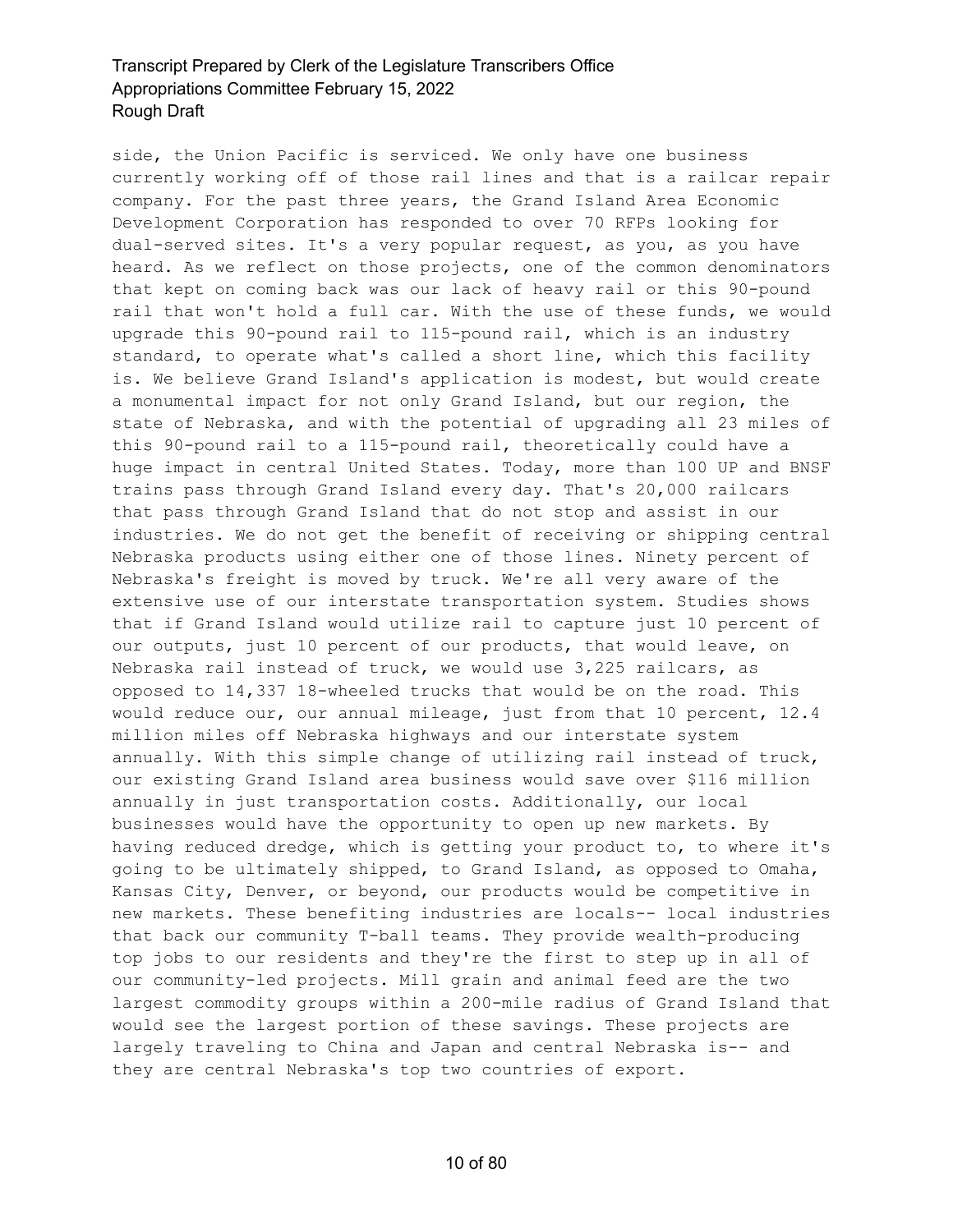**STINNER:** You do have a red light, by the way.

**DAVE TAYLOR:** Grand Island would have a robust rail network, but we lack the access and modernization to connect with these rails. As it currently stands, our growth potential is capped. With, with the collaboration, we can change this. We're rel-- we have relatively quick timelines and we anticipate having the mainline completed in calendar 2022 and the rest of the upgrades done in the next 18 months, considering a June-- a July 1, 2022, start date. Thank you for your time.

**STINNER:** Thank you. Questions? Seeing none, thank you.

**JACK RUSSELL:** Good afternoon, Chairman Stinner, members of the committee. Thank you for allowing me to speak here today. My name is Jack Russell. That's J-a-c-k R-u-s-s-e-l-l. I am the policy and research coordinator for the Lincoln Independent Business Association. Our organization represents around 1,000 businesses in Lincoln and Lancaster County and I'm here to deliver testimony on their behalf in support of LB1033. Our organization understands that with the influx of unprecedented federal funding, there are a lot of different ideas on how to spend it. Many of them are very valid concerns worthy of the conversation. The reason LIBA is supporting LB1033 is to emphasize the importance of infrastructure and economic development. Shoring up supply chains, encouraging the development of local manufacturers, investing in critical, critical infrastructure and broadband, and stabilizing businesses would be a smart investment. Throughout the pandemic, we have seen delays in delivering materials that impact housing and commercial construction, county infrastructure maintenance, and other various industries. Many businesses that were disrupted by COVID-19 are still feeling the impact. Addressing supply chain concerns is an important step to getting our economy back to prepandemic levels. A deliberate investment by the Legislature would go a long way in building up our existing infrastructure and expanding services such as broadband to communities with need. The attraction and retainment of quality jobs in Nebraska is a major priority. LB1033's substantial allocation to Economic Opportunity Program will help grow our state and produce strategic infrastructure improvements that will better provide a safe way for consumers to reach businesses and allow for more efficient supply chain routes. This relief would directly benefit businesses across Nebraska. LB1033 represents a meaningful way to allocate federal dollars. This bill places a clear priority on infrastructure and economic development. For these reasons, LIBA supports the advancement of LB1033. I want to extend our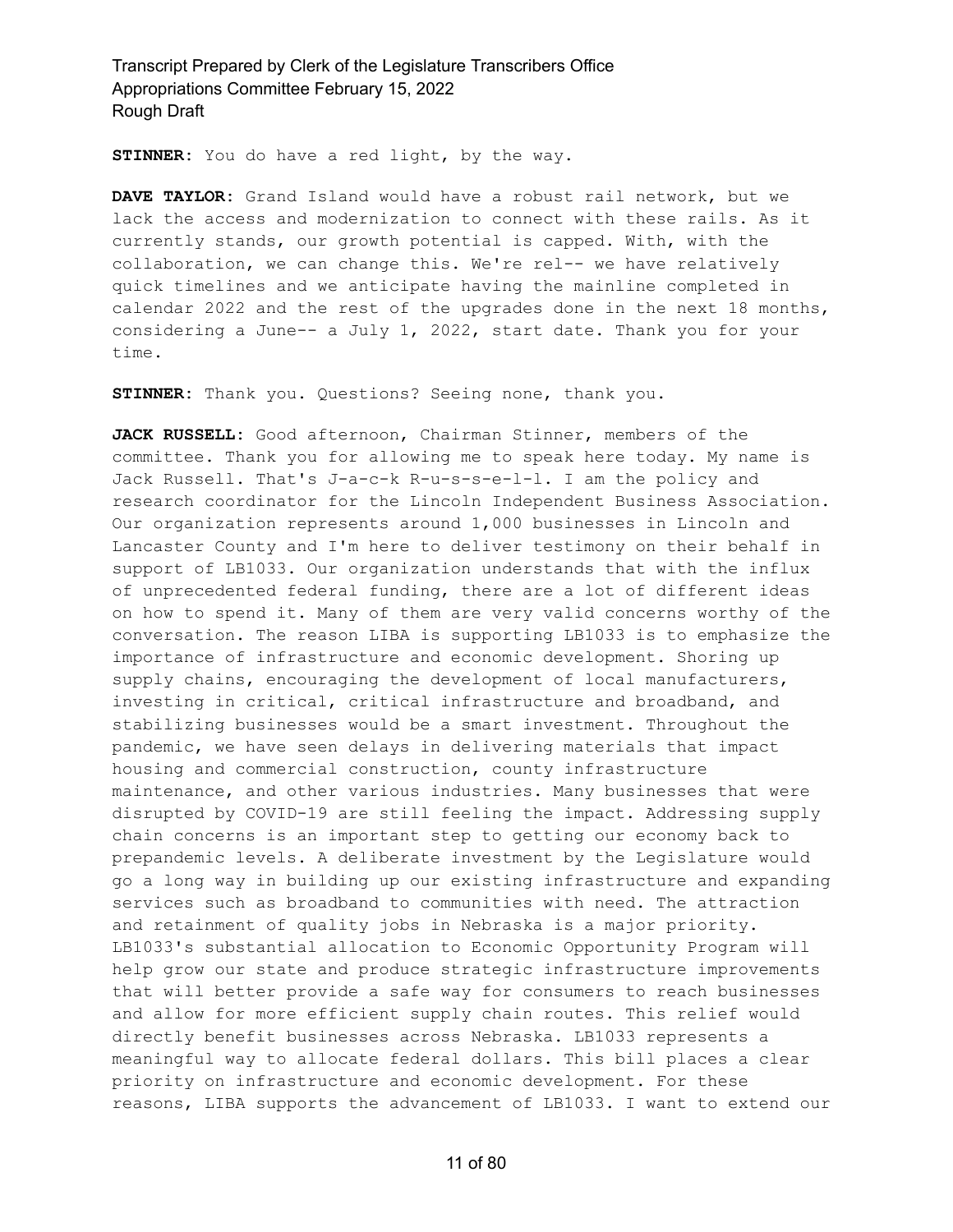appreciation to Senator Arch for bringing this bill forward and to the committee again for allowing me to speak here today. I'd be happy to try and answer any questions you may have.

**STINNER:** Thank you. Questions? Seeing none, thank you.

**JACK RUSSELL:** Thank you.

**GARY PERSON:** Senator Stinner, Appropriations Committee members, my name's Gary Person, spelled like "person," P-e-r-s-o-n. I'm president and CEO of the North Platte Area Chamber and Development Corporation, North Platte Area Chamber and Development Corporation is very appreciative of Senator Arch and Nebraska Chamber of Commerce and Industry's efforts to craft LB1033, which addresses multiple high-need and critical funding areas to conduct effective economic development. All these programs have been severely impacted by the pandemic. Our corporation is comprised of 600 businesses and organizations in the North Platte area and strongly supports LB1033. We support all aspects outlined in the bill impacting economic opportunity, workforce training infrastructure, site and building development, large commercial industrial shovel-ready Sites, the Rural Projects Act specific to rail park development. We understand the criticalness and the effectiveness of having a shovel-ready business park. We have one that is-- could be served by truck. In fact, we had 11 new warehouse and commercial buildings built just in the last 18 months. We're working on developing an industrial park at our airport and I came before the committee last week and outlined the all-important proposed industrial rail park near North Platte at Hershey, Nebraska. You heard the uniqueness of our story last week. I want to respect your time and not be redundant to what you, you heard then, but obviously we've had no rail access availability for 75 years and we're in the process of changing that thanks to you, the support of the Legislature, and what you did last year and what you're contemplating doing this year. So thank you for your service.

**STINNER:** Thank you. Questions? Seeing none, thank you. Any additional proponents? Any opponents? Anyone in the neutral capacity? Seeing none, Senator Arch would like to close?

**ARCH:** Thank you to the committee. I think we heard a lot of good testimony today that talked about the various projects that are- would be possible through this. I, I just want to, I just want to walk through slowly the LB1033 and what exactly is the request here. So the first was-- and these are in existing programs now, so to place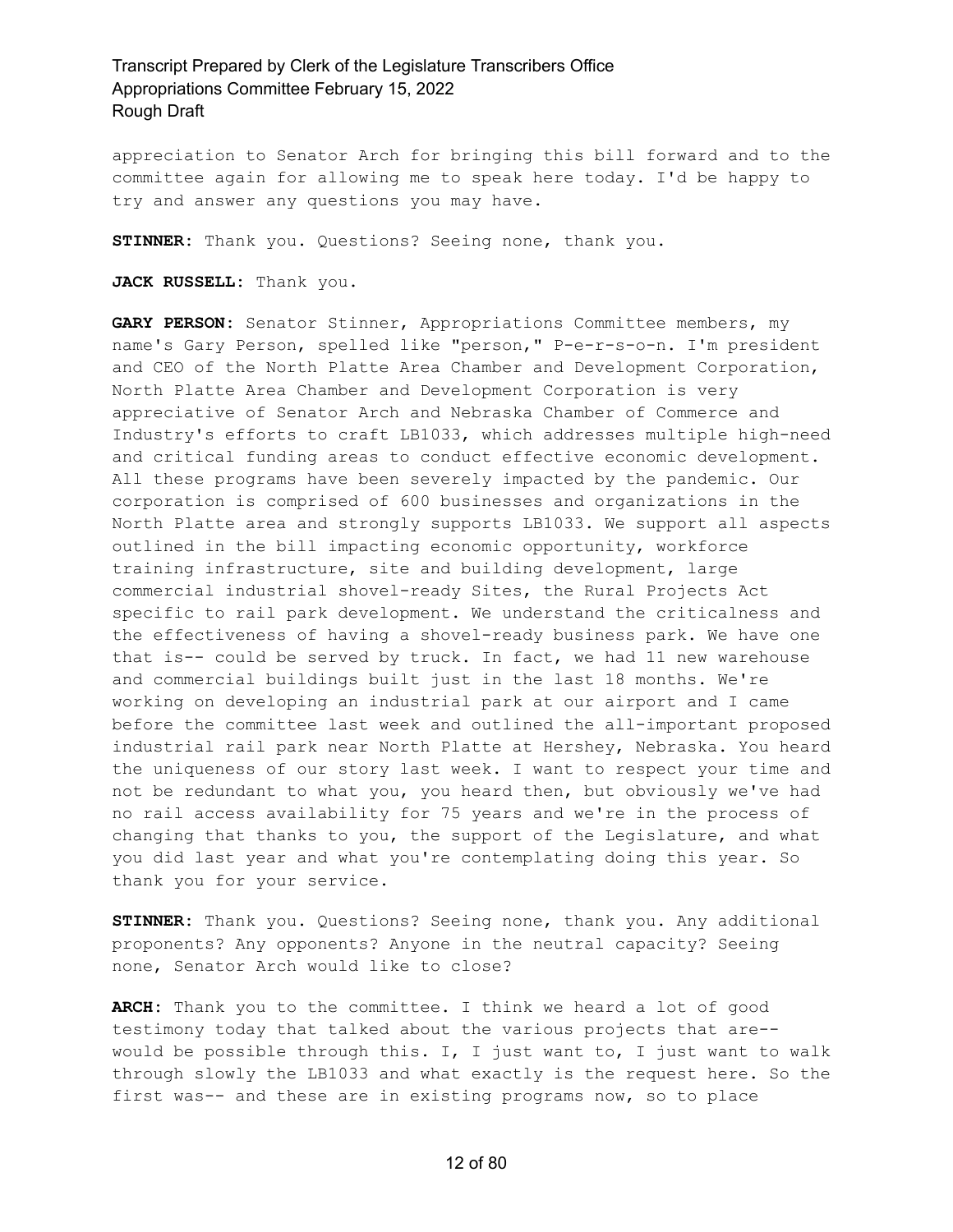one-time-- a one-time transfer of funds into these existing projects or programs: the Economic Opportunity Program, Department of Transportation, that was one that I mentioned in my opening testimony that that one may not be the best fit for ARPA and so with that, you can consider that. The Rural Project Act, Act is, is an additional request of \$10 million of these funds. That's run by the Department of Economic, Economic Development. The Site and Building Development Fund was \$10 million. That's run through the Department of Economic Development as well. The ImagiNE Nebraska revolving loan fund is \$15 million through the Department of Economic Development and the last one would be the mega site development and the request there is for \$150 million through the Department of Economic Development. So these are, these are deposits into the departments where they can expand their programs, offer more grants, do more infrastructure development. And in addition to that, the, the mega site has, has, has targeted the opportunity for two locations-- one in eastern Nebraska, one in western Nebraska of approximately 500 to 1,000 acres-- and, and have that ready for major recruitment efforts, both in western and eastern. So with that, I will close and answer any questions you might have.

**STINNER:** Senator Erdman.

**ERDMAN:** Thank you. Senator Stinner. Just one simple question, Senator Arch.

**ARCH:** Yes.

**ERDMAN:** Define western Nebraska.

**ARCH:** Oh, that sounds like a dangerous question to answer.

**ERDMAN:** No, I was just-- I'm trying to get your opinion on where--

**ARCH:** Anything--

**ERDMAN:** You said western Nebraska.

**ARCH:** Anything that isn't eastern. How's that?

**ERDMAN:** Are you neutral?

**ARCH:** No, no, I'm a proponent.

**STINNER:** Any additional questions? Seeing none, thank you.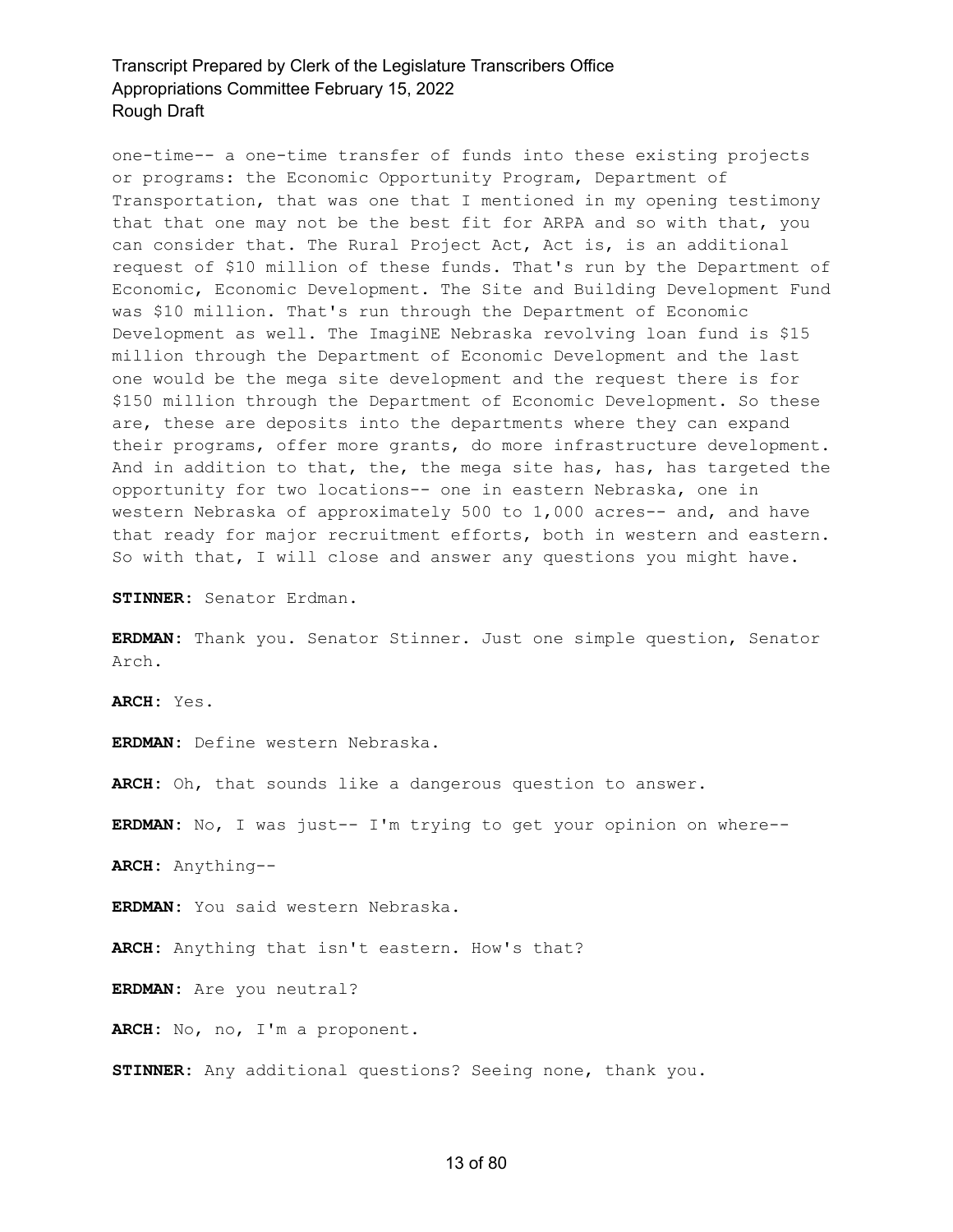**ARCH:** Thank you. Thanks for your time.

**STINNER:** We have three letters of support for LB1033 and that concludes our hearing on LB1033. We'll now open with our hearing on LB1070. Senator Williams.

**WILLIAMS:** Good afternoon, Chairman Stinner and members of the Appropriations Committee. I'm Matt Williams, M-a-t-t W-i-l-l-i-a-m-s, from Gothenburg, representing Legislative District 36. I'm here to introduce LB1070, which requests \$20 million of ARPA funds to be directed to the Department of Economic Development for purposes related to the Workforce Housing Investment Act. The act addresses the ongoing workforce shortages and workforce housing shortages in Nebraska. This feels a little bit like deja vu all over again. This is the third time that I've had the fortune of being in front of the committee talking about various aspects of this bill and the process going forward. With that in mind, I have shortened everything. You don't need to hear about the history again. You've heard it enough times and I've also asked many of those people that have testified before to not come up and testify today. What you have heard before is clearly there is a need for the housing that we have talked about and you've also heard about the solution that we have been using that has proven to be very successful. There happens to be an article in the World-Herald today talking about housing construction in Nebraska and how housing construction in Nebraska changed following the Great Recession of the end of 2008 and '09. From 2010 to 2019, in all of Nebraska, there were 46,996 homes built. That is less than half of the homes that were built the previous decade. Think about that. I believe that LB1070 proposes an allowable use of the ARPA funds under the category of water, sewer, broadband infrastructure. LB1070 emphasizes infrastructure, but since LB1070 was drafted, we've also learned from the final rule promulgated by the Treasury there is an allowance for demolition, which is included in the legislation. I believe the bill, as written, gives the Department of Economic Development the authority to determine all allowable uses for the funds for workforce housing investments. As you've heard, the Rural Workforce Housing Program has proven to be extremely successful, so successful that the Governor included additional funds for the program using ARPA funds in his recommendations. While the Governor's recommendation directed \$50 million over the course of the next two fiscal year program, LB1070 requests \$20 million. We are requesting less due to concerns about whether or not the ARPA funds can be used in a revolving type program, which is how most of these funds are being used. And the second one is very practical in nature that we do not believe in working with the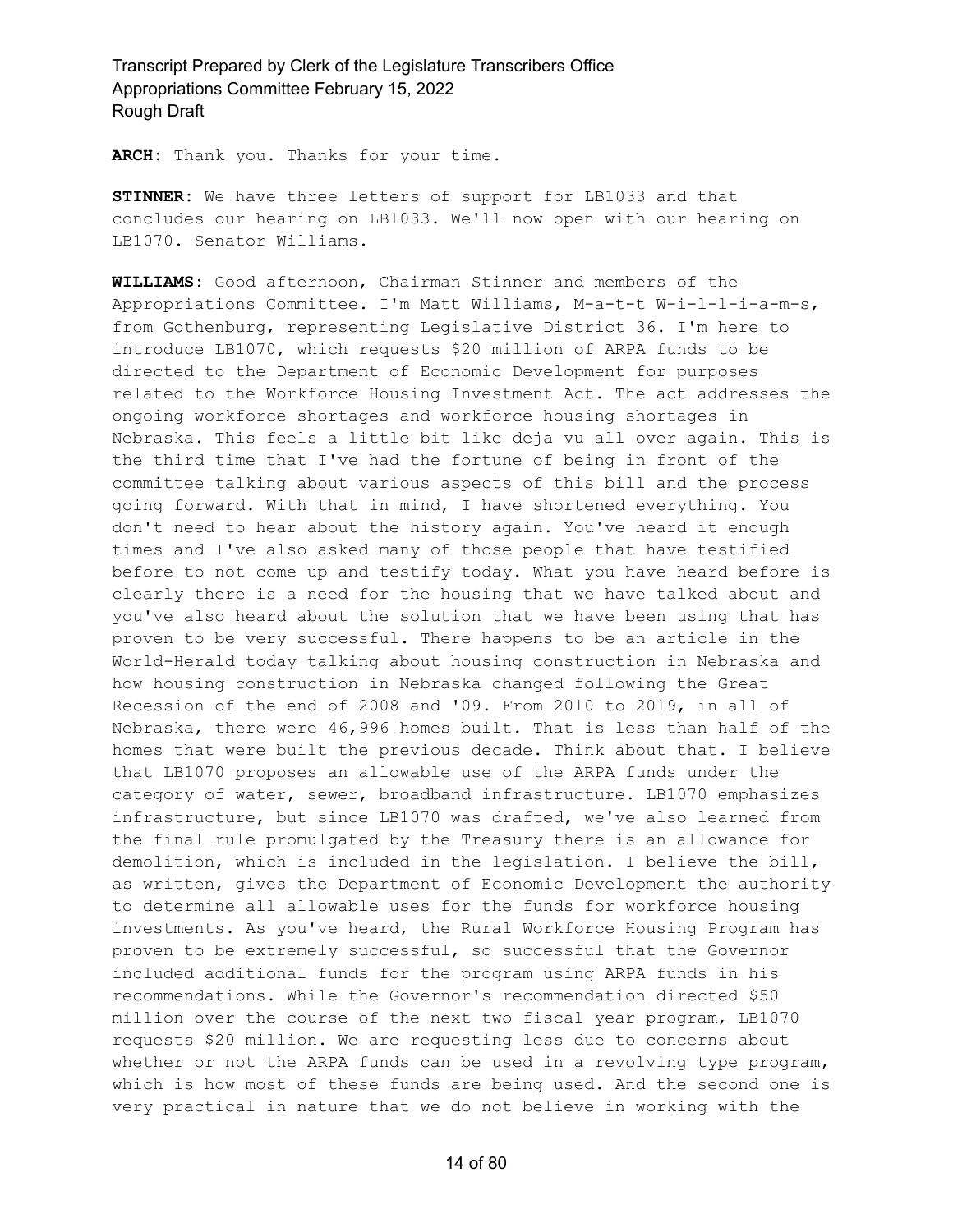Department of Economic Development that they can get \$50 million out the door and spent in the timeframe that is necessary to qualify for ARPA. We're much more comfortable with a \$20 million effort. As you know, I've introduced three bills that combine to take care of this issue: LB1069, which was heard between-- in front of the Business and Labor Committee yesterday, is the bill which updates the underlying act and makes those technical changes and a few substantive changes to bring the act up to date following the fact that we have used it now since 2017 and there are some things that needed to be changed and updated; LB1070, which is before you today, requesting \$20 million of ARPA funds; and LB1071, which I was in front of you with last week, that talks about using \$30 million of cash funds to work together with the ARPA dollars. I've been asked by several people, how does this work in combination? And I think the best way is to give you an example of what could be a real-life request that, that I will run over with you quickly. Let's make the assumption a rural community needs workforce housing. We know that's there. There is not a local developer who is able or willing to invest and take the risk in this type of housing project. The community creates a community nonprofit development organization to take on a housing project with plans to develop lots, build three housing units per year over the next five years. The initial development of the lots is projected to cost half a million dollars, which is broken down to about \$50,000 per lot. That's the lot, the infrastructure, streets, water, sewer. Each housing unit is projected to cost to build about \$230,000. This cost does not include the cost of the lot. That's simply the building. Based on current market values, these units are projected to sell for between \$275,000 and \$300,000 each. Using only one application, which we think is unique with the Department of Economic Development, the nonprofit development organization makes their application to DED under the Rural Workforce Housing Investment Act for an \$800,000 grant and they raise \$400,000 of their own money. So you've got \$1.2 million counting the whole thing together. You can see from those numbers why it would be very difficult for a private developer to take on this kind of project when you look at the, the risk involved and the, the lack of that capital to do those kind of things. That grant application then would hopefully be approved by the Department of Economic Development and the nonprofit development organization begins work on the project. The DED award of \$800,000 would be \$500,000 from, in this case, ARPA, because that's the infrastructure cost that they could be used to cover that, and \$300,000 from their other bucket of funds, from the cash funds, to cover the one-time housing unit construction cost. So you-- the Department of Economic Development, through one application,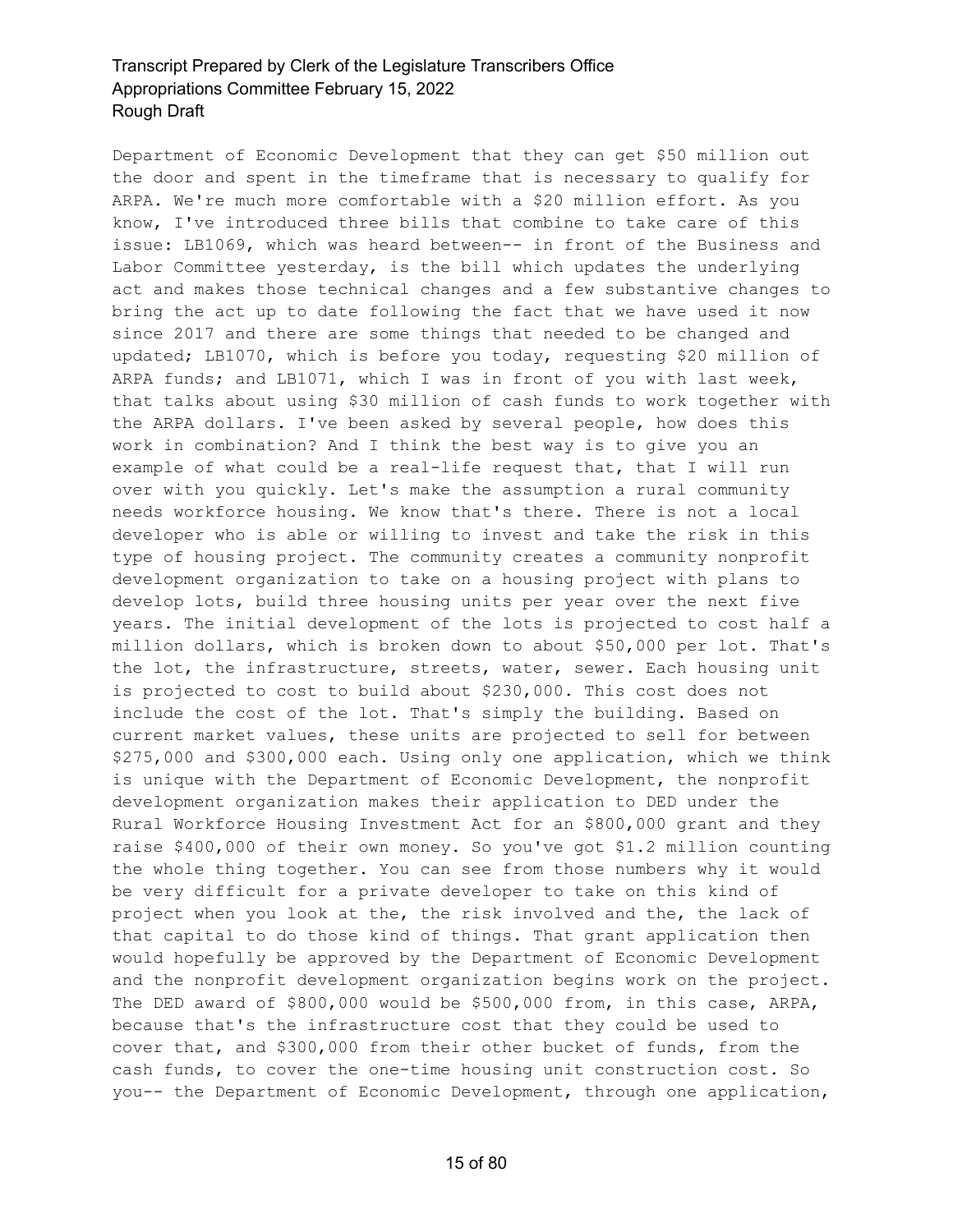would basically have two buckets of money. They have the ARPA money that they can allocate based on the application for infrastructure. They have the cash funds money that they can allocate into the project based on the total application. The cash funds could be used for infrastructure, but it can also be used for the revolving thing. That's the beauty of the program. In the first year, you can see that the development organization itself will spend down nearly all of the money, \$1.190 million, from \$500,000 for the infrastructure and contract with a builder to build three homes. At the end of that period of time when the homes are built, the homes go up for sale. The realtor hope-- hopefully sells those homes for in that price range of the \$275,000 to \$300,000, replenishing the money back to the nonprofit development corporation so they can begin the process over. And that's the reuse portion or the redevelopment so that the, the houses for the next round, the next three houses the next year can get built. It, it helped me a great deal, sit down and, and walk through that so people can think about how that would work. With that, I think we have clearly shown through the previous history the need that is there all across our rural areas for this type of housing. The lack of being able to build up a workforce is, in most cases, a reflection of not having rooftops for these people. This is a proven solution and I hope you will advance LB1070 and so that we can move forward with making a combination of LB1069, LB1070, and LB1071.

**STINNER:** Very good.

**WILLIAMS:** Thank you, Mr. Chairman.

**STINNER:** Questions?

**CLEMENTS:** Yes, please.

**STINNER:** Senator Clements.

**CLEMENTS:** Thank you, Mr. Chairman. Thank you, Senator Williams. What is the amount of funds that have already been put into this program in the past?

**WILLIAMS:** In 2017, the first year of the program, we took \$7 million from the Affordable Housing Trust Fund and then that-- the results of that in-- investment, I will call it, has, as of 2021, resulted in over 800 housing units being built in the state and \$110 million. In 2020, we appropriated \$10 million of General Fund money that was fully allocated and has all been awarded in grants. So there's no grant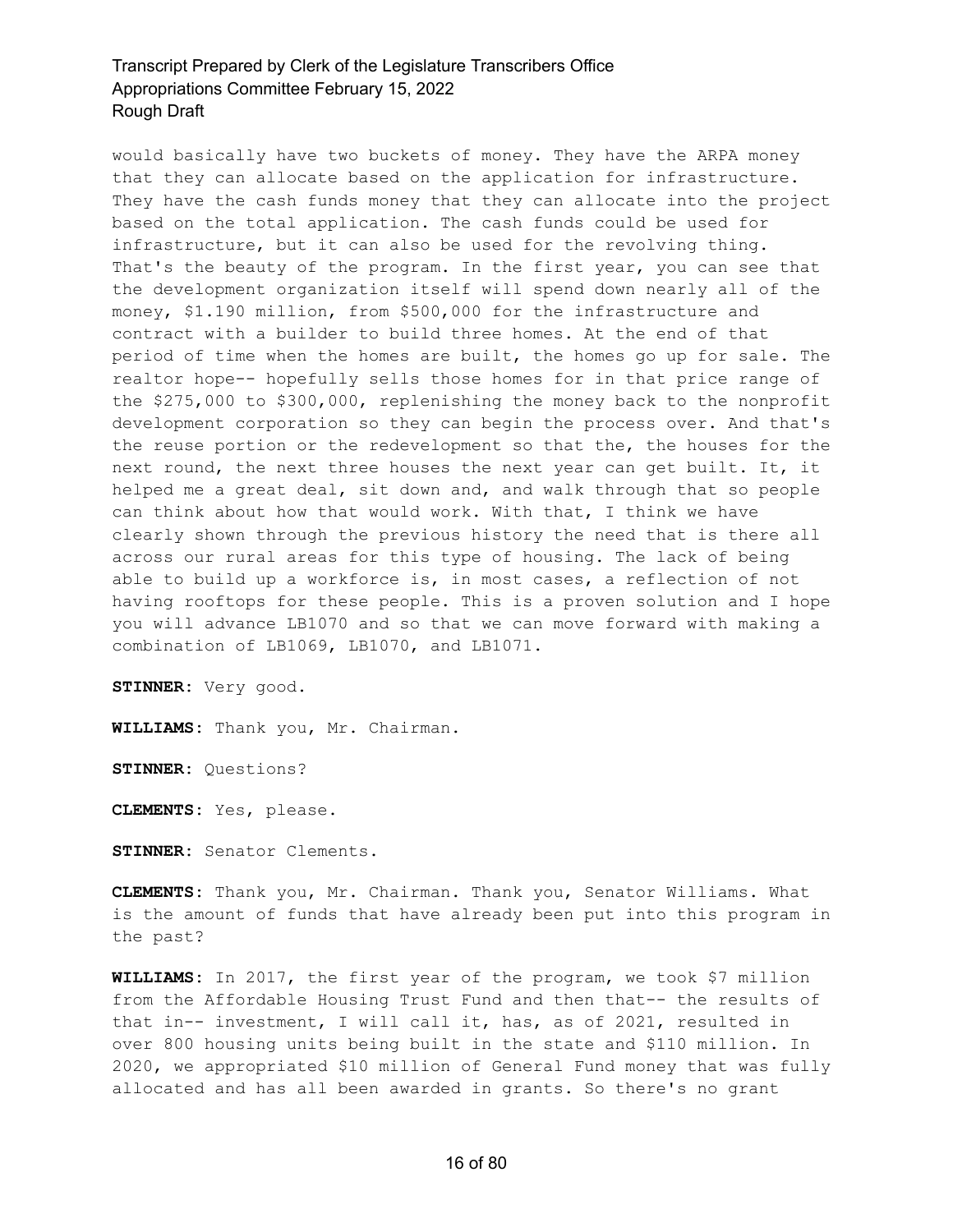money available right now and through LB1069, the bill that updates the act, the act is extended for five years through the 2026-27 fiscal year. So we believe the combination of \$20 million of ARPA funds and \$30 million of cash funds, \$50 million, could be used \$10 million a year over the next five years is how they would use that.

**CLEMENTS:** Thank you.

**STINNER:** Senator Erdman.

**ERDMAN:** Thank you, Senator Stinner. Senator Williams, have you seen the fiscal note on how many people they're going to employ to do this?

**WILLIAMS:** Yes, I have.

**ERDMAN:** So if we already have an existing program, why does it take three and a half more people?

**WILLIAMS:** It does-- it, it's a strange fiscal note, Senator Erdman, because when-- the current program, until we pass LB1069, ends the end of this fiscal year. So in their budget, they already cut those people out of the budget. This is just putting the same people back into the budget that they've already had that they were using.

**ERDMAN:** OK.

**WILLIAMS:** It's not more people.

**ERDMAN:** All right, very good, thank you.

**WILLIAMS:** I was-- when I looked at that fiscal note, I had to do this a couple of times.

**ERDMAN:** Yep. Thank you. That was a good answer. I appreciate it. The other question I had, so these are workforce housing and so you said \$285,000 is the sale price. Just doing the back-of-the-envelope estimation, that house is going to have \$5,500 in property tax. They're going to have another \$200 a month in insurance and the payment is are going to be \$1,300 or more. These people don't have to make \$90,000, \$95,000 to afford that mortgage. Is that what you call workforce housing?

**WILLIAMS:** It's called middle-income housing is the actual definition through the University of Nebraska-Omaha that they're using for this. And so far, these houses, they have not had any trouble finding buyers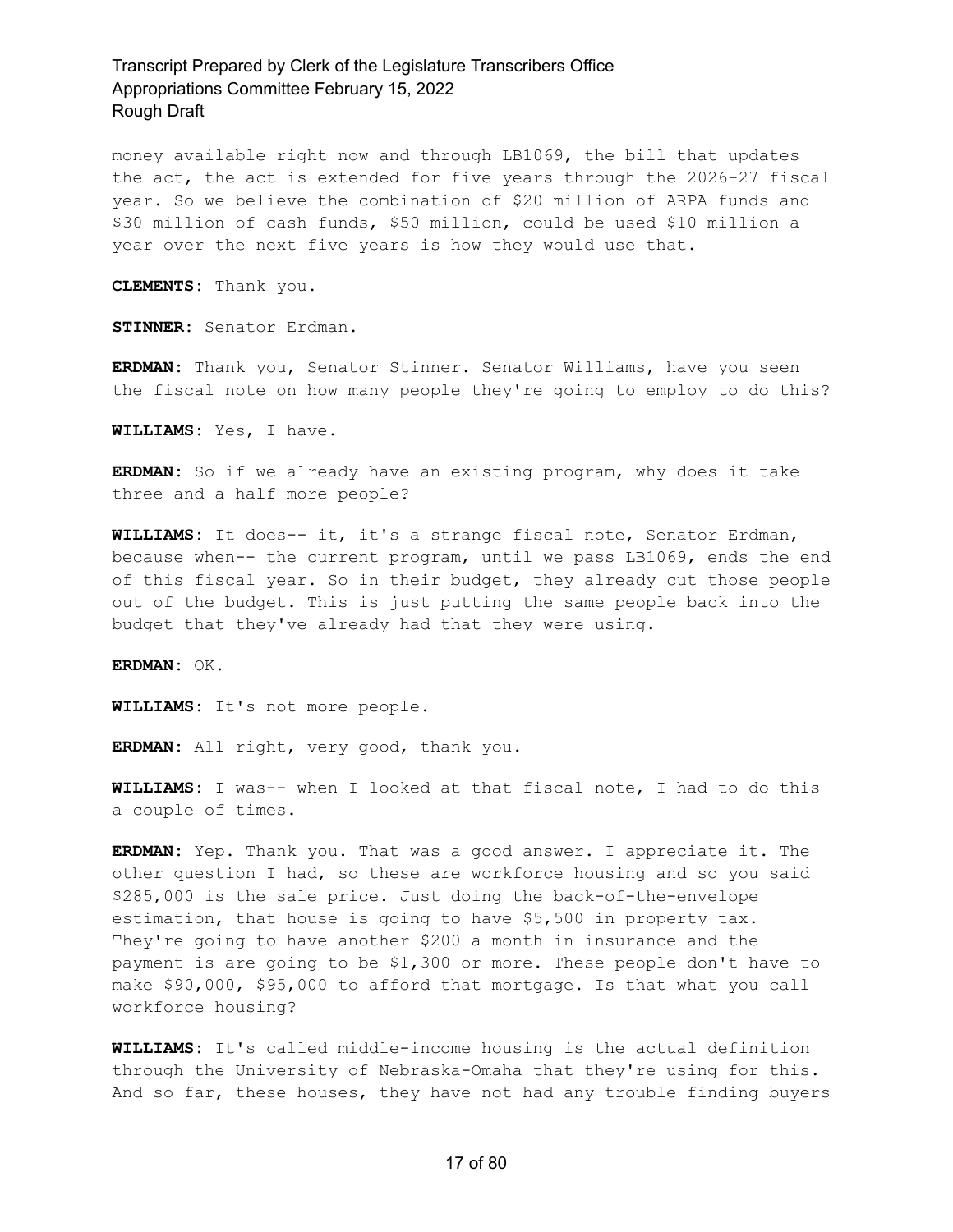for these homes. These are generally homes where the new teacher in town, the new nurse at the hospital and with her husband, are buying these kind of homes. Those are the jobs we're trying to fill.

**ERDMAN:** I thought our teachers were underpaid. I didn't think they would be able to afford \$285,000 house, just saying.

**WILLIAMS:** Was there-- was that a--

**ERDMAN:** No.

**WILLIAMS:** Was that a question?

**ERDMAN:** It's just-- it's strange that, that workforce housing would be considered a \$300,000 house.

**WILLIAMS:** I think what we run into-- and this is where we have this difference and we have an appraisal issue with this and we kind of hinted at that last time, these houses sometimes not appraising for what they cost to build. Construction costs right now make it, it hard to build a home. These are generally homes that are about  $1,400$  square feet on the main floor, unfinished business-- basement, two-car garage. And it's shocking that that's what they're costing to build, but that's--

**ERDMAN:** And they're having trouble getting them appraised?

**WILLIAMS:** Yep, they're not appraising for the cost oftentimes.

**ERDMAN:** They need a diff-- may need a different appraiser.

**WILLIAMS:** We could find that too if you--

**ERDMAN:** OK.

**WILLIAMS:** --if you would apply to come to what I would call central Nebraska.

**ERDMAN:** Right, I know where that is.

**WILLIAMS:** You know what I mean.

**ERDMAN:** Yeah.

**STINNER:** You could also use TIF money now to buy down that mortgage by, say, \$20,000 to make it more affordable from--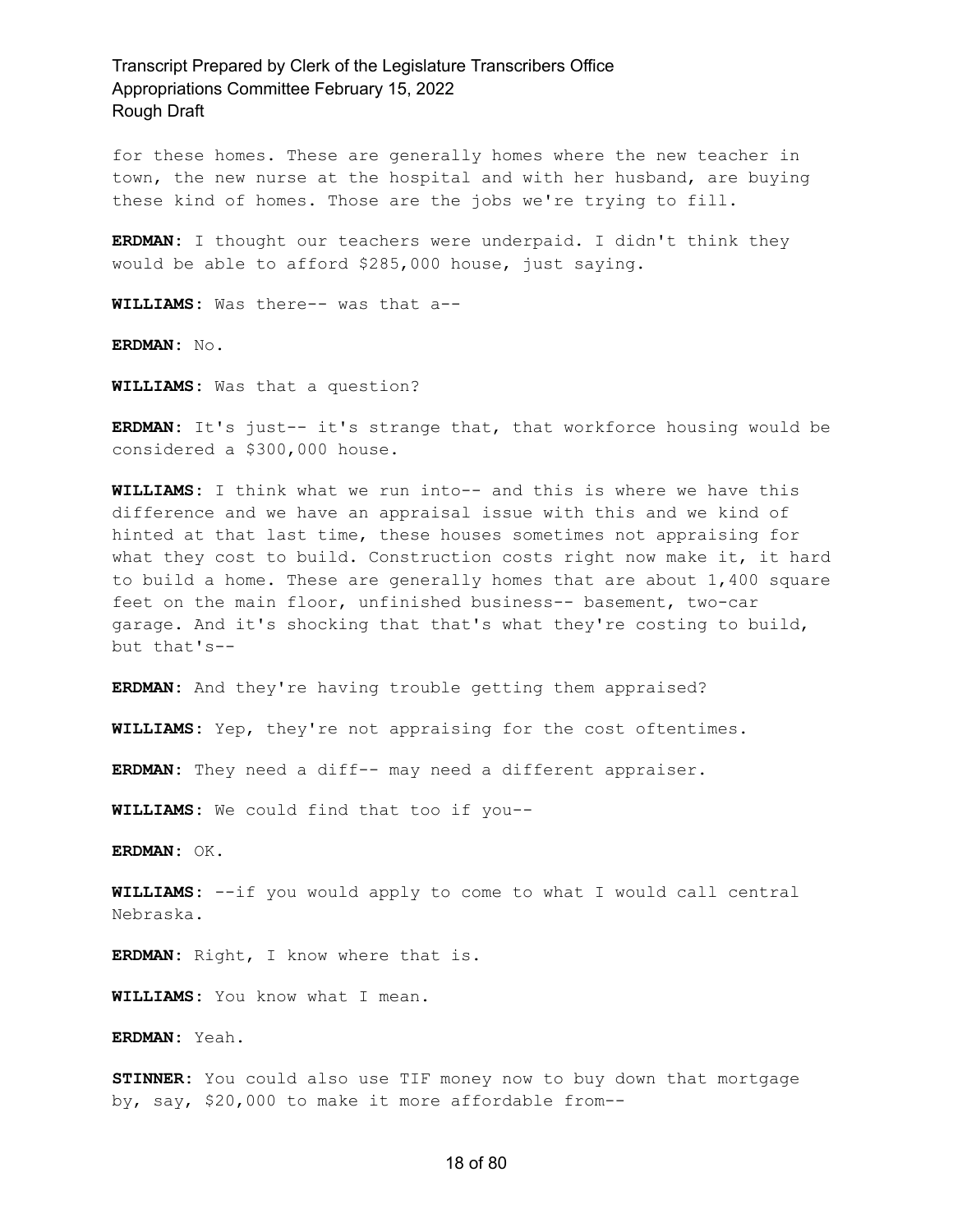**WILLIAMS:** It's possible. Some of the programs that have used this have used TIF; most have not. The ones that have, have been the more recent ones because of running into trying to buy down the price to stay under \$285,000. Under LB1069, that-- what is currently \$285,000 goes to a max cap of \$325,000, so that hopefully-- I don't think people generally want to use TIF for this unless they have to.

**STINNER:** I understand. Additional questions? Seeing none, thank you. Afternoon.

**ROBERT HALLSTROM:** Chairman Stinner, members of the committee, my name is Robert J. Hallstrom, H-a-l-l-s-t-r-o-m, appear before you today on behalf of the Nebraska Bankers Association and with the Chairman's permission and the way these hearings have been run, I have put the support on record for LB1070, LB1252 with regard to the middle-income housing portions of that bill, and LB940 with respect to both the rural workforce housing and the middle-income housing portions of that particular legislation. Like Senator Williams, I'll be respective of the committee's time. The Bankers Association has been before this committee on a number of occasions and we've bestowed the merits of the success of the work-- Rural Workforce Housing Initiative Act and would do so again. I think when you look at this issue, the ARPA funds, as Senator Williams noted, can be used for sewer, water, infrastructure, demolition. Those are all issues that many communities have deferred and even delayed further because of the pandemic and that is a critical component of being able to jumpstart these types of projects with the use of the rural workforce housing funds. And with that, I'd conclude my testimony and be happy to address any questions.

**STINNER:** Thank you. Questions? Seeing none, thank you for your brevity.

**ROBERT HALLSTROM:** Thank you.

**CLEMENTS:** When does western Nebraska start?

**STINNER:** Any additional proponents?

**CAROL BODEEN:** Good afternoon, Chairperson Stinner and members of the Appropriations Committee. I know that you have seen me before this week as well and I will also comply with keeping things brief. My name is Carol Bodeen, C-a-r-o-l B-o-d-e-e-n, the director of policy and outreach for the Nebraska Housing Developers Association and we would like to go on record in support of LB1070. We are very much in support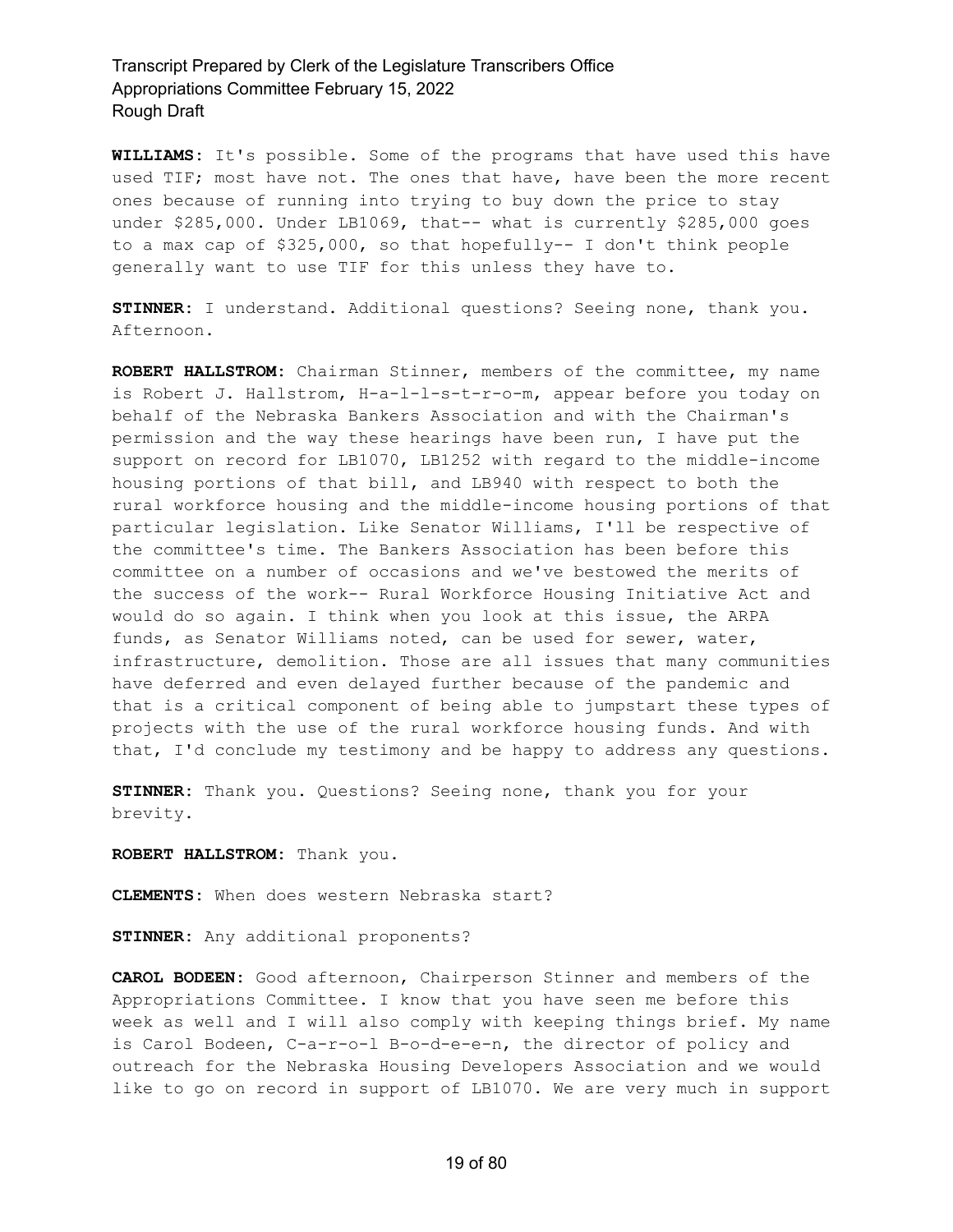of anything that's going to help the housing situation that we have throughout the state and so we hope that this bill would advance.

**STINNER:** Thank you. Questions? Senator Clements.

**CLEMENTS:** Thank you, thank you. Have, have your companies been involved in the rural workforce housing program so far?

**CAROL BODEEN:** Yes, yes, very much. I know that Cliff Mesner from Mesner Development has testified on at least one or two of the other bills and, and even I, myself, as the former executive director of Lincoln County Community Development in North Platte, we're a nonprofit-- we were a nonprofit affordable housing developer and our organization also used rural workforce housing funds to construct a rental development for low to moderate income.

**CLEMENTS:** Thank you.

**STINNER:** Additional questions? Seeing none, it's good to see you. You're getting to be a regular.

**CAROL BODEEN:** I am. Thank you so much.

**STINNER:** Any additional proponents? Any opponents? Anyone in the neutral capacity? Seeing none, Senator, would you like to close?

**WILLIAMS:** Well, thank you again, and I appreciate the people not taking up a lot of your extra time today. Again, we have a definite need here, a proven solution, and as I said last time when I sat in this chair, you have the keys to these new homes. It's interesting to me, I think we're being prudent in using \$20 million rather than the Governor's proposed \$50 million. I think those monies could be better used somewhere else than here, but I certainly think this \$20 million and the \$30 million that we requested last week are appropriate. Thank you and I'd be happy to answer any final questions.

**STINNER:** Thank you. Questions? Seeing none, thank you.

**WILLIAMS:** Thank you.

**STINNER:** We also have eight letters of support for LB9-- excuse me, ten-- excuse me, eight letters of support for LB1070. So that concludes our hearing on LB1070. We'll now open on LB968. Good afternoon.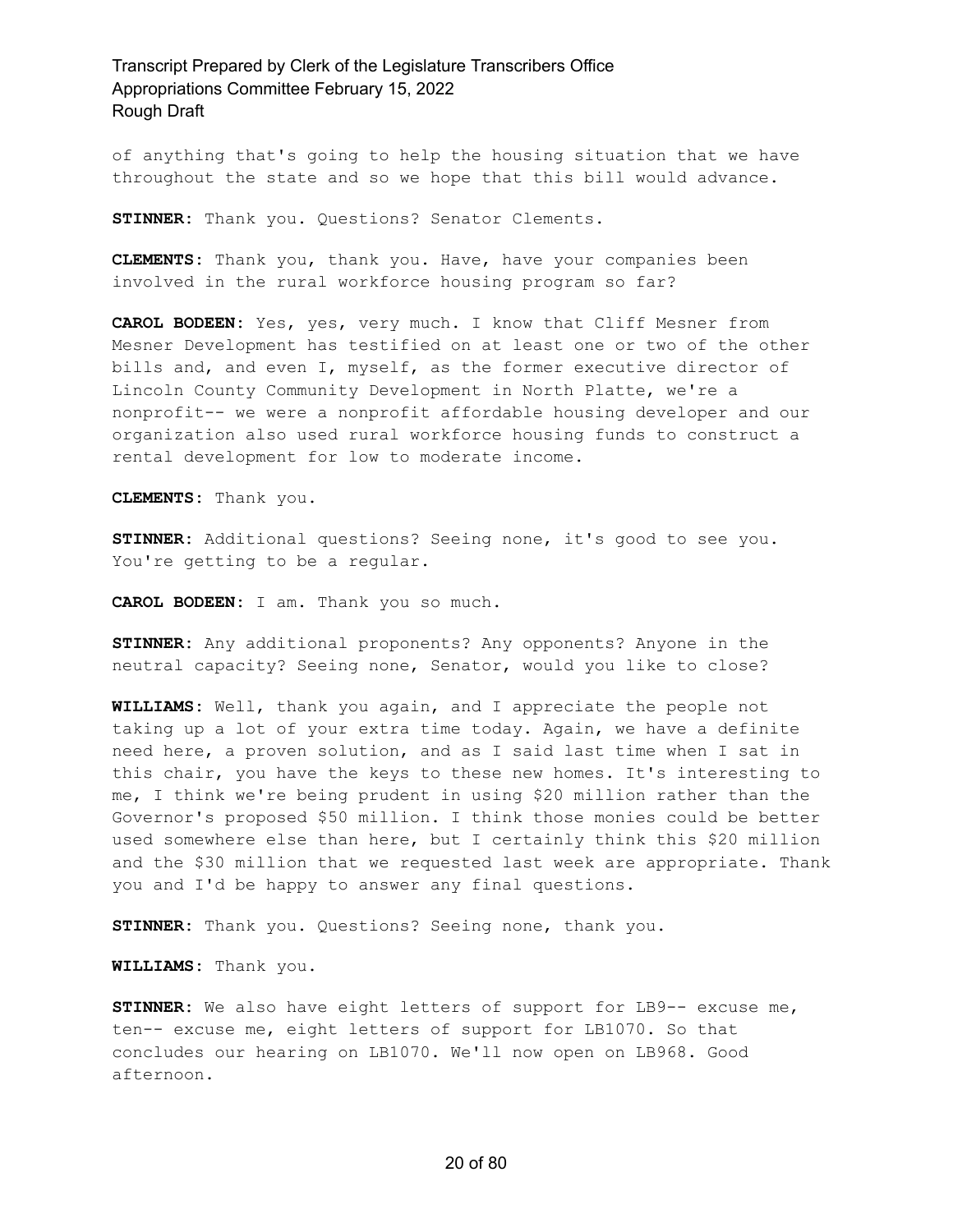**DORN:** Good afternoon, Chairman Stinner and fellow members of the Appropriations Committee. For the record, my name is Myron Dorn, M-y-r-o-n D-o-r-n, and I represent District 30, which includes Gage County and part of Lancaster County. I'm here today to open an LB968, a bill to appropriate \$8 million of American Rescue-- ARPA dollars to create additional affordable housing capacity aimed at vulnerable population like refugees. LB968 also includes \$2 million in ARPA funds for job training and employability programming for refugees. As this committee well knows, affordable housing, particularly in rural areas of Nebraska, has been a long-term problem that the supply chain disruptions and economic impacts of the COVID-19 pandemic, pandemic only exasperated. As Blueprint Nebraska reported, Nebraska only had 41 affordable units for every 100 households in extreme poverty. When Americans troops withdrew from Afghan [SIC] last year, another crisis, humanitarian crisis, collided with a lack of affordable housing. The old adage there's no place like home is true. For refugees who have fled violence, religious, or government persecution, home has a variety of meanings. For many years, they spent months or years in a refugees camp, or a U.S. military base in the case of Afghan refugees, prior to their arrival in Nebraska. These men and women are anxious to build a new home and a new life, leaving everything except for their clothes on their back behind them. Securing safe, affordable housing serves as a jumping off point for refugees to enroll their children in schools, find jobs, and build language skills. A recent Nebraska Chamber of Commerce report found that 92 percent of businesses indicated that finding a skilled workforce remained a top challenge from the economic impacts of the COVID-19 pandemic. Nebraska offers a welcoming, caring, and economically thriving environment in which to welcome those affected by the events abroad. Many industries like hospitality, manufacturing, and meatpacking rely on and benefit from refugees workers. Refugees serve as dedicated employers, business owners, homeowners, students, and community leaders. As you'll hear from testifiers today, LB968 represents a down payment to address affordable housing and workplace development challenges with the potential to leverage additional private dollars. What's more, the type of use envisioned under LB968 clearly falls within the Department of Treasury's requirement for usage. Both a type of program, affordable housing, and targeted population, refugees and other census tract population, meet the Treasury Department's requirements. LB968 provides a unique solution to affordable housing and workforce development challenges across the state, with a priority on projects in rural areas. I see this bill as a modest investment, which will continue to reap benefits for Nebraska communities and for the people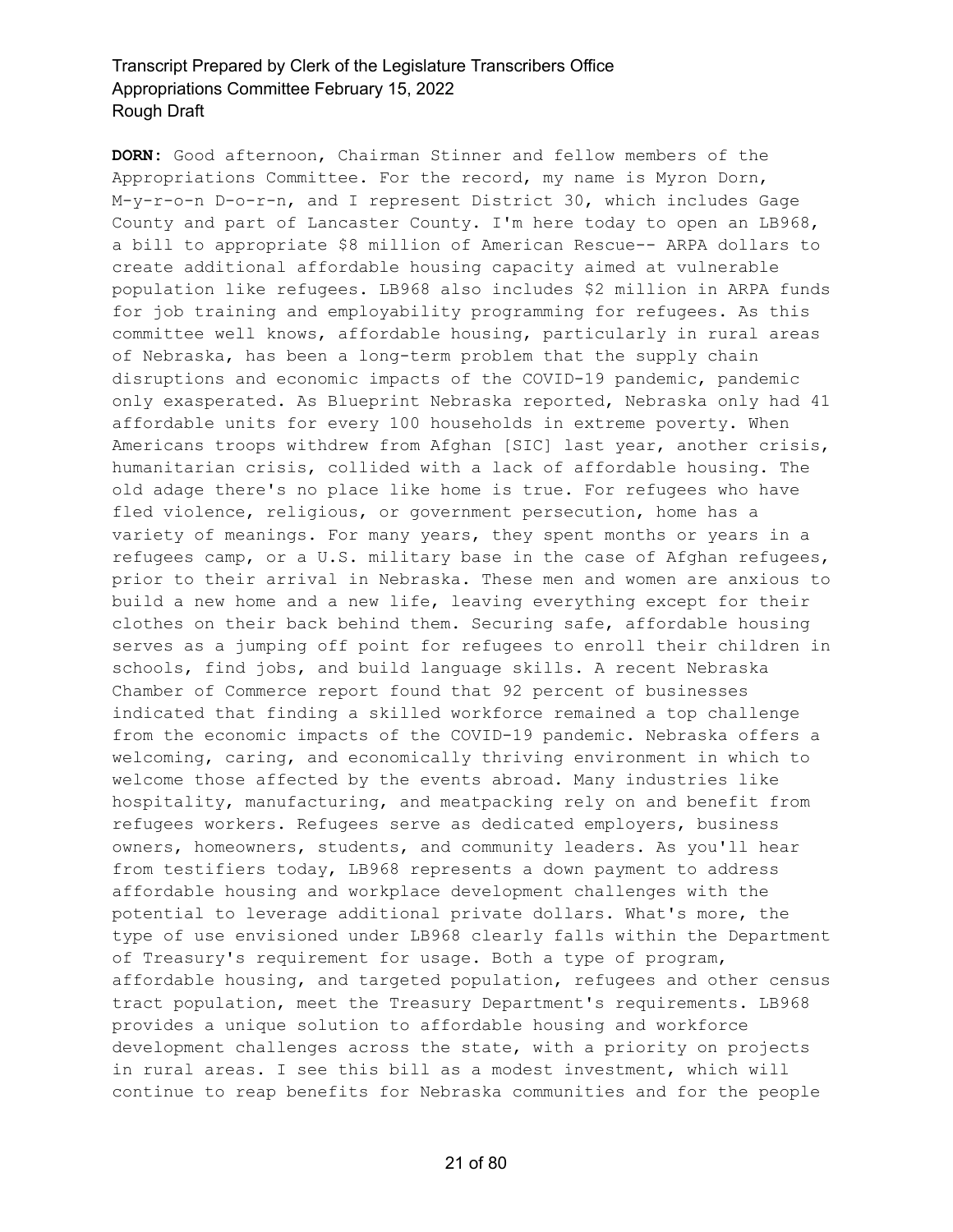who call Nebraska home. Happy to answer any questions, but I wanted to point out a little bit too. We-- LB968, we have an amendment that-- LB1919 [SIC] that I think we handed out in the bill, which it originally referred to housing as having a gross income over \$100,000 or less. Well, that's not the poverty or whatever. That was a placeholder in this bill. So we've since ended that. It-- replace it with a 185 percent or below the federal poverty level. You would need to meet that guideline to qualify for this. So that is a correction that we have for the bill or whatever. But the-- some of the nonprofits came to me with this bill. This is a bill targeted, as Senator Williams has, with workforce, workforce housing development, but it really kind of deals in on some of the-- what our state has had in the last few years. I call it the people that have migrated or are, are moved into our state and dealing with the housing issues they are also facing, just like all the rest of our low-income people in the state of Nebraska. So I thank you. I will be around for closing. Oh--

**STINNER:** OK. Questions? Senator Erdman.

**DORN:** Yeah.

**ERDMAN:** Thank you, Senator Stinner. Senator Dorn, thank you for coming. So define what that means, a workforce house. I see what the requirement is, 185 percent of the poverty level--

**DORN:** Yeah.

**ERDMAN:** --but it is-- it isn't going to be a \$285,000 house like Senator Williams--

**DORN:** No, no.

**ERDMAN:** Define what a house like that would be. What kind of house would these people--

**DORN:** This would help them-- they could receive grants under this to help with them in that-- building that type of a house, also help with some of their rental maybe so they can defy-- define-- so they can come up with housing to live in, period.

**ERDMAN:** So would this-- this wouldn't pay for rent. This is just when they purchase a property.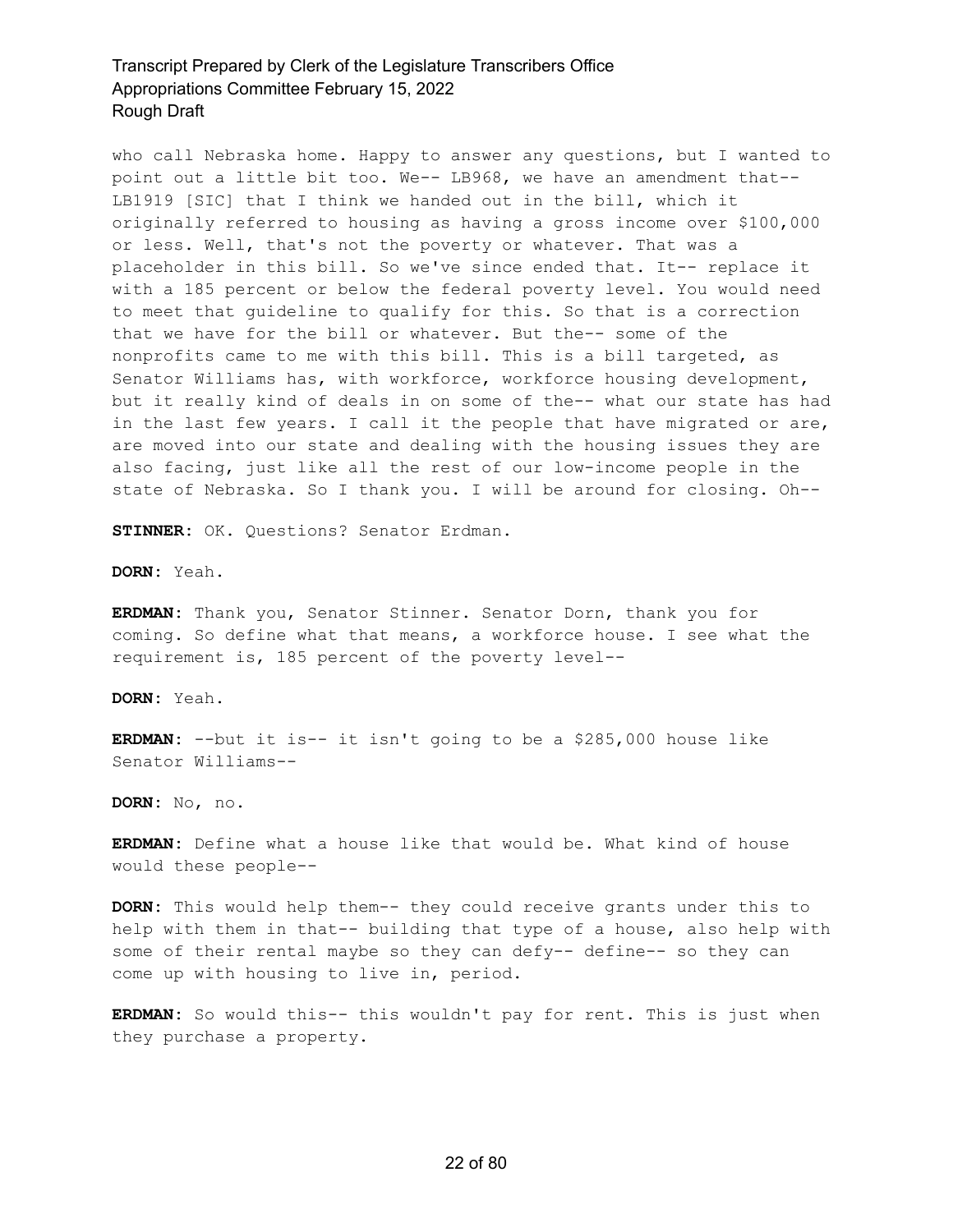**DORN:** We'll have some of the other guys behind us answer that specific question. I, I would like to answer that, but I'm afraid I'd answer it wrong, OK?

**ERDMAN:** Thank you.

**DORN:** Yeah.

**STINNER:** Any additional questions? Seeing none, thank you, Senator.

**CLEMENTS:** I think I passed [INAUDIBLE].

**CHRIS TONNIGES:** Good afternoon, Senator Stinner and members of the Appropriations Committee. My name is Chris Tonniges C-h-r-i-s T-o-n-n-i-g-e-s, president and CEO of Lutheran Family Services of Nebraska, testifying today on behalf of-- support of LB968. We are grateful to Senator Dorn for introducing legislation to address one of the most-- or some of the most critical issues and challenges emerged in Nebraska today; the lack of affordable housing and lack of workforce across the state. As Bryan Slone, president of the Nebraska Chamber of Commerce, shared in December, Nebraska has 50,000 to 80,000 jobs it cannot fill across the state of Nebraska. In this next decade, Nebraska needs to attract 100,000 to 200,000 18- to 24-year-olds to fill those jobs. And Nebraska has a lot of open jobs and yet our labor force participation rate, at nearly 7 percent higher than the national average, means nearly all available workers are already in jobs across the state. LB968 has the ability to solve both these problems with a key human resource; people with refugee status. We've heard from mayors, business leaders from Hastings, Grand Island, Kearney, and other communities in greater Nebraska-- central and western Nebraska to keep the joke going-- Nebraska, where unemployment is dangerously low, recognizing the workforce solution that people with refugee status can provide in our current labor market. For example, in Omaha/Council Bluffs, immigrants, including people with refugee status, strengthen the local job market, allowing companies to keep jobs on U.S. soil and helped preserve or create 3,400 local manufacturing jobs that would have otherwise vanished or move elsewhere in 2019, according to new research from the New American Economy. These Omaha/Council Bluffs residents paid over \$483 million in taxes and held \$1.4 billion in spending power in 2019. For new Nebraskans, it's not just about getting a job. People with refugee status arrive with strong desire and motivation to contribute to their newest-- new state and country. For example, many are highly skilled and educated or have specific skill sets like healthcare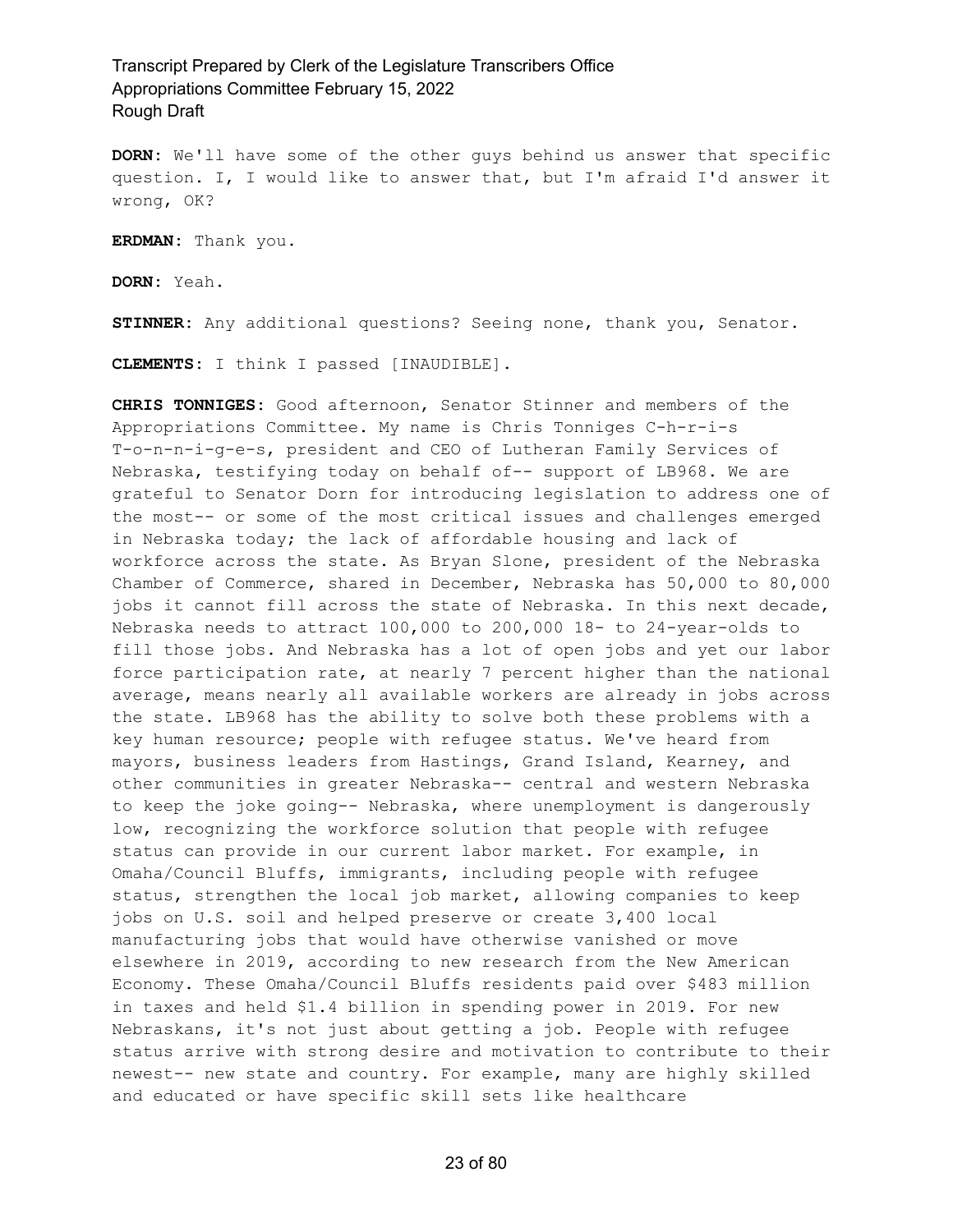professionals, engineers, technology specialists, and pharmacists. Earmarking some of the funds from this bill for programming allows us to work with other collaborative partners on professional placement, advancement, language training, or certifications to get skilled workers into those higher-level jobs for which they are qualified. It can also mean partnering with Nebraska's universities, community colleges to develop programs that help people find a career in something that they're passionate about. It can mean leveraging their skills and shortening the window for people with refugee status to get them into the workforce in these skill-based jobs tied to healthcare, I.T., and those areas in open positions where we desperately need to fill in the state of Nebraska. This fall, I attended the Platte Institute's symposium on economic development, where I heard the following quote: housing is where jobs sleep. If we are to fully leverage the human resource potential of people with refugee status and their families, more affordable housing is needed. The funds from this bill can be a catalyst for investment in housing units that are both affordable and flexible to meet the social service needs of these vuln-- of this vulnerable population, especially in areas that are not traditionally earmarked for larger, affordable housing complexes similar to 100 to 10-- or 100 to-- 800- to 100-unit complexes such as Lexington, Grand Island, and North Platte, to name a few. We envision housing that will, will aim to solve the problem of a much-needed units for refugee populations and begin to solve the need for workforce development housing and other temporary to semi-permanent housing needs in those communities. Our goal is to provide a landing place for families to stabilize, acclimate, and thrive in the communities they call home. For all the positive economic impact immigrants bring to our communities because of the unique needs and circumstances of the arriving families, it is extremely difficult to access safe, decent, and affordable housing. Most of these people with refugee status fled only, only what-- with whatever they could carry as they boarded the U.S. military transport-- or military transport planes. Another unique aspect of finding housing is that-- is this subset of arrivals who are part of a large, multigenerational family. They have different requirements from a, from a source of services and programming aspect too. Because the rental market is already tight, we often face housing costs that are not financially attainable or sustainable like three- to four-bedroom houses. These larger, multigenerational families require a different approach to access- accessing housing and services such as language assistance and cultural orientation. Splitting up families is, is not ideal under any circumstances, but oftentimes we are forced with that, that decision.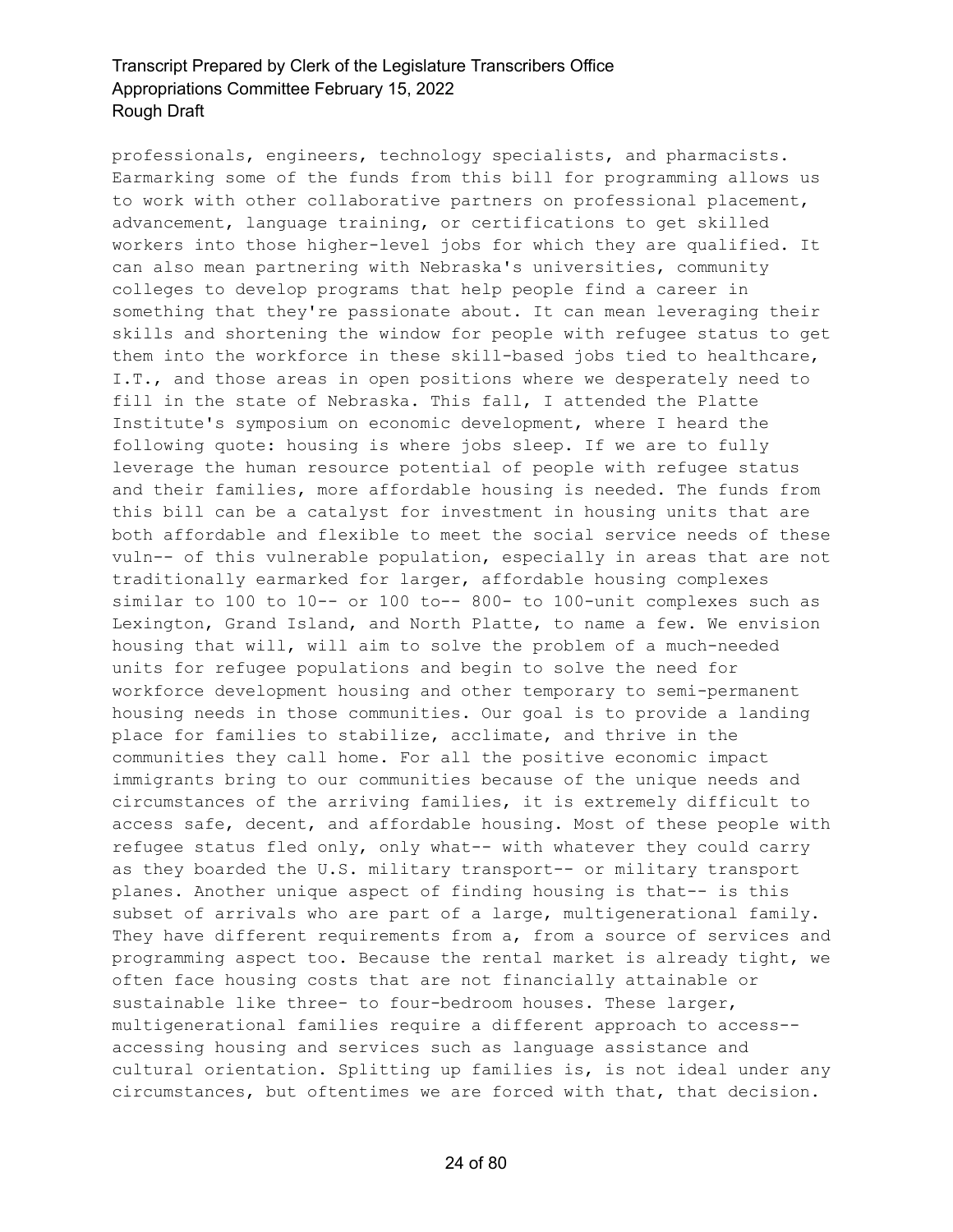To kickstart the program, a private donor has stepped up with \$6 million-- a \$6 million gift specifically directed to address the housing needs of Nebraska's marginalized populations with an emphasis on refugee populations. These funds can be used for the acquisition of existing property or new development. The donor hopes that this will inspire and motivate other private donors, local community partners, and state entities to match their investment and assist in addressing one of the greatest needs for the great state of Nebraska. Thank you for your time and I'm happy to answer any questions you may have.

**STINNER:** Thank you. Questions? Senator Erdman.

**ERDMAN:** Thank you, Senator Stinner. Thanks for coming. So explain what these workforce housing-- looks to me like you're going to build some apartment complexes.

**CHRIS TONNIGES:** Yeah, so the intended uses for multi-use-- or for multifamily housing. It could take the form of redevelopment of existing properties. It could be new development. It just depends on what the community's specific needs and what the, the opportunity is in the, in the different communities.

**ERDMAN:** So then these people would live-- would pay rent and live in those apartments?

**CHRIS TONNIGES:** Correct, correct.

**STINNER:** Additional questions?

**KOLTERMAN:** I have a question.

**STINNER:** Senator Kolterman.

**KOLTERMAN:** Thank you, Senator Stinner. Thank you for being here today. When these refugees arrive in Nebraska, are the bulk of them in eastern part of the state or do you get some transferred out to rural Nebraska as well?

**CHRIS TONNIGES:** So Lutheran Family Services is-- has a registered refugee resettlement site in both Omaha, Lincoln, as well as Lexington and so we're-- and we have service area of 100 miles from those registered locations. So effectively, we are either resettling refugees in, in-- across the entire state or through secondary migration, assisting those individuals with housing and other programming literally across the entire state of Nebraska.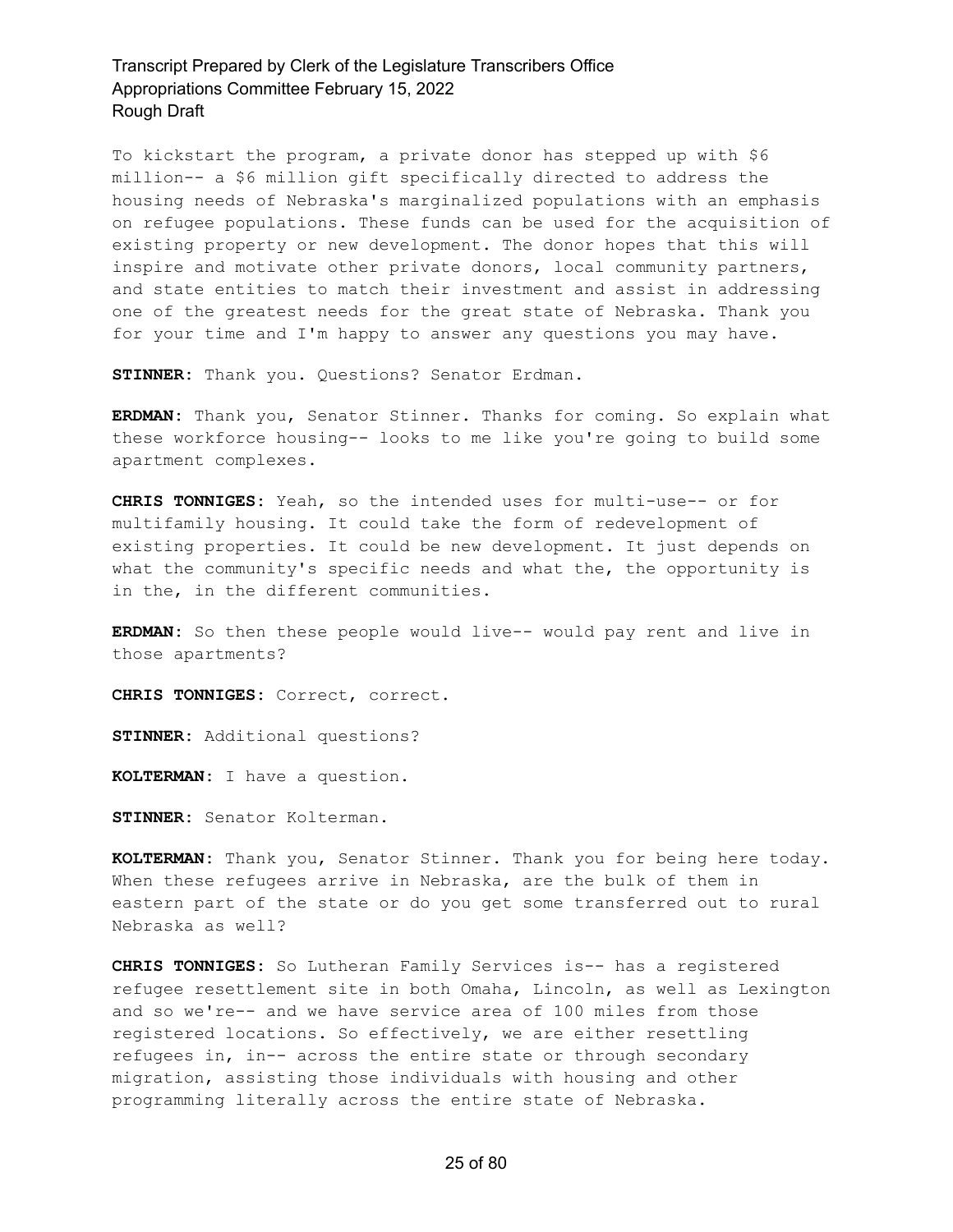**KOLTERMAN:** All right, thank you.

**CHRIS TONNIGES:** Um-hum.

**STINNER:** Senator Hilkemann.

**HILKEMANN:** You got-- following up on Senator Kolterman's-- so are you the only agency that's placing these-- or how many other agencies are there doing this?

**CHRIS TONNIGES:** Nope, there's three agencies in the state of Nebraska. Lutheran Family Services has resettled over 700 Afghan refugees so far as part of this particular surge. We anticipate an-- probably an additional 100 before the end of the month and there's two other agencies that also resettle across the state and-- or in-- one in Omaha and one in Lincoln, which I-- you're going to probably hear from both of those later on in the testimony.

**HILKEMANN:** And you receive a stipend from the federal government for each family, is that correct--

**CHRIS TONNIGES:** That's correct.

**HILKEMANN:** --or is it per person?

**CHRIS TONNIGES:** It's both depending upon what that stipend is for.

**HILKEMANN:** And that stipend is enough for approximately how, how long?

**CHRIS TONNIGES:** 60 to 90 days.

**HILKEMANN:** 60 to 90 days. Thank you.

**STINNER:** Additional questions? Seeing none, thank you.

**CHRIS TONNIGES:** Yep, thank you.

**STINNER:** Good afternoon.

**SHAFIQ JAHISH:** Good afternoon, Senator Stinner and member of the Appropriations Committee. My name is Shafiq Jahish, S-h-a-f-i-q J-a-h-i-s-h. Thank you to Senator Dorn for introducing LB968 and for your commitment to creating housing capacity for refugees in Nebraska. I'm originally from Afghanistan. I worked as an interpreter for the U.S. military in Afghanistan, which led me to coming to the United States and to Omaha. I worked as a battlefield interpreter with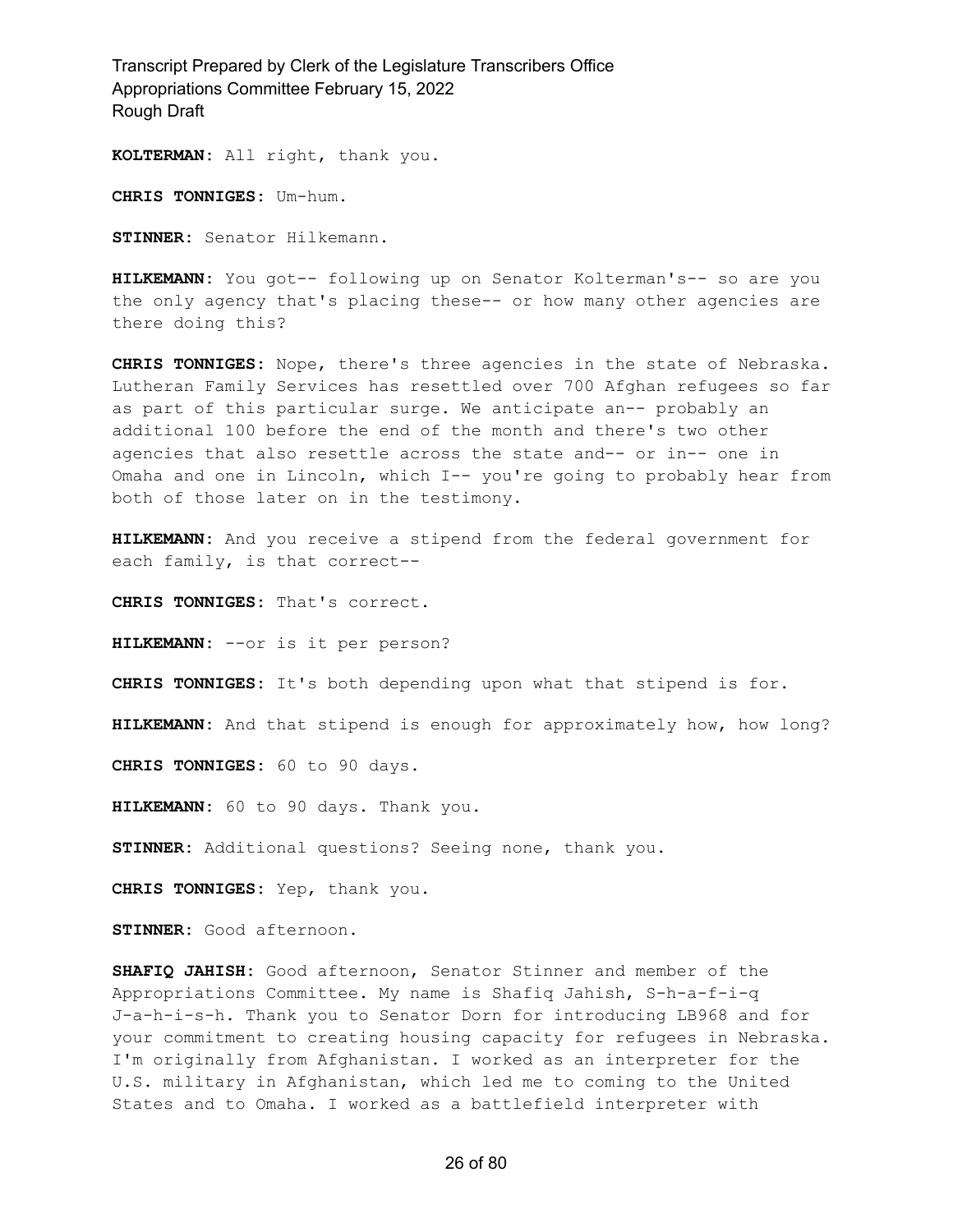different branches where we went out on some very dangerous missions. Working with the U.S. military made us a target for Taliban and other terrorist groups in Afghanistan. And while the U.S. troops were decreasing in numbers, we applied for the special immigration visa to come to the United States. After serving for eight years with the U.S. military, I was able to get my special immigration visa and come to the United States in 2014 with my wife and three kids. When we came, we were resettled in a two-bedroom apartment in Omaha. It was hard back then to find affordable housing for these new Americans, but with the help from the resettlement agencies, we were able to find a job to pay our rent and other bills. I lived in that apartment for three years and our family grew from five to seven people till we were able to buy our own house. The biggest barrier for me at that time was getting a job in the field that I had experience and could work. But with my background from Afghanistan, it was hard for companies to believe that I could do the job, so they wouldn't even call me for interview. I started as a driver for one of the nonprofit agencies and made my way up to become a supervisor. While working full time, I attended college and graduated with a bachelor degree in MIS. I am currently IT analyst with one of the banks in Omaha. Most refugees like me work hard and they buy their own houses within three to five years. I'm here and safe, but I worry about my family, especially now that the Taliban took over the whole country and have been going after people who worked for the Americans during the past 20 years. I am urging senators to do whatever they can to save the families of those Afghans who worked-- who served for this country and fought along the U.S. military in Afghanistan. Today, I'm here to support LB968 introduced by Senator Dorn to appropriate funds for affordable housing. I have been volunteering with the new Afghan refugees for the past few months and I see that affordable housing is one of the major issues and concerns that they are facing. Many of these refugees that-- they are new to Omaha, they cannot get a job. They cannot enroll their kids into school. They cannot get a driving license because they don't have an address. I see many of these refugees living in temporary housing due to the lack of affordable housing in Omaha. I hope that we can all come together and give these people a hand so that they too can be homeowners in the next three to five years to support our economy. Thank you for your time. I am happy to answer any questions you may have.

**STINNER:** Thank you. Senator Kolterman.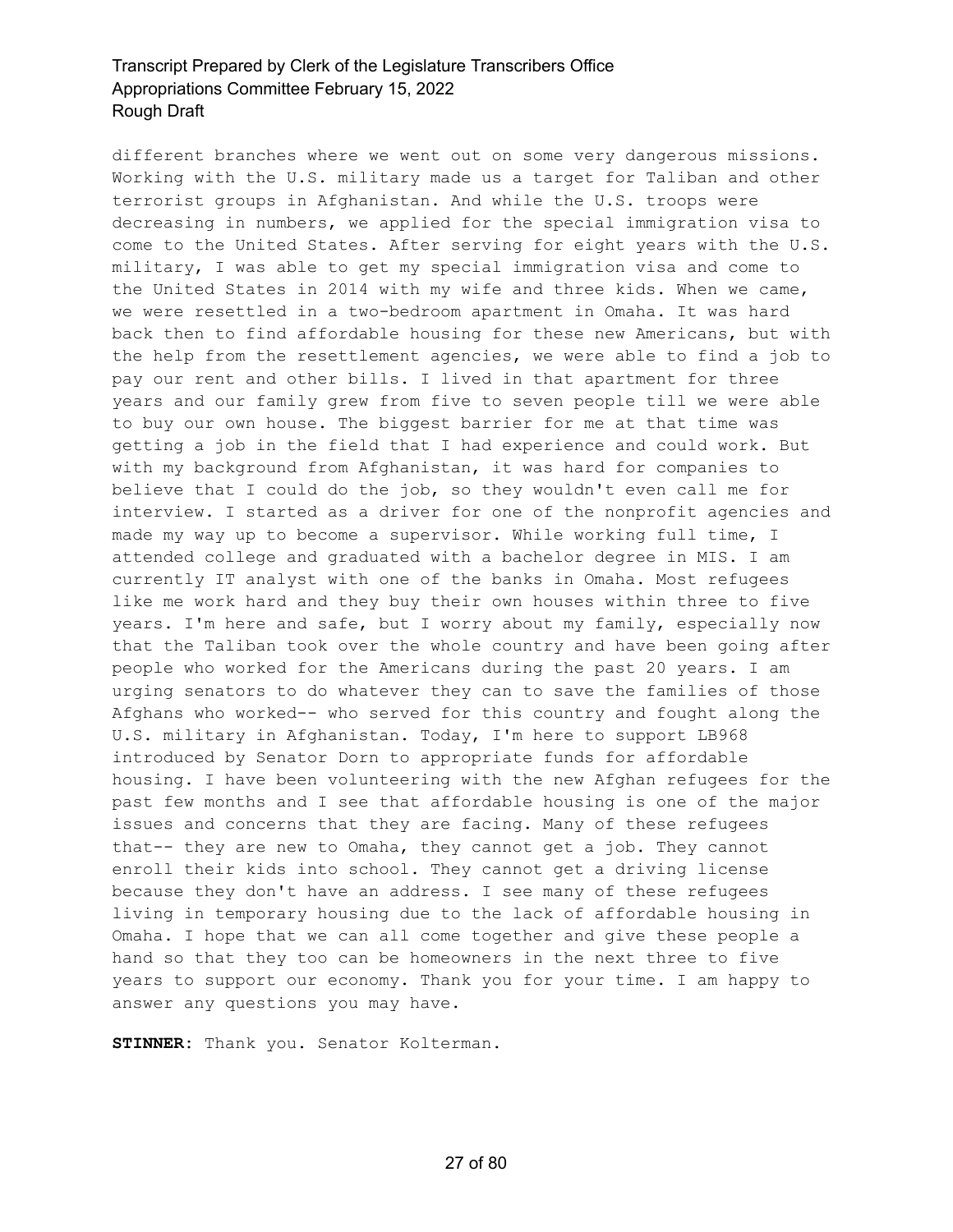**KOLTERMAN:** Shafiq, thank you for being here. We talked earlier in the Rotunda. When you came from Afghanistan, did you have a choice of where you would land?

**SHAFIQ JAHISH:** Yes, so I came through the special immigration visa and when we were in Afghanistan, we could choose any city in the United States. I had a friend that came to Omaha six months before me and he told me all the good things about Omaha, so that's why I came to Omaha.

**KOLTERMAN:** And you, you drove a, a vehicle and transported people while you first got here and then you went to school full time and you became interested in information technology?

**SHAFIQ JAHISH:** Yes.

**KOLTERMAN:** And you work for a large bank in Omaha now--

**SHAFIQ JAHISH:** Yes.

**KOLTERMAN:** --is that correct?

**SHAFIQ JAHISH:** Yes, that's correct.

**KOLTERMAN:** Have you had any trouble settling into the, the state of Nebraska?

**SHAFIQ JAHISH:** It was easier for me because I worked with the Americans for eight years, so I knew about the culture. And before coming to the United States this time, in 2005, I came as an exchange student and I finished my last year of high school in Michigan. So it was an easier adjustment for me, but harder for my family and especially more harder for those people that they don't speak English, which many of these new Afghans that are arriving recently, most of them, they don't speak English. So they, they need more support from the resettlement agencies and from the community as a whole.

**KOLTERMAN:** When they come now, like when they come in an emergency eviction, so to speak, as they had, do they have a choice in where they land or--

**SHAFIQ JAHISH:** Not--

**KOLTERMAN:** --do they just end up here?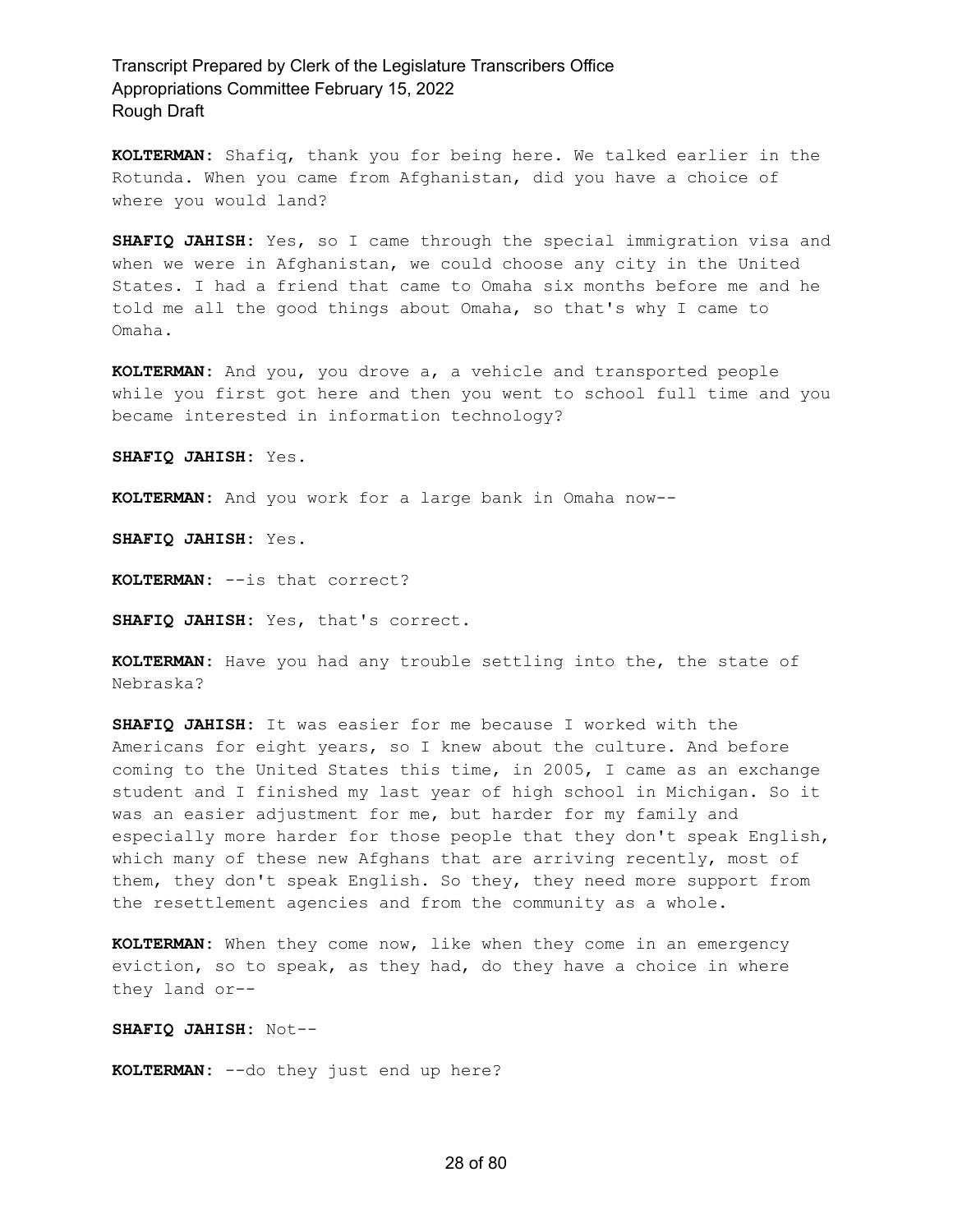**SHAFIQ JAHISH:** Not this time. I know I talked to many of the families here that they know somebody from-- that lives in Texas or California or Virginia. But those big states, which are, like, more famous in Afghanistan and there are more Afghans living there, they are already taken. So they don't have the capacity to take more refugees there, so now they just send you wherever they want to send you.

**KOLTERMAN:** Well, I'd like to thank you for your service.

**SHAFIQ JAHISH:** Thank you.

**STINNER:** Thank you. Additional questions? Seeing none, thank you very much.

**SHAFIQ JAHISH:** All right, thank you.

**MAHAMED JIMALE:** Good afternoon. My name is Mahamed Jimale, M-a-h-a-m-e-d. My last name is J-i-m-a-l-e. Today, I'm here for East African Community Development Association of Nebraska. It's a nonprofit who supported refugees from East Africa. Basically, we're a state [INAUDIBLE]. We are not assignment office like Lutheran, but we are helping, like, people when they're assaulted, they come to tour office. They came as a community. We raised a bond, a place, people will come each other and half time with the community. So whenever the people come to Nebraska, they join for the community because they knew we were together for the refugee camp. I used to be a refugee before I came to United States. I was in Kenya, then I landed for New York, then I went to Minneapolis. Then I moved to Nebraska because one of my friend told me Nebraska is available job, so that's why-- the reason I move. Before I came, I was Minneapolis. So today I would like to introduce something about this community [INAUDIBLE]. East African population in Omaha are low-income families. Some of them, they become a U.S. citizen, but there's still the remaining for-- challenges about language, culture, and other [INAUDIBLE]. Mostly, they live in, like, apartment or low-income families for, like, 20 years. They facing the challenges for 20 years. Imagine someone who can-- 2,000 and still live in apartments or low-income families. They never move out because they didn't have any opportunity. They'd have-- never had opportunity that they can move out and own-- ownership-- housing. So people I'm listing today is people who stay five to six, eight or ten years or less. So I'm asking today to support LB968 because the community I represent in this, East Africa has very hard worker, most of them with, with the many companies in the state of Nebraska, some of them Grand Island, Sioux City, Schuyler, and Omaha and Council Bluffs.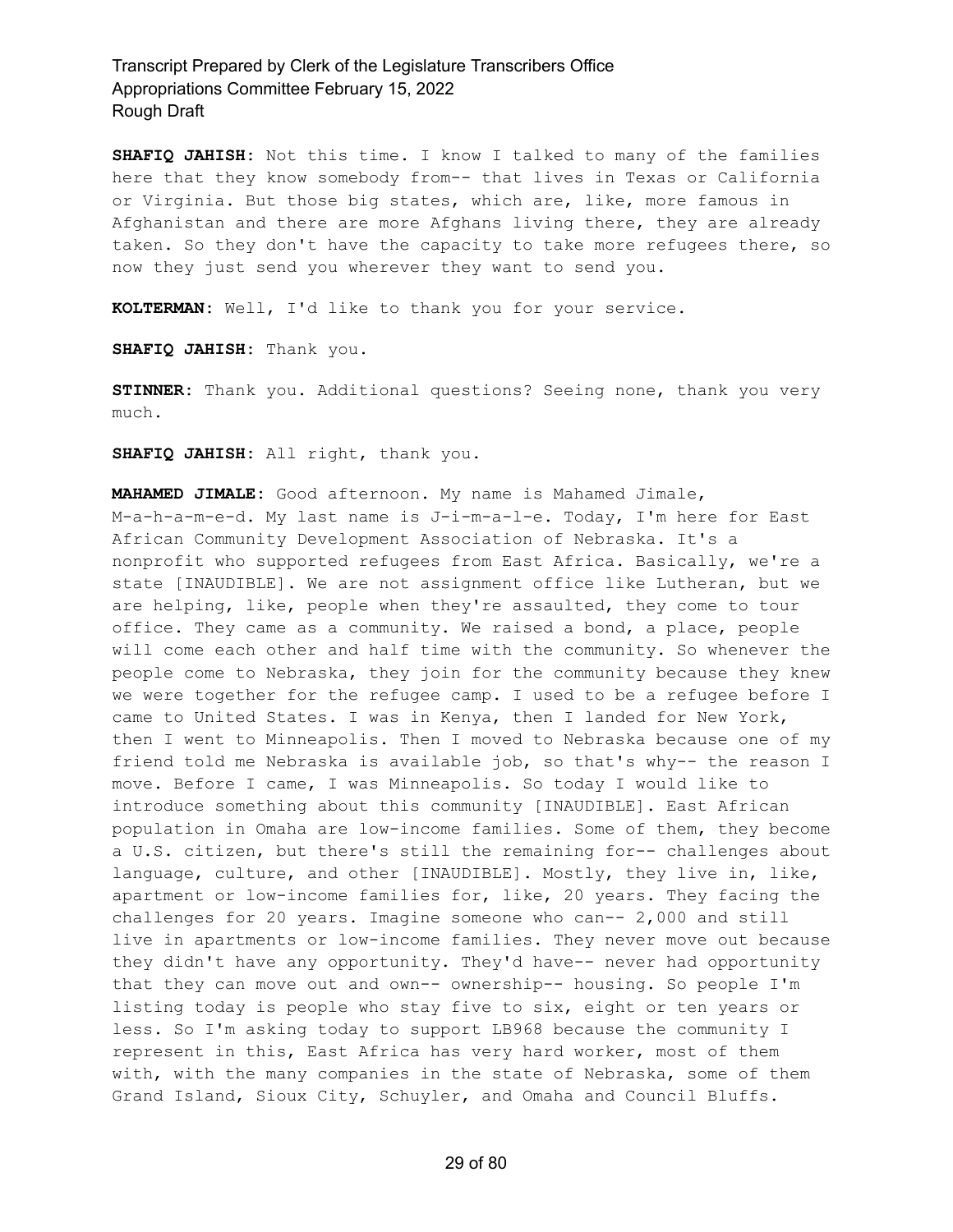Those families are still behind. No one knows their problem. They never come and show up. They still remaining because they have a body language. They have-- not having a good communication where they can represent for their people. Basically, I founded this organization, East Africa-- called EADAN, two years ago when COVID-19 hit Nebraska, especially Omaha, where many people had a challenge of rent assistance and food, food, food pantry and other resources. So basically today I'm supporting this LB968. Thank you, Dorn. Today we meet in the morning, so I would like-- the families. I'm saying there's a lot of refugees. I'm not denying those one-- there's still a lot of refugees in Nebraska, but particular this East Africans, they have a challenge about housing issues. So I would like, if you supported this, it would be a hell of a lot of families and they are hard work-- they are very hard work families. As I say, they work-- they supporting economic for Nebraska's economic. They will meet companies. So if you have any question, I will try to--

**STINNER:** Thank you. Questions? Seeing none, thank you very much.

**MAHAMED JIMALE:** Thank you. Thanks so much.

**TOM VENZOR:** Good afternoon, Chairman Stinner and members of the Appropriations Committee. My, my name is Tom Venzor, T-o-m V-e-n-z-o-r, and I'm with the Nebraska Catholic Conference. The Catholic Church's social teaching has a long-established care and concern for the refugee. Throughout the Old Testament, we repeatedly witness the Jewish people being exiled from the Promised Land. While this forced migration was an immoral act and an undesirable situation for them, the Jewish people came to a deeper understanding of God's love through their suffering. This experience helped them develop a deeper sympathy and support for those who came to Israel as immigrants from the distant lands. When you look at the life of Christ as an infant, he became a refugee. Jesus, Mary, and Joseph fled to Egypt and escaped the intended murder of Jesus by King Herod. In Christ's challenging words in Matthew 25, Jesus charged us to welcome the stranger. In the spirit of Christian charity, Catholic Social Services of Southern Nebraska, the charitable outreach arm of the Diocese of Lincoln, which covers the state of Nebraska, south of the Platte River, has long been serving the refugee community arriving in Nebraska. While the federal government's U.S. refugee admissions program did not formally begin until 1980, CSS began resettling refugees in 1940, assisting people displaced by World War II. Since then, over the last 80 years, CSS has assisted Czech, Hungarians, Jews, Latvians, Poles, Ukrainians, Cubans, Vietnamese, Cambodians,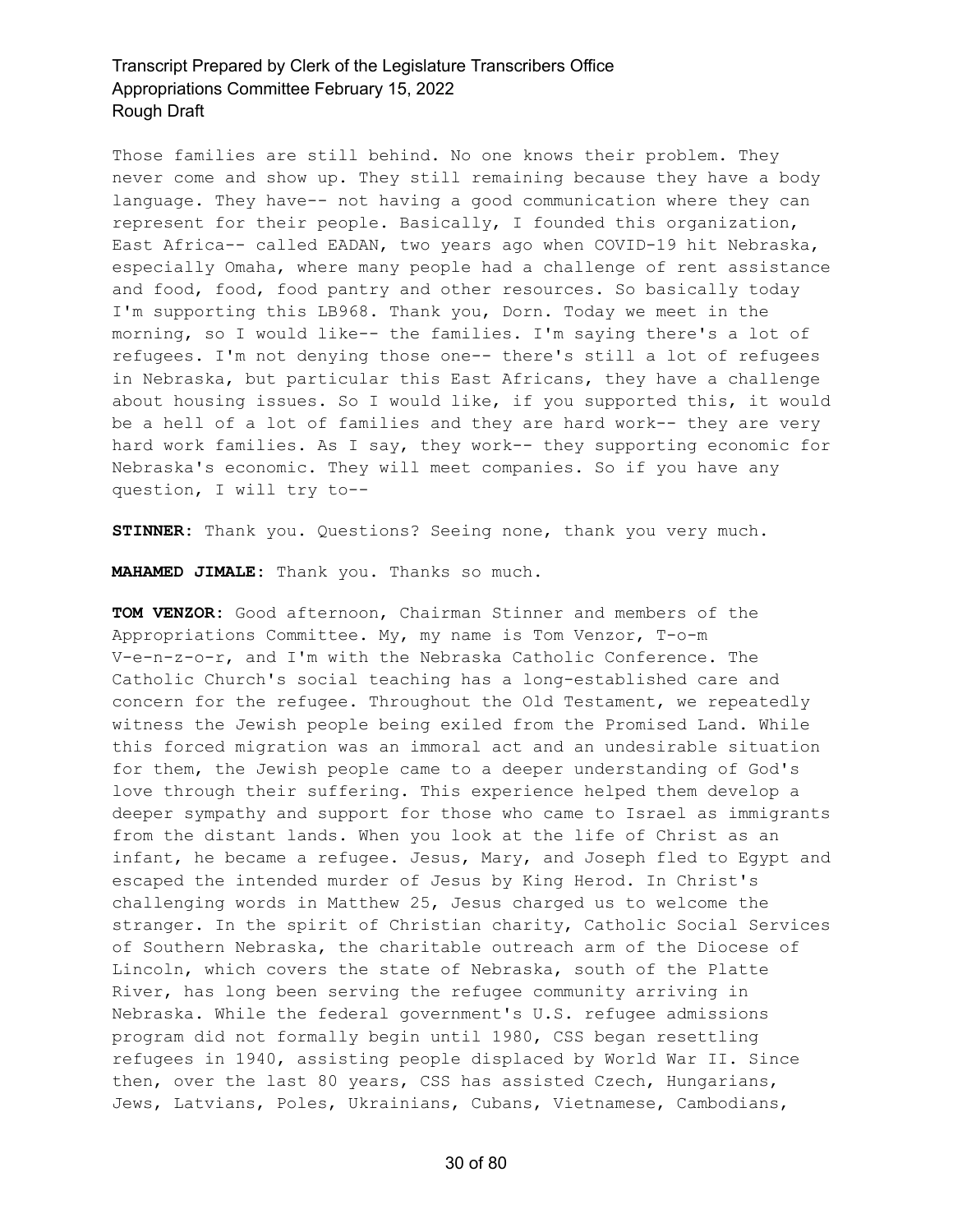Ethiopians, Laotians, Syrians, Sudanese, among others. And in short, we've served refugees from across the world. Since 2021, CSS has welcomed and resettled around 150 refugees. And while the numbers are not yet established, there will be another wave of Afghan refugees anticipated in the next several months. This is in addition to the standard refugee work that CSS undertakes. Last year, they assisted around 50 refugees and this year, they anticipate assisting another 80 refugees. When refugees come to Nebraska, they bring with them a unique set of circumstances and needs, needs that we as individual Nebraskans and collectively as a state and country owe a responsibility toward. In the area of housing, finding accessible, affordable, and safe housing for refugees is a real challenge. As refugees are beginning to see more placements in rural communities in our state, they face the same housing access challenges that this committee is well aware of. This is in addition to accessibility issues in our urban communities. Due to the housing shortage, CSS spent around \$50,000 on short-term stay hotels until safe and affordable housing could be secured, funds and staff them-- that could have been spent-- better spent on core services and longer-term investments to serve our communities. As well, access to housing is often difficult because refugees come in with no prior rental history, no credit, and no employment. When housing is obtained, it is too often found in unsafe neighborhoods and in buildings, which too often fail to keep up with safety and sanitary standards. Given the challenges-- given these challenges, LB968 would go a long way in investing in our refugee community as they make their start in the United States. The grant money allocated by LB968 could generate creative solutions to the housing and employment issues refugees face and in particular, I'd like to comment to Senator Erdman with your question earlier. So I think the key term in the bill is more affordable housing and not workforce housing. So with these grants, for example, in talking to CSS and, and their executive director, she had mentioned that they could do things like identify maybe like a six-plex or a ten-plex or some sort of facility like that where they could have multiple families there establishing their credit, paying rent, getting a job, getting on their feet. So the funds for this could be used for those types of innovative and creative types of housing opportunities that could be done in both the-- in, in the places where we place refugees. And so as this Appropriations Committee continues to deal with the challenging work of listening to and identifying key priorities for ARPA spending, we encourage you to maintain a keen awareness for those communities who have been most impacted by the pandemic, particularly those in poverty and in other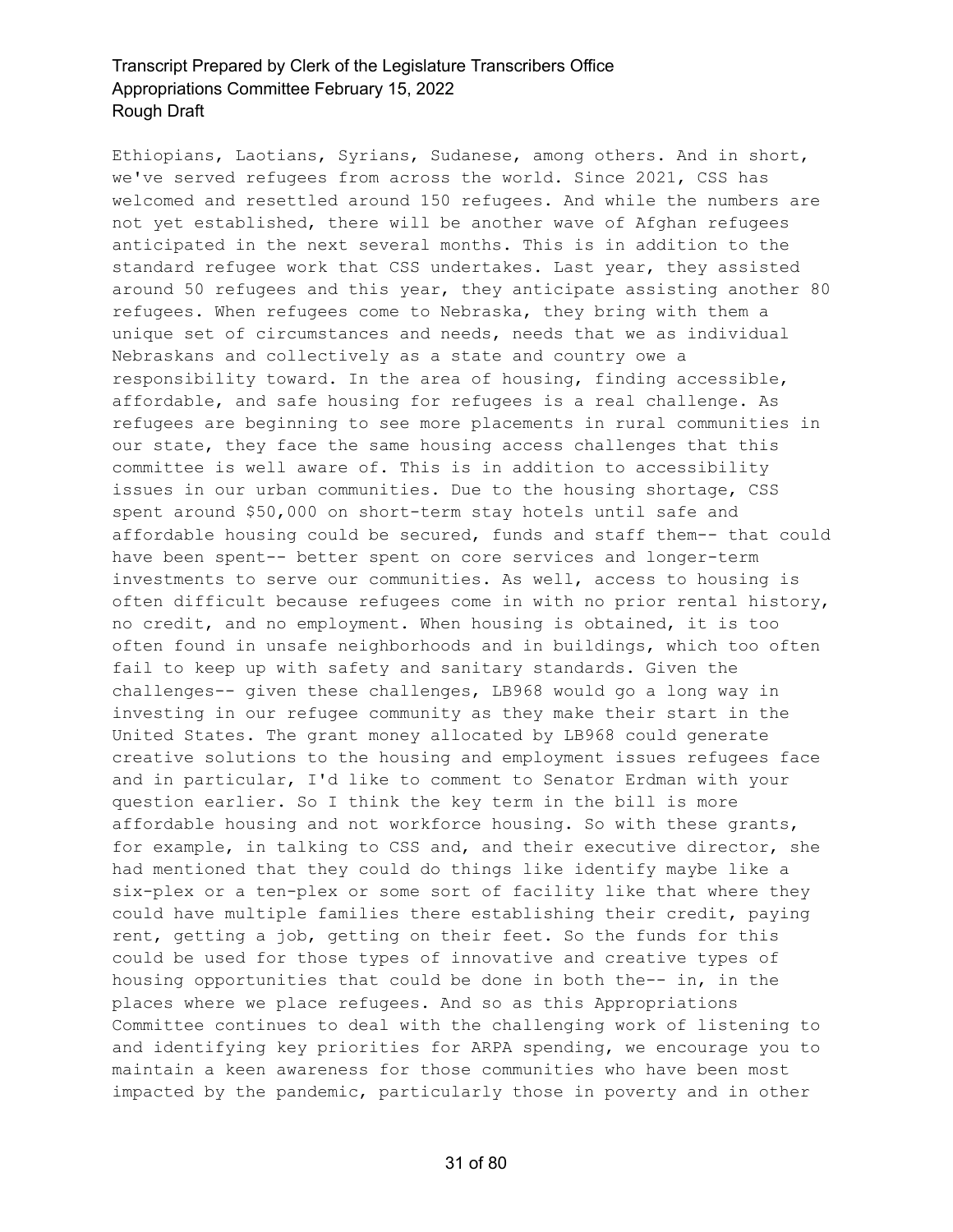communities such as refugees who are adapting to the American way of life during a global pandemic. So I thank you for your time and thank you, Senator Dorn, for introducing this bill and happy to take any questions.

**STINNER:** Questions? Senator Clements.

**CLEMENTS:** Thank you. Thank you, Mr. Venzor. What parts of the state is the Catholic Conference active in with refugees?

**TOM VENZOR:** Yeah, so I can get the-- I can get a better number for you-- or I can get a-- the better locations. I know predominantly most of Catholic Social Services' work is going to be in Lincoln, but I do-- they have a Hastings office as well and I'm-- I need to-- I was trying to get that information before the hearing, but I didn't, so I'll get that for you in terms of where exactly we're putting refugees, placing them.

**CLEMENTS:** OK, thank you.

**STINNER:** Additional questions? Seeing none, thank you.

**TOM VENZOR:** All right, thank you.

**STINNER:** Any additional proponents? Any opponents? Anyone in the neutral capacity? Seeing none, would you like to close, Senator?

**DORN:** Thank you for letting us have this in front of the committee or whatever. I think this points out another part of our-- call it our workforce housing or affordable workforce housing across the state. And it's not only for Lincoln and Omaha, but it's also many of the areas of the state where we have the meatpacking plants and that, which we need this type of housing for immigrants and, and refugees and stuff. But it is just another part of the low unemployment that we have, helping solve that issue and then the workforce-- the housing that we need for that workforce, so thank you. If there's any questions, I'll answer them. Otherwise, we'll visit with you some other time. Thank you.

**STINNER:** Any questions? Seeing none, thank you. We have eight letters of support for LB968. That concludes our hearings on LB968. We will now open with the hearing on LB1252. Go ahead, Senator.

**VARGAS:** Senator Clements. Good morning, Chairman Stinner, members of the Appropriations Committee. My name is Tony Vargas, T-o-n-y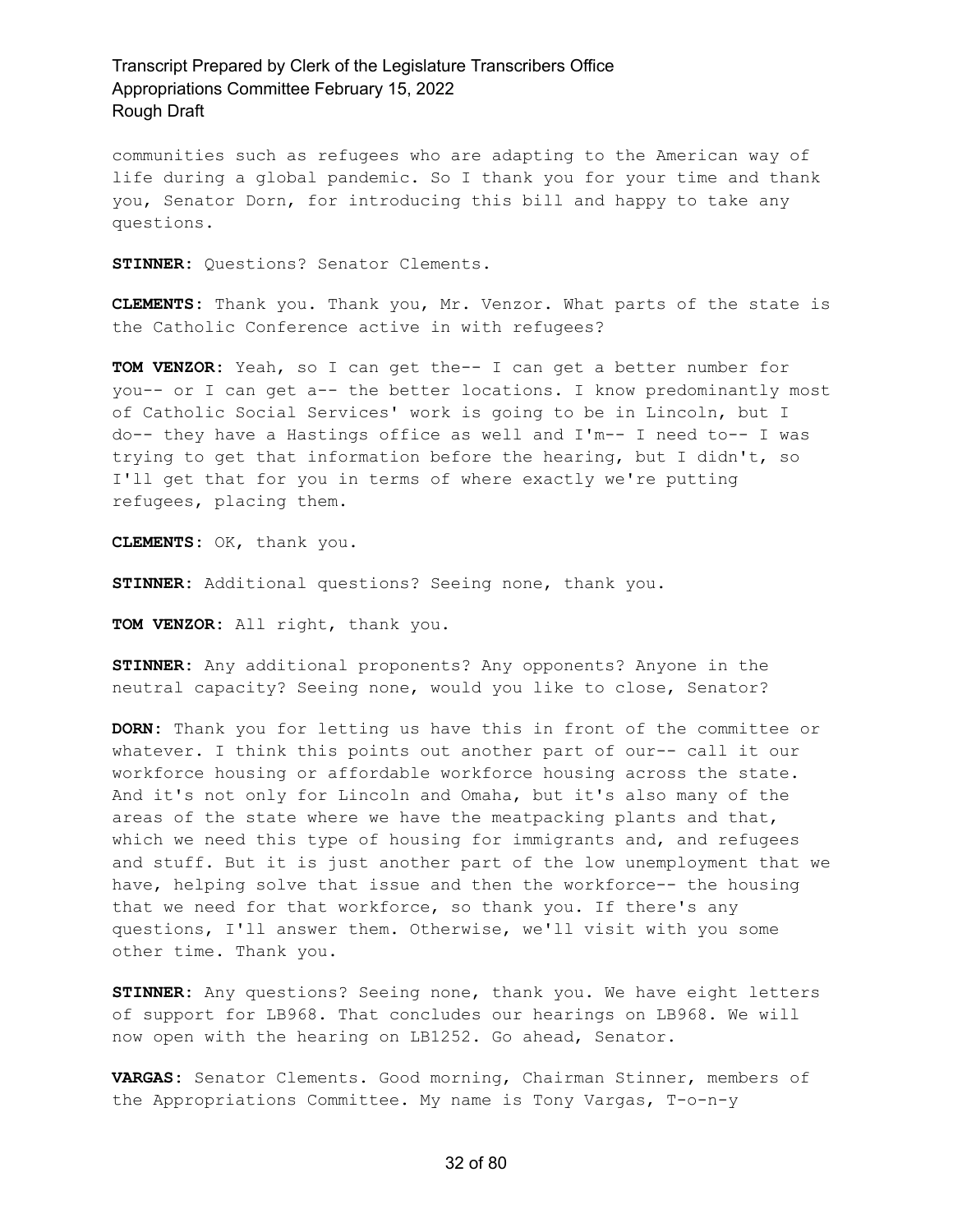V-a-r-g-a-s. I'm proud to represent District 7 here in the Nebraska Legislature, the communities of downtown and south Omaha. Today, I'm here to open on LB1252. I'm handing out a one-pager and there's only one other change I'll make to that one-pager is the-- this proposal is \$20 million of ARPA funds and \$20 million of General Funds. LB1252 would appropriate \$20 million from the federal American Rescue Plan of 2021, or ARPA, to the Department of Economic Development to award grants for the development of middle-income housing in urban areas authorized by a Middle Income Workforce Housing Investment Act and \$20 million in General Funds to the same Middle Income Workforce Housing Investment Act. I would like to thank Governor Ricketts. He did include, in his proposal, appropriations from federal ARPA funds for the rural workforce housing and the middle income workforce housing. He put \$50 million for the rural workforce housing and \$25 million for the middle income workforce housing. This would add an additional \$20 million to it. This way, it's somewhat even and equitable so we're investing in both rural and workforce housing. So I'm additional-- I'm adding additional funds to the-- already the Governor's request. A little bit of background: the Middle Income Workforce Housing Investment Act was created by the Nebraska Legislature and signed into law by Governor Ricketts in 2020. The act incentivizes the use of new and existing resources to support creation of workforce house- housing investment funds. Such funds will be used to encourage development of workforce housing in Nebraska's urban and underserved neighborhoods and communities. As I'm sure you all know, the COVID-19 public health emergency led to inflated costs for housing materials for workforce housing units, specifically those activities related to demolition and water and sewer infrastructure, which impacts the ability of Nebraska's urban communities to recruit and retain workforce and hampers the ability to communities and to maintain and develop viable, stable, and thriving economies. It's exactly why LB1252 is needed. The development of middle-income housing options would lead to the recruitment and retention of new workforce in Nebraska's urban communities. There are currently over 50,000 jobs available and-- 50,000 jobs available and unfilled jobs in our state, but less than 20,000 people seeking these jobs. There are several testifiers behind me who could speak further on the need for this type of project and funding and I've even received some of these awards in their first iteration of it and I'd be happy to answer your questions, although they probably be better off to answer some of these questions. Last thing I'll say this is very similar in terms of the structure of the rural workforce housing. It's more grant focused, but it is sort of-- it has been tailored-- these programs both exist, have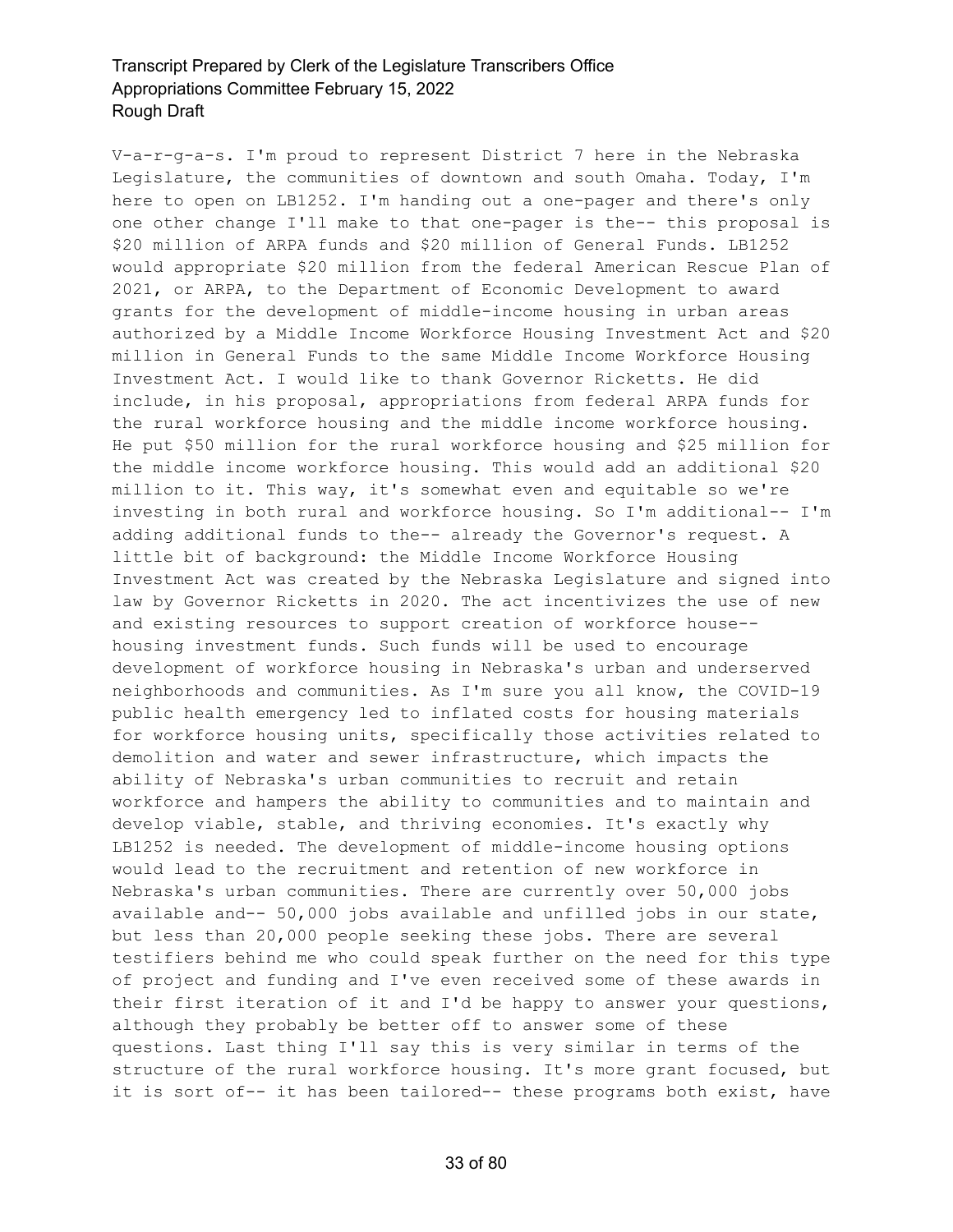both been put into law, and have both been managed and overseen by the Department of Economic Development. We're just talking about, similar to rural workforce housing, putting money into programs that we know work and exist rather than starting something brand new, you know, from scratch. So thank you.

**STINNER:** Thank you. Questions? Senator Erdman.

**ERDMAN:** Thank you, Senator Stinner. Senator Vargas, you've seen the fiscal note. Is it the same exact answer to why they need three and a half people-- what Senator Williams gave us?

**VARGAS:** Correct.

**ERDMAN:** This program has ceased and now they're going to just start up again and these are the three and half people needed to do the program?

**VARGAS:** That is my understanding, yes.

**ERDMAN:** Thank you.

**STINNER:** Senator Clements.

**CLEMENTS:** Just a clarification, the statement of intent talks about \$20 million for federal funds, but in the fiscal note is \$20 million of General Funds. So the-- it's a combination in this one bill?

**VARGAS:** Yep, it's got \$20 million in federal ARPA funds and then the request of \$20 million in General Funds, one time.

**CLEMENTS:** OK, thanks.

**VARGAS:** Yeah.

**STINNER:** Additional questions? Seeing none, thank you.

**VARGAS:** Thank you. I'll also hand this out. This is just the ARPA checklist.

**STINNER:** Proponents.

**STEVE PEREGRINE:** Good afternoon, senators. I am Steve Peregrine, S-t-e-v-e P-e-r-e-g-r-i-n-e. I'm with Nebraska Housing Resource, a Lincoln-based nonprofit created in 1998 by leaders of the Home Builders Association of Lincoln. NHR's purpose are to increase the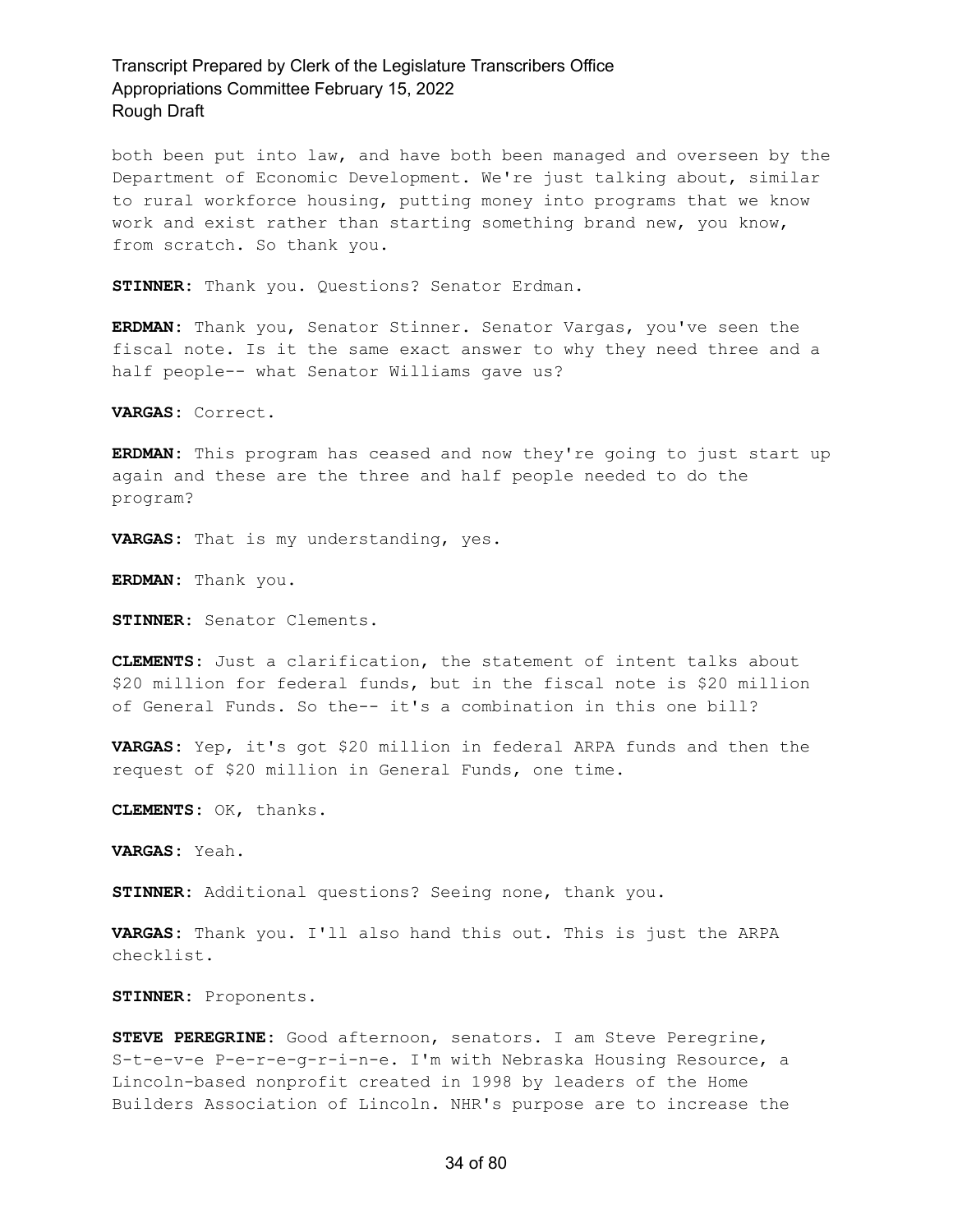supply of decent, affordable housing in and around Lincoln and the state of Nebraska, to apply for and receive grants from private and governmental sources, and to provide, educate, and assistance to builders, developers, financial institution, and prospective homebuyers in and relating to home ownership, housing affordability in low- to middle-income housing. Since NHR was established, the organization's primary role has been in lot acquisition or development and sales. The lots are sold to homebuilders and various state and federal financing resources have been used to encourage and provide incentives to builders to build affordable homes for first-time homebuyers. NHR also offers income-qualified first-time homebuyers subordinated financial assistance to purchase some of these homes. NHR has also sold 15 lots below market to Habitat for Humanity and the Lincoln Housing Authority for their Northeast High School build program. Last year, NHR received funding for Middle Income Workforce Housing Fund, established by LB866. NHR just finished capitalizing our \$2 million-plus revolving fund in December of '21 after receiving the funds awarded by DED and NIFA to add to our Lincoln Community Foundation and our own cash match. NHR'S workforce housing investment fund will act primarily as a participation lender in participation with banks to incent private developers to initiate projects in the target geography and support them with below-market financing that creates the middle-income workforce housing ownership opportunities. NHR will also offer homebuyer incentive financing and gap financing if needed and appropriate in the form of subordinated down payment financing for the resulting units created. NHR has two projects in our pipeline and we are in contact with more private-sector builders, developers, and investors all the time. NHR is working closely with the two other Lincoln nonprofits that receive funding to maximize the revolving funds benefits in Lincoln LB1252 would greatly increase the funds available and injecting more funds in the workforce housing investment funds cleanses-- sends a clear message to the private sector. The program is not short lived, but has long-term support, motivating builders, developers, and investors to plan and focus on this housing market. Revolving funds will leverage private dollars in many multiples and the result is an increase in the sales and property taxes that returns even more on the initial investment. But they also impact lives and families, providing opportunities for improving living conditions, stabilizing families, and impacting future generations. I would offer two considerations that LB1252 could also address to increase the overall eligible workforce housing projects and resulting homes. One, projects should be eligible not just in HUD-qualified census tracts or QCTs, but also in locally designated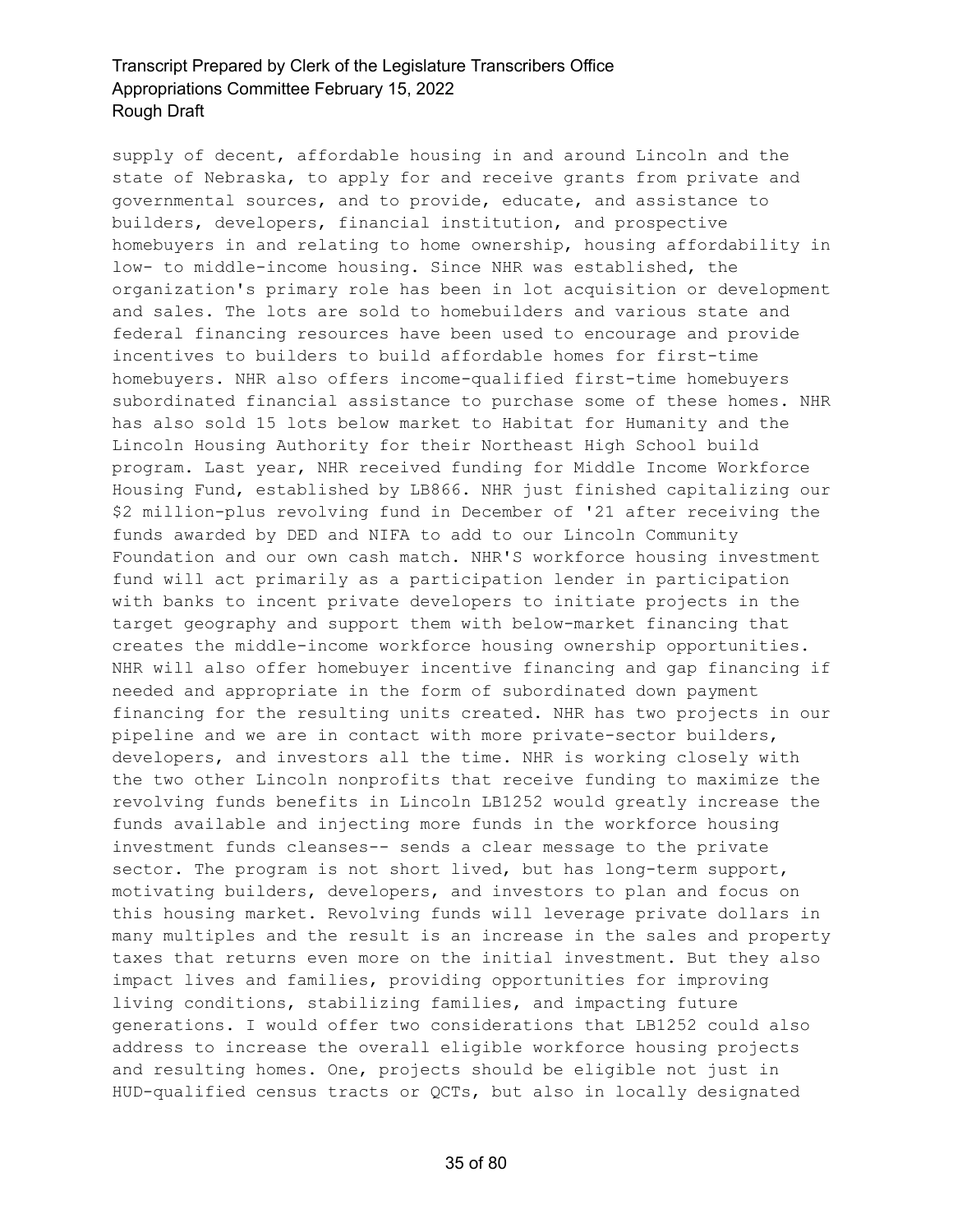blighted areas, per Nebraska Community Development Law. And two, the new funding should not require a dollar-for-dollar match. Both are required by LB866. Allowing projects in the designated blighted area would increase the areas where potentially larger sites could be used to build more units to meet this well-documented housing need. The HUD-designated QCTs in Lincoln offer few opportunities for builders and developers to build out to scale, which allows for an overall lower cost. And finally, rather than the required equal match, the Housing Workforce Investment Fund should be required to leverage private-sector financing and developer equity, a strong multiple of, for example, three or four to one. Thank you.

**STINNER:** Thank you. Questions? Seeing none, thank you.

**CYDNEY FRANKLIN:** Good afternoon.

**STINNER:** Good afternoon.

**CYDNEY FRANKLIN:** Senator Vargas, thank you for the invitation to be here. Senators and members of the Appropriations Committee, my name is Cydney Franklin. Hi. I'm the president and CEO of Seventy Five North Revitalization Corporation. For those of you that may be unfamiliar, we are a small, nonprofit community development organization. Our entire existence is on the strengthening and revitalization of north Omaha's Highlander community, which from a historic standpoint is one of Omaha's most economically distressed and devastated neighborhoods. It is, or was, depending on, you know, where, where your vantage point is, the site of multiple public housing sites developed in the '40s and the '50s that have been since demolished, excuse me, in the late 1990s and 2010s. There is still an existing public housing site there. Since our inception, we've invested more than \$105 million into the Highlander neighborhood through investments in high-quality mixed-income housing, including workforce housing and commercial investments and in amenities that strengthen well-being and health outcomes, so all of the things that we want for ourselves and for our children in terms of vibrancy and health in life. We've also got- we've also have a partnership with Omaha Public Schools. We're now year six in a ten-year community partnership agreement with Omaha Public Schools to strengthen our neighborhood school, which is Howard Kennedy Elementary, which has facilitated the development of an early learning center to feed into Howard Kennedy that was developed in 2019. I'm here to share my support for this proposed bill. Opportunities like what's being proposed is a central piece of what makes our investment strategy possible and successful. I'm proud to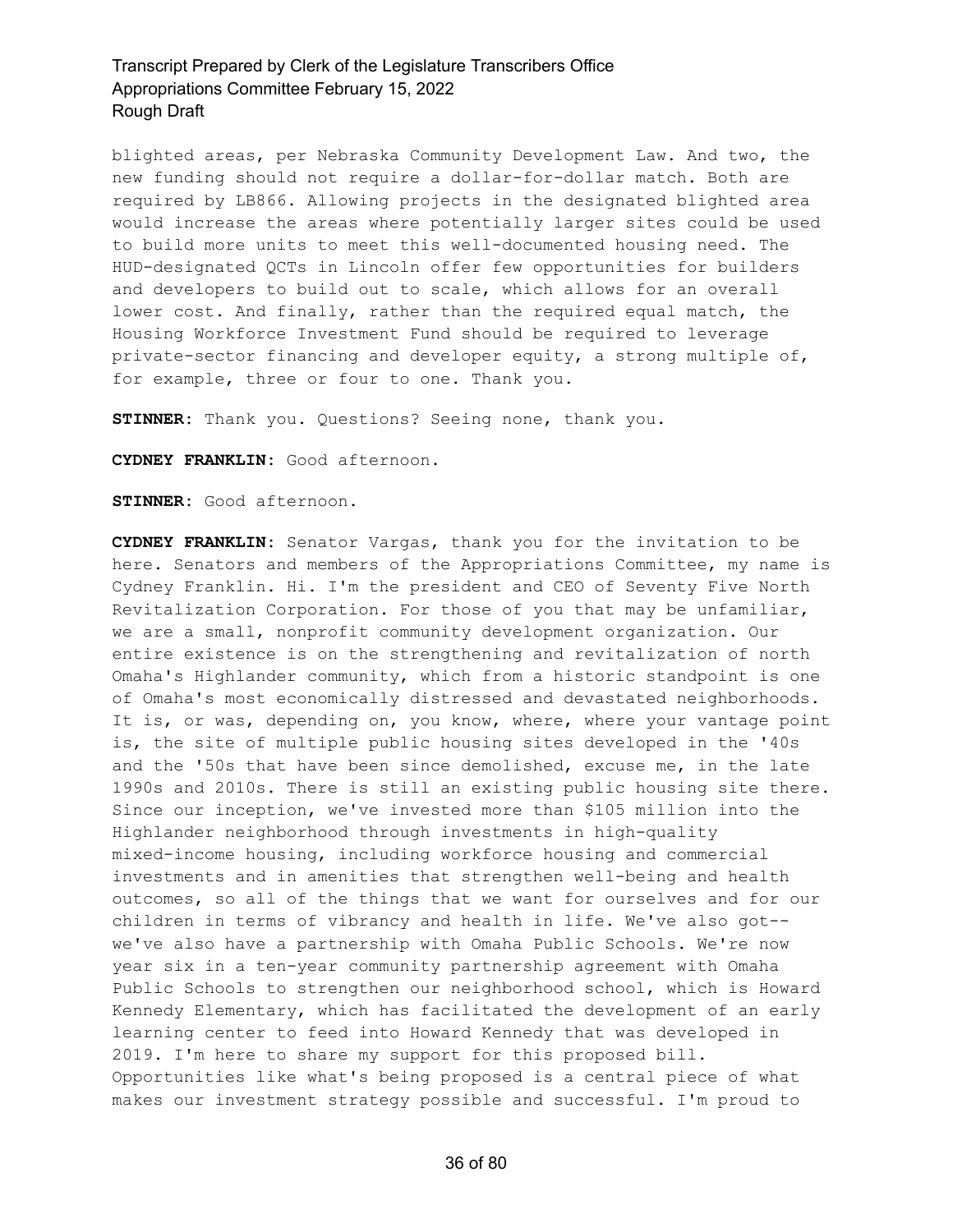share that Seventy Five North is a recipient of \$1 million, an award from the 2020 Middle Income Workforce Housing Grant. We're so appreciative of the state and the Department of Economic Development and Governor Ricketts for that award and in concert, we've raised \$1 million in matching funds through corporate philanthropy, larger foundations and almost half a million dollars from NIFA. These funds have allowed Seventy Five North to expand homeownership opportunities in Highlander for households with moderate incomes in a part of north Omaha that really needs it. So I'm here to support LB1252 so that nonprofit housing developers like Seventy Five North can build workforce housing for families using a mixed-income strategy and ultimately strengthen neighborhoods. So again, my name's Cydney Franklin and I'm happy to answer any questions.

**ERDMAN:** Spell your name.

**CYDNEY FRANKLIN:** Oh, C-y-d-n-e-y, Franklin is F-r-a-n-k-l-i-n.

**STINNER:** Thank you.

**CYDNEY FRANKLIN:** Thank you.

**STINNER:** Questions? Seeing none, thank you.

**CYDNEY FRANKLIN:** Thank you.

**STINNER:** Afternoon.

**WAYNE MORTENSEN:** Thank you, senators. My name is Wayne Mortensen, W-a-y-n-e M-o-r-t-e-n-s-e-n, and I'm the CEO of NeighborWorks Lincoln. As of Thursday, a total of 56 single-family homes were listed in the Lincoln market. Of those, five were available for less than \$150,000 and only one of those boasted livable conditions. Even that unit was in a flood plain and needed extensive exterior repairs. Just 24 additional properties were available for less than \$300,000 and I cannot speak to their condition. The most current MLS data for the Lincoln market reports a month's supply of inventory, MSI rating of 0.5, meaning that if no new listings came on board, we would exhaust everything that was listed in two weeks. For the last year, Lincoln has spent its-- most of its year between 0.4 and 0.7 of MSI. For a good frame of reference, a healthy market operates between 4.0 and 6.0, so the Lincoln market is inelastic to be sure. New construction in Lincoln enjoys a more reasonable and MSI of 4.3, but also boasts a median price of nearly \$400,000, which is \$165,000 higher than that of the existing home median price. Nebraska's deficit of middle income or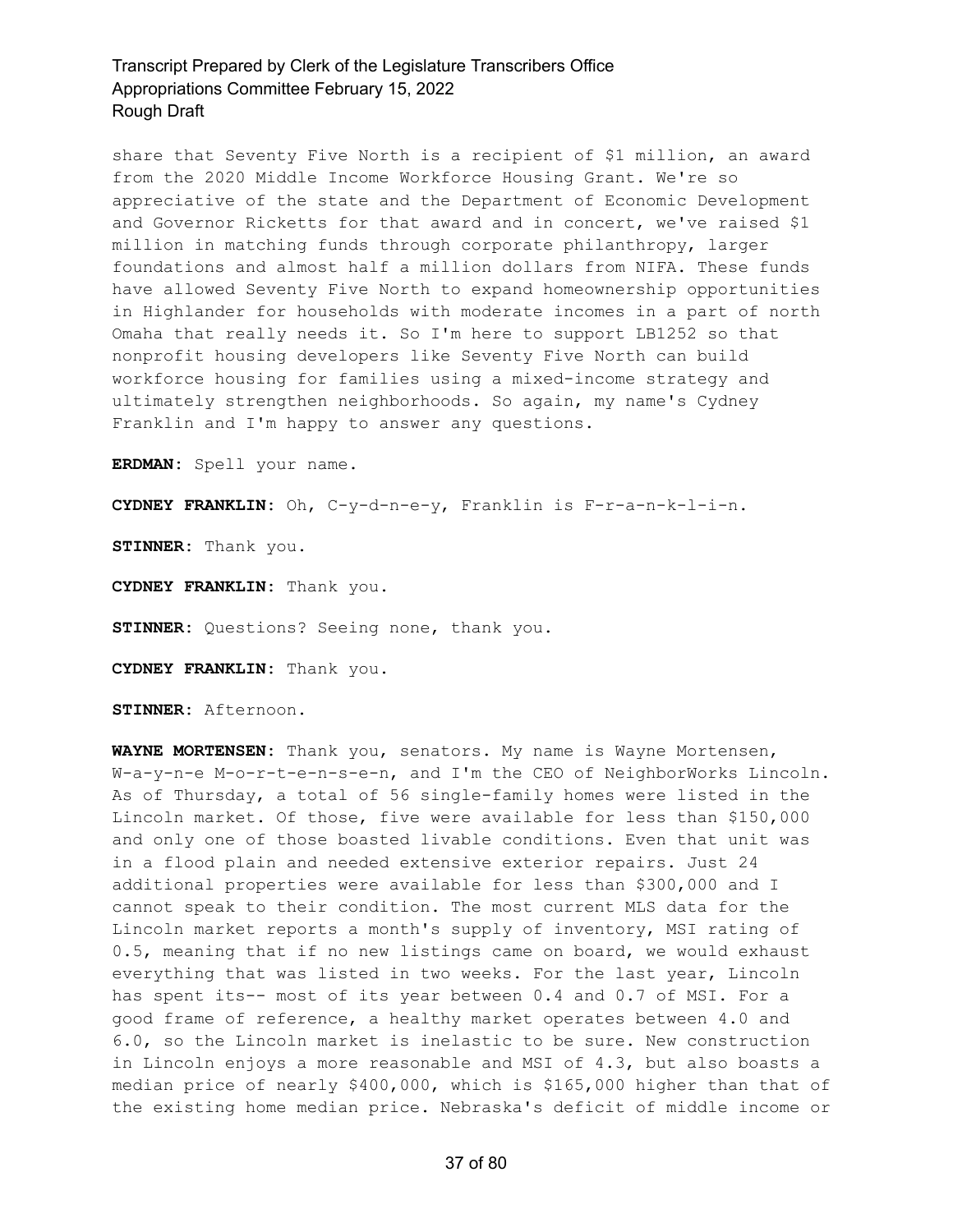workforce housing is its largest obstacle to long-term economic growth and job creation. This is true for both small rural communities and large urban ones like Lincoln. In Lincoln, we are operating in a market that more closely resembles the dynamics of Silicon Valley than the Salt Creek. It has been three years since the Lincoln Chamber of Commerce identified housing as a cornerstone priority for economic growth and we have now quantified a deficit of 17,000 housing units, more than 10,000 of which we would-- would be considered affordable to low- or middle-income families. Major employers like Kawasaki have shifted their entire recruitment strategy because there are no homes for recruits from outside the region. The same is true for the university, healthcare providers, and other major manufacturing industrial interests in the region. The pandemic has only exacerbated these dynamics. Supply chain issues and material shortages have driven the cost of construction up nearly 30 percent in two years' time, with displacement and more exclusive housing markets being the result. There's never been a more critical moment for public investment in housing to accessible-- that has-- that is accessible to low- and middle-income families and NeighborWorks applauds Senator Vargas and Senator Hunt for their understanding of these dynamics and their resolve to address them. Over the course of 36 years, we have become a perennial grantee of the Department of Economic Development, the Nebraska Investment Finance Authority, and HUD through our partnership with the city and we were also one of the ten inaugural organizations selected last fall to administer the Middle Income Workforce Housing Fund. So we have a keen understanding of the array of available programs in Nebraska and it can assert that an investment in workforce housing will have a more immediate and lasting impact if it can be structured in a way that avoids some of the pitfalls of those other programs. Local match requirements, as Steve mentioned, intense geographic restrictions; prohibitions on layering and leveraging with other funding sources, or overly prescriptive cost thresholds would blunt the ability of these funds to be as impactful as they can be within the window required by the rescue plan support. Please do not simply add these monies to the existing LB866 pot and extend the same requirements of that program. Instead, a focus on shovel-ready projects in established neighborhoods with existing infrastructure that will create new and renovated housing for buyers in the 80 to 120 percent median income range are the only qualifiers necessary to realize the maximum impact this bill is seeking. We also endorse the choice of the Department of Economic Development to administer the funding. The staff at DED have demonstrated even recently an ability to distribute funds like these in an efficient and empowering way when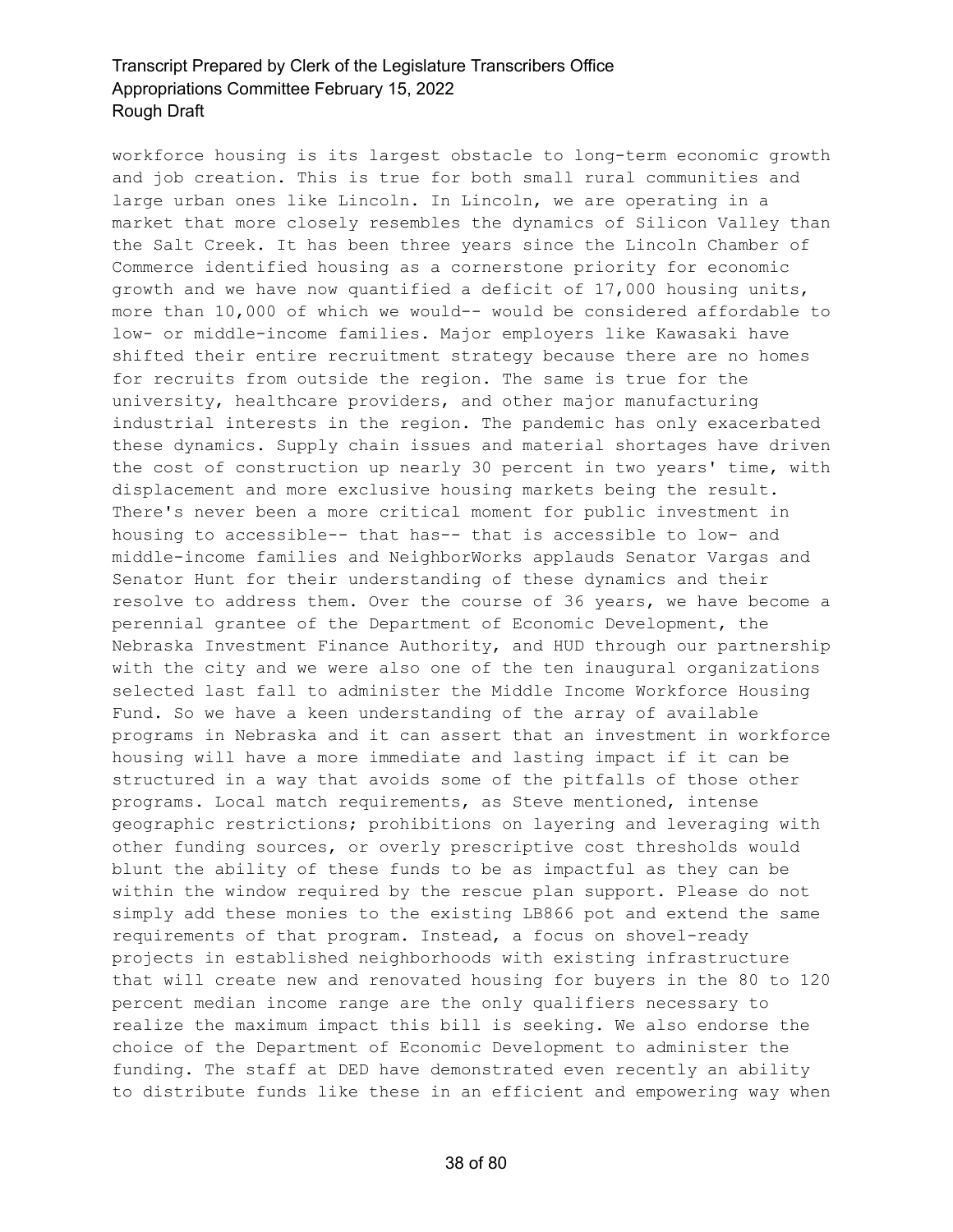Legislature allows. We look forward to working with the Legislature and the DED on guidelines and funding process and encourage the committee to advance LB1252. Thank you.

**STINNER:** Questions? Seeing none, thank you.

**WAYNE MORTENSEN:** Thank you.

**STINNER:** Good afternoon.

**AMANDA BREWER:** Good afternoon, senators. My name is Amanda Brewer, A-m-a-n-d-a B-r-e-w-e-r, and I'm the CEO of Habitat for Humanity of Omaha, serving five counties: Douglas, Washington, Sarpy, Burt, and Cass counties. I'm here today in support of LB1252 and as the longtime CEO of Habitat for Humanity and a past user-- user is not the right word-- but recipient of middle-income workforce housing funds, I think this is something that we should support. As you've heard from all the other speakers today, housing is a problem in Nebraska-- sorry- housing is a problem in Nebraska. We have a shortage and in my opinion, this is an all-hands-on-deck moment. We've done a great job as a state promoting economic development, bringing business to Nebraska, but we don't have enough housing units in our state. The housing shortage has become so critical in our area in Omaha. Several companies have approached us requesting our expertise to help their employees find housing solutions and homeownership. These corporate partners have made the correlation that healthy housing makes for a healthy workforce. The leadership of these organizations understand that the lack of housing is a barrier to bringing new employees to our community and it's something that we need to address. Habitat for Humanity in Omaha adds about \$10 million worth of housing stock each year to our market and it doesn't-- it's just not even a dent-- makes a dent. So I think, as I said, that this investment is really important so that we can add additional housing stock. Thank you.

**STINNER:** Very good. Questions? Seeing none, thank you.

**AMANDA BREWER:** Thank you.

**MATTHEW CAVANAUGH:** Good afternoon, Chairman Stinner and members of the Appropriations Committee. My name is Matthew Cavanaugh. I'm the executive director of Holy Name Housing Corporation in Omaha and I'm also speaking on behalf of the Nebraska Housing Developers Association today, of which I'm a member. I'm here to speak in favor of LB1252. Holy Name Housing Corporation is a nonprofit affordable housing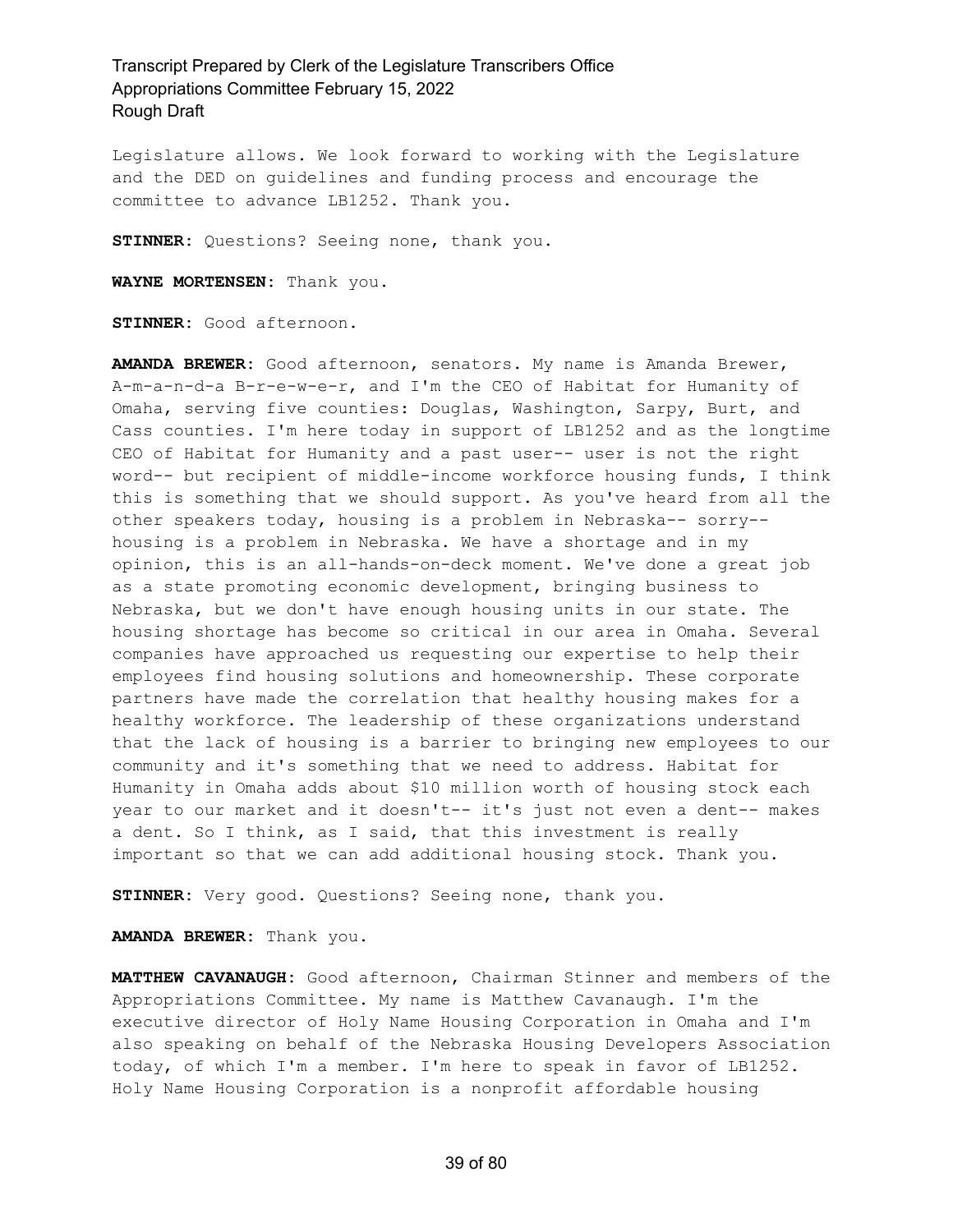developer that has operated in Omaha for very nearly 40 years. Over that time, we've completed over 500 new construction housing units and rehabilitated 172 homes. In 2021, we are fortunate to be the recipient of a Nebraska Middle Income Workforce Housing Investment Program grant of \$1 million from the Department of Economic Development. In compliance with the grant requirements, these funds were matched dollar for dollar by private funding sources, providing more than total-- providing us with a total of \$2 million in revolving loan funds to be used for the development of workforce housing in Omaha's qualified census tracts. We're excited to make use of these funds and will break ground this spring on the first of eight homes to be financed by this program. These eight homes will be completed and on the market for sale in early summer of 2023. Though we have not yet broken ground on this program, I can already tell you that it's exceedingly flexible and user friendly in comparison to all others. For example, due to the allocation of award funding upfront as opposed to a reimbursement basis, we will save approximately \$7,000 per home in construction, lending, and interest fees. Additionally, we are using this program to expand our community partnerships. For the first time, we will partner with the Apprentice Academy to give hands-on opportunities for young and aspiring tradespeople to work in the construction-- on the construction of a new home from the design phase all the way through the completion, developing the next generation of home builders in a comprehensive and confidence-building manner. I haven't spoken much about the need, but the market demand for owner-occupied homes is strong. Anecdotally, we've all seen that and I know that this committee receives data that supports that perception. I've been encouraged to see the growing consensus around the need for action on increasing our housing supply. This program is an excellent example that unanimity of opinion. In round one, we saw businesses, nonprofits, philanthropy, and governments each chip in to jumpstart the housing supply in the areas where it's most desperately needed. There's no doubt in my mind that a round two, with the benefit of experience, the momentum of success will be even more impactful and I ask that the committee support this LB1252 and I'm happy to answer any questions.

**\_\_\_\_\_\_\_\_\_\_\_\_:** Spell your name.

**STINNER:** We need you to spell your name.

**MATTHEW CAVANAUGH:** Of course, Matthew Cavanaugh, M-a-t-t-h-e-w C-a-v-a-n-a-u-g-h.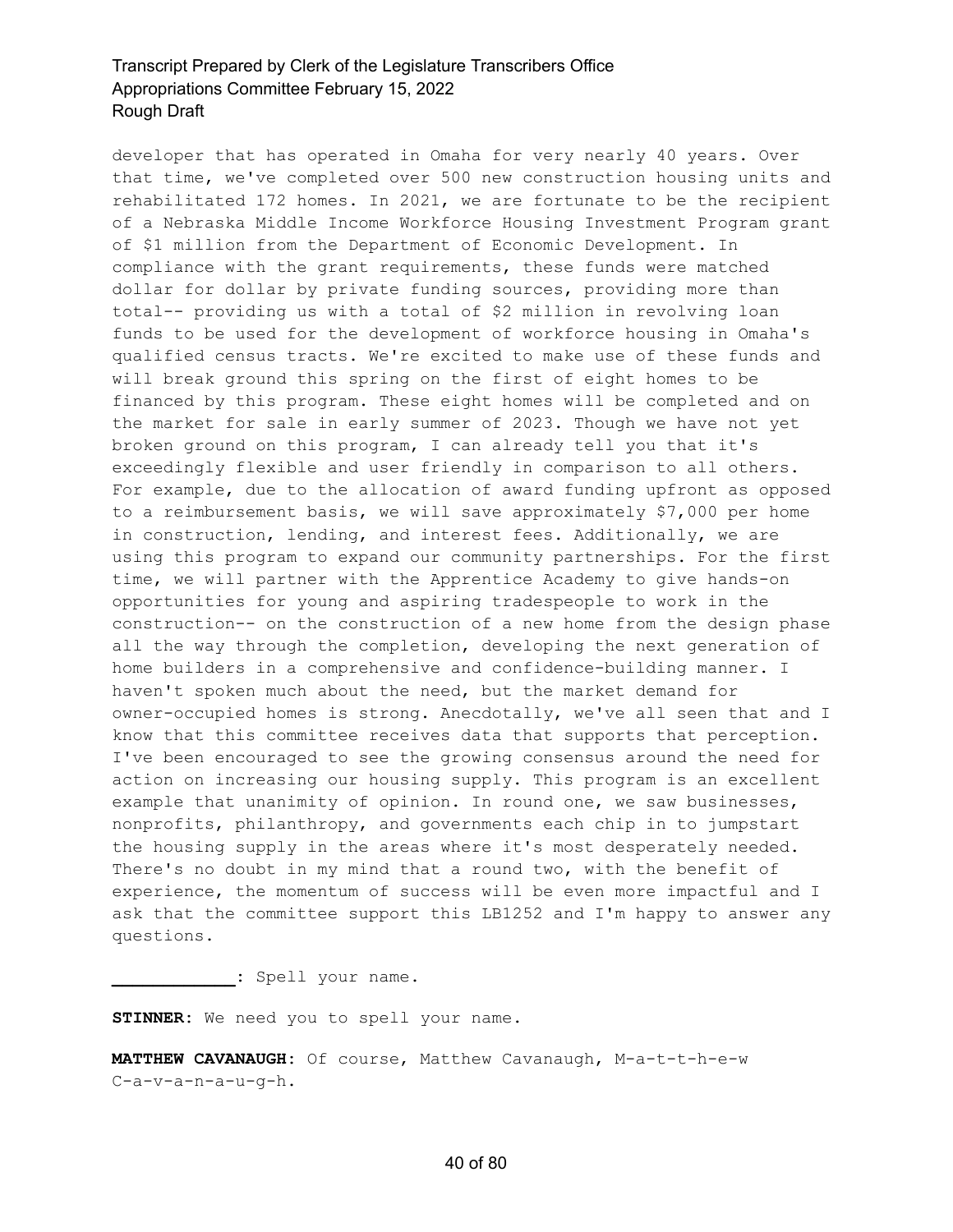**STINNER:** Senator Clements.

**CLEMENTS:** Thank you, Mr. Chairman. Thank you, Mr. Cavanaugh. You said you have eight homes in progress. What will, what will be the sale price of those homes?

**MATTHEW CAVANAUGH:** Yeah, that's a good question. So our approach to the program will be to sell them right on the-- right at cost, so- which includes the, the-- our costs and, and fees, but-- so we will, we'll get pre-appraisals to understand that pro-- that the homes will price within the program guidelines so that we know whatever we're going to build is going to comply with the program guidelines. Then at the end, we'll put, we'll put the homes on the market right at the cost that, that it cost us to build them and hopefully find a willing buyer, buyers that we can support with a second mortgage if necessary through this program.

**CLEMENTS:** Does the middle income housing program have an upper limit--

**MATTHEW CAVANAUGH:** It does, yeah.

**CLEMENTS:** --or price?

**MATTHEW CAVANAUGH:** So you're testing me, I guess, but is it, is it-- \$150,000 to \$275,000, I think. Is that the range?

**CLEMENTS:** All right. I might ask Senator Vargas.

**MATTHEW CAVANAUGH:** Yeah. Yeah, it's clear in the bill there and if I did my homework, I would have been able-- been more certain, but that's about the range.

**CLEMENTS:** OK.

**STINNER:** Additional questions? Seeing none, thank you.

**MATTHEW CAVANAUGH:** Great. Thank you very much.

**STINNER:** Good afternoon.

**JAMIE BERGLUND:** Good afternoon, Senator Stinner and members of the Appropriations Committee. Thank you, Senator Vargas, for introducing LB1252. So I'm Jamie Berglund. My name is spelled J-a-m-i-e B-e-r-g-l-u-n-d and I'm with an organization called SPARK. We're based in Omaha, Nebraska, and we support community development in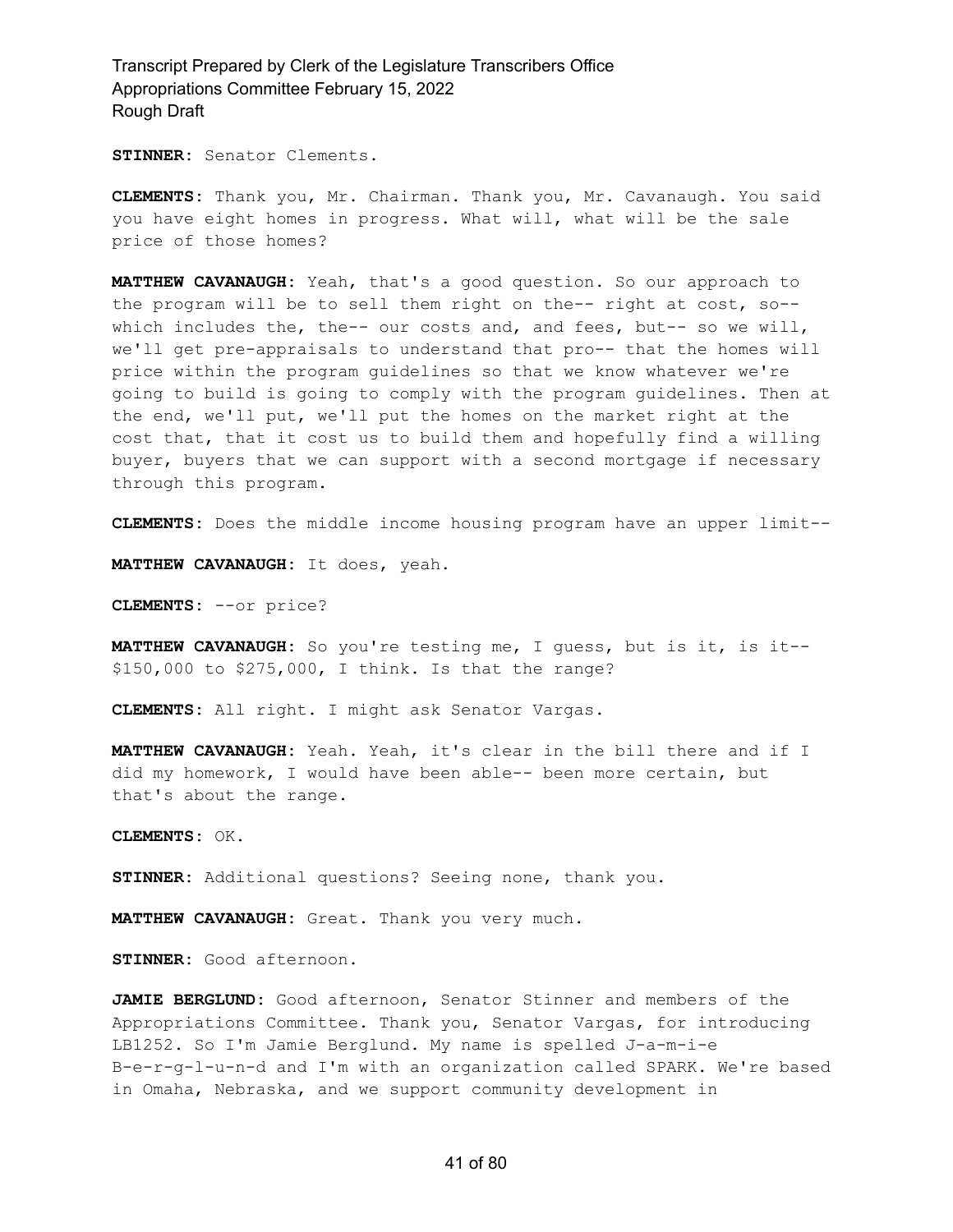neighborhoods across east Omaha. Through this Middle Income Workforce Housing Fund initiative that became an opportunity last year, we collaborated with the six other organizations that received funding in Omaha to seek out the fundraising match. And so we played kind of a lead facilitating role in partnership with all the organizations to bring on, I think, a total of 11 funding sources. And so what was really also compelling about that experience was how many of them were local employers that also see the value of investing in this program. And as Amanda alluded, the, the request from the local employment and local employers in Omaha to be creative about addressing some of the workforce housing needs in the community is very apparent and needed. And so I would just offer that from a, you know, community collaborative perspective, there's a lot of that coordination happening, a lot of discussion and strategizing around how we can build our programs to support one another, but then also triage homebuyers, developers. Some of us are, like our organization, actually working with emerging developers to build their skill sets in real estate development. We know we need to build that pipeline of developers in the Omaha area, as with the rest of the state, and we hope that this program provides that learning opportunity for them and then more housing, of course, in our community. And while also many organizations are using these funds to provide the sole source of financing of housing, we're using ours as a gap source to leverage bank debt. And so, as Steve mentioned, one of the ways that maybe we could continue to grow this program is to think about how we partner with financial institutions to provide the primary source or the first loan and then use these funds to consider as second sources or subordinate sources. But there's, I think, a lot of creativity that's available and I just want to encourage this group to continue to fund, re-up the funding, add funding from ARPA-- ARP dollars, but then also from the General Fund and allow as much flexibility and fewest strings as possible to make it successful. Thank you.

**STINNER:** Any questions? I have a question--

**JAMIE BERGLUND:** Yeah.

**STINNER:** --or two since you're suggesting that there are six other organizations that are trying to develop workforce housing in--

**JAMIE BERGLUND:** In the Omaha area that received this funding, yes

**STINNER:** --predominantly in the census tracts that we were talking about?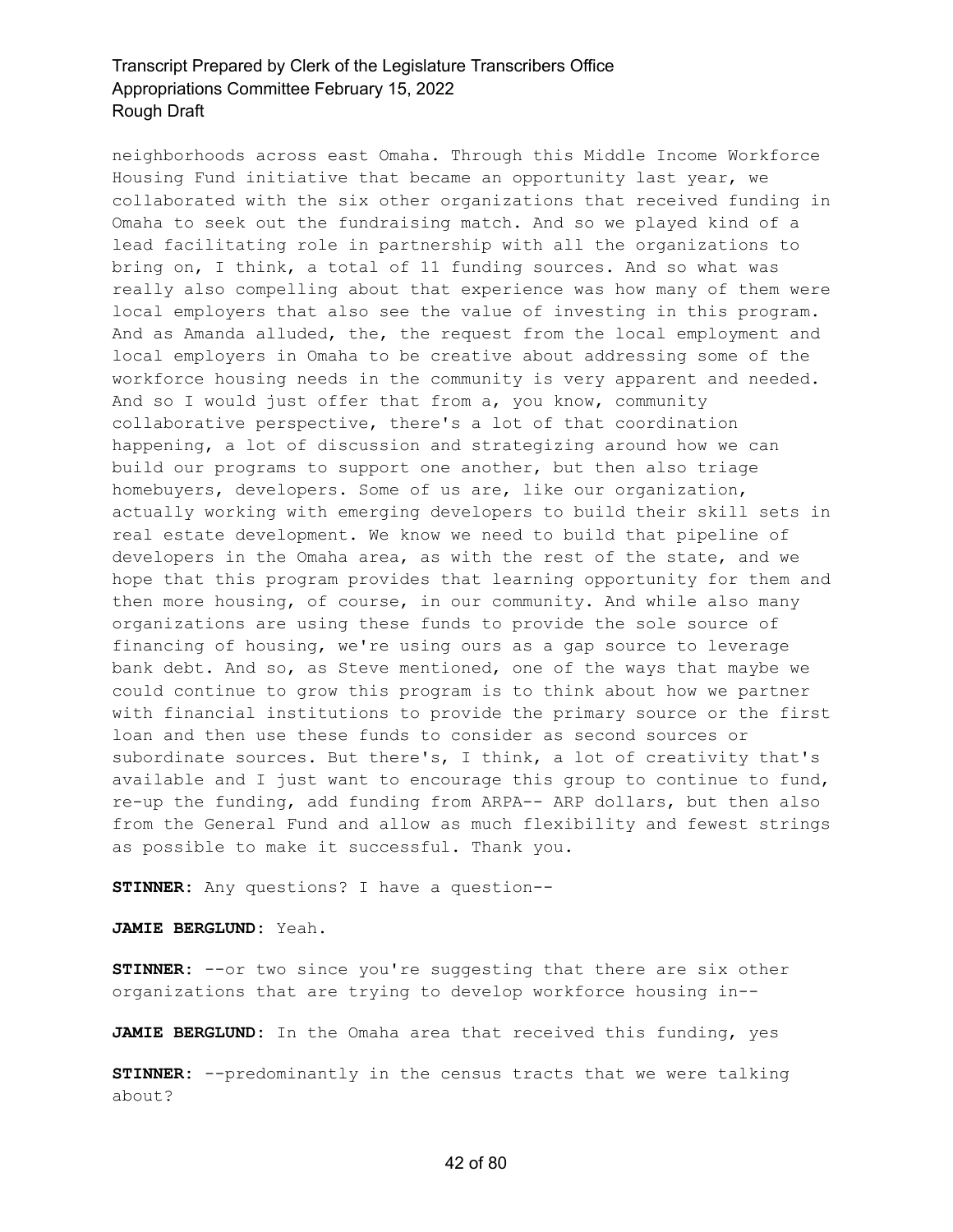**JAMIE BERGLUND:** Yes.

**STINNER:** And you said 11 funding sources were available. Do you have an idea of what the total of that 11 funding sources are?

**JAMIE BERGLUND:** Yes, we secured just short of \$14 million. So each of the-- I'm sorry, short of \$7 million because the \$7 million that came from the state or just under \$7 million then was matched by that just under \$7 million from those other 11 sources, so Nebraska Investment Finance Authority being a critical piece of that along with several employers and foundations.

**STINNER:** OK. With the \$7 million, how many houses did you build?

**JAMIE BERGLUND:** So we applied for the funding in the spring and-- or I'm sorry, late spring and then were awarded the funds or received our award notification in the summer, in June, and then spent the summer and into the fall building up the program and getting our matching funds secured. And so actually, I just got notification today that within the next two days, our DED funds will be coming into our account. So it's taken a little bit of time for the dollars to come into our account, but I think we're going to be just fine and get moving, as Steve shared-- I think it was Steve or somebody shared they've got a couple of folks in their pipeline. We have a couple of projects in our pipeline. Habitat already has projects under construction. There's others that are working with, with their own programs and, and emerging developers. I talked about our work in Omaha. We've also had connection with the three Lincoln recipients.

#### **STINNER:** Sure.

**JAMIE BERGLUND:** And that's been an interesting process as we've tried to, you know, kind of start to navigate how maybe the ten of us, the ten of our organizations can be leveraging knowledge and, and resources together.

**STINNER:** So it sounds like you get the \$7 million in these organizations and it's going to take a while to get it out to build.

**JAMIE BERGLUND:** Well, we have until, I believe, the middle of 2024 to have our first units under construction and we have until the end of-- I'm sorry. Help me out, folks, if there's somebody who remembers the date-- I'm getting the ARP dollars and the middle-income dollars, I think, a little messed up in my head, but I believe it's the end of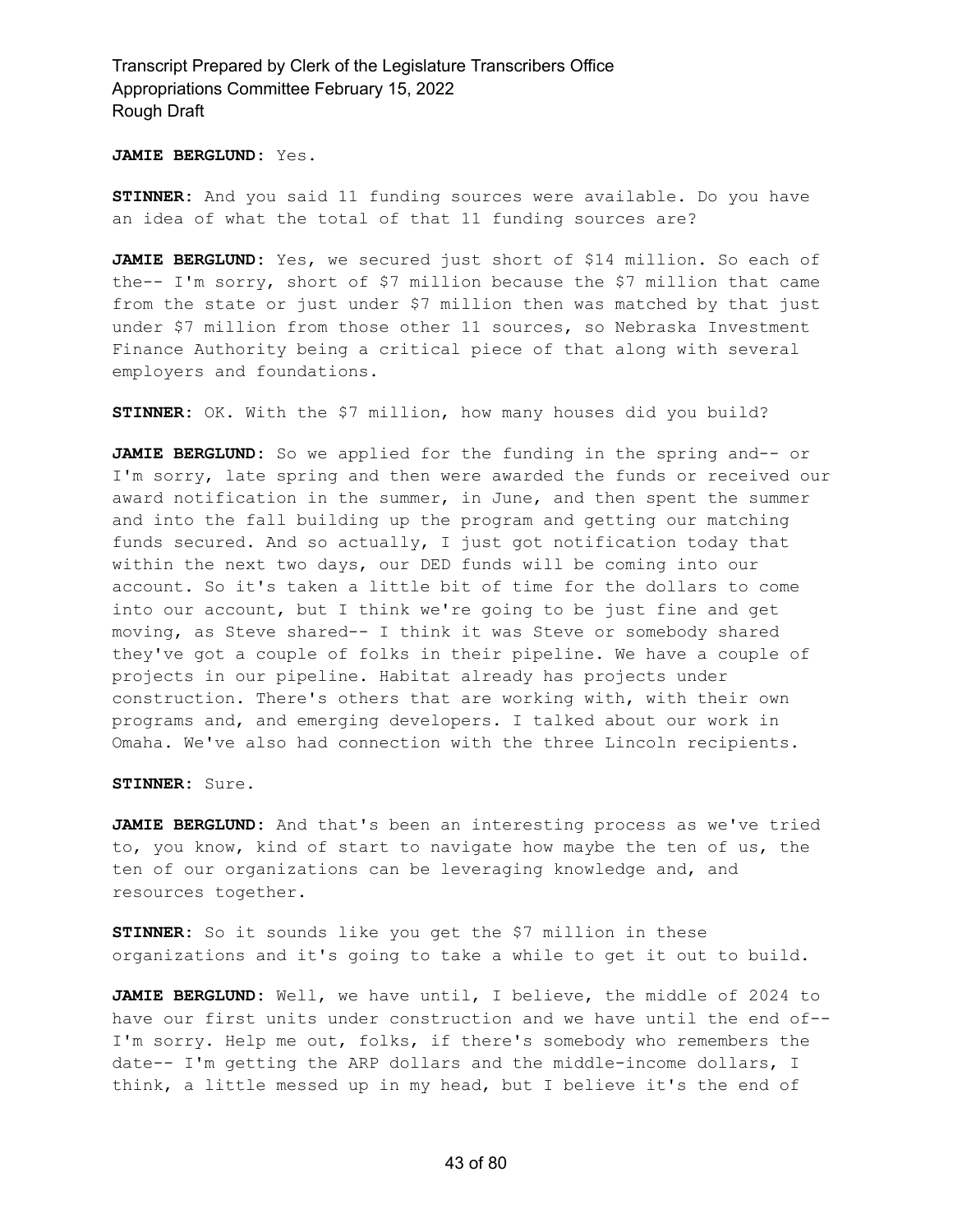2025 to have our-- all of our housing units built with the funds from the first round of middle income.

**STINNER:** And you're aware that we have to have commitments by 2024 for certain--

**JAMIE BERGLUND:** Yep and 2026 to expend the dollars, yes.

**STINNER:** So if you had \$20 million or \$40 million--

**JAMIE BERGLUND:** Yes.

**STINNER:** --could you do that?

**JAMIE BERGLUND:** I feel very confident that we could and I'm going to talk about this in a little bit with LB940. There is a vast housing ecosystem and I think the challenge we've experienced in the past is that, you know, folks will be like, well, why haven't nonprofits in particular done more? We haven't had the resources to do more. And with this influx of resources coming in and the relationships we've been building, the connections that we have, the deep knowledge that we have of these neighborhoods, I am completely confident, in partnership, of course, with the private sector; developers, builders, banks and our public-sector partners that we can get going. And the other part of this is development is expensive. So while \$20 million, \$40 million is a lot of money in real estate development, it will go far, but it's, it's going to be used up pretty quickly.

**STEVE PEREGRINE:** OK. I'm, I'm just trying to get a feel for what the market is out there, what the demand, qualified buyers, timeline--

**JAMIE BERGLUND:** Sure.

**STINNER:** --those types of things, so if we had \$100 million dollars, would that be a little more testy?

**JAMIE BERGLUND:** Would that be--

**STINNER:** Would it--

**JAMIE BERGLUND:** --a challenge?

**STINNER:** --I mean, yes. Could you--

**JAMIE BERGLUND:** So one way to look at this is the ARP dollars in particular have to be fully expended by the end of 2026. So the first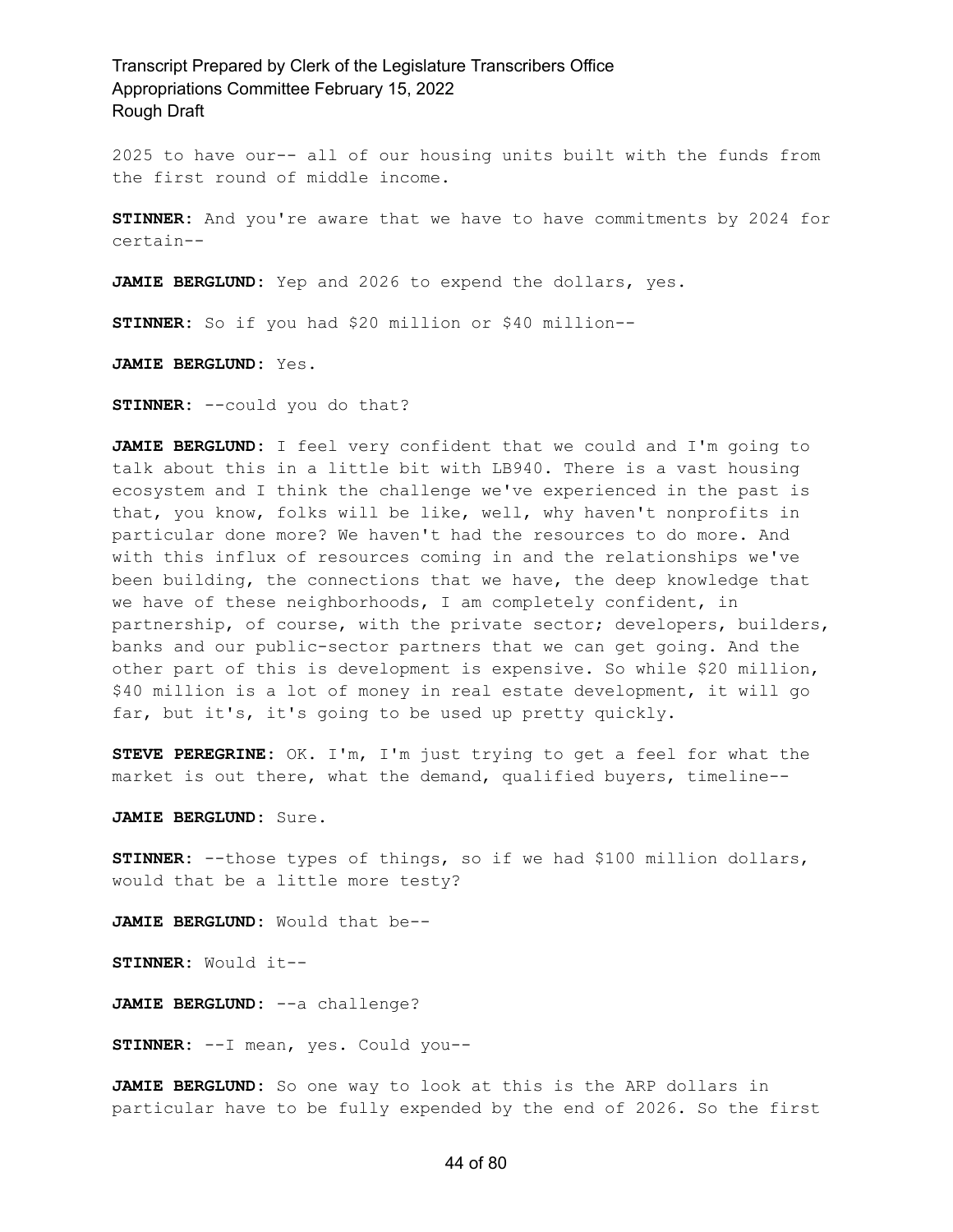round of funding that we would get or one way to look at it could be the nonprofits that lend dollars like our organization. We could lend funds up through maybe the middle of this period and then the money that we would get back would have to be fully expended through grants. There would be op-- organizations from the get-go that would use the funds immediately and the funds would be expended. They wouldn't get paid back. You would, you know, check your box for your ARP requirement that the funds would be fully expended. You could-- I mean, to build a house is \$175,000, \$200,000. If you're looking at \$125 a square foot for an apartment building, you know, do the math on how many different apartments that you'd be able to, to construct with that. You know, those are, of course, maybe construction prices in the Omaha area, but I would imagine that they're not much different across the state. So I think these dollars will go very quickly and I know we've also got our challenges around our construction pipeline with supply chain issues and labor costs. That is something I think in partnership with our community colleges-- they both have strong technical-- well, in Omaha, we have several that are strong in the technical trades. But I think working in partnership with the community colleges in other parts of the state, we could build--

**STINNER:** I think too in the census tract, you can use that as revolving funds. Is that what your understanding is or no?

**JAMIE BERGLUND:** So we can-- so with the ARP dollars, you can revolve until the end of, end of 2026--

**STINNER:** '26.

JAMIE BERGLUND: --and then the funds have to be expended.

**STINNER:** OK. I'll look that up and make sure that--

**JAMIE BERGLUND:** Yes, that's been a question, I think, for all of us. I'm looking at the--

**STINNER:** I thought there was an exception in that, but that's--

**JAMIE BERGLUND:** Yeah.

**STINNER:** That may be a little bit-- Senator Kolterman.

**KOLTERMAN:** Thank you, Senator Stinner. Along those same lines--

**JAMIE BERGLUND:** Yeah.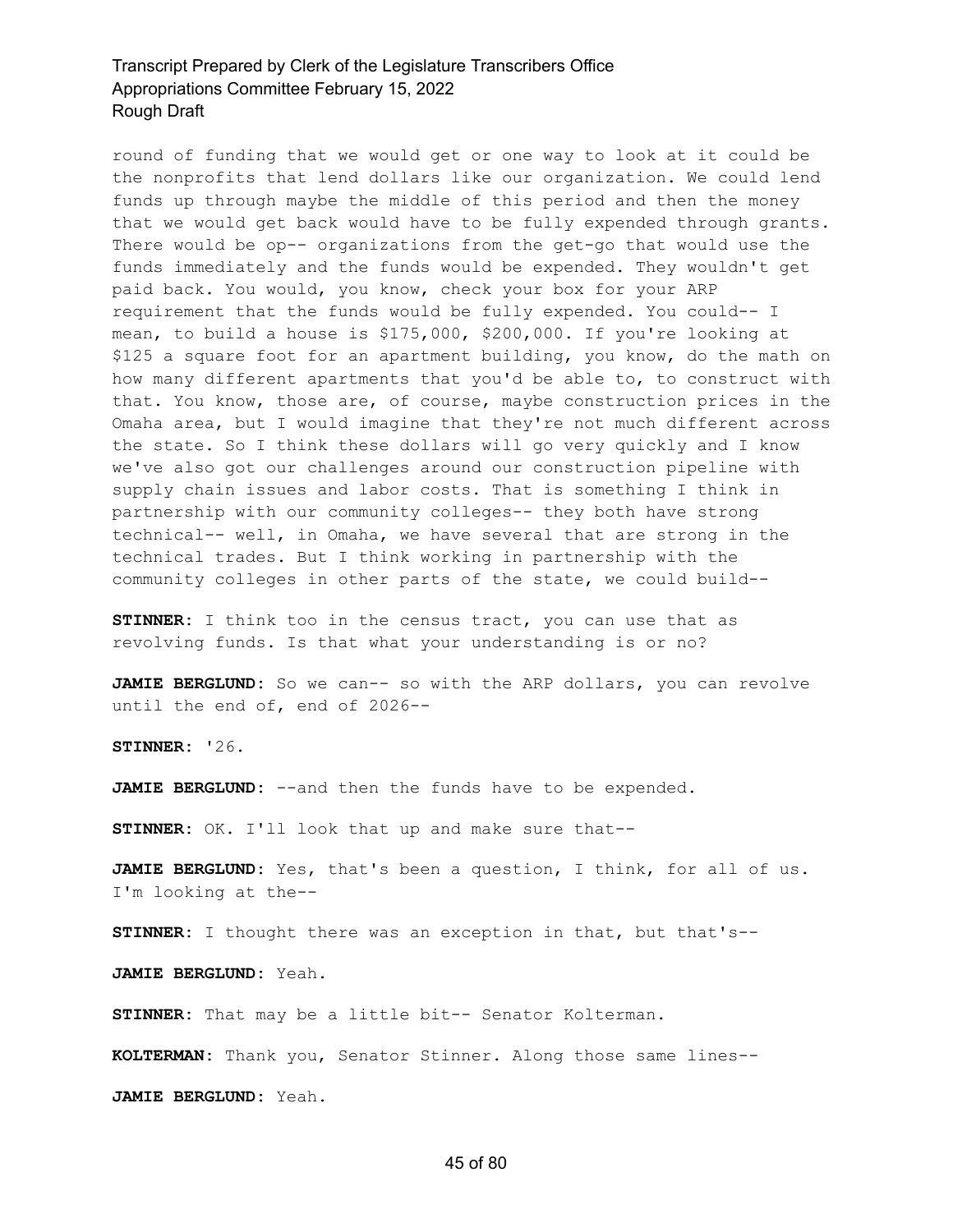**KOLTERMAN:** --that Senator Stinner was talking about, before you got up here, we listened to an individual from Lincoln and the price of housing and what the average price is and how there's no affordable houses in Lincoln, so to speak. I come from what I consider rural Nebraska. We're-- we have that same problem.

**JAMIE BERGLUND:** Yeah.

**KOLTERMAN:** You can't, you can't find lots.

**JAMIE BERGLUND:** Um-hum.

**KOLTERMAN:** So do you have developers? Is the money going to be used to buy down the price of lots and is there raw land available to build these houses on in, in these zip codes that we're talking about?

**JAMIE BERGLUND:** Qualified census tracts? Yes, so--

**KOLTERMAN:** Because I don't know where you'd even go in Lincoln to--

**JAMIE BERGLUND:** Sure.

**KOLTERMAN:** --find a plot of land--

**JAMIE BERGLUND:** Yeah.

**KOLTERMAN:** --where you could develop and put affordable housing there.

**JAMIE BERGLUND:** In qualified census tracts in east Omaha and really throughout, there are, in many cases, particularly in the northeast part of the city, an abundance of lots. Just along the North 24th corridor within a quarter mile going east and west, we have over 100 acres of land that is vacant. Now whether it's all accessible and available to purchase and get right now is another story and that's part of the process of getting an acquisition strategy in place, but we don't want to do that until we have the funds in line to do that. I would say by being able to open it up beyond QCTs and looking at other areas of the community, that's going to give us a little bit more flexibility in being able to expend the dollars and still meet the need because affordable housing and workforce housing is needed across the geographies within our community.

**KOLTERMAN:** So that-- so here's another twist to that. The "philanthropers" that you--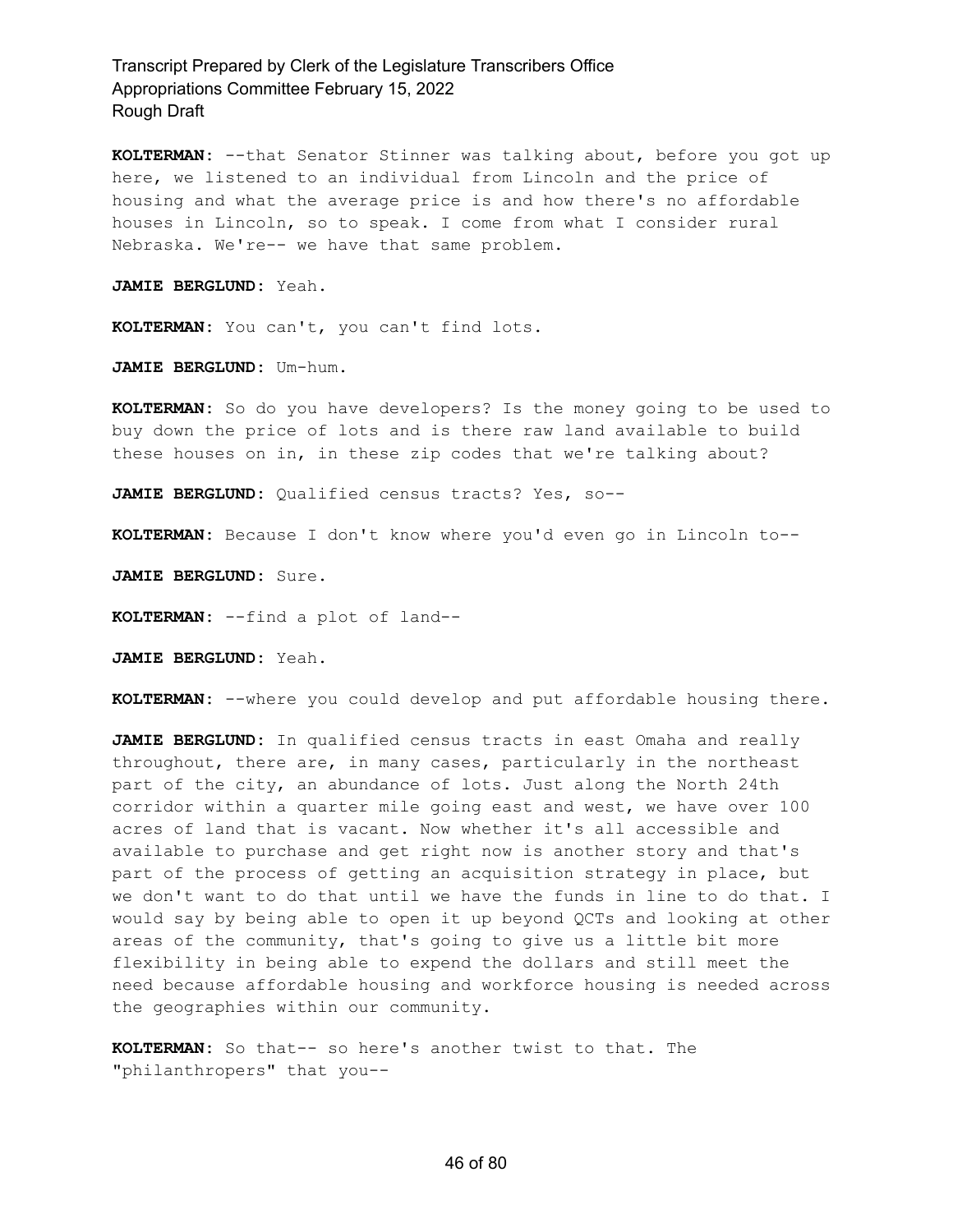**JAMIE BERGLUND:** Um-hum.

**KOLTERMAN:** --deal with--

**JAMIE BERGLUND:** Yep.

**KOLTERMAN:** --people that have the money, can they open those doors for you?

**JAMIE BERGLUND:** Open the doors to be able to acquire property?

**KOLTERMAN:** [INAUDIBLE]

**JAMIE BERGLUND:** In some cases, we have very-- yes, I would say there, there could be an opportunity to do that. I would also go back to we as organizations also have those direct relationships with those property owners, whether they be individual homeowners or individuals that have lived in the community, but also landlord associations, property owners associations that we've built relationships with over time.

**KOLTERMAN:** OK, thank you.

**JAMIE BERGLUND:** Yeah.

**STINNER:** Senator Dorn.

**DORN:** Oh, thank you, Senator. And my question maybe isn't for her because you brought up something that I have had a question on before. When we say by the end-- and may be our staff will have to help. When we say expended by the end of 2026, does that mean that a house is built and done and basically sold or does that mean that we have allocated that funding to a private nonprofit or whatever, some entity, I guess? I-- because she brought up the comment of have no problem having those funds dispersed by the end of 2026 and I guess I don't, I don't know. I'm-- and maybe it's the wrong time to ask it and we'll wait until later.

**STINNER:** I, I have to say this to you. You said I'm not going to go into an acquisition strategy before I know I get funds. We'd like you to get into an acquisition strategy, get back to us because these are valuable funds.

**JAMIE BERGLUND:** Yes.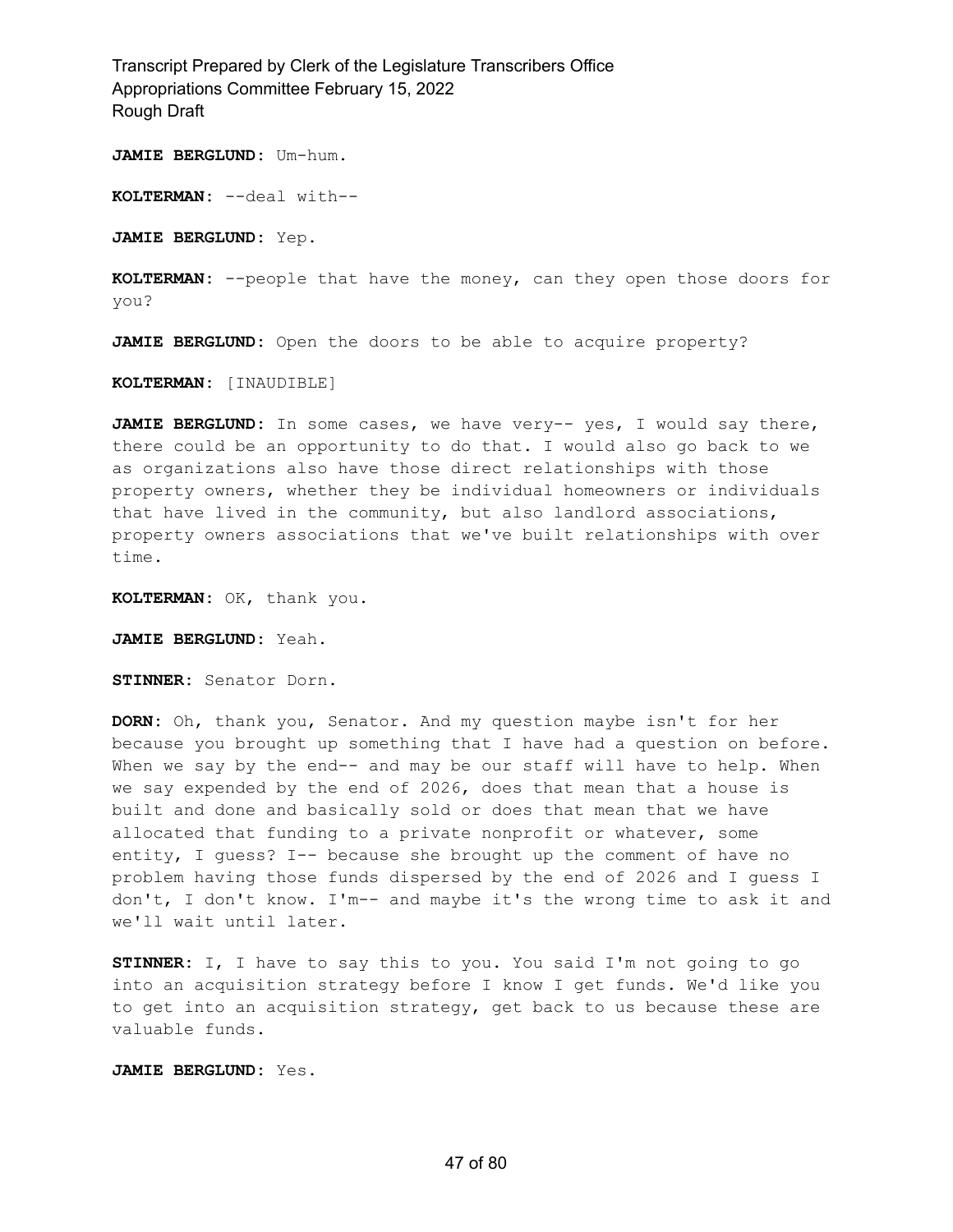**STINNER:** Everybody's competing back and forth.

**JAMIE BERGLUND:** Absolutely.

**STINNER:** So I'm looking to these types of hearings to get a feeling for what is to demand, the workforce out there? Can you execute within the timeframe work? And we know there's demand.

**JAMIE BERGLUND:** Yes.

**STINNER:** And we know there is a need, but we have to fill the gaps. What, what can you execute in that timeframe work with the, with the workforce you have, with the costs--

**JAMIE BERGLUND:** Um-hum.

**STINNER:** --associated with it, all the rest of that stuff? And again, we've got shortage on the supply side, so when you're at-- you know, trying to get appliances and the like of that--

**JAMIE BERGLUND:** Sure.

**STINNER:** --there may be some gaps. And I get that, but that's what we need to be able to understand. I know there was people in south Omaha, north Omaha. We've got a really good view of what the demand is.

**JAMIE BERGLUND:** Um-hum.

**STINNER:** Now what kind of dollars do we need to allocate? And that's more of an acc-- [RECORDER MALFUNCTION] and what you can execute on?

**JAMIE BERGLUND:** Well, and I should say--

**STINNER:** [INAUDIBLE]

**JAMIE BERGLUND:** Oh, absolutely. No, and I should step back my comments on that. I-- we have an acquisition strategy. There is no shortage of data and information and strategy to help us kind of plot out our path moving forward. We're not going to go out and start having conversations with those property owners, though, until we have that money--

**STINNER:** OK.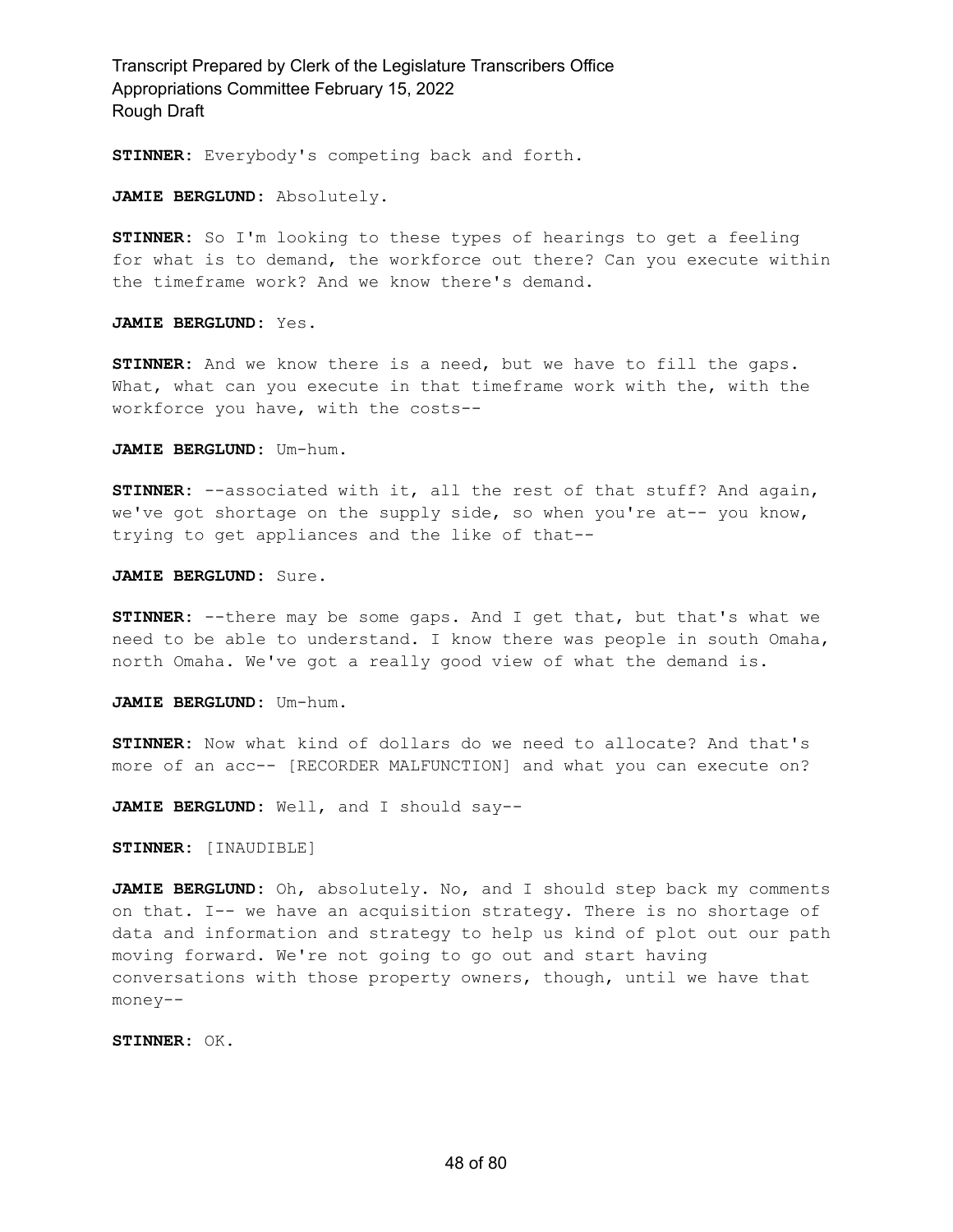**JAMIE BERGLUND:** --because we don't want to be jacking up prop-- you know, property values much more than what they already are, and so that's kind of more where I was coming from on that.

**STINNER:** Be nice if you'd do a little homework for me and help me out on that.

**JAMIE BERGLUND:** Yeah. Well, I mean-- yeah, yes, absolutely.

**STINNER:** OK. Anyway, additional questions? Thank you.

**JAMIE BERGLUND:** Thank you.

**STINNER:** I'll be back.

**CESAR GARCIA:** Good afternoon.

**STINNER:** Afternoon.

**CESAR GARCIA:** Cesar Garcia, C-e-s-a-r G-a-r-c-i-a. Thank you for your time today. I'm the executive director of Canopy South, a nonprofit organization, 501(c)(3) working in revitalization of areas of south Omaha, most specifically in zip code 68107, the neighborhoods of Indian Hill and Southside Terrace. If you know, you get to get a map, you realize that what I'm talking about is located where some of the biggest employees for refugees and immigrants is located. That is the meatpacking plants. In addition to that, we have major community college just in the area, OneWorld Community Health Center, and these organizations employ thousands of people from the neighborhood and around the neighborhood. When I talk to them and when I see what are the biggest challenges for their organizations, because what we do as-- as a community developer is not only focused on housing, but we need to bring in a holistic way all the tools and resources for this community to-- to thrive. So when I talk to these organizations, one of the biggest issues is housing for the employees, right? If you know, Omaha is not the greatest in transportation and access to job is critical. So if they're not able to recruit within the area, it's a bigger challenge. Now imagine now, because we're talking here about ARPA, funds for communities that have been heavily affected by COVID, and this is what we're seeing now. So on top of all those things that have already been problematic for 2020, now we have families with no resources, and now we don't have opportunities to create as matched investments that we had before. You know, everybody's checking the press and seeing they-- we have low unemployment, but cost of living is increasing and, you know, also are the materials for construction.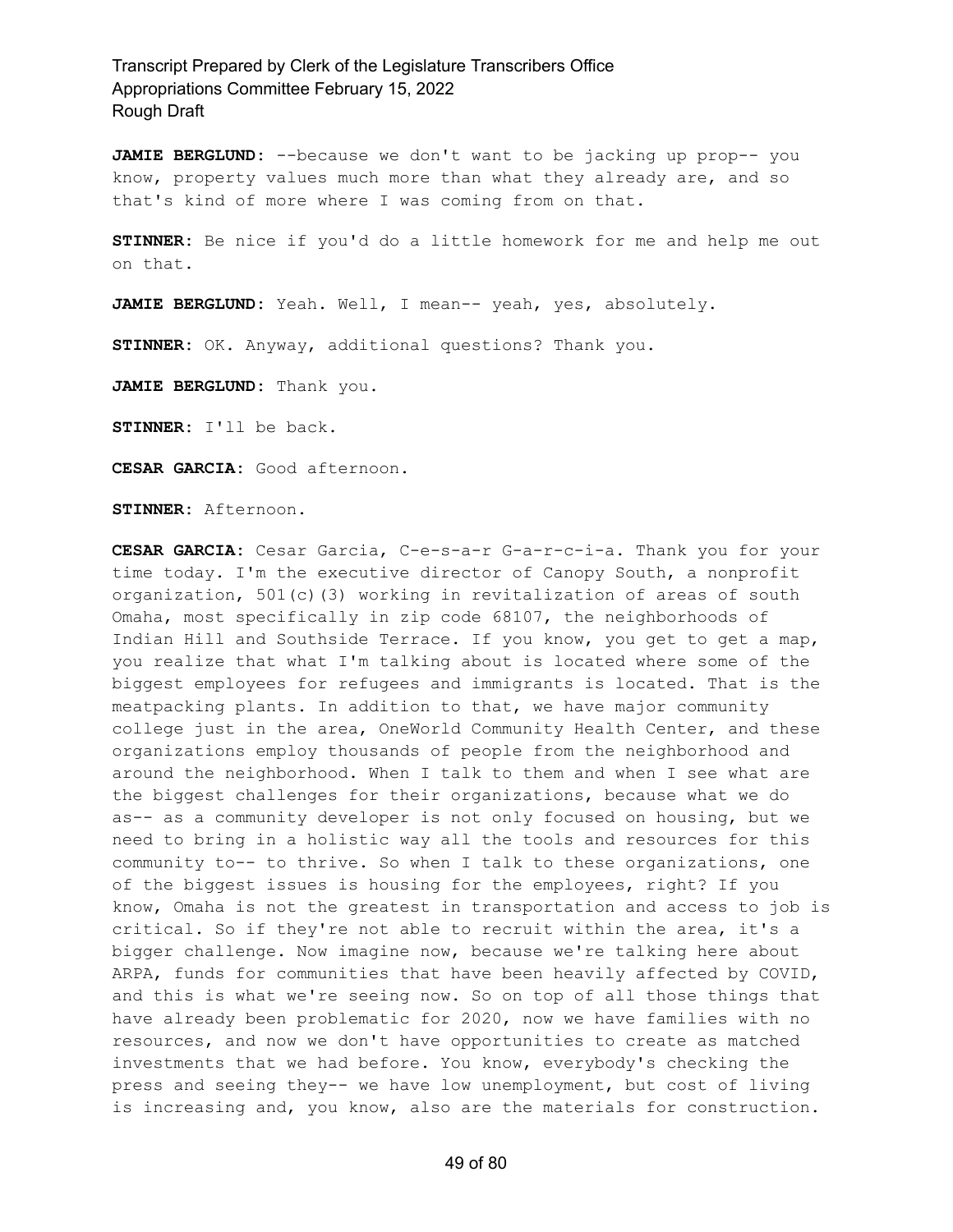Now Canopy South was lucky, one of the recipients for the fund-- for the funds from Middle Income Workforce Housing, and we're in the process of establishing that program. And now we ask ourselves-- you see, \$1.65 million, that's what we receive, actually, \$825 million from the Nebraska Department of Economic Development, and then with the support of many organizations that are here today, we're able to get the rest of the money, the one-to-one matching. So when we look into our programs, you see \$1.65 million be able to do everything we want to do. So if we-- the biggest challenge is there's not a lot of land in south Omaha, so we've got to have to come, and basically we don't want to take anybody out, but I think there's opportunities to relocate organizations and companies because we need this whole area for housing, right? So that's going to come costly. Second, cost of materials, and then the escalation calls for now until 2025, when we have to meet all the requirements, so is it needed, that-- these General Fund? I would say, absolutely, yes. Do we have the capacity? I believe that, as he was demonstrating before and those that came before me, and we're talking about working as a team not only in the Douglas County, Sarpy County, but also include Lancaster organizations. And the last thing I will say is, you know, when the opportunity came for applying for Middle Income Workforce Housing for De-- Department of Economic Development last year, I had-- you know, I was looking at my capacity, the staff, and-- and by the way, none of these funds go to capacity. All these go to-- we-- each organization here will have to go and fund-raise their own to be able to manage these funds. But we're looking into that. You know, I hesitated because it's a lot of work to do. And what came very clear for us is that we were the only organization located in south Omaha that would be able to do this, and that opened my eyes. And why is that? There's no support. There's no other-- you know, why would you do this if you have to just basically work with no tools and no resources? So I'm here once again in support of LB1238-- LB1252. Thank you.

**WISHART:** Thank you. Any questions? Seeing none, thank you. Additional proponents? Opponents? Anyone in the neutral? Seeing none--

**\_\_\_\_\_\_\_\_\_\_\_\_\_\_\_\_\_\_\_:** He just had to-- he needed to step out for a minute, but he should be back, but he can just speak on our closing on the next one [INAUDIBLE]

**WISHART:** We'll go ahead and let him waive his clothing--

**\_\_\_\_\_\_\_\_\_\_\_\_\_\_\_\_\_\_\_:** [INAUDIBLE]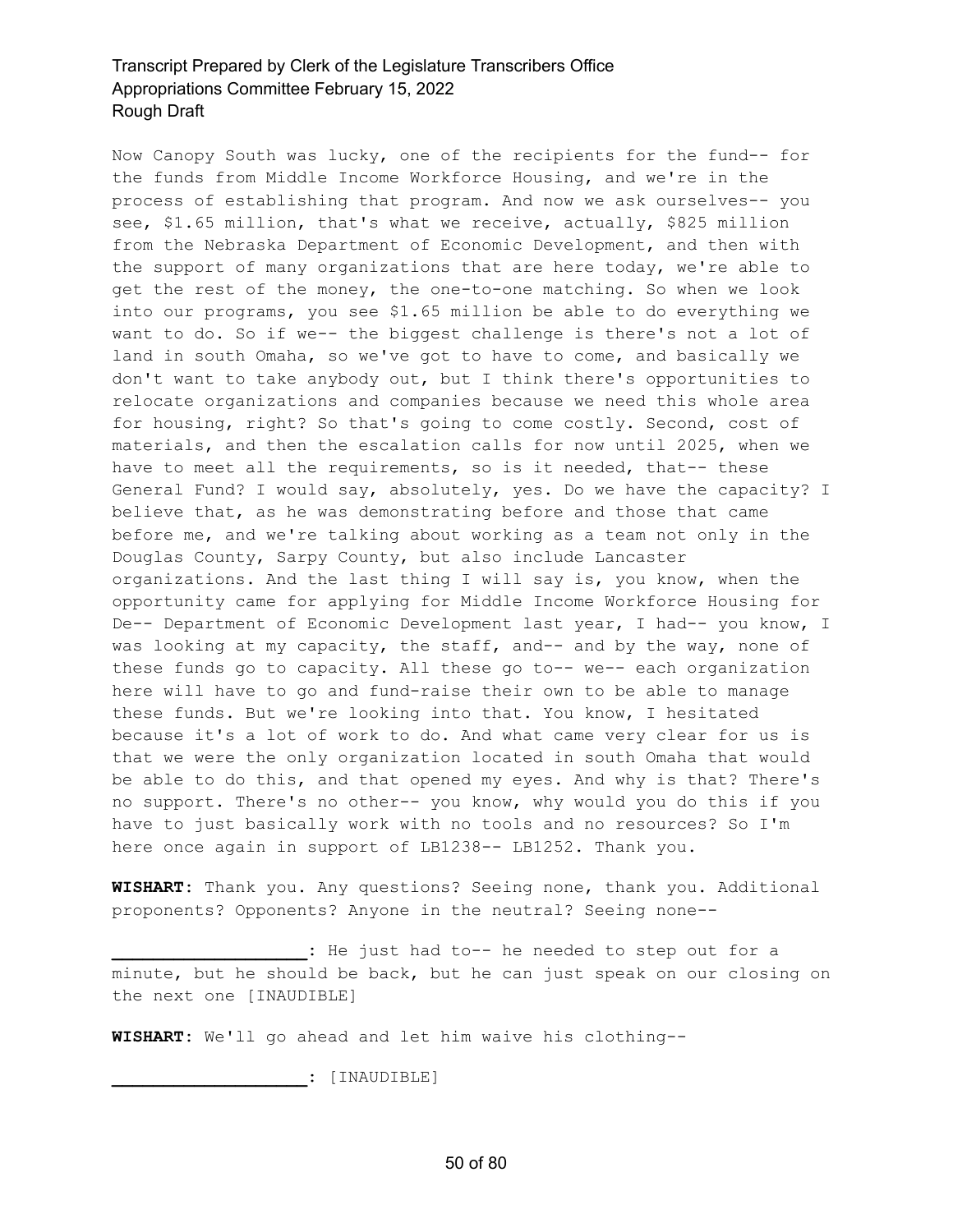**WISHART:** --his clo-- closing there.

**\_\_\_\_\_\_\_\_\_\_\_\_\_\_\_\_\_\_\_:** I'll go grab him.

**WISHART:** And we do have letters that we're going to have to read in. Oh, here we go. We have letters of support, five that we'd like to read into the record. And that closes our hearing for LB1252, and we will open the hearing for LB940. Is that also Senator Vargas? So we are waiting on Senator Matt Hansen. Good afternoon. Welcome to Appropriations.

**SARAH WAGELIE:** Thank you. Good afternoon, Senator Wishart and members of the Appropriations Committee. My name is Sarah Wagelie, S-a-r-a-h W-a-g-e-l-i-e, and I'm the legislative aide of Senator Matt Hansen. Senator Hansen could not attend today's hearing due to a family commitment. I'm here today to introduce LB940 which would allocate \$200 million in federal American Rescue Plan Act funds towards housing programs in Nebraska. Specifically, LB940 would appropriate \$50 million to the Workforce Rural Housing Investment Fund, \$50 million to the Middle Income Workforce Housing Investment Fund, \$50 million to the Nebraska Investment Finance Authority, and \$50 million to the Affordable Housing Trust Fund. Our office has worked on housing issues for a number of years, and the senator thinks this is a once-in-a-generation opportunity to provide these programs with vital funds to strengthen the housing infrastructure in Nebraska. These four programs were shown-- chosen to show comprehensive support for existing housing programs administered by the state in the face of the glaring need. For example, the Blueprint Nebraska report, authored in 2019, suggested building 50,000 new housing units across the state, but a more recent report from the Omaha Community Foundation found that there is a need of 100,000 housing units in the Omaha metro area alone for this coming decade. While the \$200 million proposed in LB940 might seem like a large ask, when divided by the need for housing across the state, it is actually quite a small investment on a per-unit basis. The senator would suggest that his proposal in LB940 be viewed as the companion bill to the other bills being heard in committee today and housing programs contained in the proposed budget, many of which dedicate funding to more specific programs in the same departments. Ultimately, Senator Hansen's goal was to support as much of these federal funds being addressed to housing as possible, as he views that as the most significant investment the state can make with these funds. With that, I will close and ask for your support for housing in Nebraska. Thank you.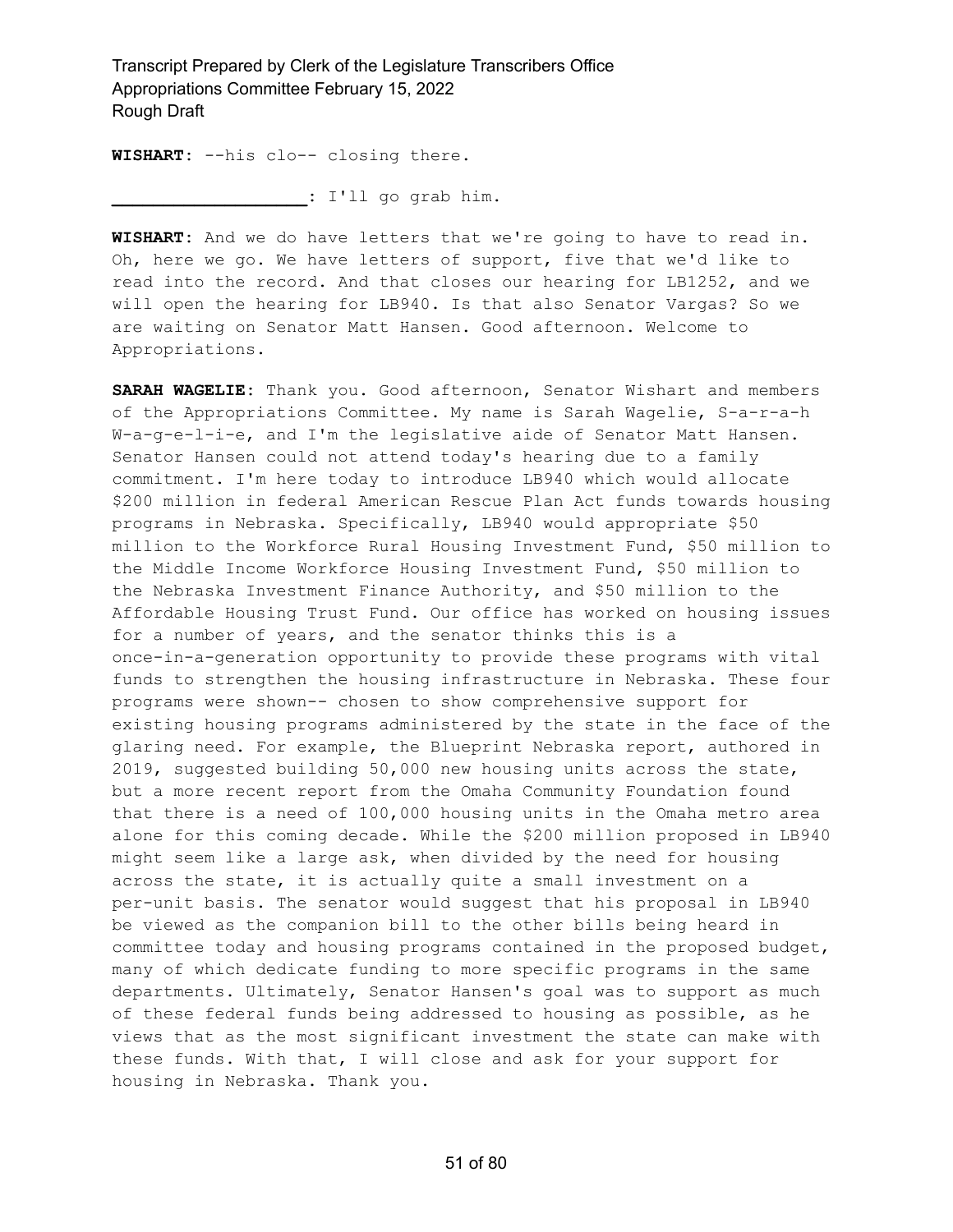**WISHART:** Thank you for being here. Any questions from the committee? Seeing none, thank you. Any proponents for LB940? Good afternoon, Walt.

**WALT RADCLIFFE:** Good afternoon, Senator Wishart and members of the Appropriations Committee. My name is Walt Radcliffe. W-a-l-t R-a-d-c-l-i-f-f-e. I'm appearing today before you as a registered lobbyist on behalf of Nebraska Realtors Association and the Lincoln and Omaha Homebuilders Association in support of LB940. We have submitted letters on a number of these bills that you're hearing today on behalf of these clients in support of all of them. I thought, for the sake of your time, obviously not mine-- I actually testified on one of the earlier ones-- but that I would just testify on one bill, and LB940 seem to be that bill because it really covers the waterfront with all the various entities that it's appropriating money to. It's obvious, I think, that something's going to have-- that-- that some money is going to be appropriated for housing. I don't think there's any question about that. I think all of you know it. And hopefully- hopefully it's enough to move the needle. I mean, we're here to support whatever you collaboratively come out with. It's going to be a policy decision that this committee is going to have to make, and I don't think anybody in the-- sitting in this chair has the breadth of information that you're going to have to make that decision. I hope that whatever you do, it will do two things: number one, be sufficiently significant to help; and number two, provide enough flexibility as-- as it moves forward that if-- if-- if it's dedi-dedicated to one area and that area for some reason doesn't materialize as strongly as something else, that the money can be shifted over. So with that, I'll close my testimony, be happy to answer any questions, and look forward to working with all of you when you decide how the ARPA money is going to be allocated and when the bill comes out on the floor.

**WISHART:** Thank you, Walt. Any questions? Seeing none, thank you.

**WALT RADCLIFFE:** Thank you.

**WISHART:** Additional proponents? If you're a proponent, if you'll move towards the front.

**JAMIE BERGLUND:** All right. I'm back.

**WISHART:** Hello again.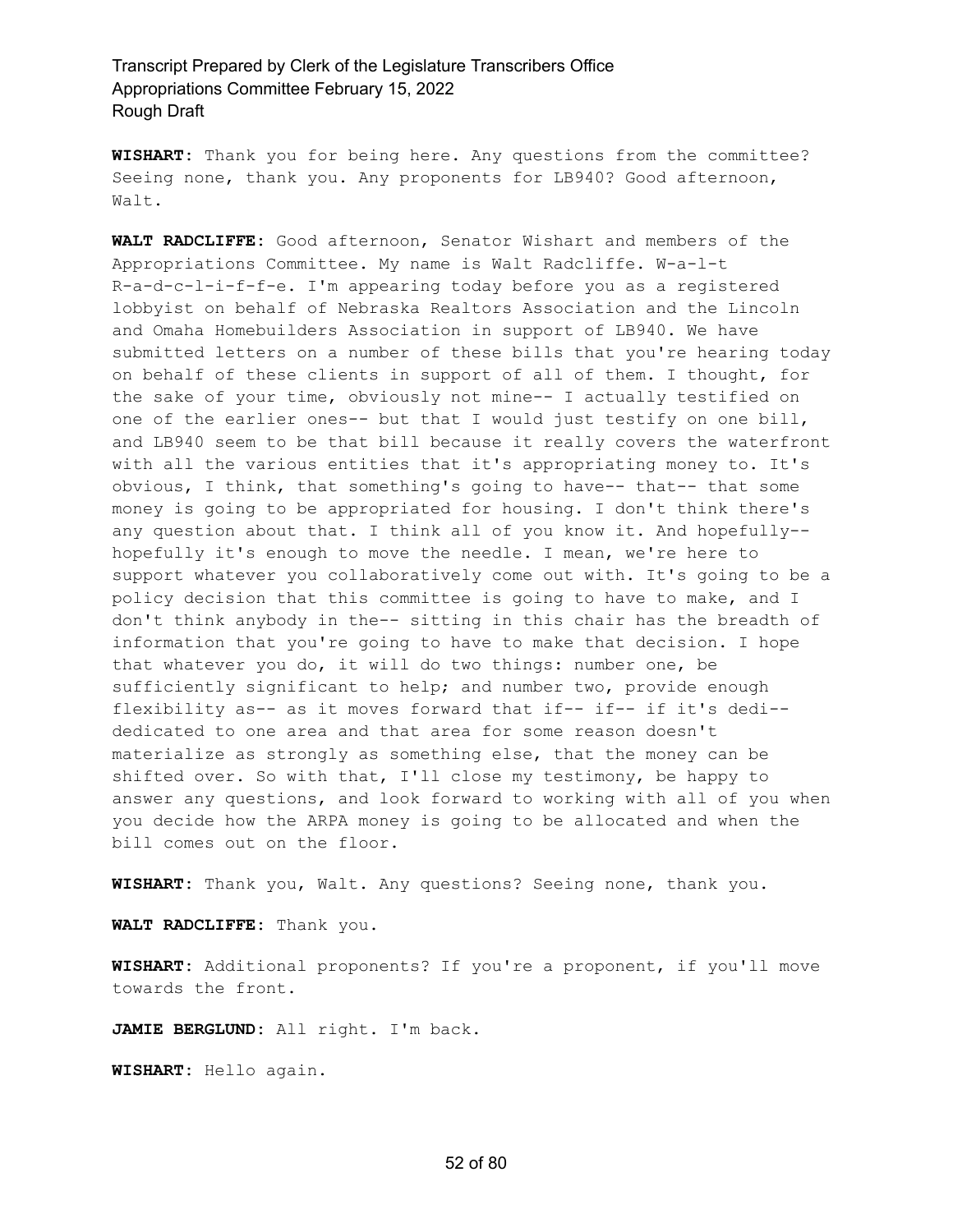**JAMIE BERGLUND:** Hello. Thank you, Senator Wishart and members of the Appropriations Committee. I'm here to testify in support of LB940, but I'd also like to have it on record that we support LD968, LB1070, LB1252, as I testified earlier, LB1041, and LB1142. My name's Jamie Berglund, smelled-- spelled J-a-m-i-e B-e-r-g-l-u-n-d. As I shared, I'm with an organization called SPARK, based out of Omaha, and we work on community development issues in the metro area. So even though we focus our efforts in the Omaha area, we know that our entire state is in a housing crisis. In nearly every village, town, and city across Nebraska, there are simply not enough quality and affordable places for Nebraskans to live. This was the case before COVID, and it has gotten significantly worse over the last two years. And while our state's housing challenges are on display every day, we also have an abundance of data and studies and community surveys that lay out these problems. Among them include an issue with volume. We need funds to develop significantly more housing units, both for homeowners and renters alike. As we've learned, Blueprint Nebraska has said we need a lot of housing: 30,000 to 50,000 units. It also says that employers have been unable to expand their businesses because housing shortages prevent recruiting additional employees and the lack of housing deters new businesses from locating in our communities. And, as we have also learned from the more recent housing affordability study that was done in Omaha area, we have a gap of about 78,000 affordable housing units that will grow to more than 100,000 housing units by 2040 if we don't act now. We have an economics issue. We need funds to support housing development for a variety of income levels, including moderate and middle-income families and households, workforce housing, affordable housing, and housing for those with very low or no income so that everyone, regardless of how much money they make, has a home to live in. Before the pandemic started, nearly a quarter of households in Nebraska-- that's about 175,000 households-- experienced housing cost burden, meaning that more than 30 percent of their incomes are going to housing costs. And as you've also heard, Blueprint Nebraska says 41 out of 100 units-- or, excuse me, 41 affordable units for every 100 units of households are in extreme poverty. We have a quality issue. We need funds to support more rehab and renovation so we can preserve the housing stock that we have. Thousands of units have code violations or in or are slated for demolition. We have a diversity issue. We need more types of housing so that we can meet the needs and demands of our continually changing population, household sizes, and living preferences. Gone are the days of the one-size-fits-all. And we have a prevention issue. We need more funds and services so we can keep our most vulnerable Nebraskans housed. Basic needs assistance and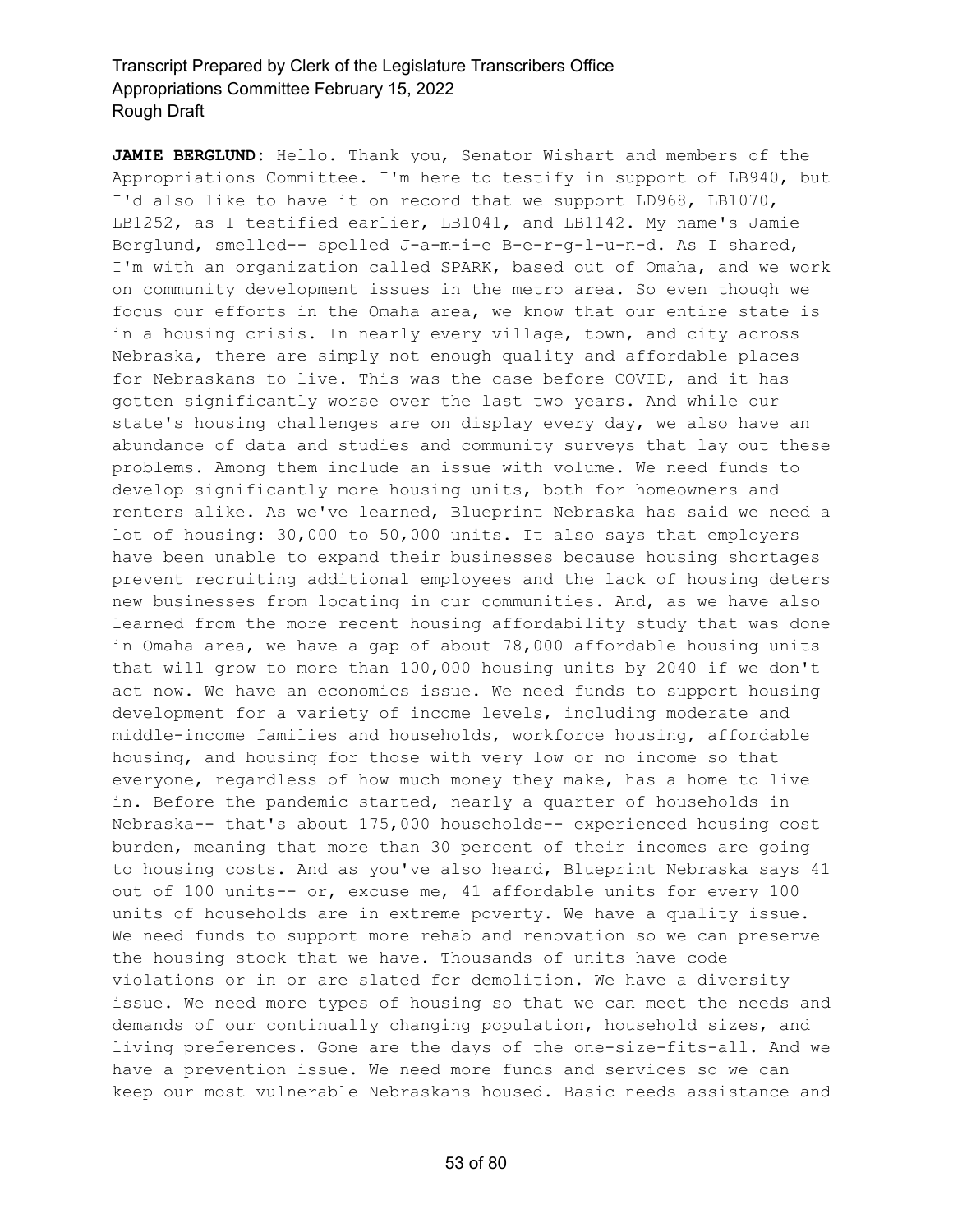supportive services are fundamental for homelessness prevention. Fortunately, despite all these issues, we have solutions too. By moving LB940 forward, you'll ensure the rehabilitation and development of thousands of owner-occupied and rental housing units for communities across the state. You'll move forward the numerous shovel ready 4 percent and 9 percent low-income housing tax credit projects that need gap financing and otherwise would not be able to proceed. You will afford funding for the demolition of dilapidated housing, site remediation and preparation. You'll provide downpayment assistance for homebuyers with lower incomes. You'll preserve existing affordable housing units. And by respectfully considering an amendment to this bill, you could include funds for programing that would deliver quality services and financial assistance for very low-income individuals and persons at risk or currently experiencing homelessness. All these el-- activities are eligible under the American Rescue Plan. Additionally, as I shared before, I am confident there is sufficient capacity in the collective public, private, and nonprofit housing ecosystem to deploy these funds. Over the last six months alone, more than 60 entities from across Nebraska have been regularly meeting to strategize and support one another in our quest to seek more funding for housing needs. When we submitted a proposal to the Appropriations Committee in October, nearly 60 organizations signed onto that. We are collaborative, creative, and committed to making excellent use of these resources to bring about more meaningful change for our state. We believe housing is a right, it is a necessity. We need more for our residents to thrive, for our neighborhoods to be places of choice, stability and aspiration, and for our businesses and communities to flourish. And I also just wanted to share one thought. If we have a \$200 million allocation towards housing that has to be expended by the end of 2026, that's about \$50 million a year. If we also think about how that gets divided up across the state-- the state, across three congressional districts- districts, that's \$16.7 million a year per district. I think we have more than enough projects to absorb those-- those dollars, and I think with our collective work together we can make that happen.

**STINNER:** Thank you.

**JAMIE BERGLUND:** Thank you, and I'm happy to answer questions.

**STINNER:** Questions? Seeing none, I wore you out--

**JAMIE BERGLUND:** Thank you.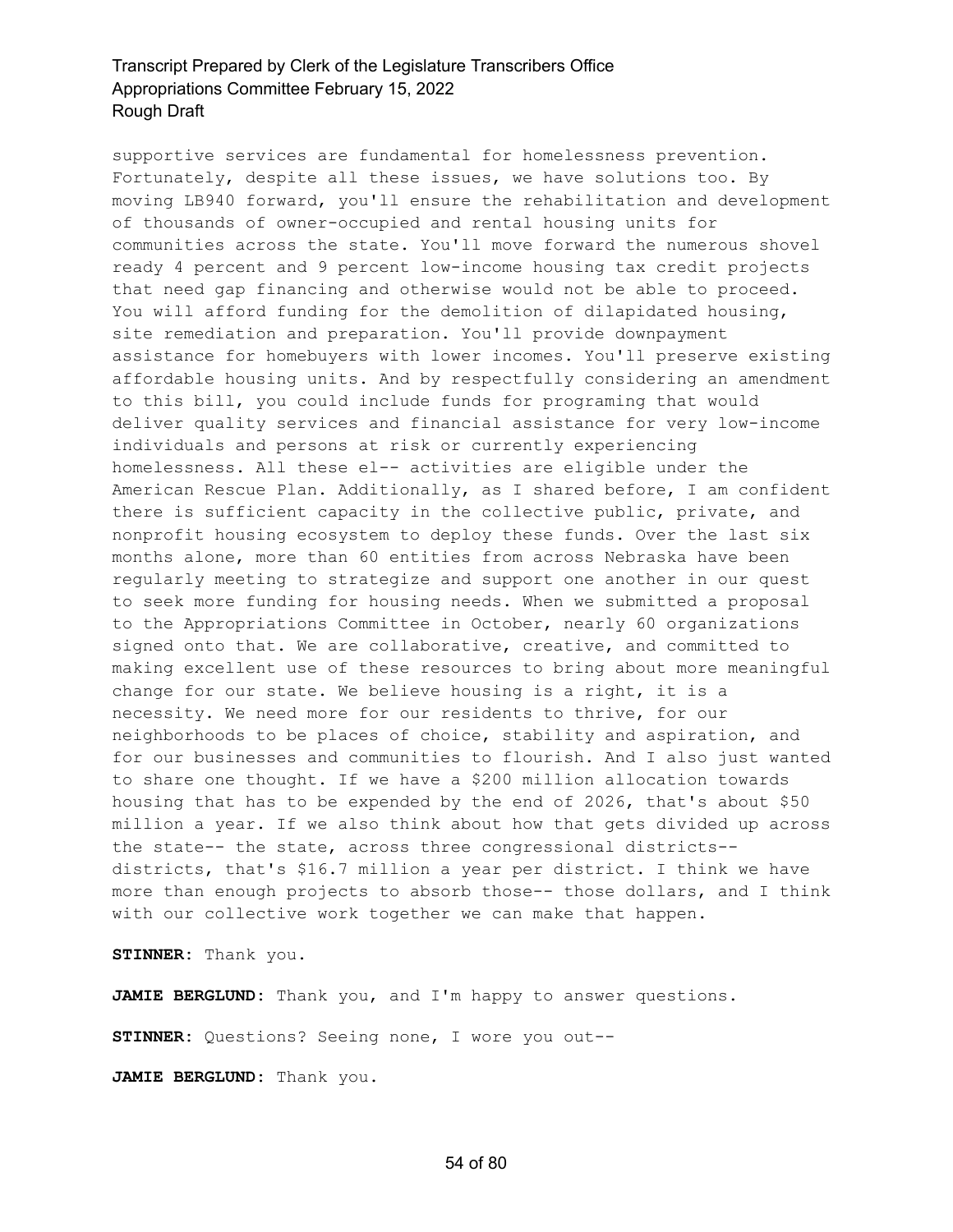**STINNER:** --the last time.

**JAMIE BERGLUND:** That's OK. Thank you.

**MALINDA WILLIAMS:** Good afternoon.

**STINNER:** Afternoon.

**MALINDA WILLIAMS:** How are you doing? So I am Malinda Williams, deputy executive editor for Omaha 100, Incorporated; it's spelled M-a-l-i-n-d-a W-i-l-l-i-a-m-s. Just want to say thank you to the members of the Appropriations Committee and Senator Hansen for the opportunity to provide support for LB940. Established in 1990, Omaha 100, Incorporated, is a community development financial institution that is certified with the U.S. Department of the Treasury to expand economic opportunity in low- to moderate-income communities. CDFIs are highly collaborative, semi-regulated organizations that generally finance and support communities and projects with responsible, affordable lending tools in areas where traditional financing may be more difficult to obtain. When those funds are repaid, these dollars should come back to the organization and then be redeployed to other residents and projects, which makes CDFIs a very critical partner for the impact of state philanthropic and grant dollars to the-- to be able to go even further. For over 30 years, Omaha 100 has worked to bridge the homeownership divide, providing homeownership opportunities through mortgage financing to underserved populations. LB940 would allow for the Middle Income Workforce Housing Investment Fund to provide housing for upwardly mobile families. Omaha 100, Incorporated, will work with developers to provide financing in the creation of homes for traditionally underserved families, and with the funding to LB940 organizations like ours can increase our lending capacity and, therefore. offer more affordable, flexible funding to create housing, stable businesses, stronger neighborhoods and better support residents in our most vulnerable communities for generations to come. Thank you for your support of LB940. I'll take questions.

**STINNER:** Thank you. Questions? Seeing none, thank you very much.

#### **MALINDA WILLIAMS:** Thank you.

**CAROL BODEEN:** I know, here I am again. Good afternoon, Chairperson Stinner and members of the Appropriations Committee. My name is Carol Bodeen, C-a-r-o-l B-o-d-e-e-n. I'm the director of policy and outreach for the Nebraska Housing Developers Association. I'm here to testify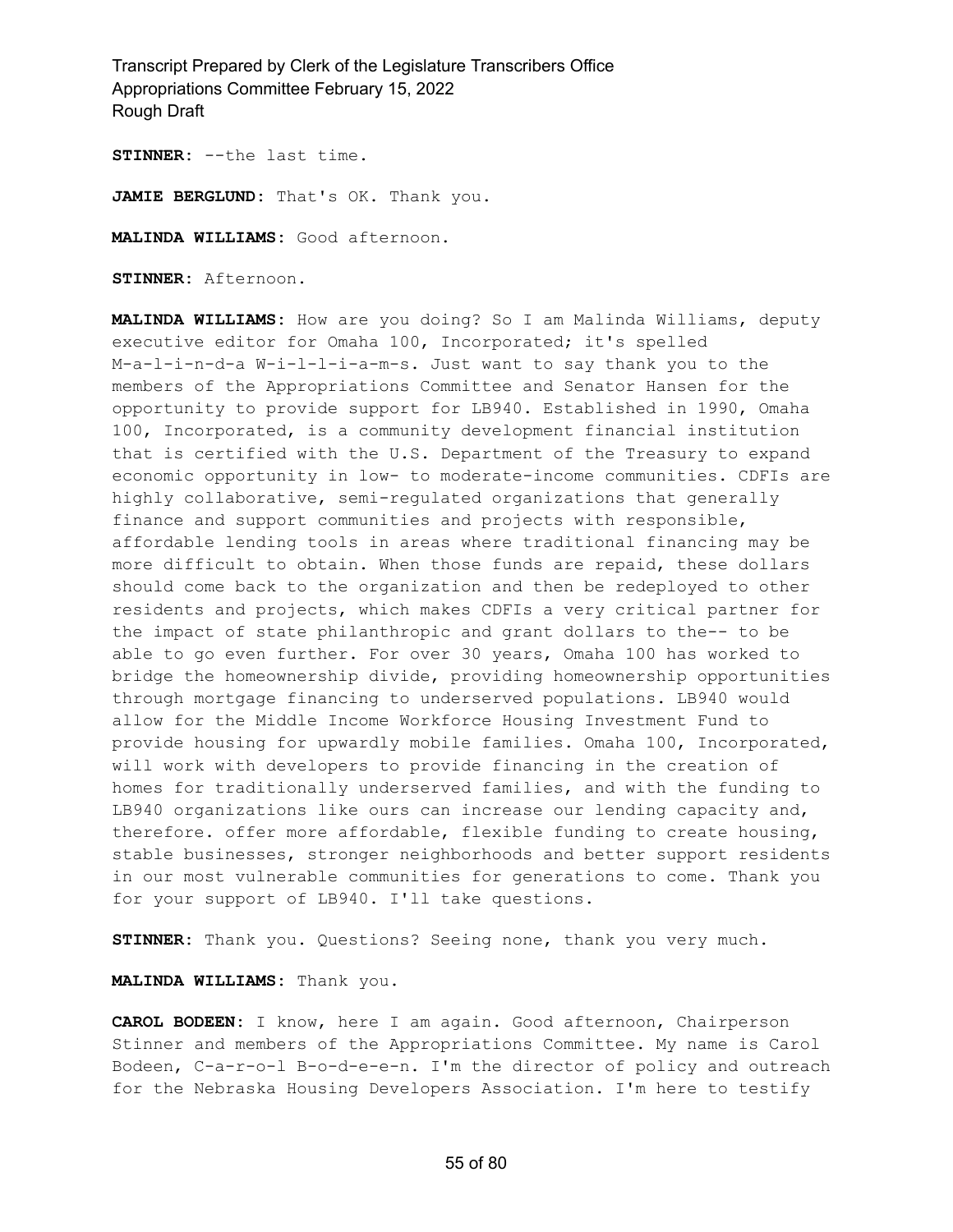in support of LB940. Our organization would also like to go on record in support of LB968 as well. I'm not going to read my prepared testimony. We've been working in the collaborative that Ms. Berglund was just talking about up here, and so I would just reiterate all the things that she shared with you. One of the things I wanted to share, just because there was talk about the cost of construction and-- and sales prices and that type of thing, when I was in North Platte, we had a demo new construction program that our nonprofit worked on, and it was the Affordable Housing Trust Fund that helped us with that program. We would find a home that was condemned. We would purchase it. The city would help us out with demolition. We would construct a new home on that and sell it to a first-time home buyer. The price of construction on just a simple 1,200-square-foot home with a single-car garage, no basement because we don't do basements in North Platte, I had bids for \$140,000 probably a year and a half ago to build a house like that. When I went out to bid in the fall of last year, or late summer, that price had gone up to \$166,000 for the same house, so \$138 dollars a square foot, so that does not count the cost of the lot, does not count appliances, nothing like that. The people that we were serving, they could not afford to pay \$166,000. We did, as a part of that program, provide some down payment assistance, and then we were also able to sell that house for lower than the cost that it was to build it. So that would get a family into the home. The people that we were selling to, one-- one of the ones that I had sold to was a young police officer moving to North Platte with a family, and he was able to purchase one of those homes. So those-- that's the situation that- that we're dealing with. And so the-- the funds that we're able to get from, say, the Affordable Housing Trust Fund or Rural Workforce Hous-- Housing, that helps us to subsidize that so that those people can get into that home and be able to start building some equity. And, you know, then later on down the road, they can sell that home and-- and move on to-- to something else. But as a-- as a nonprofit, we're able to do that. We don't have to make a profit on that, but it's-- but the only way we're able to stay in business as a nonprofit is to get that subsidy of money from one of these housing programs. And the other thing that's important to note is the administration money that comes along with those grants also helps an organization such as a nonprofit to be able to continue to build those homes and administer those funds. So I guess down-- or bottom line is that the programs can work if-- it does take time, and so if-- with this round of funding, if we can have less restrictions and be able to get those funds and get them out the door as quickly as possible, then I think that-- that we can be-- you know, as you heard, the need is there. And if we can just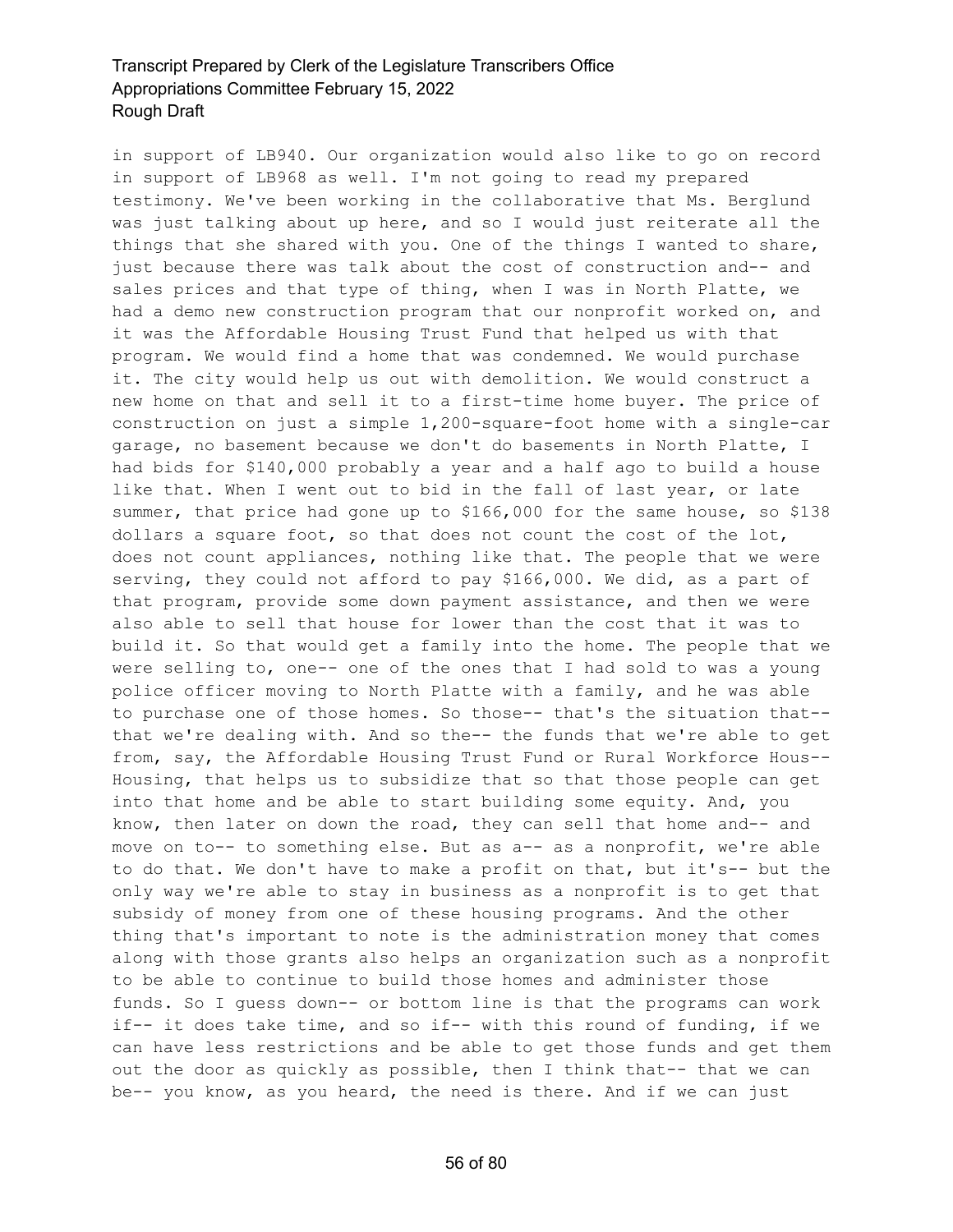build the houses, you know, I think that we can use these funds. And my light's on, and so, anyway, that's all I have.

**STINNER:** Well, thank you. Questions? Seeing none--

**CAROL BODEEN:** I hope that was helpful. Thank you.

**AMANDA BREWER:** Hi-- hi, Senators. I'm Amanda Brewer, again, from Habitat for Humanity of Omaha, A-m-a-n-d-a B-r-e-w-e-r, and I'm submitting the written testimony that I was planning to say. But instead, I want to just speak to some of the questions that you had and also some of the comments that other folks have made. I do want to make it clear that today, in addition to Habitat for Humanity of Omaha, I am representing Habitat affiliates from across the state, including Lincoln, Grand Island, Fremont, North Platte, Scottsbluff and Columbus. I'm also from Norfolk, Nebraska, so I understand the differences in the communities in Nebraska. Some of the things that were discussed were an inventory and capacity and making sure that we had the capacity to do the work. I think that's a really good question, Senator Stinner, and I want to assure you that we do. And I'm speaking for our collaborative in Omaha but what I also see from across the state. Habitat for Humanity in Omaha alone did a capacity assessment to see how we could spend ARPA dollars, and we concluded that we could also get match money for this too. It doesn't have to all be ARPA, but our capacity in four years is \$108 million for housing solutions. That would include home repair, downpayment assistance, mortgage readiness, and then the creation of homeownership units. The last speaker talked about restrictions. I do think that's an issue. Already, we've lost a lot of time. We have been looking at the CDBG DR money, the disaster recovery money. It's been three years since the flood in Nebraska, and that money has still not been allocated. And so I want to just say that getting the restrictions so that it's easy to access and spend the money is very important. I would also say, with NAHTF, Nebraska Affordable Housing Trust Fund, we are longtime users of NAHTF and that is-- they do a great job, but there's a cap, so there's only so much you can ask for. So every year I hear rumors that that money can't all get spent. It could get spent, but there's a cap, so an organization can only ask for so much. So there's some limitations to how the structures have been set up that do create problems in the spend, so we would-- we would ask that that be looked at. Want to also talk about something that we see, and this hasn't been mentioned as much, but there is a problem with out-of-state investors buying properties in our state. It's a very big problem in-- in-- and they're coming in and buying whole bunches of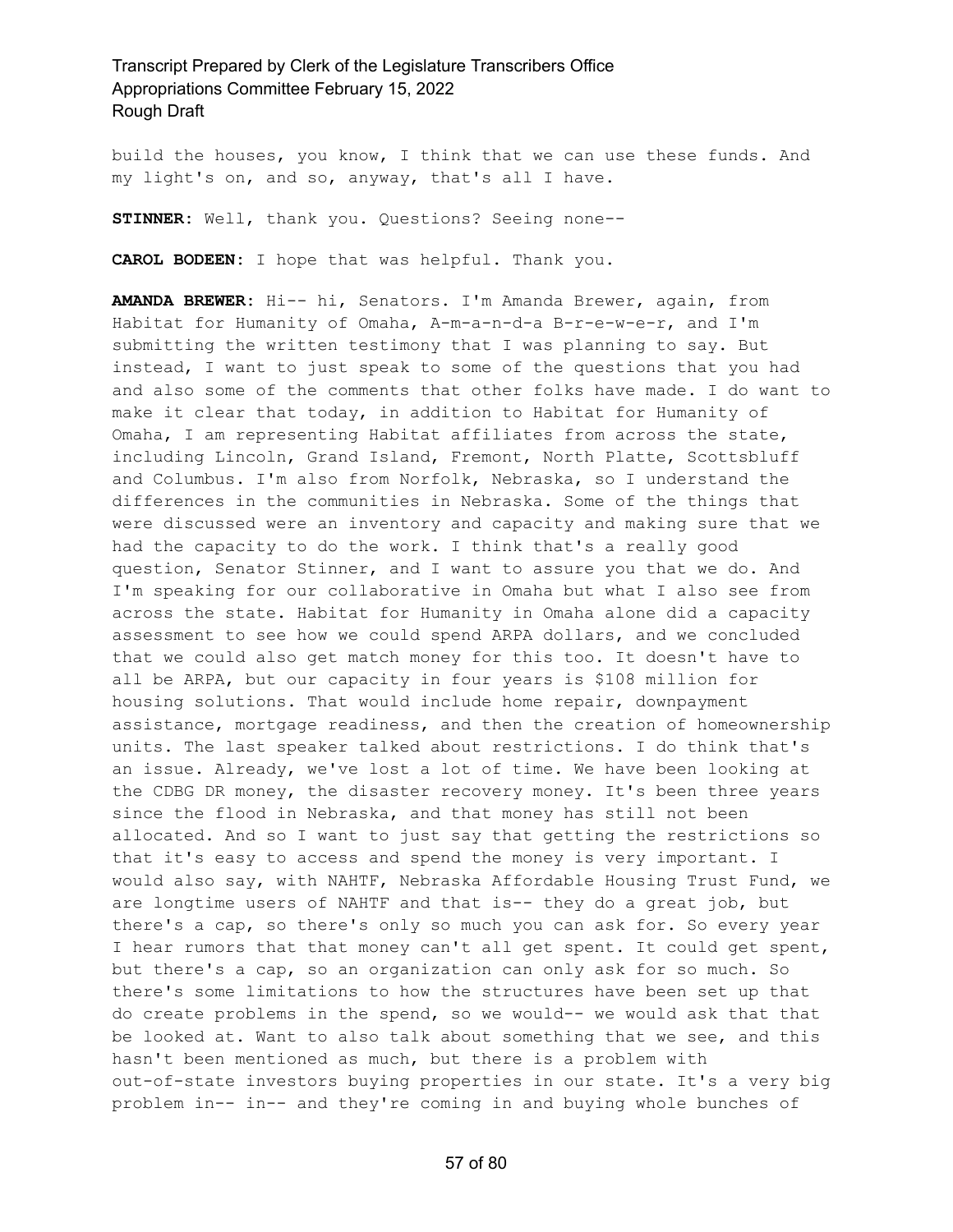properties. We know one investor that's bought 70 properties in Omaha and-- and the way to compete against that is through home ownership. Our people are not benefiting from the increase in the home value when they're renting. And just to reference my dad, you know, a farm boy from Schuyler, said never rent when you can buy. And-- and that's what this ARPA money can create, is those homeownership opportunities, and one of those ways is through downpayment assistance. You cannot buy a new house in Omaha for less than \$300,000 right now, and that prices a whole bunch of folks out, and so down payment assistance would help in that. We've gotta give tools to compete against the investors. That's it. Any-- any questions?

**STINNER:** Thank you.

**KOLTERMAN:** I've got a question.

**STINNER:** Senator Kolterman.

**KOLTERMAN:** Thank you. Senator Stinner. Thank you for being here again. Earlier you were here and you talked about Habitat for Humanity. Are all of your houses new homes or do you invest in houses that have been built for years and go in and fix them up and--

**AMANDA BREWER:** Yeah.

**KOLTERMAN:** --remodel them and make them livable?

**AMANDA BREWER:** It's-- it's both. And that's across the state, so we do both new and then full-house renovations. But we're also, because we believe in the-- the importance of homeownership, we are also just helping families buy houses that need only a little work. So it's all three. A mortgage is actually cheaper than rent these days, and then you're getting the benefit of access. But, yes, Habitat for Humanity does both.

**KOLTERMAN:** OK, thank you.

**STINNER:** Additional questions? Seeing none, thank you for the information.

**AMANDA BREWER:** Thank you.

**STINNER:** Appreciate it.

**KASEY OGLE:** Hello.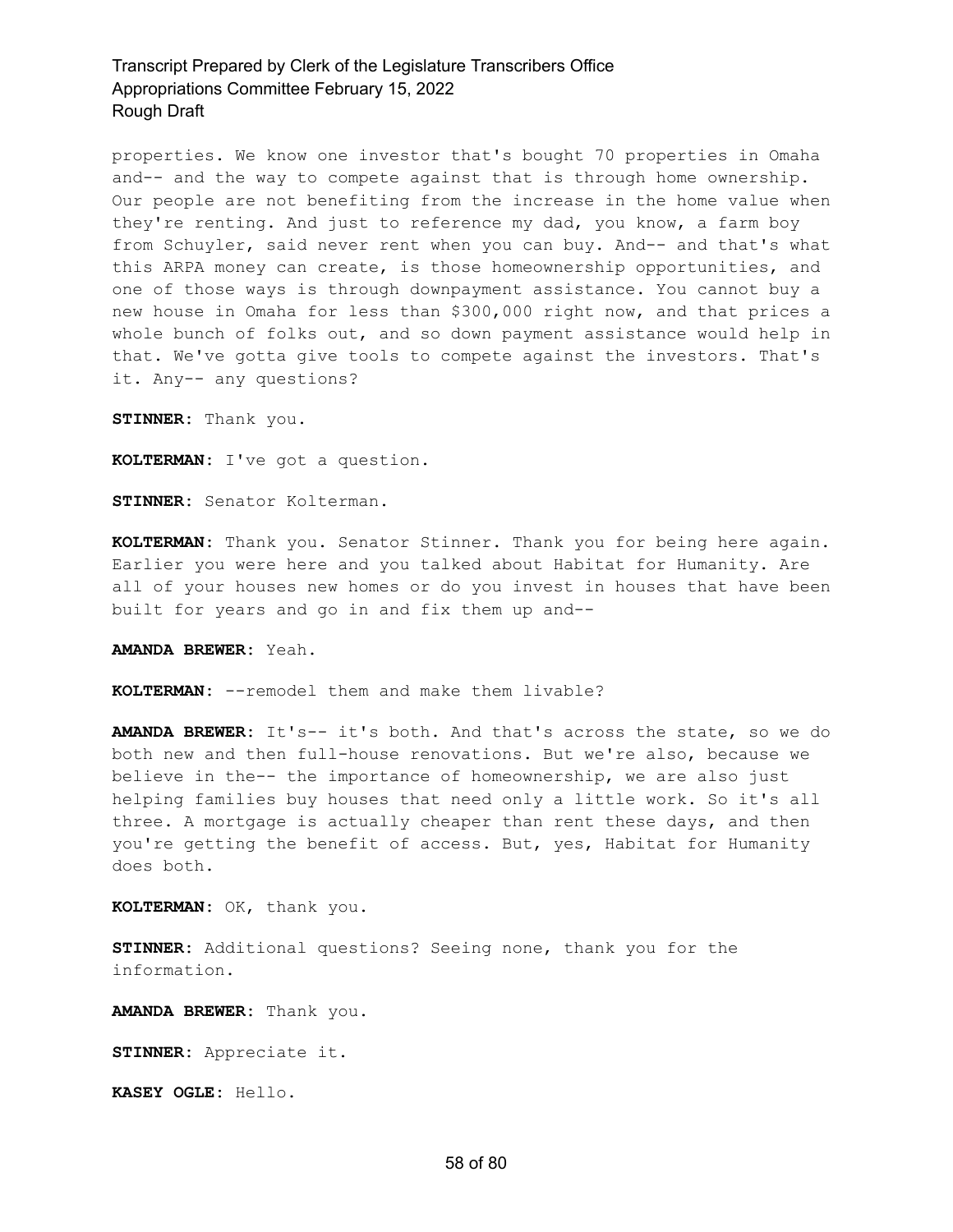**STINNER:** Hi. Afternoon.

**KASEY OGLE:** Good afternoon. Chairperson Stinner and members of the Appropriations Committee, my name is Kasey Ogle. I'm a staff attorney with Nebraska Appleseed for Collective Impact Lincoln. Nebraska Appleseed is a nonprofit organization that fights for justice and opportunity for all Nebraskans. Collective Impact Lincoln is a partnership between Nebraska Appleseed and Civic Nebraska that works with residents of six Lincoln neighborhoods to build community, develop neighborhood leaders, and take action on policy that is responsive to their needs. I'm here today on behalf of Collective Impact Lincoln in support of LB940. Collective Impact Lincoln advocates for better housing quality, more affordable housing, and fair rental practices for low-paid Lincolnites. We support LB940 because it offers an opportunity to make a substantial investment in affordable housing in our state. As of 2019, Nebraska had a shortage of 51,306 available and affordable rental units. When there is a shortage of affordable and available rental units, renters are forced to pay more of their income than is affordable on their housing. In Nebraska, 67 percent of very low income renters and 86 percent of extremely low income renters are cost burdened by their housing situation. In fact, 65 percent of extremely low income renters are extremely cost burdened by their housing situation, which means they pay more than 50 percent of their income on-- on their housing situation. More specifically, in Lincoln, 42 percent of all renters at all income levels are cost burdened by their housing situation, and 85 percent of extremely low income renters are living in unaffordable housing. According to the National Low-Income Housing Coalition. A worker earning a minimum wage in this state has to work 59 hours a week to be able to afford a modest one-bedroom rental at the fair market rent of \$695 per month. Thirty-- excuse me. Thirty-four percent of Nebraska residents are renters, and many of them struggle to afford their housing. LB940 makes significant investments in affordable housing to ease this burden. We do have a few suggestions for LB940 to ensure that it complies with federal guidance and serves the lowest-income families in our states-- in our state, excuse me. First, according to the Department of Treasury's recently released guidance, ARPA funds can be used to respond to the public health and economic impacts of COVID-19. However-- however, ARPA funds must be responsive to the needs of those impacted by the pandemic. To ease in the administration of these funds, Treasury has explained that there are certain populations that it's presumed to-- that it does presume to be impacted, as well as population it presumes to have been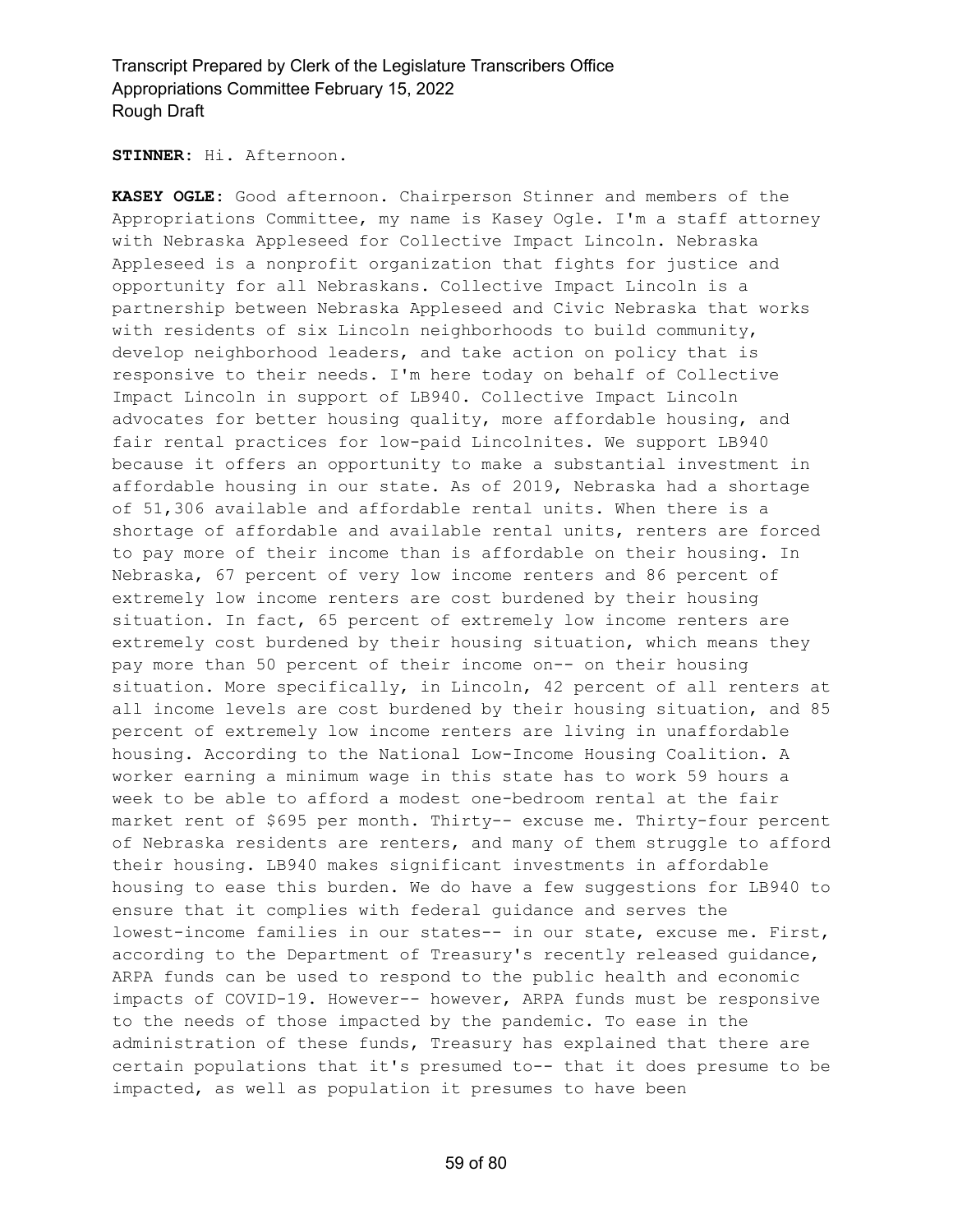disproportionately impacted by the pandemic. Very generally, am- among other indications of impact, households are presumed to be impacted by the pandemic if they are low- or moderate-income households. Treasury defines low- and moderate-income households as those whose income is at or below 300 percent of the federal poverty level-- level or at or below 65 percent of the area median income. Generally, this means using income thresholds for the appropriate household size, but it is possible to use a default household size of three when it's easier for administration or when measuring income for a general community. So to ensure that these housing investments comply with Treasury guidance, any ARPA funds invested should target families whose income is at or below 300 percent of the federal poverty level or at or below 65 percent of the area median income. In our view, the easiest way to do this would be to have the money administered through the Affordable Housing Trust Fund as a special grant fund targeted at those income levels. Additional restrictions could be placed on the funds to ensure that appropriate amounts- amounts are invested in both rural and urban communities, as well as homeownership and rental properties. Our suggestion would be to ensure the funds are placed proportional to population in need, but you could place additional restrictions on how these funds are allocated. It is clear that our state needs significant investment in affordable housing, and we support LB940 because it does just that. And I'd be happy to take any questions.

**STINNER:** I'm gonna to need you to spell your name [INAUDIBLE]

**KASEY OGLE:** Oh, I'm sorry. Yes, Kasey Ogle, K-a-s-e-y O-g-l-e.

**STINNER:** Any questions? Seeing none, thank you.

**KASEY OGLE:** Thank you.

**KAREN BELL-DANCY:** Good afternoon.

**STINNER:** Afternoon.

**KAREN BELL-DANCY:** Members of the Appropriations Committee, my name is Karen Bell-Dancy, K-a-r-e-n B-e-l-l, hyphen, D-a-n-c-y, and for the past six years, I've served as the executive director of the YWCA of Lincoln. YWCA of Lincoln, we've been in this community over 134 years, primarily serving women and girls. As of the pandemic and as a result of the pandemic, we received the CARES Act last year and we began a program of serving families in general and we utilized over \$70,000 in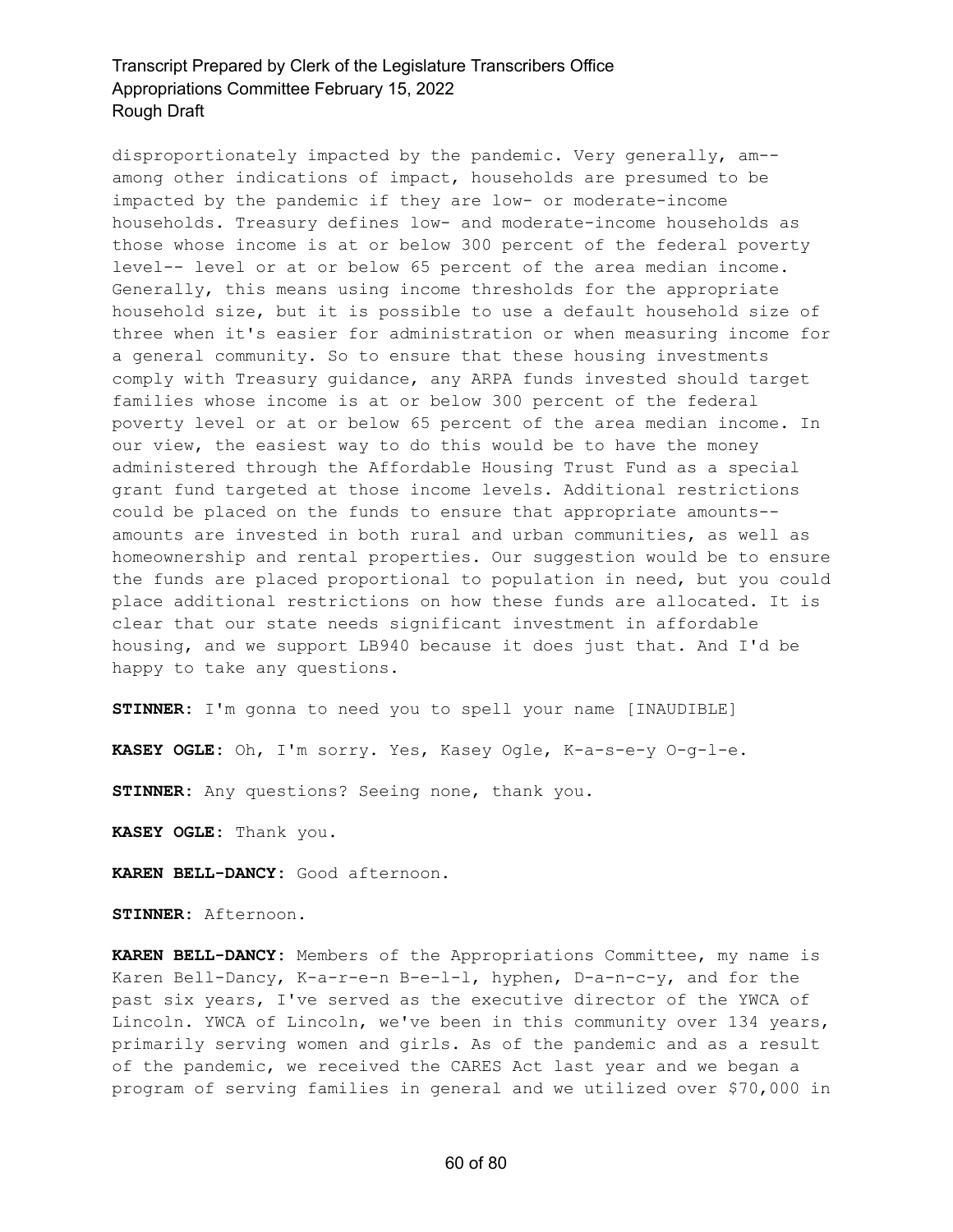five months helping families. Today, I would like to talk about the funding crisis here in Nebraska, the housing crisis, and as it relates to the proposal for LB940. And I won't read all of the comments because a lot of what we would like to lift up has already been stated, but I would really like to talk about those families that are women-led, single, head of households, especially black households. We have over 80 percent of black families that are led by women. They are primarily renting and , as we've heard before about the lofty rental rates and how really hard it is for a family to keep up with the rent, there's been several proposals that have been heard urging the use of federal funds coming into the state to help rent. Once a family gets behind on rent, it's really hard to catch up and then evictions happen. And we noted that even throughout the moratorium, there were evictions that are happening. To help turn this type of crisis around that is occurring here in Lincoln, Nebraska-- we talk about the whole state. We serve the Lincoln community. These type of funds are necessary. Helping families to become more established, more economically stable, home ownership means a lot, and I can personally attest to that as I found myself in 1998 a newly divorcée with two children and I received some assistance to purchase my first home. That enabled me to not pay those really high rental rates, but to now have enjoyed the luxury of home ownership and to be able to save for college for my two daughters. I'm hoping that we consider that type of scenario for these families here in Lincoln. They regularly come through our doors at the YWCA daily. We receive requests for assistance at least on the average of about ten a week, and it's ever increasing. So we are in support of LB940. And I will end with that. And if you have any questions for myself, I will entertain those.

**STINNER:** Thank you very much. Questions? Seeing none, thank you.

**KAREN BELL-DANCY:** Thank you.

**STEVE PEREGRINE:** Hello, again, Senators.

**STINNER:** Afternoon.

**STEVE PEREGRINE:** I'm Steve Peregrine, P-e-r-e-g-r-i-n-e, as I said, with Nebraska Housing Resource, a nonprofit started 23 years ago by leaders of the Lincoln Homebuilders Association. I've been involved in Nebraska's housing community and economic development landscape since 1983, having worked for the Nebraska Department of Economic Development, NIFA, the Fannie Mae Nebraska partnership office and, since 2015, with Nebraska Housing Resource. Since NHR was established,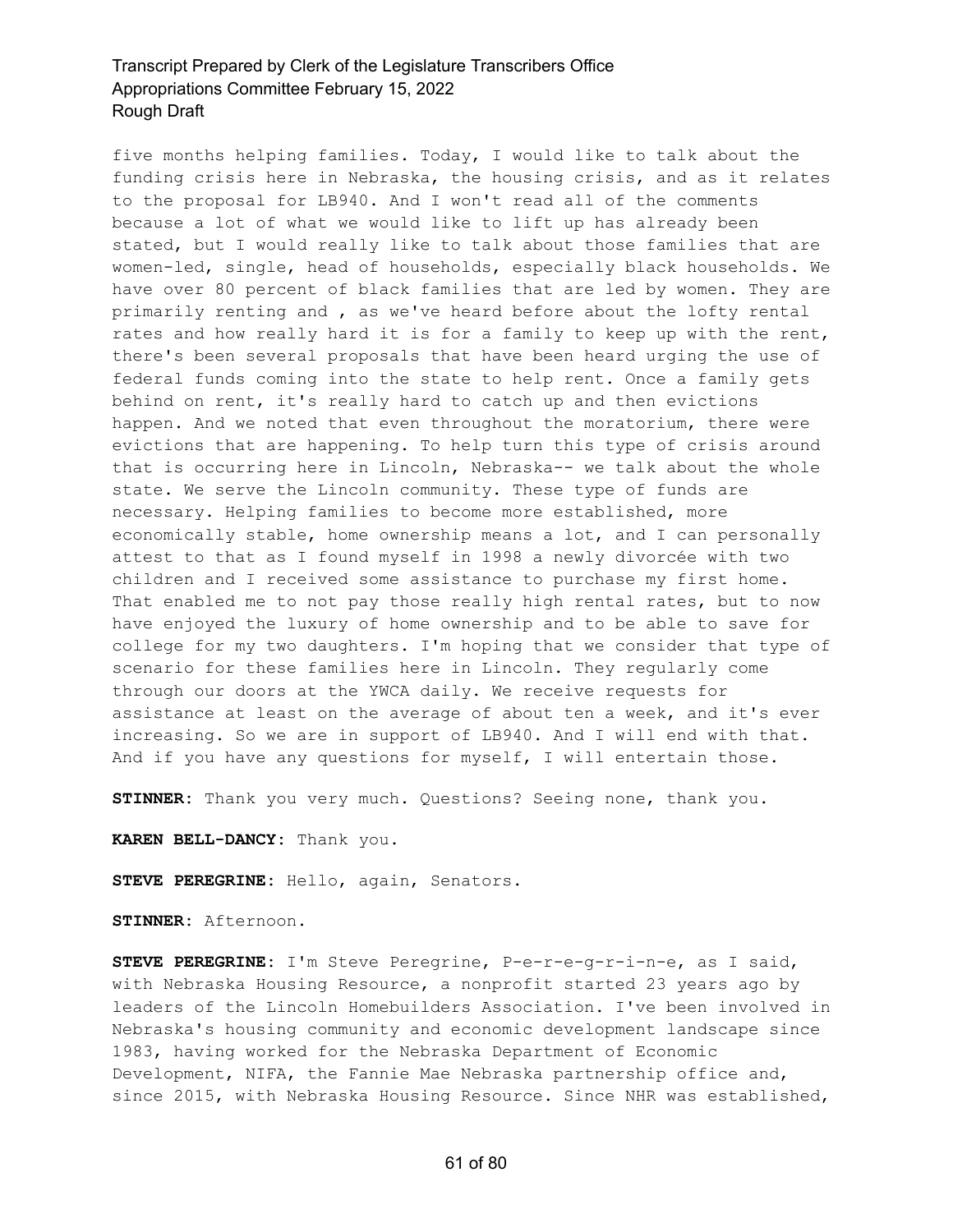we have produced over 270 lots in seven different developments in Lincoln. The most recent assessed values of the homes built on NHR lots totals over \$55 million. More recently, NHR is partnering with a developer to produce affordable rental housing by being the nonprofit partner required by DED and NIFA to leverage the federal low-income housing tax credit program. NHR invests in acquisition and pre-development costs that can be paid back by the developer when all financing is in place. An example of that, NHR support for affordable rental housing is with Gatehouse Rows, a 98-unit urban rowhouse design infill project along 36th Street in Lincoln's Hartley neighborhood on the west edge of Wyuka Cemetery. NRH has also partnered with affordable rental developments in Grand Island, West Point, and Valentine. As you heard earlier, NHR was funded through the Middle Income Workforce Housing Fund. NHR has two projects in our pipeline that will in 2022, with two different developers, build six new townhomes and rehab a historic landmark building into four condos, all to be sold for owner occupancy at the \$250,000 to \$275,000 price point. LB940 would greatly bolster the very successful Nebraska Affordable Housing Trust Fund, allowing many more critically needed housing economic development projects across the state to be completed. And injecting more funds, as I stated earlier into workforce housing sends a clear message to the private sector that these programs are not one and done. They should focus on this housing market, and many more projects will come along. And not-- as a nonprofit organization created by private sector homebuilders and to those same home builders that NHR relies on to do our work, we adhere to the simple phrase that's sometimes seen as a bumper sticker: Housing equals jobs and jobs equals housing. Thank you. I'll answer any questions.

**STINNER:** Thank you. Questions? Seeing none, thank you.

**JAKE HOPPE:** Members of the Appropriations Committee, thank you for this opportunity. I was typing fiercely. I have much I could say about housing and I'll try and keep it brief. My name is Jake Hoppe, H-o-p-p-e. I'm a principal at Hoppe Development, and we focus nearly exclusively on partnering with communities around their affordable housing needs and how we can do it in a scalable and for-profit model that lines up with many of the partners that we work with in this room. Right now, we have 200 units of affordable housing in development, not only a 98 project-- a 98-unit project that we're working on with Nebraska Housing Resources in Lincoln, Nebraska, but also a 15-unit project in Valentine, Nebraska, and a 22-unit renovation in West Point. I say that to give you the breadth of the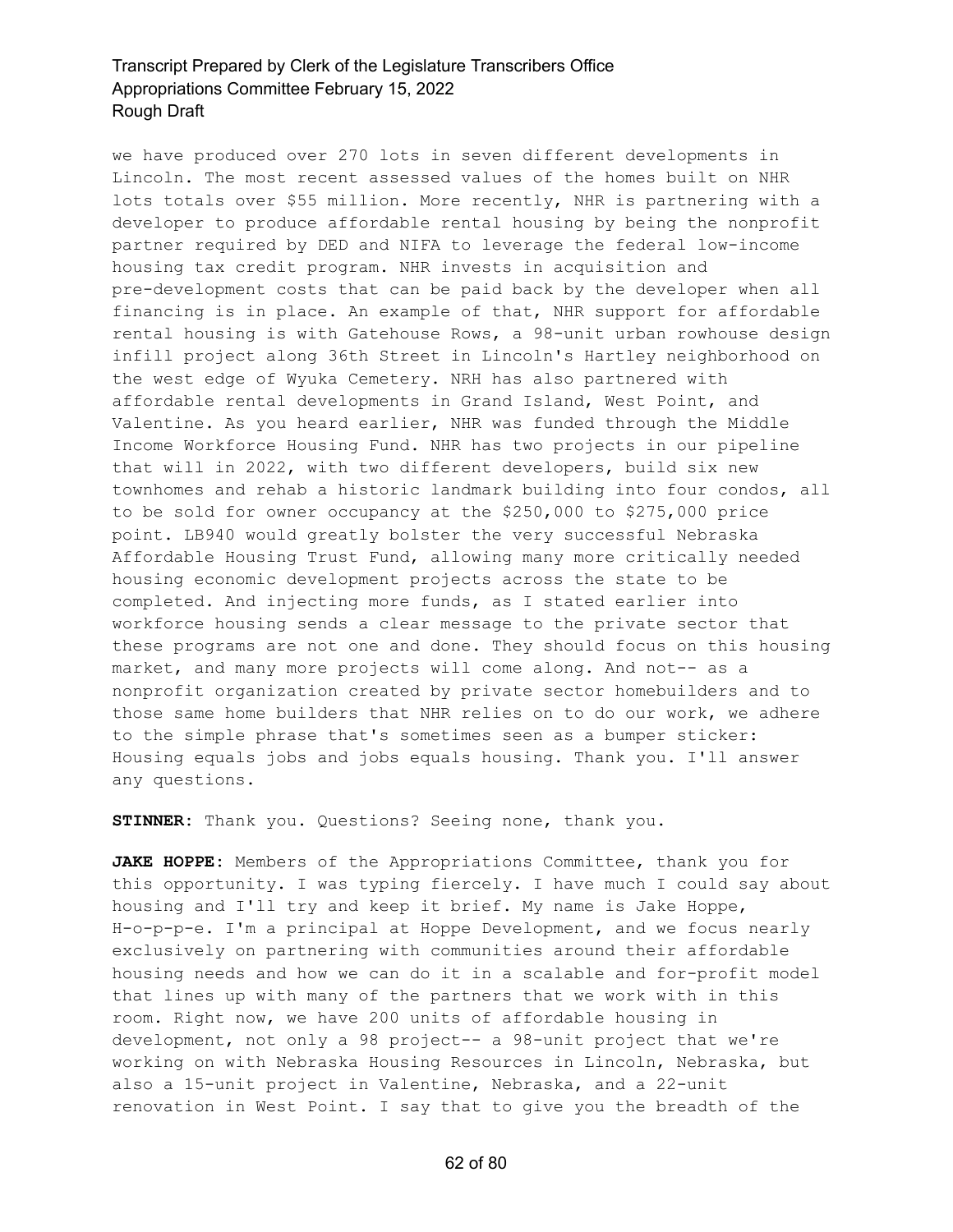communities that-- where these programs are being implemented. We have 400 units of workforce housing, workforce rental housing, and we have 300 units of inventory of for-sale housing being priced at levels of between \$175,000 and \$225,000 in communities throughout the state. We develop in urban areas. We develop in rural areas. We focus on innovating within these programs to deploy the resources flexibly and creatively to meet the community's needs. I wanted to chat because many of our nonprofit partners and others are in this room and wanted to give you a little bit of the context of some of the folks that they work with. We would be a user of these funds. We would be a collaborator in these partnerships. And a bit of general context, you know, our focus is really, how do you meet the needs of these communities where we work between 30 and 120 percent median income at scale? How do we focus on for ourselves building a business model around these programs that can sustain us through-- over many years that is not only, again, coming back to that concept of scale, but also replicable by other for-profit developers? There is a great community, great for-profit development community that is ready to take action in partnering with a lot of the nonprofits that you hear in deploying these funds. Many times it takes developing certain models and then disseminating those models throughout that community in order to achieve the scale we're talking about. But I wanted to respond a bit to some of the questions that-- that scale exists, these partners, like us, exist, and we're ready to work alongside our nonprofit partners. A little bit of additional general context, you know, I-- I think about a couple of-- of buzzwords or-- or things that anchor me when I think about this discussion around \$200 million in housing. One is just simply the concept of leveragability. This funding, you can think of it as maybe \$20,000 a housing unit. It is just highly leveraged when it is put into the context of housing. We're talking about 10-- the potential for 10,000 housing units for something like \$200 million. And the-- the impact and the filtering of that dollars throughout the communities where it goes to serve is just huge. I think about rural and impact. We work across both sides of those communities. Many of the folks in this room similarly do. These are programs that have different flavors. Lincoln and Omaha have certain needs. Rural Nebraska has certain needs. The most successful of these programs are flexible to serve across those different needs and get housing in each of those contexts. I think about quality of projects brought forward. There are-- we-- we came up with a thesis a few years ago where we started acquiring vacant nursing homes in certain communities because they were available and because we could turn them into housing at around two-thirds of the cost of-- of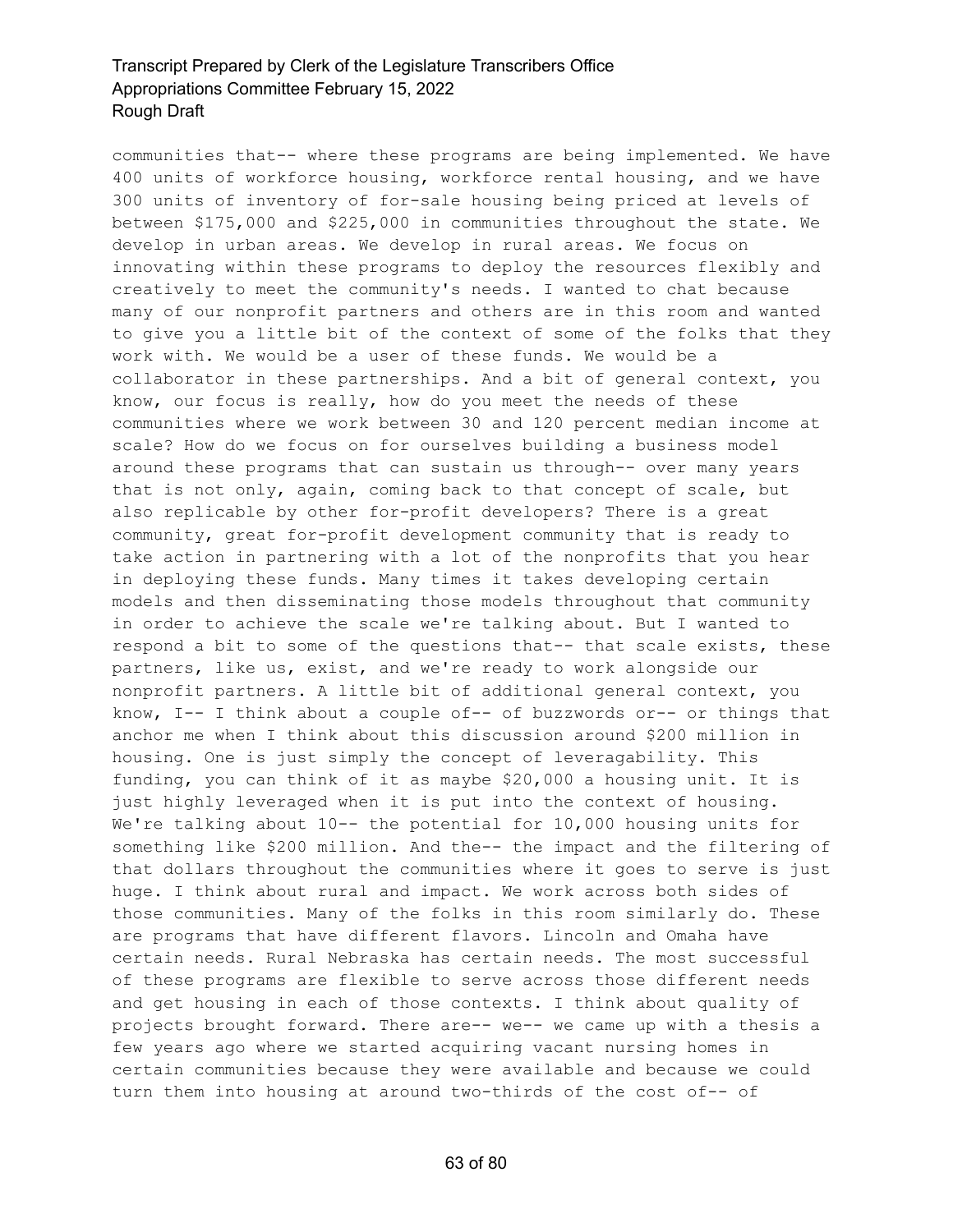brand-new construction. Having the programs that enable us to take the risk to buy that first housing, that first nursing home, has enabled us to not only get a telephone call every time a nursing home is available, but has enabled innovation within the space to be able to deliver housing at price points that are-- are needed in communities. The last thing I just want to talk about is-- is this is potentially a one-- or could be critiqued as a one-time investment in housing. The capacity that gets built around this investment, however, is permanent. There are people out there with business models in housing who do not understand how to work within the affordable housing context and do not know how to work within the programs that exist. As has been mentioned, a-- a program of this size and magnitude would bring those people to the table is such that the knowledge of how to navigate those programs would become permanent and they would continue to develop and meet the needs throughout the state in the future. Thank you again for the time.

**STINNER:** Senator Kolterman.

**KOLTERMAN:** Thank you, Senator Stinner.

**JAKE HOPPE:** Yeah.

**KOLTERMAN:** I appreciate you working on nursing homes.

**JAKE HOPPE:** Yeah.

**KOLTERMAN:** Thanks for investing in my district--

**JAKE HOPPE:** Sure.

**KOLTERMAN:** --in Milford, Nebraska, right?

**JAKE HOPPE:** Yes. Yes, we are-- that--

**KOLTERMAN:** Appreciate that.

**JAKE HOPPE:** --is one of the locations.

**STINNER:** Additional questions? Oh, you've gotta spell your first name. **JAKE HOPPE:** J-a-k-e.

**\_\_\_\_\_\_\_\_\_\_\_\_\_\_\_\_\_\_\_:** And I'll have you fill out a green sheet as well. **JAKE HOPPE:** Sure.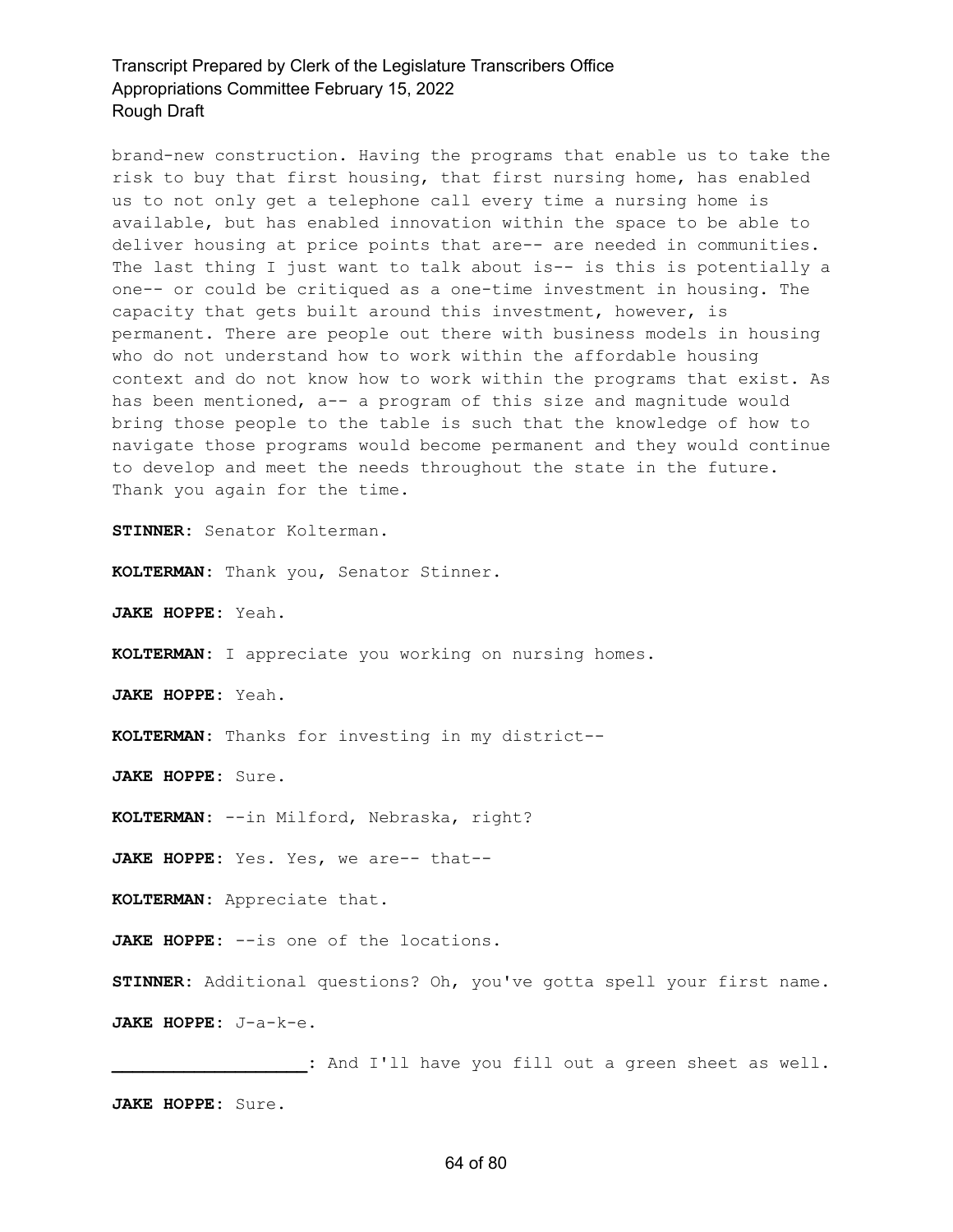**STINNER:** OK. Any additional questions? Seeing none, thank you.

**JAKE HOPPE:** Thank you very much.

**WAYNE MORTENSEN:** Hello again, Senators. Wayne Mortensen, W-a-y-n-e M-o-r-t-e-n-s-e-n, CEO of NeighborWorks Lincoln. I will spare you the recitation of MLS data that I shared with you at the previous bill and really just say NeighborWorks Lincoln and its board and clients strongly advocates for the prioritization of Rescue funds for affordable and workforce housing, full stop, period, end of sentence. These populations have been most adversely impacted in these last two years, and we have the full confidence in the ability of NIFA and the DED through the LIHTC and Housing-- Affordable Housing Trust Fund programs, respectively, that those groups will be able to allocate the funds to agencies that will be most effective and most impactful in the shortest amount of time. I wanted to spend-- because I believe we've reached a level of nuance in the committee about how we're spending this money, I wanted to spend the last few minutes of my time talking about the earlier concerns that I brought up with allocating 50 percent of these funds to the workforce housing programs that we referenced before. I don't want to seem as an ungrateful grantee. We were one of the first ten grantees for the urban Middle Income Workforce Housing program made possible by LB866. We appreciate that very much. But I want to just caution the committee that, in order for those expenditures to be as impactful as possible, we would have to significantly relax or exempt the requirements of those programs to make the Rescue Plan funding helpful. Those fundings include a 100 percent match for grantee organizations. Quite frankly, we've exhausted our grant sources in the last round of funding, so that would be very difficult for us to pull off. The prohibition of layering, we're not able to layer the workforce funds with any other program, so it can't serve as a down payment or a gap assistance tool, and so that's another difficult aspect for the program for us. The timing, you know, it's a two-year window for the LB866 program. The Rescue funds have a three-year timeframe, and what we're talking about today are investing in projects that don't necessarily exist, which you got into a little bit with our friends in Omaha relative to the chicken and the egg: Do we have projects before we have money to-- to pay for them? The limited geography, we're limited solely to census tracts with the workforce programs, and that does not allow us to be as responsive and-- and flexible as we would otherwise be. The revolving funds, I don't know that there's broad understanding that the workforce funding is a revolving loan program that has to be repaid. It's not a grant program, and so we can't simply just put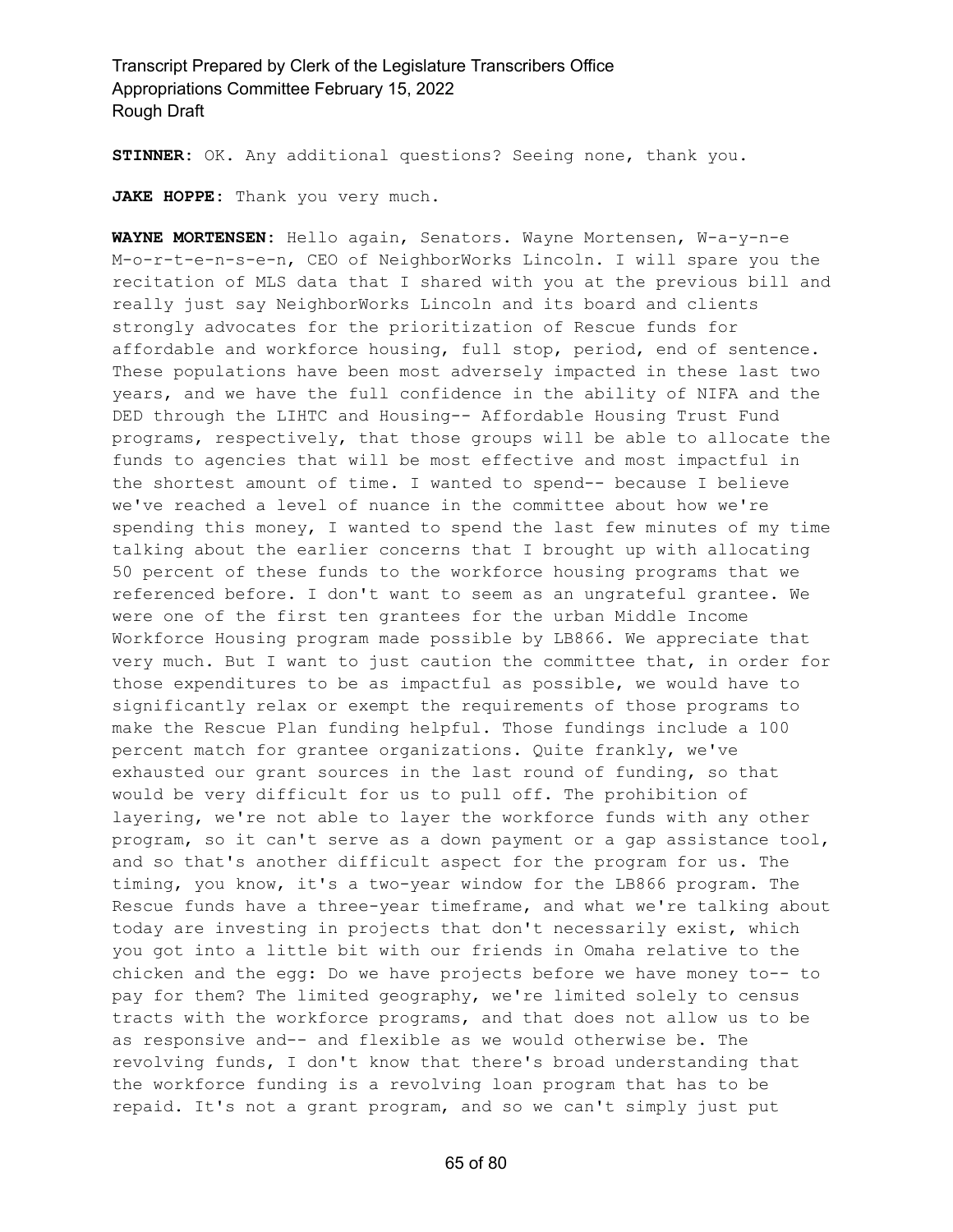money into projects. We have to invest it with the expectation that we'll get a return and earned interest. And then finally, income and cost thresholds, which, as Kasey, I think, highlighted, may have some difficulty com-- comporting with the federal funding restrictions that are associated with the Rescue Plan support. So again, with flexibility and-- and latitude for all of the developers in this room that do an incredible job of meeting the needs of working-class families across the state, we can meet the spirit of these workforce housing initiatives while not necessarily being bound to the more restrictive aspects of their implementation. If NeighborWorks Lincoln can be of support in the development of this legislation, please don't hesitate to engage us. And I'm happy to answer any questions that you have.

**STINNER:** Questions? Seeing none, thank you.

**CESAR GARCIA:** Hello again. Cesar Garcia, C-e-s-a-r G-a-r-c-i-a, executive director of Canopy South. So I just want to put it in the record. Enough have been said. I will add a couple of things based on-- on, you know, questions about how many-- is the money going to be enough? How much money is needed? Year 2021, there was a comprehensive study that was performed in the Omaha greater area and included also Council Bluffs. By that report, in 20 years we'll need \$17.3 billion to be at the level of the demand of housing. Included with that, that would be also about 100 new-- 100,000 new units in 20 years from now. So if \$200 million for the appropriation to be able to provide workforce housing seems like a lot, now just thinking about \$17.3 billion that is needed, according to the report. So Canopy South, it is a proponent of bill LB940.

**STINNER:** OK, thank you. Questions? Seeing none, thank you. Good afternoon.

**RYAN DURANT:** OK. Good afternoon, Chairman Stinner and other senators. I was before you last year in October. I-- I'm a-- let me spell my name before I forget.

**STINNER:** Please do.

**RYAN DURANT:** Ryan, R-y-a-n, Durant, D-u-r-a-n-t. I'm a commissioner for the Governor's Commission on Housing and Homelessness. I've been on there since around 2012. They oversee a lot of these programs we're talking about today, and I want to commend the DED staff for working very hard to make the programs more user-friendly. They've gone to an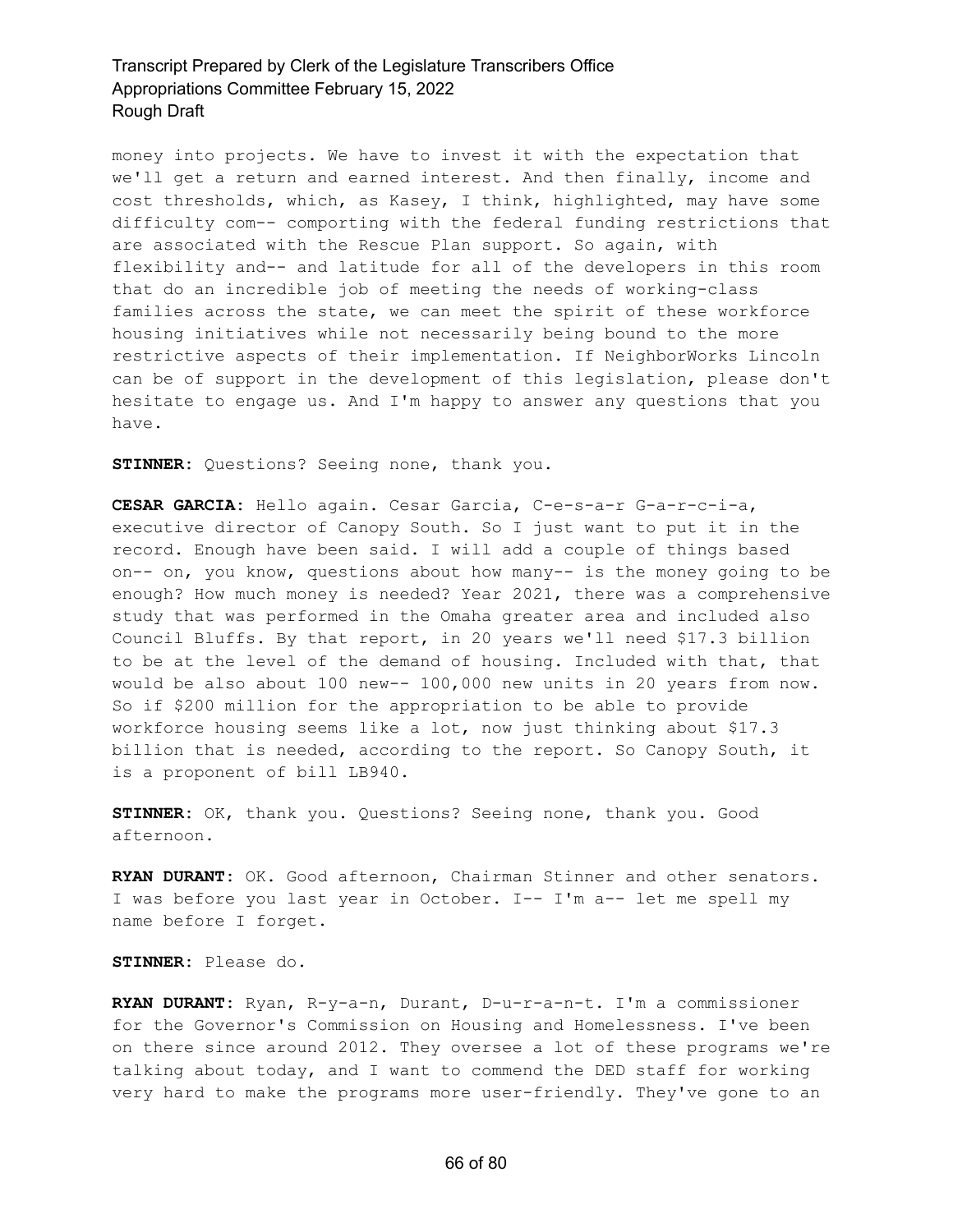online system, which is very beneficial for people who are applying for the money, and they've also taken away a lot of regulations that mimicked federal regulations, which state funds aren't federal money, so they don't need federal regulations. So I commend the staff for working very hard on cleaning up some of these programs, and they've also had to create a lot of new programs you've thrown-- thrown at them over the years and have done an outstanding job, so they should be commended. The reason that I'm here is to support LB940, LB1041, and LB1142 and LB1252. These are all great ideas that will help support, you know, housing in Nebraska. I think I've heard some concern about \$200 million maybe being too much. I'd be concerned if we didn't do that much at this point. And what you see in front of you is one project that I'm working on. I currently have a pipeline of about 500 units that I'm working on; 160 of them, of those units, would have to basically-- or they would not happen if-- if this does not move forward. That example that I'm giving you right there is a single-family house in Plattsmouth that we submitted to NIFA and was- were awarded early last year, and you can see the increase from year over year. That was about \$73,000. And unfortunately, that number has gone up even since we've done that exercise in November. That's the scary part. So every project I'm working on has a gap, about \$2-3 million, quite honestly. Interest rates have gone up. They continue to go up or are projected to go up multiple times over the next year, which obviously hurts affordability for housing. The other thing is rents have gone up, so a lot of families are getting squeezed. I think the national trend for rent year over year was an increase of 13 percent. Families are dealing with housing problems and now inflation with, you know, filling up their gas and getting groceries and all that stuff. It's-- it's-- it's squeezing people and it's creating a lot of, you know, concern for families, you know, whether they're going to pay for their housing or they're going to put food on their table, and that's not a fun position to be in. So with that said, I want to keep this brief because we've all been sitting here a long time and I know you guys-- I've thrown a lot of stuff at you and people before me have-- are a lot smarter than I am and have given you some really good ideas and facts. And so if there's any questions, I'd entertain them; otherwise, please let me know. Hopefully we can get this pushed forward.

**STINNER:** Questions? Seeing none, thank you. Any additional proponents? Seeing none, any opponents? Seeing none, anyone in the neutral capacity? Seeing none, Senator, would you like to close? Is there a senator--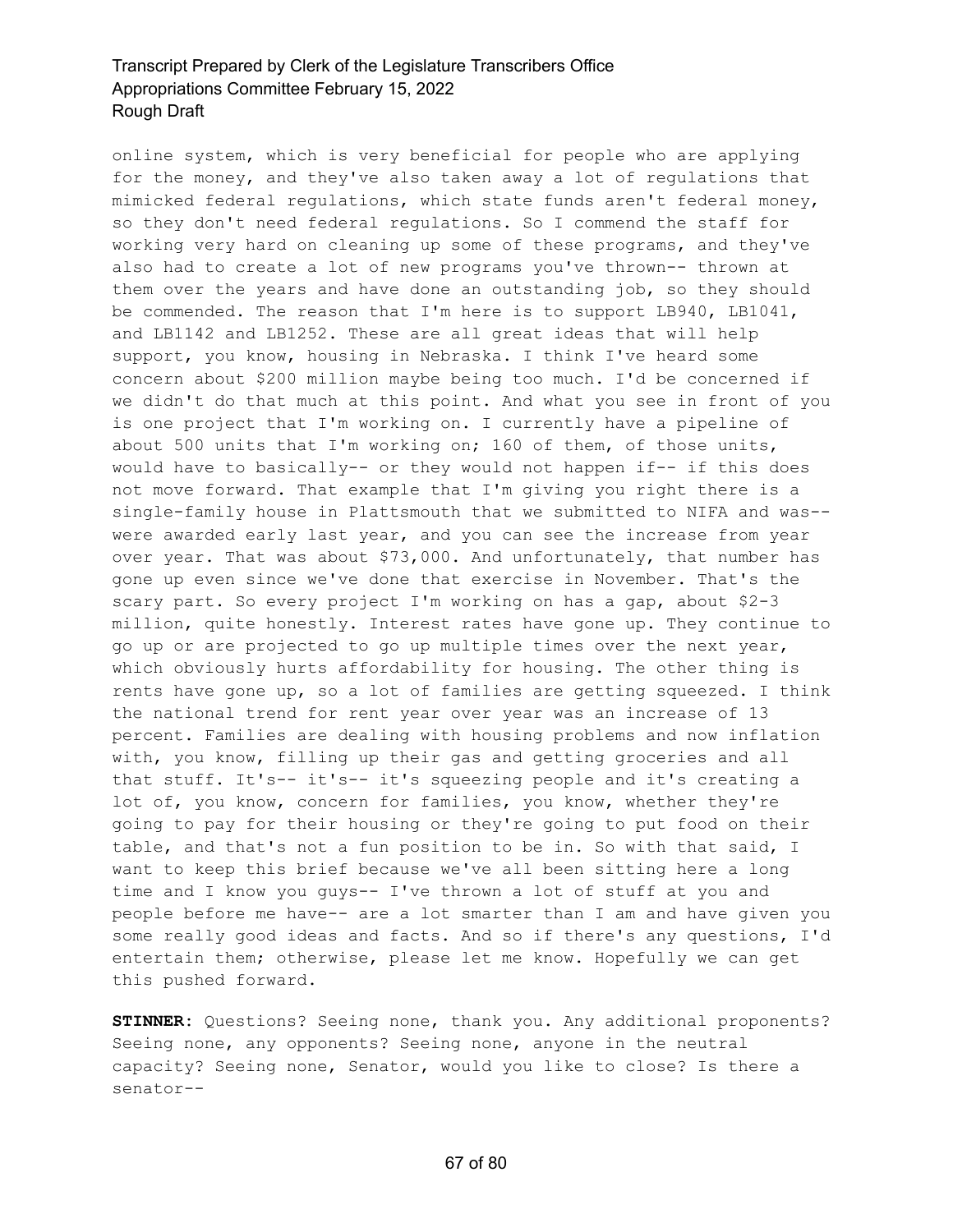**WISHART:** His staff [INAUDIBLE]

**STINNER:** Courtney, are you here? Do you want to close or-- she waives closing. OK, we have 11 letters of support for LB940. That concludes our hearing on LB940. We'll now open on LB1041.

**McDONNELL:** Thank you, Senator Stinner, members of Appropriations Committee. My name is Mike McDonnell, M-i-k-e M-c-D-o-n-n-e-l-l. I represent Legislative District 5, south Omaha. LB1041 would add an additional \$21 million to the Nebraska Investment Finance Authority, NIFA, to provide for grants using ARPA money to low-income housing developments. I envision these grants being used in two types of scenarios that were created as a result of COVID. The first scenario would be a situation where a development project had previously applied to NIFA and, due to the increased costs of labor and materials, the project no longer meets the financial feasibility standard that NIFA uses. Additional grant money could be used to supplement these projects that were stalled or stopped altogether on this basis. The second scenario which these funds could be utilized is in rural communities where there is an-- there's ample evidence of the adverse impact of COVID has had on housing and low-income housing over the last two years. The additional grant money could be used to assist with housing projects and developments in these rural areas. I know this committee has been presented with a number of proposals as it relates to housing, some of which are broad in scope and others which are narrow. I would suggest that we-- we as a committee make housing a priority moving forward with an available-- available ARPA money. And I would submit that the low-income housing developments through NIFA be a part of these dis-- discussions. I will also point out to this committee that I am aware of the technical issue with the legislation, as noted in-- in the fiscal note. NIFA is not a state agency and, therefore, ineligible to receive appropriations. This can be remedied simply by appropriating funds to the Department of Economic Development, who can then administer funds directly to NIFA. Here to testify after me today is John Wiechmann, president and CEO of Midwest Housing Equity Group. He can explain more about the low-income financing projects and answer any technical questions you may have. So this-- this bill narrows it a little bit more, as I mentioned in my opening, about those projects that have gone through the process and now, because of labor and material costs, are no longer eligible, according to the-- the formula. The other was-- idea was to try to look at the rural areas and really focus on areas that we could show evidence of the true impact of since COVID started in March of-- of 2020. I know we're going have a discussion about a number of these--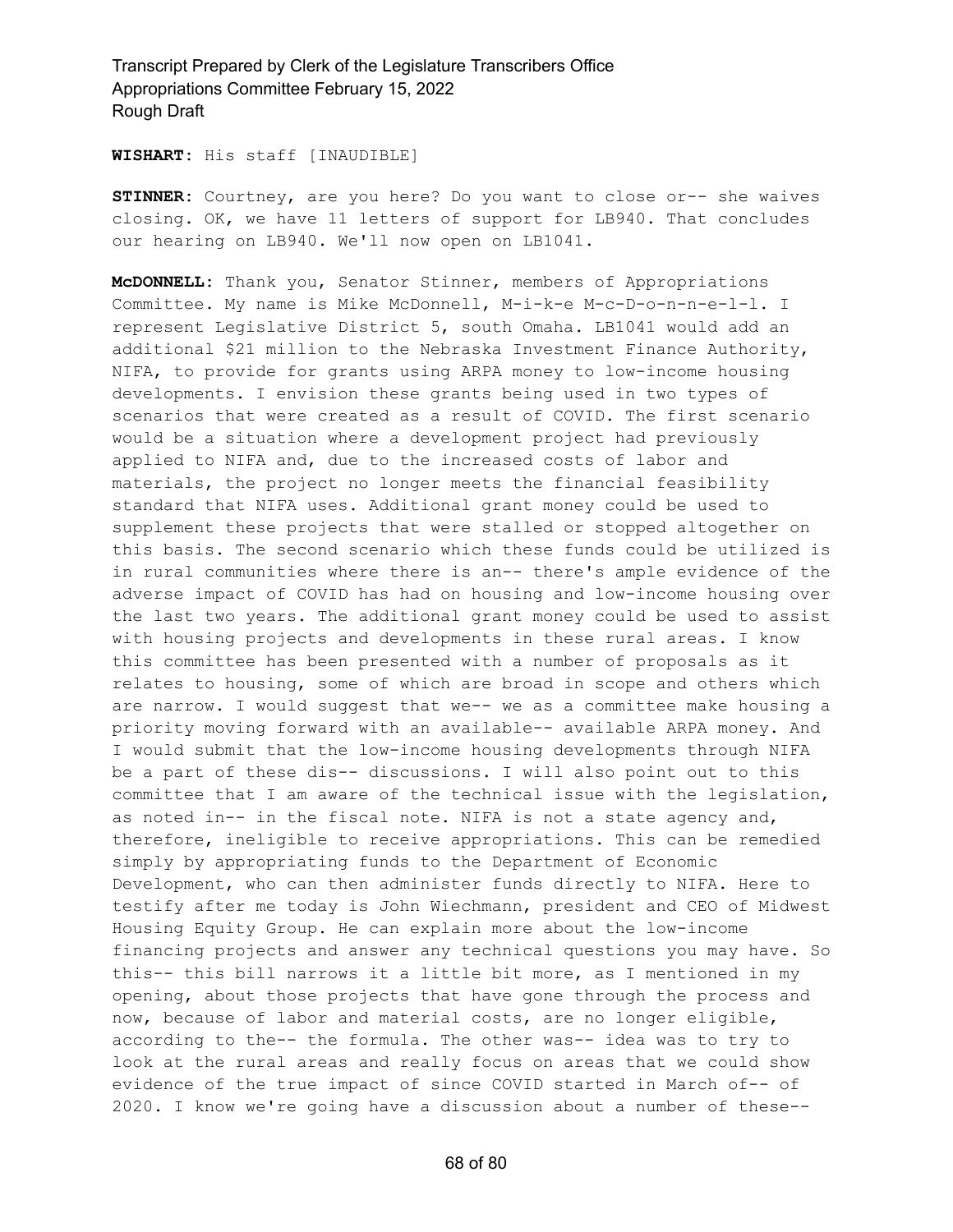these bills, we're going to discuss all these bills, but trying to look at possibly putting together a package with-- as we know, there- there is a-- definitely a housing issue, but trying to take maybe parts of all these-- this legislation that's been introduced and work one bill, I think, might be appropriate for this committee. Any questions?

**STINNER:** Questions? Seeing none, thank you. Afternoon.

**JOHN WIECHMANN:** Good afternoon, committee members. My name is John Wiechmann; that's J-o-h-n W-i-e-c-h-m-a-n-n. It's spelled just like it sounds, no kidding. I'm the president and CEO of Midwest Housing Equity Group. We are a Nebraska nonprofit corporation that was formed in 1993 to support the financing of quality, affordable housing through-- rental housing throughout the state of Nebraska. Since that time, we've been pleased to invest around \$725 million in the state of all private sector dollars. We've spread that around 50 different counties and 67 different towns and cities throughout the state. It's helped create about 6,300 units of affordable rental housing. I'm here today to testify in support of LB1041, introduced by Senator McDonnell. LB1041 provides much-needed resources for housing development across our state. I mean, everybody's already said it. We need more housing. Every study, every interview, every town hall, every editorial, no one says we have too much housing. We need more. And the positive impacts of quality housing are many, right? Like the good jobs, the good schools, the good civic activities, none of that stuff comes if you don't have the good housing first, if you don't have affordable housing first. I think there was a good article in the Herald and the Journal Star today that was again talking about how folks trying to hire folks, trying to bring them to town, trying to give them jobs, and people keep, like, taking the job and then rescinding that acceptance because they can't find a place to live. This bill is going to help address some of that, not all of it. You've heard some other great proposals today, that'll-- that'll also move the needle in other areas. So how do we create more housing, make our communities more viable, provide some additional resources that will lever up with our existing federal and state programs that we already have? What I'm talking about today is the-- using this money to lever up with the state Affordable Housing Tax Credit and the federal Affordable Housing Tax Credit. You've heard good proposals as well for the Rural Workforce Housing Fund, the Middle Income Workforce Housing Fund, and more money for the State Affordable Housing Trust Fund. Those are all great resources that can also-- ARPA can also supplement and leverage. So this bill allocates \$21 million to the Nebraska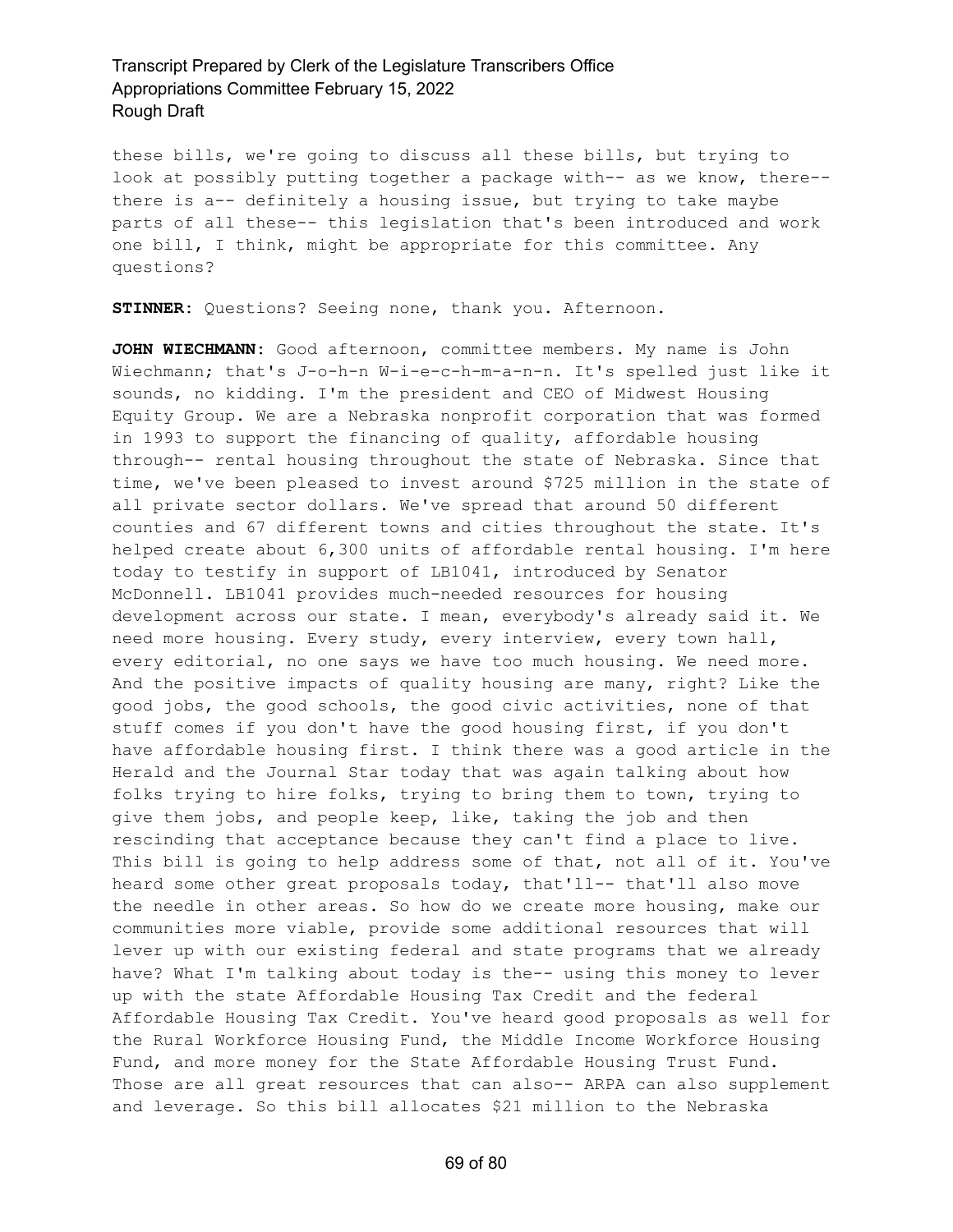Investment Finance Authority. As Senator McDonnell mentioned, probably gonna have to do a technical correction, run that through DED, and then earmark it for NIFA to administer, no problem there. And NIFA in turn takes that money and it makes grants and/or loans. It's going to be grants for now, but we're not done working with folks at the federal level to see if those can be loans. But in any event, under today's guidance, they're going to be grants for the development of affordable housing. So these grants have to be twinned with the tax credit program. What you're going to get here then is some massive leverage of these dollars, I think conservatively about 10:1. So if you put \$21 million of this money over to NIFA, you probably end up with about \$210 million of housing investment, and that's because this money is going to serve primarily as a gap filler in the capital stack when NIFA allocates tax credits to developers to build more affordable housing. So I think that's probably a little light. I think it could be up to \$20 (million), but I'm very comfortable telling you that this \$21 million will create \$210 million of-- of new housing development. Let's go with roughly a unit of housing depends on the county. It depends on what type of housing we're building, if this is for-rent townhomes versus three-story, garden-style walk-ups. But let's just say it's \$225,000 a unit, roughly. Again, that's a pretty big-- we're drawing some pretty big conclusions across the state here, OK? But if we can do that, we're going to get almost a thousand units of additional housing out of \$21 million, right? So you've only gotta put in 21 grand to get a-- per unit to get a thousand new units of housing. That's a pretty good return on investment, right? So the communities get more housing. We're going to see some tax revenues increase because, first, we're gonna have sales tax, and then we're going to have some greenfield development, which will generate some more property taxes, hopefully at a lower level through some other legislation. And we'll probably see some better personal income taxes, too, because now folks are going to have a place to live in their communities, so now they can take those jobs that are sitting empty. Let me just close, too, by saying we're not reinventing the wheel here. NIFA has experience administering these federal funds. They've done it before in '08-09, so the federal government sent us what were called 1602 exchange funds and TCAP funds that NIFA administered in connection with the federal Housing Tax Credit program, and they did it very efficiently then. I think they can do it efficiently now. We heard-- I heard a little bit of questions about deadlines and can we move the money. The tax credit program is currently oversubscribed by about 4:1, so I-- I think we can get the money out the door. The federal program also requires that the properties be built within two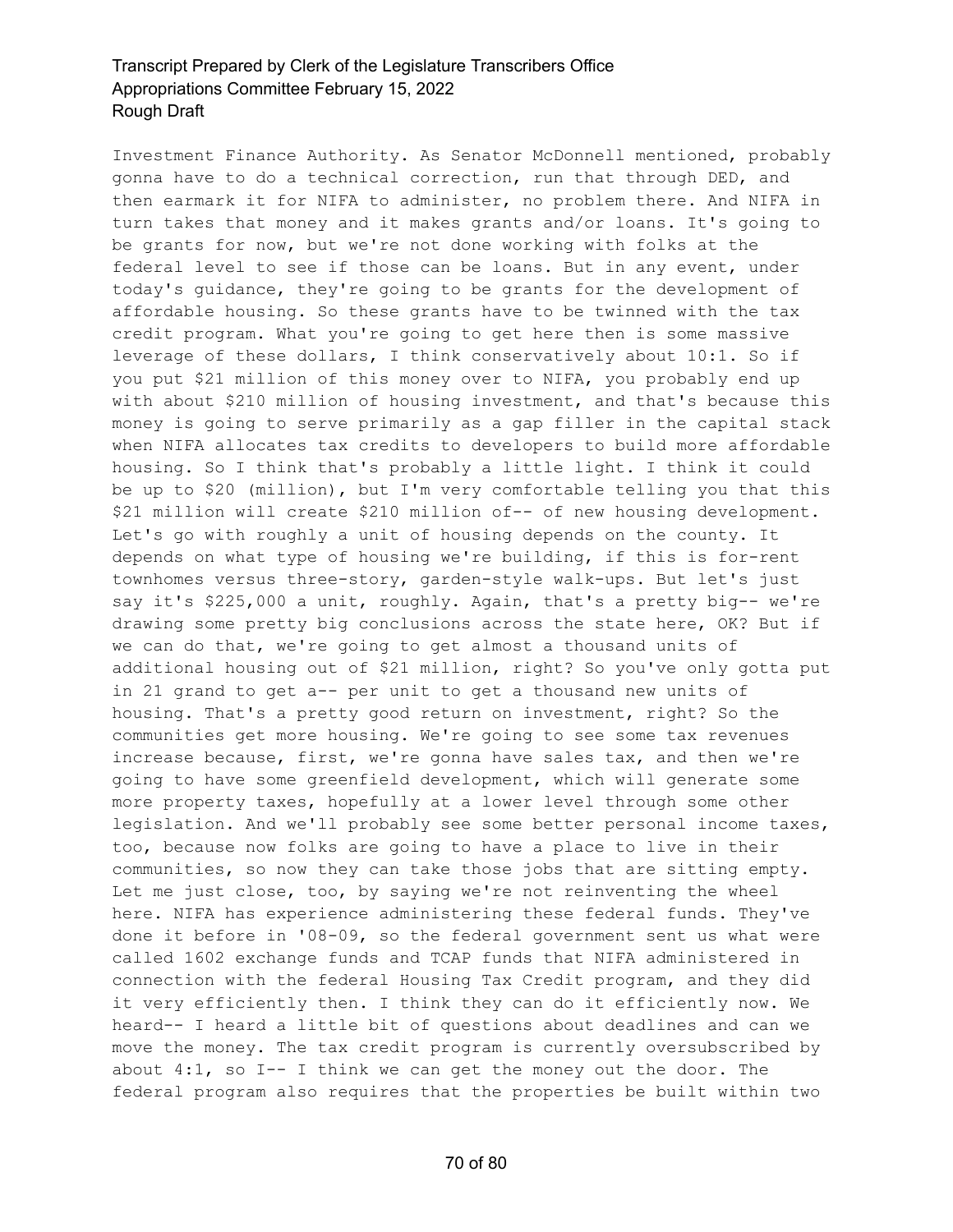years, so we've got some federal guidelines that are already going to force us to get this money out the door well before 2026. And again,NIFA has already subscribed roughly 4:1 on a programmatic basis. With that, I'll be quiet. Thank you for your time, and I'm happy to answer any questions.

**STINNER:** Any questions? Seeing none, thank you.

**JOHN WIECHMANN:** Thank you very much, Senators.

**STINNER:** Good afternoon.

**SHANNON HARNER:** Good afternoon, Senator Stinner and Appropriations Committee. My name is Shannon Harner, S-h-a-n-n-o-n H-a-r-n-e-r, and I'm the executive director of the Nebraska Investment Finance Authority. I'm pleased to be with you today. Mr. Wiechmann just gave a very robust description of how the funds under this bill could help people across the state build more LIHTC, Low-Income Housing Tax Credit, units. And I just wanted to share with you, there's some written testimony which I will just let you read, and just share with you some additional information. So there are two types of tax credit projects. There are 9 percent projects, which are limited by the federal government. There's a formula and we receive, based on our population, a certain number. There was actually a reduction in that number because there was a sunset of an increase. So this year, Nebraska's expecting to receive around \$5 million in 9 percent Low-Income Housing Tax Credit programs-- credits. We are oversubscribed, significantly oversubscribed, in the 9 percent program, so we have developers who are ready, willing and able to build, but we cannot give them all those allocations. Gap funding would help us to stretch that amount. On the 4 percent program, while the tax credits are not limited, we are limited by the amount of private activity volume cap that we have that then pairs with the 4 percent credits, but you have to have a 50 percent debt ratio using bonds in order to get the 4 percent. And what that means is that those projects are hard to do, and having gap financing could really significantly help. Last year, there was a technical fix to the 4 percent program that actually fixed the 4 percent at 4 percent. We were calling it 4 percent before, but it was a variable rate that floated under 4 percent. That fix, by itself, along with us pairing some of the 4 percents with the Affordable Housing Tax Credit from the state actually created more units that-- that would not have existed last year, and this type of a bill could help exponentially increase that. So bet-- 2019, 2020, there were no 4 percent projects that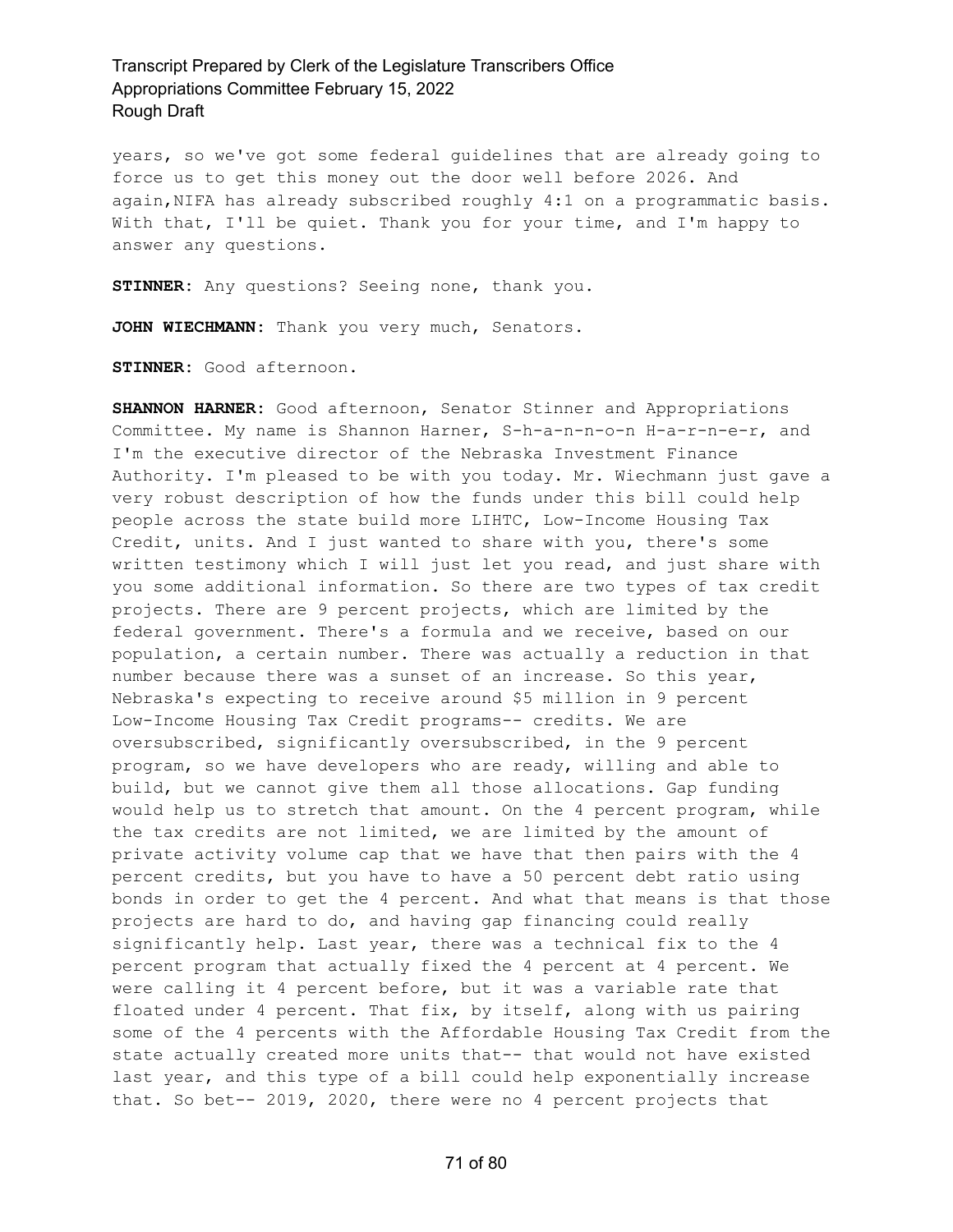happened at all. Last year, in 2021, we had projects that created 454 units. That's a significant increase in-- in units. We expect that that could exponentially increase this year, especially with some of this ARPA funding. So one thing to note is that the Low-Income Housing Tax Credit program over-- over time, and it's listed in here, has created 19,557 units. Of those, however, they come off of being affordable and we are now 30 years into this program, and so we're starting to see units come off. In the next five years, in the state of Nebraska, we expect 472 units to leave the LIHTC program, so it's more important than ever that we continue to put money and focus at this problem in order to maintain and grow the amount of affordable units that are available. I would be happy to answer any additional questions.

**STINNER:** Any questions? Senator Dorn.

**DORN:** One-- one question. When you're talking rental units, you're talking single rental units or co-- complexes of rental units?

**SHANNON HARNER:** Both.

**DORN:** Both?

**SHANNON HARNER:** Yes, so we have some houses that are-- single-family houses that are in the LIHTC program, duplexes, multiplexes, the whole thing.

**DORN:** Thank you.

**SHANNON HARNER:** Yep.

**STINNER:** Additional questions? Seeing none, thank you. Additional proponents?

**CAROL BODEEN:** You knew I'd come again. My name is Carol Bodeen, C-a-r-o-l B-o-d-e-e-n. I'm the director of policy and outreach for the Nebraska Housing Developers Association. I'd like to go on record in support of LB1041 on behalf of the Nebraska Housing Developers Association and the Nebraska Economic Developers Association, whatever it takes to get that housing problem solved.

**STINNER:** Very good. Questions? Seeing none, good to see you again. [LAUGHTER] Any additional proponents? Seeing none, any opponents? Seeing none, anyone in the neutral capacity? Senator, would you like to close?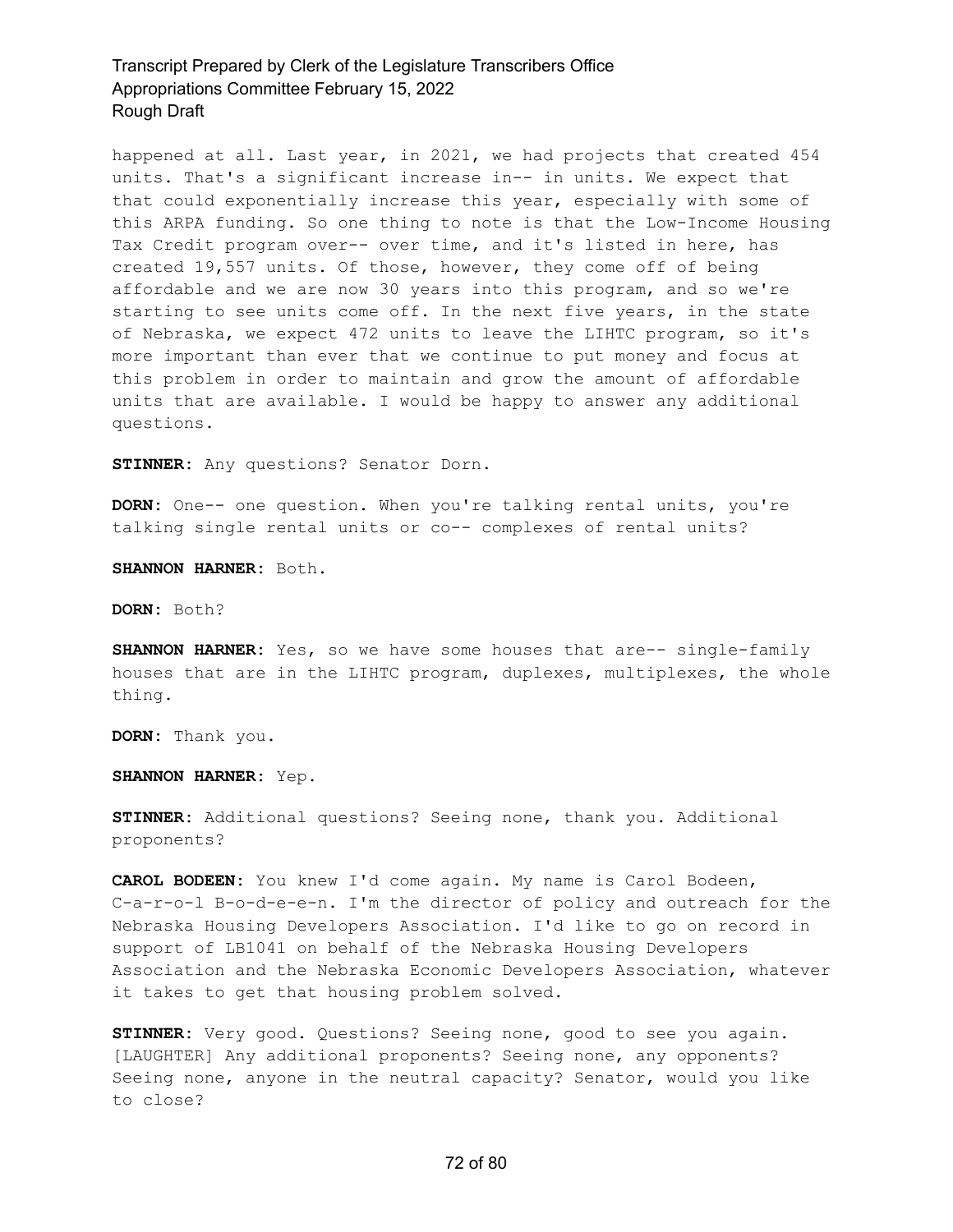**McDONNELL:** Unless there's questions, I'll waive.

**STINNER:** Senator waives closing. There are seven letters of support for LB1041, and that concludes our hearing on LB1041. We'll now open with our hearing on LB11-- LB1142, Senator Vargas.

**VARGAS:** Good afternoon, Chairman Stinner, members of the Appropriations Committee. My name is Tony Vargas, T-o-n-y V-a-r-g-a-s, and I am proud to represent District 7 in south Omaha and downtown Omaha. Today, I'm here to open on LB 142. We'll hand these out once our page comes in here. LB1142 would appropriate \$25 million from the federal American Rescue Plan Act of 2021, or ARPA, to the-- oh, I got a new page-- to the Nebraska-- Nebraska Investment Finance Authority, or NIFA, which you just heard, for the development of affordable housing units. And I do have an update similar to Senator McDonnell's. A little background on NIFA, NIFA was created by the Nebraska Legislature in 1983 as a successor entity for the Nebraska Mortgage Finance Fund, the Nebraska Agricultural Development Corporation, and the Nebraska Development Finance Fund. With partnerships and collaboration across the state, as you heard, NIFA uses resources, data, knowledge and technology to promote Nebraska communities through affordable housing solutions and agribusiness. NIFA is designated as Nebraska's housing credit allocation agency. Their mission is to grow Nebraska's communities through housing and does not use Nebraska tax dollars to achieve this, as NIFA is self-funded. Now what's the federal Low-Income Tax Credit Program? LIHTC was created in 1986 to promote the development of affordable renting housing for low-income individuals and families. The LIHTC is designed to subsidize either 30 percent or 70 percent of the low-income unit cost in a project. The 30 percent subsidy, or 4 percent tax credit, covers new construction that uses additional subsidies or the acquisition cost of existing buildings, 70 percent subsidy or 9 percent tax credit, supports new construction without any additional federal subsidies. As we all know, the COVID-19 pandemic has disrupted the economy at unprecedented levels, including a decline in the GDP, a shortage in labor force, and increasing unemployment. Together, these challenges further exacerbated our state's ongoing housing shortage and affordability crisis. It is my fundamental belief that everyone deserves access to safe, clean, affordable housing. LB1142 would serve as a building block for how we can make this a reality for more of our neighbors and fellow Nebraskans. I'd also like to note that our office, similar to Senator McDonnell, we notify-- we were notified that because NIFA is not a state agency, they cannot receive such funding directly, and we are already working on the remedy, again, to try to address this that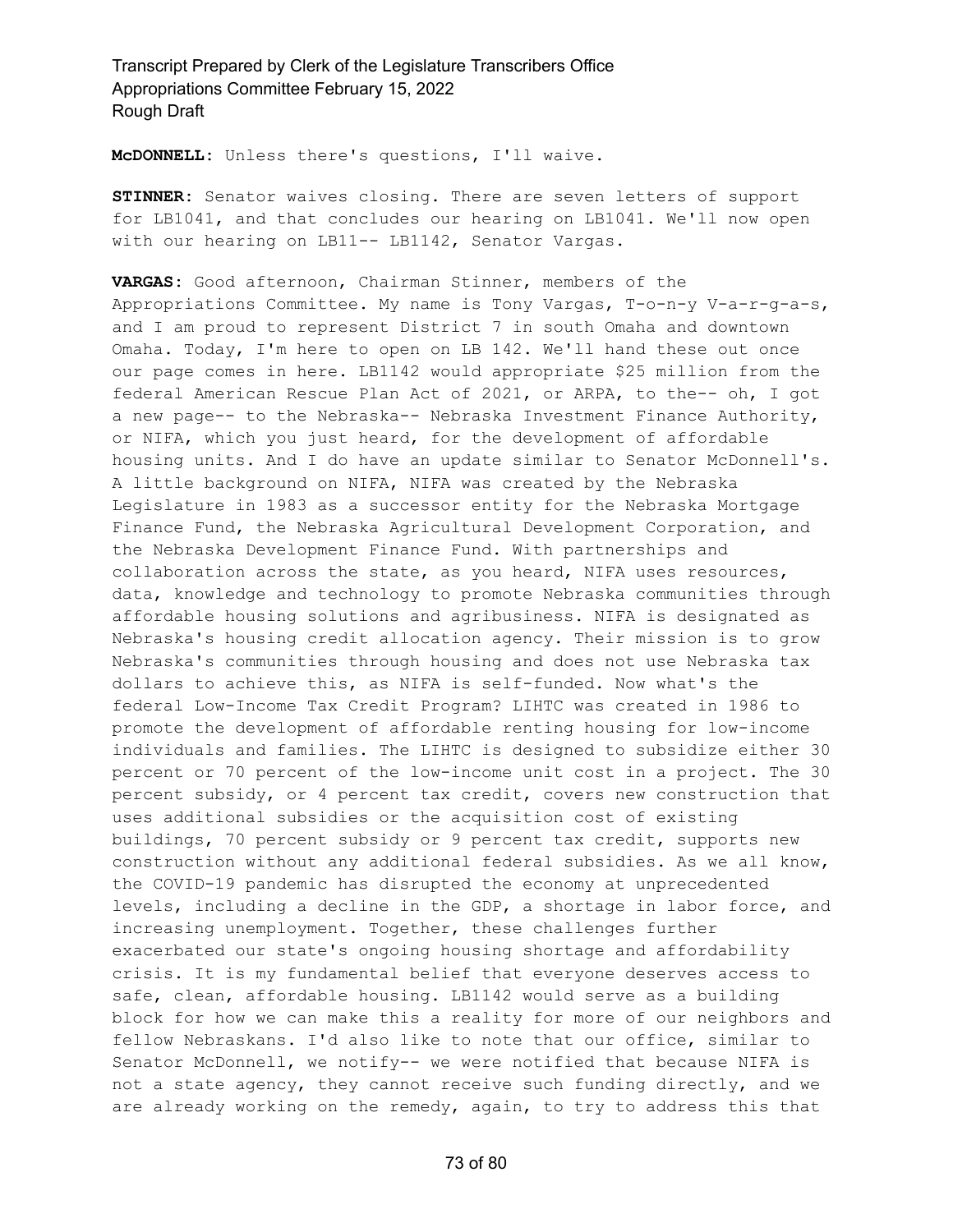can work through DED, and then they can be a pass-through and it can be earmarked. The only thing that I'll-- I'll share, and there's the similarities to Senator McDonnell's, mine's more narrow, and-- and the narrow component is, and this is kind of similar to the workforce housing, the workforce housing was trying to address the issues with workforce shortages in our urban communities and to work with existing programs that we know work. The-- the narrow language in here with the 4 percent and 9 percent LIHTC projects and providing gap financing and making it narrow is that there's an inherent need that we're seeing right now and we know the money can get out the door. We already heard this. So it's really trying to react to a problem that has been pressing amidst this pandemic and continues to grow, and so doing that is a direct investment. We heard a lot of the numbers of up to a 10:1 return on investment on these. They are over extended, these tax credits, but-- but this is something that's going to immediately be utilized, so this is just a, I would say, a narrow focus of how we use these funds. And I appreciate you and hope we can put this into a package of affordable housing and workforce housing. And I'm happy to answer any questions. We'll have some similar testifiers. Thank you.

**STINNER:** Very good. Questions? Seeing none, thank you.

**VARGAS:** Thank you.

**STINNER:** Proponents?

**SHANNON HARNER:** Hello again.

**STINNER:** Good--

**SHANNON HARNER:** My name is Shannon Harner--

**STINNER:** Good to see you.

**SHANNON HARNER:** --S-h-a-n-n-o-n H-a-r-n-e-r, and I'm the executive director at the Nebraska Investment Finance Authority. We'd just like to support this bill. It does what Nebraska needs to have done for the LIHTC program in order for us to help more units get built in the ground. I have nothing further. If you have other questions, I'm happy to answer.

**STINNER:** Senator Clements.

**CLEMENTS:** Thank you. Thank you, Ms. Harner. Would you also clarify how this is different or more narrow than Senator McDonnell's LB1041?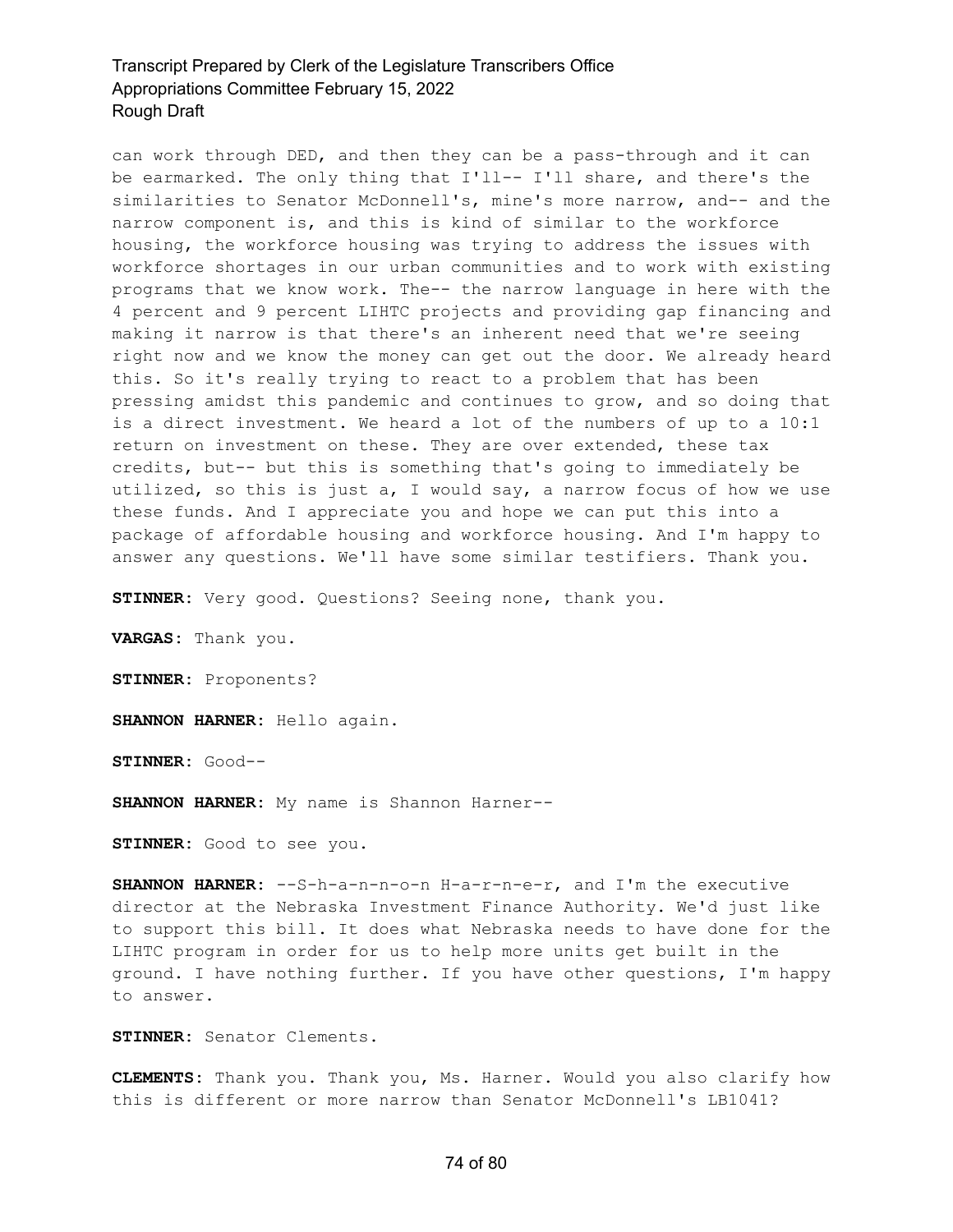**SHANNON HARNER:** Honestly, Senator, I do not have the bill in front of me, but I can actually supplement the record with some additional information. But because I don't have it in front of me, I would-- I hate to specify at this moment.

**CLEMENTS:** Oh, all right.

**STINNER:** Additional questions? Seeing none, thank you.

**SHANNON HARNER:** Yes, thank you.

**CLEMENTS:** Carol Bodeen, B-o-d-e--

**McDONNELL:** Carol, when did you get here? [LAUGHTER]

**CLEMENTS:** --B-o-d-e-e-n.

**CAROL BODEEN:** Well, at least you're going to remember me, so-- and this may be the last time that you see me, so--

**McDONNELL:** This is the last bill?

**CAROL BODEEN:** --my name is-- my name is Carol Bodeen, C-a-r-o-l B-o-d-e-e-n. I'm the director of policy and outreach for the Nebraska Housing Developers Association. I'm here to support LB1142 on behalf of NHDA. As you can see, we're here to help in any way we can. And thank you very much for listening to all of us as we've talked to you about these housing issues, and I have every confidence that we're going to come up with some-- some good solutions to get this moving along, so thank you very much.

**STINNER:** Well, congratulations. You set an all-time record for a single person coming on the most bills in one day.

**CAROL BODEEN:** Goodness.

**STINNER:** Thank you.

**CAROL BODEEN:** I'm sorry I won't see you again next year. I'll be here, but you won't.

**JAKE HOPPE:** Thank you again for the opportunity to-- to testify. Name is J-a-k-e H-o-p-p-e, Jake Hoppe, from-- with Hoppe Development. I just wanted to give a little bit of context, additionally, and it is an incredibly exciting time to be a developer of affordable housing. I think Ms. Harner referenced it earlier. There was a technical fix in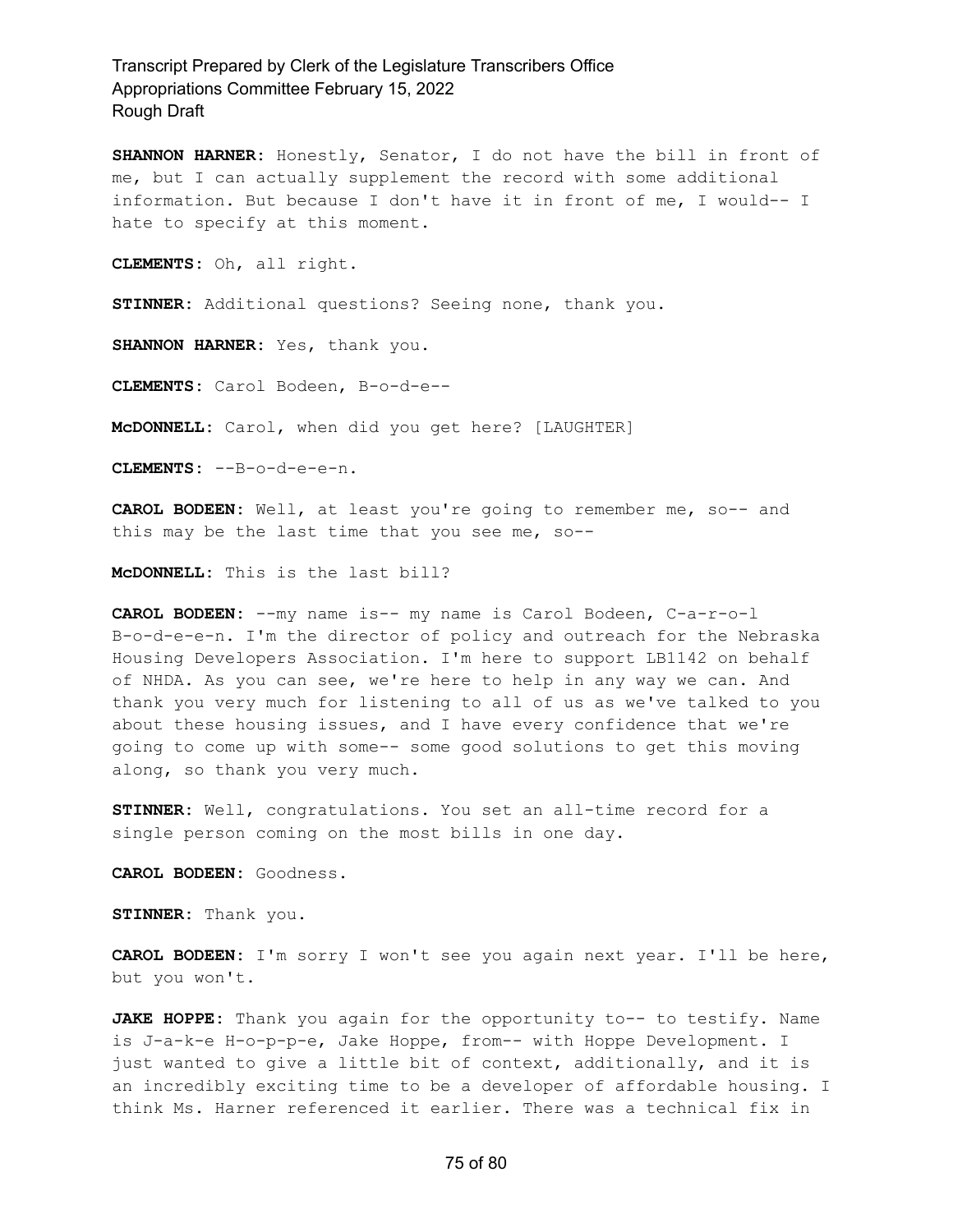one of the programs two years ago that made a huge number of programs that were previously not viable at all in the state, in fact, a program that was unutilizable in the state, have taken that program from being an afterthought in Nebraska to something that is producing hundreds of units this year, and this is really the first year we're seeing the impact of that. The-- the challenge in this sort of in- inflationary period, though, is that we now have a number of projects that are truly at the precipice of being viable, and even small amounts of gap funding can push those over; even just the confidence that gap funding exists can enable to proceed, given the long duration of development time cycles that sometime exist in these projects. We have a project that we have looked at in Lincoln that would be a catalyzing project in a-- in a high-poverty area. It's about 100 units. The gap that we are coming up with is in the range of \$5,000 a unit, very limited for-- for just enabling a project to move forward. What I think is extremely exciting in this time is that the gap to create kind of the project that meets a lot of the programmatic needs of the community where it exists, which potentially mixes income types, mixes commercial and residential uses, is something around \$15,000 a unit, in the grand scheme of things a very limited amount of gap that exists to go from no project at all to a project, and a-- and a similarly modest amount of gap to go from a project to a project that truly catalyzes the redevelopment of that neighborhood. It is not just an urban issue. It's a rural issue, as well, a project in Valentine, which hopefully, we'll find out shortly, is able to move forward. Because of the-- the location in a rural community of less than 5,000 people, our tax credit syndicators and partners will not allow hard senior debt on the project. They're unsure of-- I mean, in many cases, they're unsure of what to do with Lincoln and Omaha. They're certainly unsure of what to do with a community in Cherry County and how to think about the investment and stability of that community. In the-- in the case of the project that we're bringing forward, we ended up working with the community over the course of about six months to create a second loan that is subordinated to the rest of the project and the tax credit investment such that it converts into a cashflow loan that is backed by the commitment from the city itself and sponsored and funded by the utility in the community. I only go through the lengthy description of that to give you some idea of how long that took put-- to put together and how complex that ends up being when you're educating one small community after another small community. A flexible source of gap financing that allowed us to go into a community of less than  $5,000$  people and say, hey, we don't need to go through, we don't need to bend over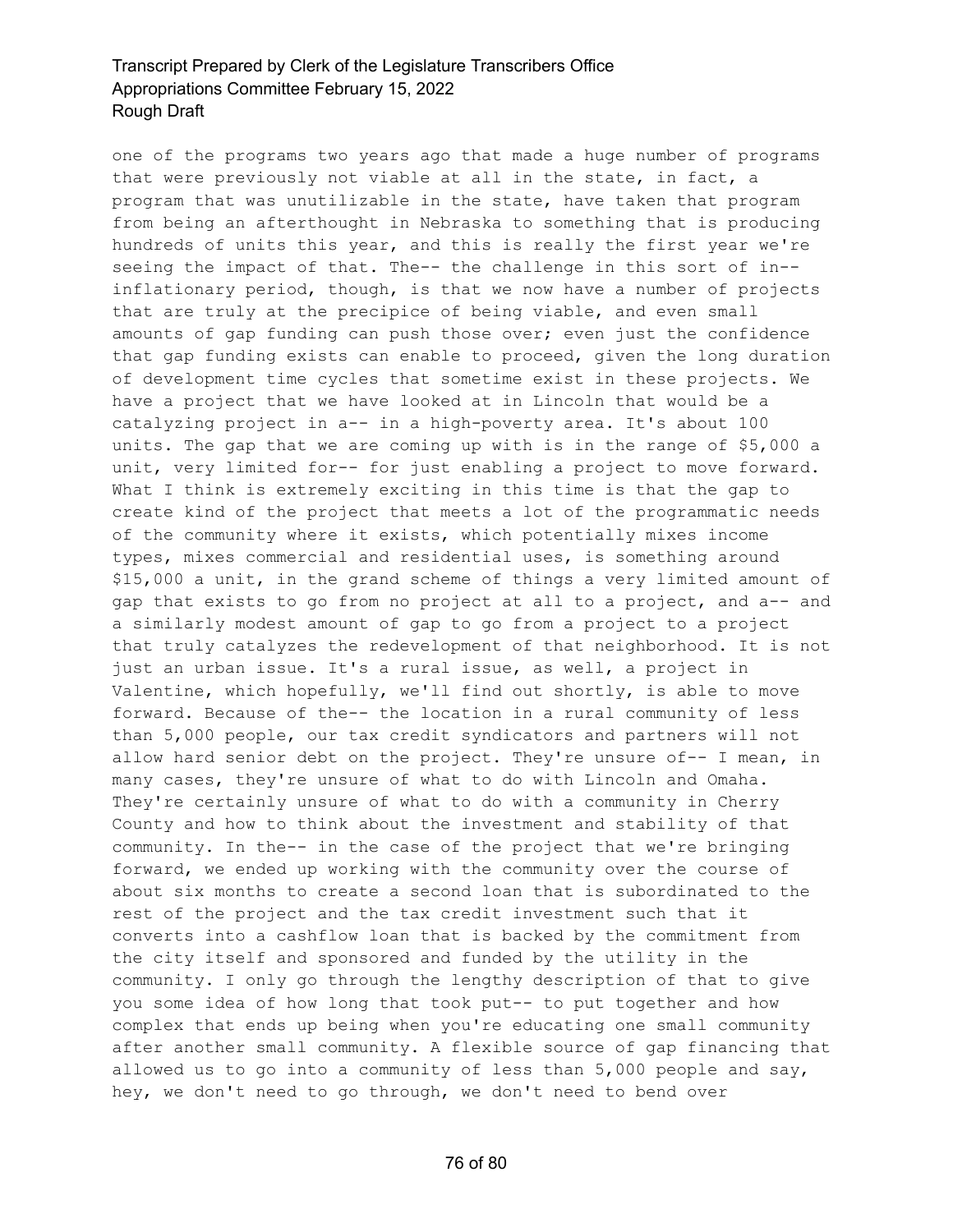backwards, we don't need to invent new processes or wheels in order to enable a project that your community needs, we have a source from DED in partnership with NIFA that can fill that gap, would be incredibly powerful. So it hits both rural and urban communities. It allows significant innovation and we're very excited. The only reason I'm testifying for this version of it versus the \$21 million, having read both texts of both versions and not seen a huge discrepancy in the text, is just because there's \$4 million more than the \$25 million version. So with that, I'll-- I'll end my testimony and any questions, happy to address.

**CLEMENTS:** I have a technical question.

**STINNER:** Senator Clements.

**CLEMENTS:** Thank you. Thank you for that explanation. That's-- that's helpful. Then I was sitting here wondering if state dollars is the only thing that goes in, or are there federal funds that also contribute to some of these projects?

**JAKE HOPPE:** No, there are a tremendous amount of federal funds, so that's part of the leveragability that I think Mr. Wiechmann was referring to earlier. There's-- there's not only the tax credit that allows you to secure private investment. There are other federal programs that come into these projects. There are certain limitations on those programs, like dollars per project and other complexities, that make them, in certain circumstances, difficult to use. But you can think of those as also being leveraged in most of these contexts. They would-- they would incorporate a combination of funds between the private equity tax credit investment, which is private dollars, the public federal programming, which would come in usually as maybe a half-million-dollar forgivable loan, and then these state funds as well, so that's part of the leverage [INAUDIBLE]

**CLEMENTS:** Oh, thank you.

**JAKE HOPPE:** Yeah.

**STINNER:** Additional questions? Seeing none, thank you.

**JAKE HOPPE:** Thank you.

**RYAN DURANT:** I'm not going to beat Carol's record today, but-- I gave you a sheet earlier for it. Sorry. I can write another one out after this. It's Ryan, R-y-a-n, Durant, D-u-r-a-n-t, and I also just want to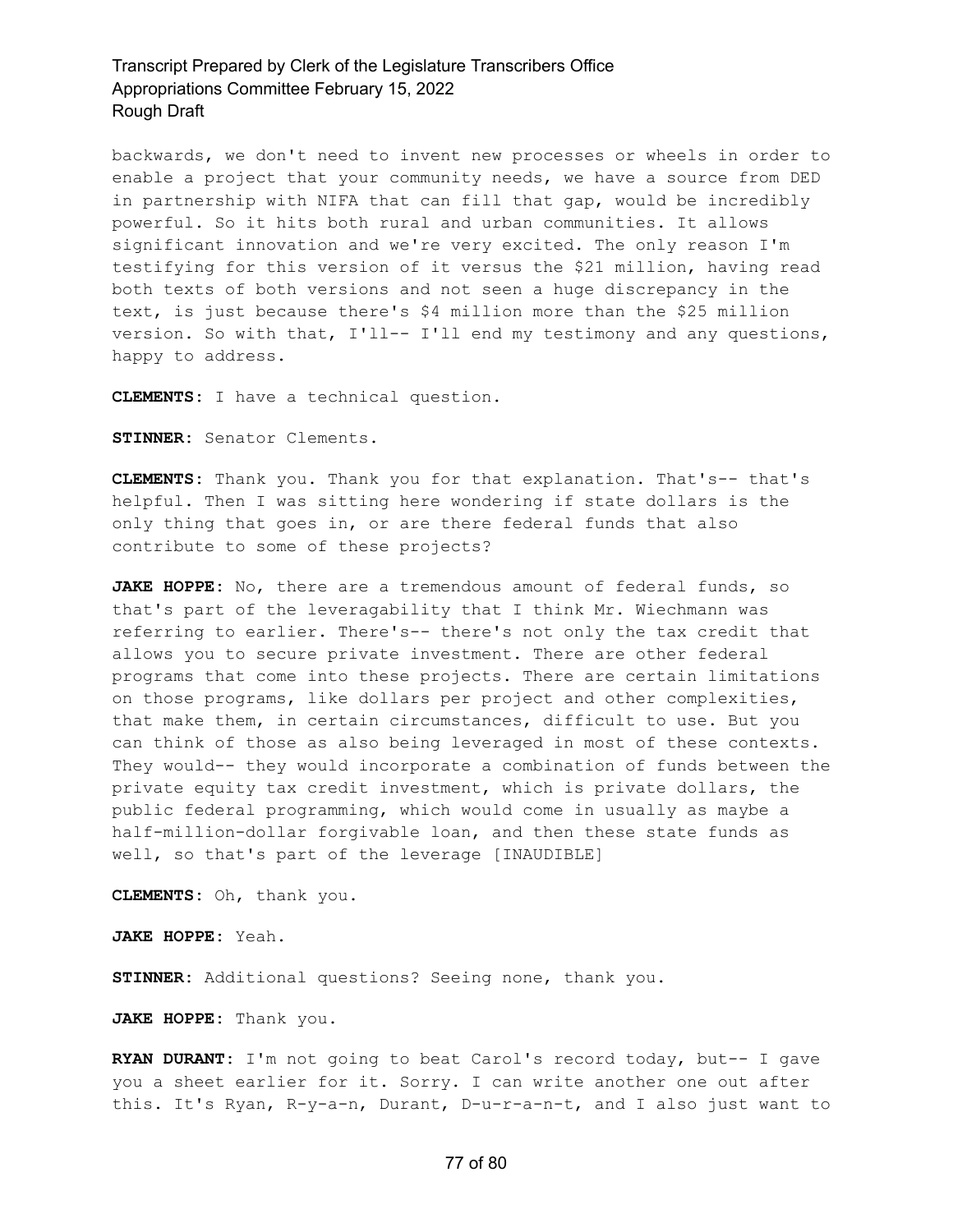support this bill. It is very important. There are-- I can tell you, my 160 units are shovel ready. They've already been awarded from NIFA last year. We could break ground if we had this gap financing. If we don't get the gap financing, there will be no projects in Plattsmouth, Blair, and Omaha. You know, these are units. Just to give you an example, that four bedroom, single-family house I gave you, those rents go from \$750 up to \$1,200, and they're restricted to people whose income is 60 percent or less. And those are the people that are really struggling right now. You know, they just don't have the incomes to pay the high rents and-- and-- and keep up with the inflation that we're dealing with right now, living day to day. So I just want to say that, again, I-- I support this bill. It's-- it's very important to these projects. The investors that are coming into this deal have been very skittish because, you know, COVID-19, I mean, that's just-- they-- they don't want to-- these projects are already stretched, as it is, and-- and so any little bit that we can get will definitely go a long ways for these projects, so it's very, very crucial. So thank you.

**STINNER:** Thank you. Questions? Senator Dorn.

**DORN:** Thank you, Chairman Stinner. Thank you for being here again. What-- the 160 units, you said that they're shovel ready.

**RYAN DURANT:** Yeah.

**DORN:** If you started tomorrow, when would they all be done?

**RYAN DURANT:** We could have Plattsmouth and Blair-- so in Plattsmouth, we've got 20 single-family homes, the plans I showed you. We have the same thing-- we replicated the same thing in Blair, 20-- 22 single-family homes. We could have those basically-- we could probably have units on in about six to eight months. If you told me tomorrow that I could have this money, I'd have you probably half those units in six to eight months and the rest would come on within 12 months. So by this time next year, you'd have those units online.

**DORN:** Thank you.

**STINNER:** Thank you. Good evening.

**NAOMI HATTAWAY:** Hello. This is the really heavy, awkward chair. Good afternoon, Chairperson Stinner and members of the committee. My name is Naomi Hattaway, and while I am here in my profession-- professional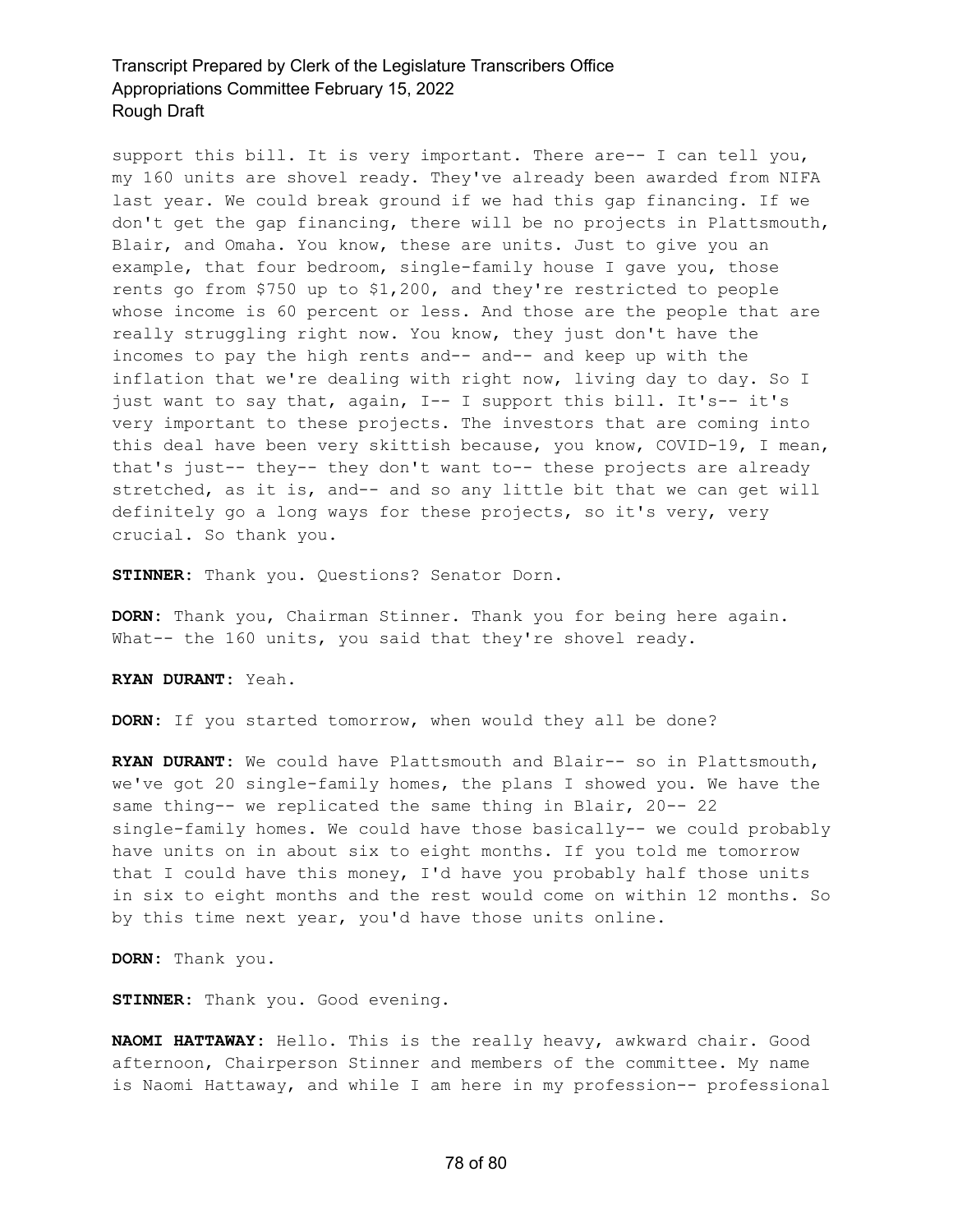capacity, my own personal lived experience and story about the impact of housing stability and housing as a human right--

**STINNER:** Naomi, could you spell your name for--

**NAOMI HATTAWAY:** Yes, N-a-o-m-i, last name is Hattaway, H-a-t-t-a-w-a-y.

**STINNER:** Thank you.

**NAOMI HATTAWAY:** --spans a childhood spent outside of North Platte, in Wellfleet, and then the opportunity to become a Habitat for Humanity homeowner as a young single mom way back in 1998. That set me up for a lifetime of housing stability with my family across many states in the United States, two international moves in India and Singapore, and now continues we-- when we moved back to Nebraska in 2017. I'm here today in support of many of the bills that have been discussed, but with a focused support for LB1142 on behalf of Front Porch Investments, a nonprofit organization that was established last year in response to the assessment that many testifiers have referenced today to address the housing crisis. Front Porch focuses on innovative and leveraged investments of private dollars for affordable housing and homelessness prevention in the greater Omaha area through grants and loans. I'm the director of communications and community initiatives at Front Porch. As you've heard from the developers today, they are struggling to close on existing affordable housing projects due to increased costs in materials and labor associated with the COVID-19 pandemic. These financing gaps put affordable housing projects that are ready to go at risk from moving forward at a time in Nebraska when literally every unit counts and when time is of the essence. The consequences for the region if we fail to prioritize this funding are significant. We know that families and individuals across Nebraska face housing insecurity. Our neighbors face physical and mental health issues caused by poor quality and unsafe housing. Our state's kiddos are not all in a position to reach their full potential, and the economic growth and vitality of our communities, cities, and towns is constrained. The pandemic brought many of these housing challenges to the forefront as a sudden loss of income pushed many families on the brink of losing their homes. The pandemic has also had disproportionate impacts on people of color, who have suffered both the health and economic impacts of the crisis at a greater rate than their white counterparts. It is more clear than-- it is more clear now than ever how important safe, stable, quality housing is to community well-being and to equity across our state. Without it, we put our neighbors, our essential